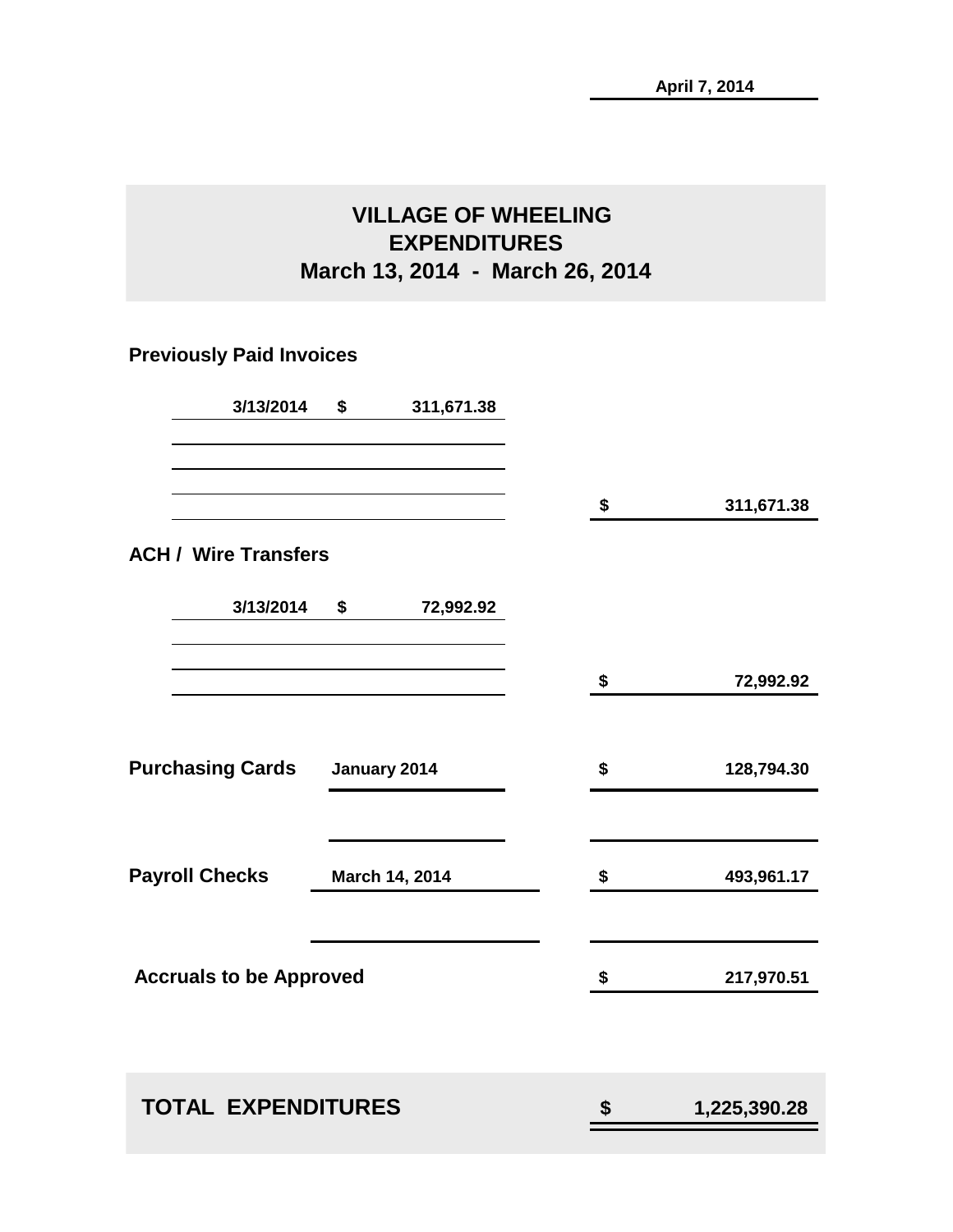VILLAGE OF WHEELING **ACCTPA51** TIME: 10:51:30 CASH REQUIREMENTS - CHECK FORMAT - DUE DATE: 03/14/2014 ACCOUNTING PERIOD: 3/14

PAGE NUMBER: 1

| VENDOR                               | ORGANIZATION | <b>ACCOUNT</b> | PURCHASE OR INVOICE  |                          | <b>AMOUNT</b>  | DESCRIPTION                          |
|--------------------------------------|--------------|----------------|----------------------|--------------------------|----------------|--------------------------------------|
| 8768<br>AFSCME COUNCIL 31            | 50           | 2124           |                      |                          | 715.48         | DED:094 AFSCME DUE                   |
| TOTAL CHECK                          |              |                |                      |                          | 715.48         |                                      |
| 7566<br>A-LAMP CONCRETE CONTRACTORS  | 40           | 2207           |                      | REFUND                   | 4,848.52       | <b>UB REFUND</b>                     |
| TOTAL CHECK                          |              |                |                      |                          | 4,848.52       |                                      |
| 4920<br>AT&T                         | 1600         | 5238           | 14000576             |                          | 3,173.72       | 911 PHONE LINES                      |
| TOTAL CHECK                          |              |                |                      |                          | 3, 173. 72     |                                      |
| 6255                                 | 1600         | 5239           | 14000539             |                          | 304.00         | CELLULAR SERVICES                    |
| AT&T MOBILITY<br>TOTAL CHECK         |              |                |                      |                          | 304.00         |                                      |
| 296<br>BAXTER & WOODMAN INC          | 11           | 5206           | 14000548             | 0172822                  | 1,000.00       | 2014 NBIS PROGRAM                    |
| TOTAL CHECK                          |              |                |                      |                          | 1,000.00       |                                      |
| 3006<br>CHRISTOPHER B BURKE ENGINEER | 3410         | 5206           | 14000194             | 115036                   | 14,447.86      | FINAL PLAN CMPA REHAB                |
| TOTAL CHECK                          |              |                |                      |                          | 14,447.86      |                                      |
| 6026<br>CARGILL INC                  | 11           | 5303           | 14000550             |                          | 9,268.77       | ROAD SALT                            |
| TOTAL CHECK                          |              |                |                      |                          | 9,268.77       |                                      |
| 430<br>CASEY EQUIPMENT CO INC        | 4100         | 5310           | 14000587             | C00235                   | 324.80         | REPL SHIFT ASSY. UNIT 815            |
| TOTAL CHECK                          |              |                |                      |                          | 324.80         |                                      |
| 464<br>CHARLES EQUIPMENT CO          | 4200         | 5340           | 13002715             | $010 - 469$              | 34,987.00      | NATURAL GAS ENGINE                   |
| TOTAL CHECK                          |              |                |                      |                          | 34,987.00      |                                      |
| 598<br>COOK COUNTY TREASURER         | 3410         | 5507           | 13002724             | 92A0501603B              | 13,507.00      | SIDEWALK LAKE COOK RD                |
| TOTAL CHECK                          |              |                |                      |                          | 13,507.00      |                                      |
| 6913<br>DUNNET BAY CONST             | 40           | 2207           |                      | RPZ REFUND               | 2,326.88       | <b>UB REFUND</b>                     |
| TOTAL CHECK                          |              |                |                      |                          | 2,326.88       |                                      |
| 801<br>EMERY & ASSOCIATES INC        | 2200         | 5205           | 14000519             |                          | 1,860.00       | HAZ MAT CONFERENCE                   |
| TOTAL CHECK                          |              |                |                      |                          | 1,860.00       |                                      |
| 5704<br>FUELMAN                      | 2100<br>4100 | 5301<br>5301   | 14000591<br>14000591 | NP40660839<br>NP40660839 | 23.15<br>90.52 | OUT OF TOWN FUEL<br>OUT OF TOWN FUEL |
| TOTAL CHECK                          |              |                |                      |                          | 113.67         |                                      |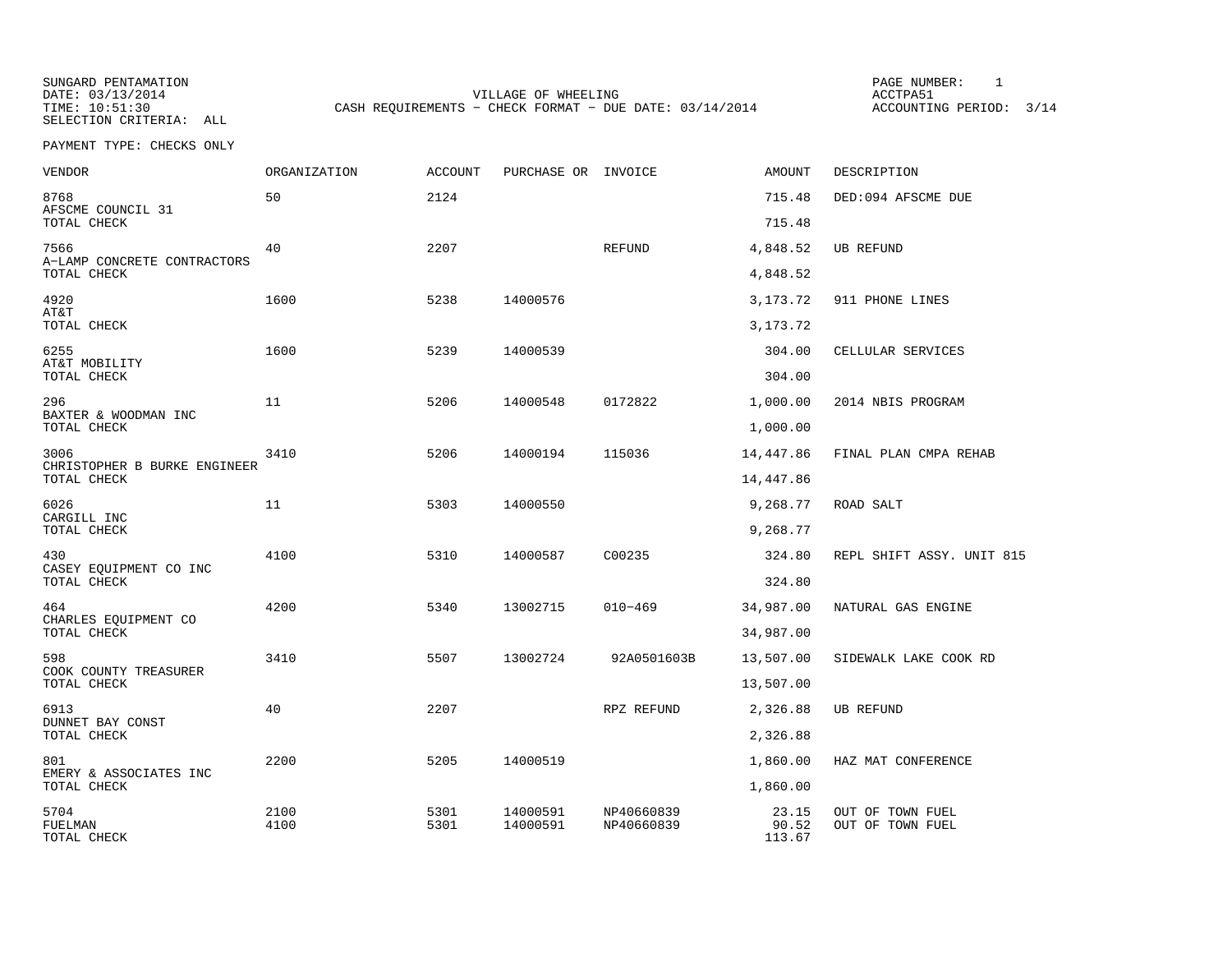VILLAGE OF WHEELING **ACCTPA51** TIME: 10:51:30 CASH REQUIREMENTS - CHECK FORMAT - DUE DATE: 03/14/2014 ACCOUNTING PERIOD: 3/14

PAGE NUMBER: 2

| <b>VENDOR</b>                                            | ORGANIZATION                                         | <b>ACCOUNT</b>                                       | PURCHASE OR INVOICE                                                              |                                                                           | <b>AMOUNT</b>                                                                   | DESCRIPTION                                                                                                                                           |
|----------------------------------------------------------|------------------------------------------------------|------------------------------------------------------|----------------------------------------------------------------------------------|---------------------------------------------------------------------------|---------------------------------------------------------------------------------|-------------------------------------------------------------------------------------------------------------------------------------------------------|
| 3628<br>GARVEY'S OFFICE PRODUCTS<br>TOTAL CHECK          | 2100<br>2100                                         | 5313<br>5318                                         | 14000503<br>14000503                                                             |                                                                           | 60.40<br>23.43<br>83.83                                                         | LIVESCAN SUPPLIES<br>OFFICE SUPPLIES                                                                                                                  |
| 1010<br>H & H ELECTRIC CO                                | 51                                                   | 5272                                                 | 14000581                                                                         |                                                                           | 9,155.60                                                                        | STREET LIGHT REPAIRS                                                                                                                                  |
| TOTAL CHECK                                              |                                                      |                                                      |                                                                                  |                                                                           | 9,155.60                                                                        |                                                                                                                                                       |
| 6024<br>HAEGER ENGINEERING LLC                           | 3410                                                 | 5223                                                 | 13000532                                                                         | 75280                                                                     | 370.00                                                                          | ENGINEERING SERVICES - JE                                                                                                                             |
| TOTAL CHECK                                              |                                                      |                                                      |                                                                                  |                                                                           | 370.00                                                                          |                                                                                                                                                       |
| 1018<br>HALL SIGNS INC                                   | 1420                                                 | 5320                                                 | 14000592                                                                         | 287911                                                                    | 489.00                                                                          | STREET SIGNS                                                                                                                                          |
| TOTAL CHECK                                              |                                                      |                                                      |                                                                                  |                                                                           | 489.00                                                                          |                                                                                                                                                       |
| 5284<br>HD SUPPLY WATERWORKS LTD                         | 4330<br>4330<br>4100<br>4100<br>4330<br>4330<br>4330 | 5503<br>5503<br>5344<br>5344<br>5503<br>5503<br>5503 | 12001513<br>12001513<br>14000583<br>14000582<br>12001513<br>12001513<br>12001513 | B982789<br>C003747<br>C009959<br>C039848<br>C054291<br>C093232<br>C105368 | 169.00<br>89,424.00<br>2,572.00<br>840.00<br>4,260.00<br>79,864.00<br>22,496.00 | WATER METER SYSTEM<br>WATER METER SYSTEM<br>NO-LEAD BRASS FITTINGS<br>REPAIR CLAMPS<br>WATER METER SYSTEM<br>WATER METER SYSTEM<br>WATER METER SYSTEM |
| TOTAL CHECK                                              |                                                      |                                                      |                                                                                  |                                                                           | 199,625.00                                                                      |                                                                                                                                                       |
| 6386<br>IL WORKERS' COMPENSATION COM                     | 51                                                   | 5213                                                 | 14000538                                                                         |                                                                           | 1,641.61                                                                        | IWCC RATE ADJUSTMENT AND                                                                                                                              |
| TOTAL CHECK                                              |                                                      |                                                      |                                                                                  |                                                                           | 1,641.61                                                                        |                                                                                                                                                       |
| 7422<br>LORI LEE SMITH                                   | 50                                                   | 2134                                                 |                                                                                  |                                                                           | 636.00                                                                          | DED:192 MISC DEDUC                                                                                                                                    |
| TOTAL CHECK                                              |                                                      |                                                      |                                                                                  |                                                                           | 636.00                                                                          |                                                                                                                                                       |
| 1743<br>MICROSYSTEMS INC                                 | 1400                                                 | 5244                                                 | 14000547                                                                         | I000069959                                                                | 875.99                                                                          | SCANNING                                                                                                                                              |
| TOTAL CHECK                                              |                                                      |                                                      |                                                                                  |                                                                           | 875.99                                                                          |                                                                                                                                                       |
| 1788<br>MORTON GROVE AUTOMOTIVE WEST 4200<br>TOTAL CHECK | 2100                                                 | 5310<br>5310                                         | 14000588<br>14000588                                                             | 53624<br>53624                                                            | 90.00<br>85.00<br>175.00                                                        | REBLT STARTER & PLOW MTR.<br>REBLT STARTER & PLOW MTR.                                                                                                |
| 1861<br>NATIONAL POWER RODDING CORP                      | 40                                                   | 2207                                                 |                                                                                  | RPZ REFUND                                                                | 509.44                                                                          | UB REFUND                                                                                                                                             |
| TOTAL CHECK                                              |                                                      |                                                      |                                                                                  |                                                                           | 509.44                                                                          |                                                                                                                                                       |
| 8804<br>ROBYN O'NEILL                                    | 40                                                   | 2207                                                 |                                                                                  | REFUND                                                                    | 44.55                                                                           | <b>UB REFUND</b>                                                                                                                                      |
| TOTAL CHECK                                              |                                                      |                                                      |                                                                                  |                                                                           | 44.55                                                                           |                                                                                                                                                       |
| 8336<br>PALATINE OIL CO                                  | 1220                                                 | 5301                                                 | 14000597                                                                         | 778721                                                                    | 259.00                                                                          | LOW-TOX HD                                                                                                                                            |
| TOTAL CHECK                                              |                                                      |                                                      |                                                                                  |                                                                           | 259.00                                                                          |                                                                                                                                                       |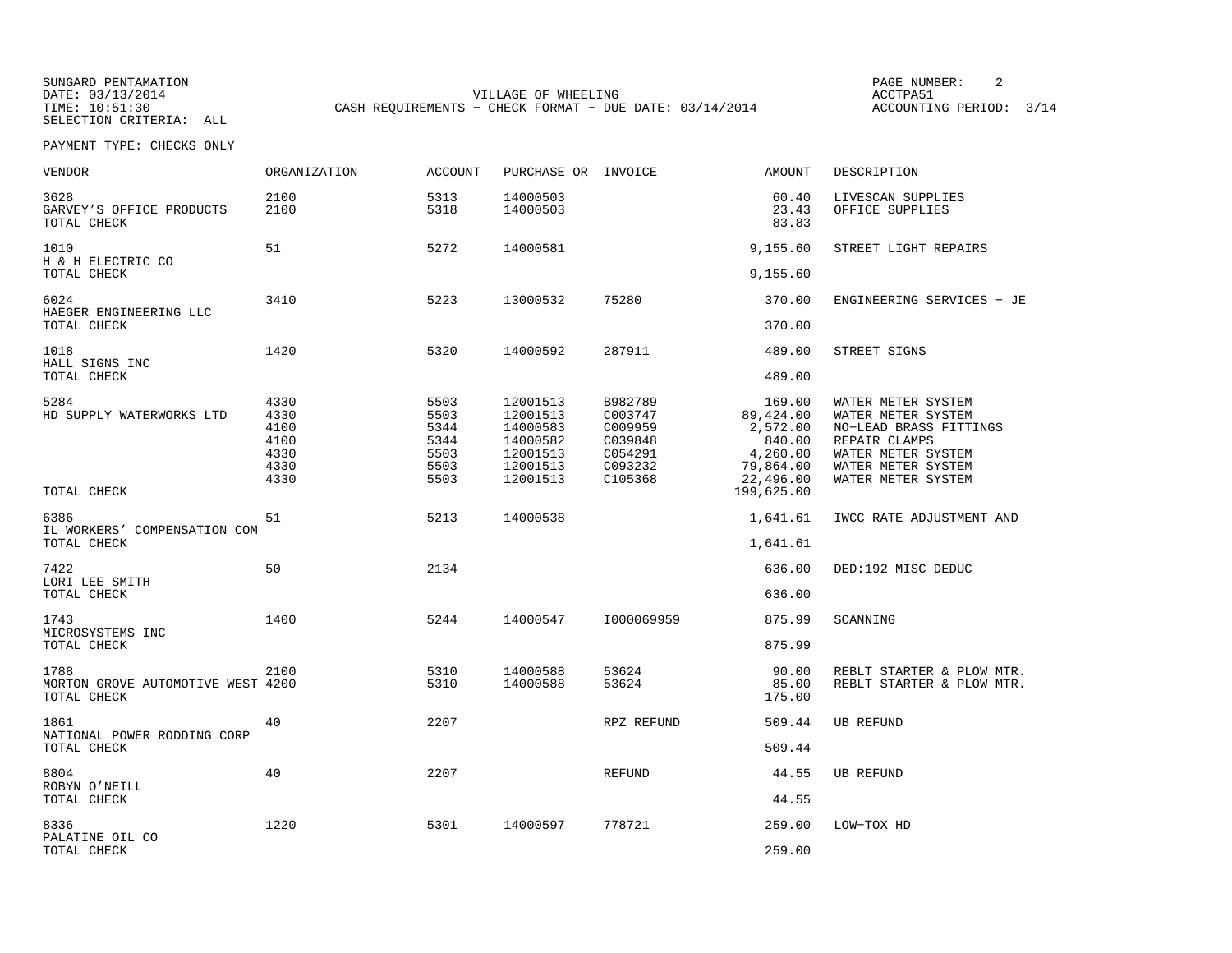VILLAGE OF WHEELING **ACCTPA51** TIME: 10:51:30 CASH REQUIREMENTS - CHECK FORMAT - DUE DATE: 03/14/2014 ACCOUNTING PERIOD: 3/14

PAGE NUMBER: 3

| VENDOR                                    | ORGANIZATION                                                               | <b>ACCOUNT</b>                                                               | PURCHASE OR INVOICE                                                                                                  |                                                          | AMOUNT                                                                                     | DESCRIPTION                                                                                                                                                                             |
|-------------------------------------------|----------------------------------------------------------------------------|------------------------------------------------------------------------------|----------------------------------------------------------------------------------------------------------------------|----------------------------------------------------------|--------------------------------------------------------------------------------------------|-----------------------------------------------------------------------------------------------------------------------------------------------------------------------------------------|
| 5892<br>PARENT PETROLEUM INC              | 1220<br>1420<br>1430<br>2200<br>4100<br>4200                               | 5301<br>5301<br>5301<br>5301<br>5301<br>5301                                 | 14000589<br>14000589<br>14000589<br>14000589<br>14000589<br>14000589                                                 | 795554<br>795554<br>795554<br>795554<br>795554<br>795554 | 235.09<br>534.30<br>277.84<br>277.84<br>534.30<br>277.83                                   | HYD OIL FOR FLEET<br>HYD OIL FOR FLEET<br>HYD OIL FOR FLEET<br>HYD OIL FOR FLEET<br>HYD OIL FOR FLEET<br>HYD OIL FOR FLEET                                                              |
| TOTAL CHECK                               |                                                                            |                                                                              |                                                                                                                      |                                                          | 2,137.20                                                                                   |                                                                                                                                                                                         |
| 8800<br>SHELBY PORGES<br>TOTAL CHECK      | 40                                                                         | 2207                                                                         |                                                                                                                      | REFUND                                                   | 53.91<br>53.91                                                                             | UB REFUND                                                                                                                                                                               |
| 8801<br>PRECISION EYE CARE                | 2100                                                                       | 5106                                                                         | 14000554                                                                                                             |                                                          | 178.00                                                                                     | UNIFORM SUPPLIES                                                                                                                                                                        |
| TOTAL CHECK                               |                                                                            |                                                                              |                                                                                                                      |                                                          | 178.00                                                                                     |                                                                                                                                                                                         |
| 4739<br>SAM'S CLUB                        | 1600                                                                       | 5105                                                                         | 14000540                                                                                                             |                                                          | 26.97                                                                                      | TOWN MEETING SUPPLIES                                                                                                                                                                   |
| TOTAL CHECK                               |                                                                            |                                                                              |                                                                                                                      |                                                          | 26.97                                                                                      |                                                                                                                                                                                         |
| 2291<br>SAM'S CLUB DIRECT                 | 1320<br>2200<br>12<br>2200<br>1320<br>1320<br>2200<br>2200<br>2100<br>2100 | 5205<br>5317<br>5317<br>5317<br>5205<br>5317<br>5105<br>5311<br>5229<br>5317 | 14000196<br>14000214<br>14000215<br>14000313<br>14000381<br>14000381<br>14000455<br>14000456<br>14000465<br>14000465 |                                                          | 20.98<br>51.42<br>463.08<br>79.38<br>42.42<br>195.39<br>62.88<br>1,026.90<br>8.59<br>43.42 | PROGRAM SUPPLIES<br>CAKE/SUPPLIES<br>COFFEE<br>LINENS<br>MEETING SUPPLIES<br>SENIOR CENTER SUPPLY<br>RED CENTER MTG<br>CLEANING SUPPLIES<br>PRISONER SUPPLIES<br><b>COFFEE SUPPLIES</b> |
| TOTAL CHECK                               |                                                                            |                                                                              |                                                                                                                      |                                                          | 1,994.46                                                                                   |                                                                                                                                                                                         |
| 2335<br>SECRETARY OF STATE<br>TOTAL CHECK | 2100                                                                       | 5310                                                                         | 14000600                                                                                                             |                                                          | 202.00<br>202.00                                                                           | LICENSE RENEWAL FEES                                                                                                                                                                    |
| 8803                                      | 40                                                                         | 2207                                                                         |                                                                                                                      | REFUND                                                   | 41.40                                                                                      | UB REFUND                                                                                                                                                                               |
| YURI SMOLYANSKY<br>TOTAL CHECK            |                                                                            |                                                                              |                                                                                                                      |                                                          | 41.40                                                                                      |                                                                                                                                                                                         |
| 2440                                      | 50                                                                         | 2140                                                                         |                                                                                                                      |                                                          | 332.00                                                                                     | DED:198 MISC DEDUC                                                                                                                                                                      |
| STATE DISBURSEMENT UNIT<br>TOTAL CHECK    |                                                                            |                                                                              |                                                                                                                      |                                                          | 332.00                                                                                     |                                                                                                                                                                                         |
| 2441                                      | 50                                                                         | 2136                                                                         |                                                                                                                      |                                                          | 527.00                                                                                     | DED:193 MISC DEDUC                                                                                                                                                                      |
| STATE DISBURSEMENT UNIT<br>TOTAL CHECK    |                                                                            |                                                                              |                                                                                                                      |                                                          | 527.00                                                                                     |                                                                                                                                                                                         |
| 2443                                      | 50                                                                         | 2139                                                                         |                                                                                                                      |                                                          | 722.49                                                                                     | DED:197 MISC DEDUC                                                                                                                                                                      |
| STATE DISBURSEMENT UNIT<br>TOTAL CHECK    |                                                                            |                                                                              |                                                                                                                      |                                                          | 722.49                                                                                     |                                                                                                                                                                                         |
| 2444                                      | 50                                                                         | 2136                                                                         |                                                                                                                      |                                                          | 628.93                                                                                     | DED:502 MISC DEDUC                                                                                                                                                                      |
| STATE DISBURSEMENT UNIT<br>TOTAL CHECK    |                                                                            |                                                                              |                                                                                                                      |                                                          | 628.93                                                                                     |                                                                                                                                                                                         |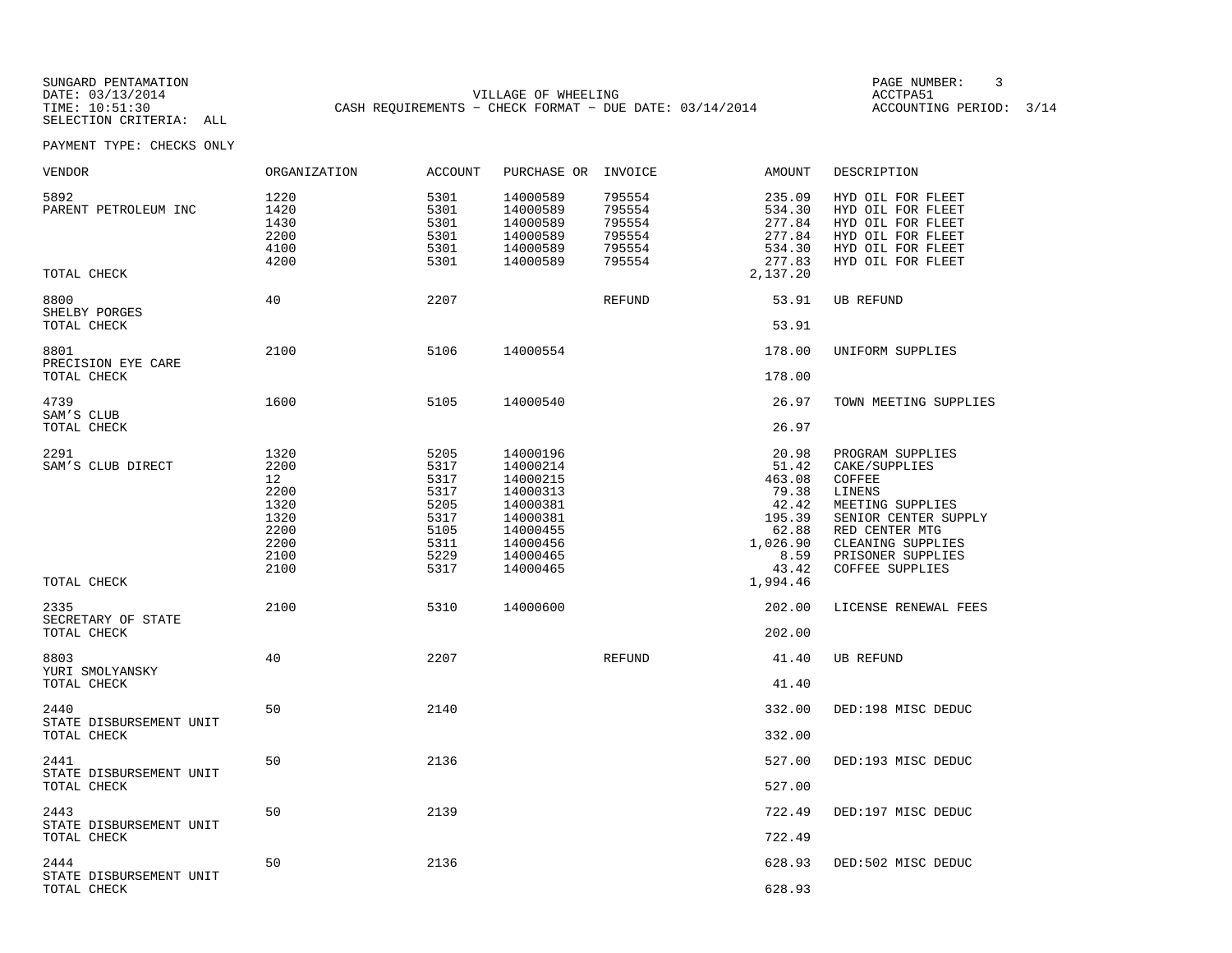SUNGARD PENTAMATION SELECTION CRITERIA: ALL

DATE: 03/13/2014 VILLAGE OF WHEELING ACCTPA51 TIME: 10:51:30 CASH REQUIREMENTS - CHECK FORMAT - DUE DATE: 03/14/2014 ACCOUNTING PERIOD: 3/14

PAGE NUMBER: 4

| <b>VENDOR</b>                                                                                 | ORGANIZATION | <b>ACCOUNT</b> | PURCHASE OR | INVOICE | <b>AMOUNT</b>     | DESCRIPTION        |
|-----------------------------------------------------------------------------------------------|--------------|----------------|-------------|---------|-------------------|--------------------|
| 2445<br>STATE DISBURSEMENT UNIT                                                               | 50           | 2136           |             |         | 746.89            | DED:195 MISC DEDUC |
| TOTAL CHECK                                                                                   |              |                |             |         | 746.89            |                    |
| 2447<br>STATE DISBURSEMENT UNIT                                                               | 50           | 2136           |             |         | 494.77            | DED:194 MISC DEDUC |
| TOTAL CHECK                                                                                   |              |                |             |         | 494.77            |                    |
| 8200<br>STATE DISBURSEMENT UNIT                                                               | 50           | 2136           |             |         | 703.85            | DED:504 MISC DED   |
| TOTAL CHECK                                                                                   |              |                |             |         | 703.85            |                    |
| 8760<br>TODAY'S UNIFORMS                                                                      | 2200         | 5106           | 14000575    |         | 1,956.79          | UNIFORM ALLOWANCE  |
| TOTAL CHECK                                                                                   |              |                |             |         | 1,956.79          |                    |
| 2847<br>JOHN ALBERT GARZA                                                                     | 2100         | 5106           | 14000563    | 10022   | 182.00            | UNIFORM EOUIPMENT  |
| TOTAL CHECK                                                                                   |              |                |             |         | 182.00            |                    |
| TOTAL CASHABLE CHECKS<br>TOTAL EFT VOUCHERS                                                   |              |                |             |         | 311,671.38<br>.00 |                    |
| TOTAL REPORT<br>NUMBER OF CHECKS TO BE ISSUED - 41<br>NUMBER OF EFT VOUCHERS TO BE ISSUED - 0 |              |                |             |         | 311,671.38        |                    |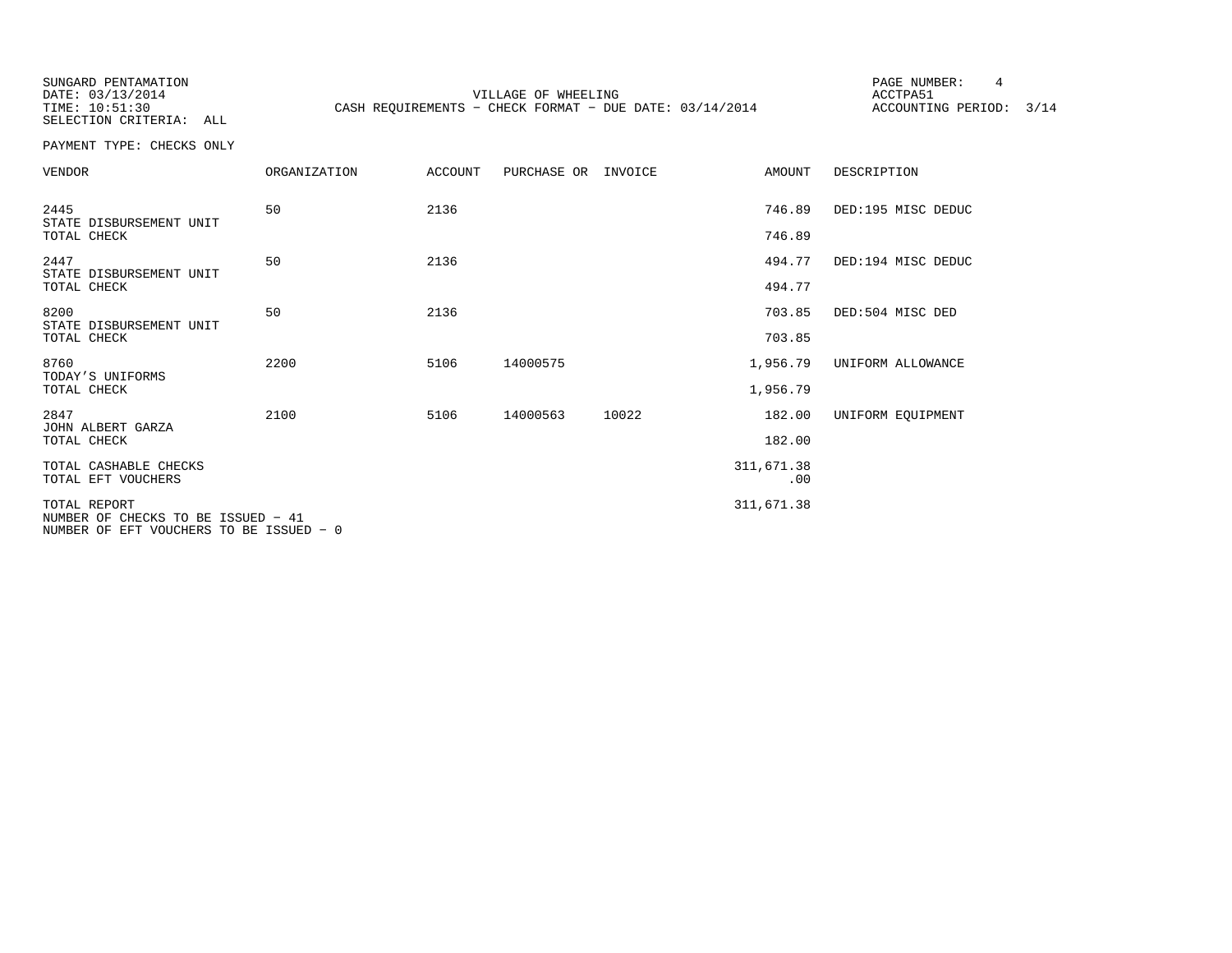DATE: 03/13/2014 VILLAGE OF WHEELING ACCTPA51 CASH REQUIREMENTS - CHECK FORMAT - DUE DATE: 03/14/2014 ACCOUNTING PERIOD: 3/14

PAGE NUMBER: 1

PAYMENT TYPE: EFT ONLY

| <b>VENDOR</b>                                            | ORGANIZATION | <b>ACCOUNT</b> | PURCHASE OR INVOICE | <b>AMOUNT</b>                    | DESCRIPTION                              |
|----------------------------------------------------------|--------------|----------------|---------------------|----------------------------------|------------------------------------------|
| 5487<br>DEAN ARGIRIS                                     | 1600         | 5239           | 14000007            | 60.00                            | CELL PHONE REIMB-MAR.                    |
| TOTAL VOUCHER                                            |              |                |                     | 60.00                            |                                          |
| 554<br>COMBINED COUNTIES POLICE ASN<br>TOTAL VOUCHER     | 50           | 2108           |                     | 957.00<br>957.00                 | DED:090 CCPA DUES                        |
|                                                          |              |                |                     |                                  |                                          |
| 4972<br>DIVERSIFIED 457 INVESTMENT A 50<br>TOTAL VOUCHER | 50           | 2115<br>2137   |                     | 1,640.00<br>1,366.33<br>3,006.33 | DED:042 DIVERS 457<br>DED:503 DIVER LOAN |
| 1106<br>I C M A RETIREMENT TRUST-457                     | 50           | 2101           |                     | 9,873.63                         | DED:030 457 ICMA                         |
| TOTAL VOUCHER                                            |              |                |                     | 9,873.63                         |                                          |
| 6327<br><b>JENNIFER KANCHES</b>                          | 50           | 2136           |                     | 584.07                           | DED:199 MISC DEDUC                       |
| TOTAL VOUCHER                                            |              |                |                     | 584.07                           |                                          |
| 614<br>CRAIG MILLER                                      | 1240         | 5106           | 14000584            | 650.00                           | ANNUAL TOOL ALLOWANCE PER                |
| TOTAL VOUCHER                                            |              |                |                     | 650.00                           |                                          |
| 646<br>DAN MURDOCK                                       | 2200         | 5205           | 14000536            | 50.00                            | LUGGAGE FEE REIMB                        |
| TOTAL VOUCHER                                            |              |                |                     | 50.00                            |                                          |
| 1869<br>NATIONWIDE RETIREMENT SOLUTI                     | 50           | 2112           |                     | 18,369.45                        | DED:040 457 NTWIDE                       |
| TOTAL VOUCHER                                            |              |                |                     | 18,369.45                        |                                          |
| 1639<br>MARK WEBER                                       | 2100         | 5106           | 14000564            | 46.95                            | UNIFORM EQUPMENT                         |
| TOTAL VOUCHER                                            |              |                |                     | 46.95                            |                                          |
| 2735<br>WHEELING FIRE PENSION FUND                       | 50           | 2107           |                     | 16,479.17                        | DED:012 FIRE PENS                        |
| TOTAL VOUCHER                                            |              |                |                     | 16,479.17                        |                                          |
| 2792<br>WHEELING FIREFIGHTER'S ASSN                      | 50           | 2111           |                     | 2,027.70                         | DED:091 FIRE ASC                         |
| TOTAL VOUCHER                                            |              |                |                     | 2,027.70                         |                                          |
| 2736<br>WHEELING POLICE PENSION FUND                     | 50           | 2106           |                     | 20,888.62                        | DED:011 POL PENS                         |
| TOTAL VOUCHER                                            |              |                |                     | 20,888.62                        |                                          |
| TOTAL CASHABLE CHECKS<br>TOTAL EFT VOUCHERS              |              |                |                     | .00<br>72,992.92                 |                                          |
| TOTAL REPORT<br>NUMBER OF CHECKS TO BE ISSUED - 0        |              |                |                     | 72,992.92                        |                                          |
| NUMBER OF EFT VOUCHERS TO BE ISSUED - 12                 |              |                |                     |                                  |                                          |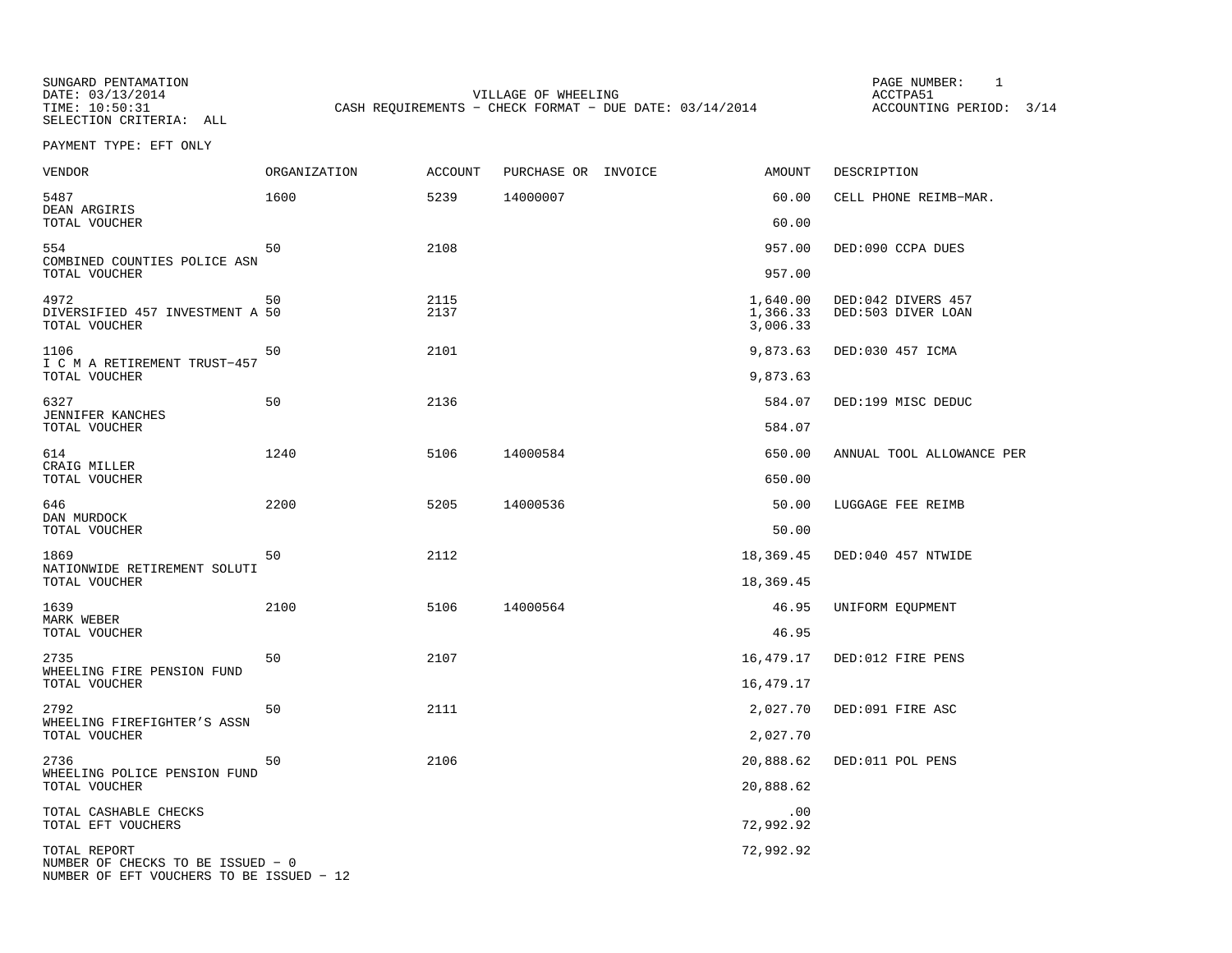# PURCHASE CARD REPORT January, 2014

**(01/05/2014 through 02/04/2014)**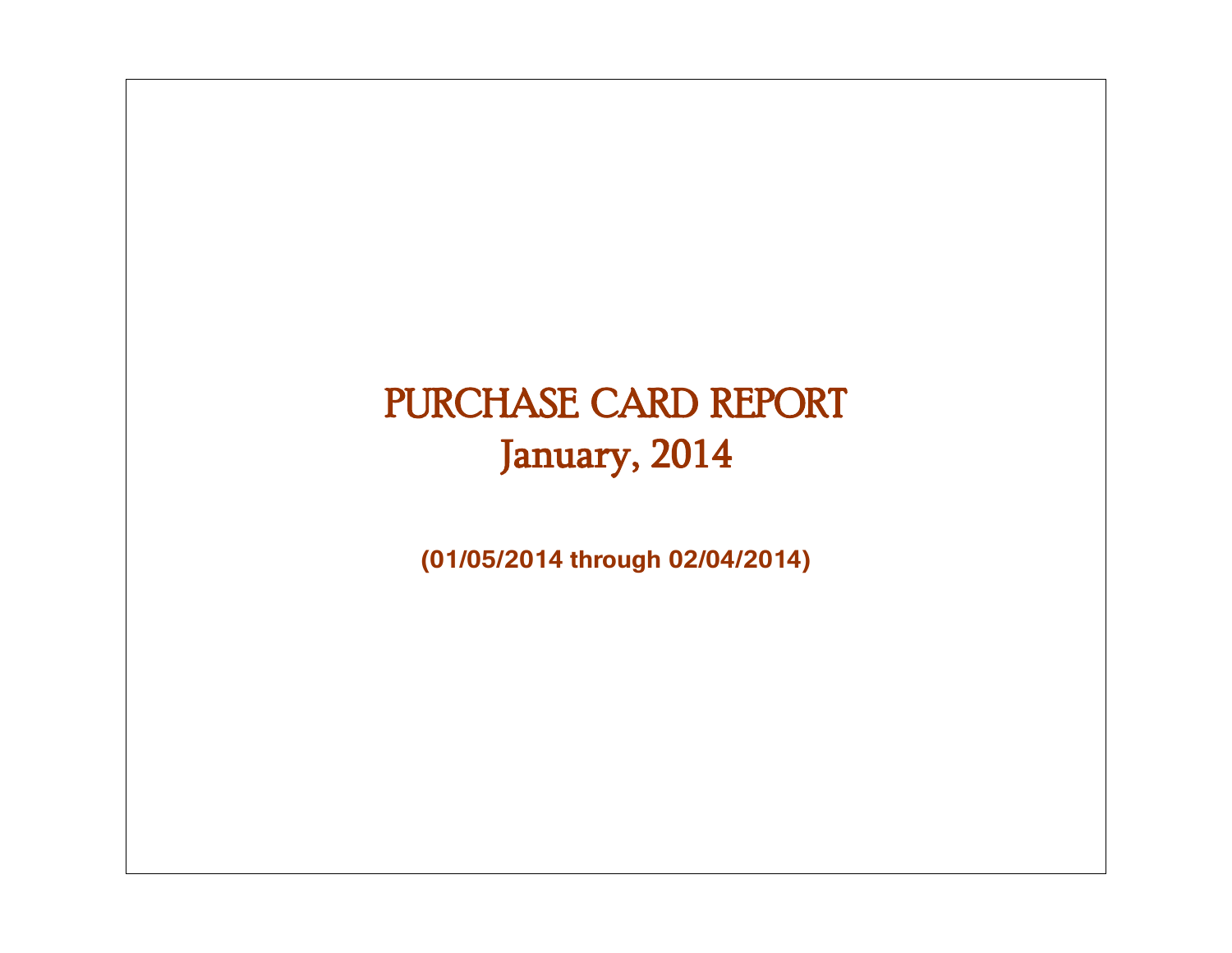#### Account Statement

Posting Date: 01/05/2014 - 02/04/2014

|                              | Transaction    | Transaction |
|------------------------------|----------------|-------------|
| <b>Account Name</b>          | Count          | Amount      |
| ALYSIA MILLER GOLDSTEIN      | 1              | 208.95      |
| <b>ANGELA MORRIS</b>         | 8              | 49,751.88   |
| <b>CHRISTIE REVELAND</b>     | 20             | 2,652.46    |
| <b>CHRISTINE BAJOR</b>       | 14             | 2,716.13    |
| <b>CHUCK SPRATT</b>          | 55             | 9,837.17    |
| <b>DARLA CALLANAN</b>        | 3              | 1,235.54    |
| <b>DEAN ARGIRIS</b>          | 4              | 325.35      |
| <b>DERRYL SHAPIRO</b>        | 4              | 1,829.48    |
| DONALD WENNERSTROM           | 9              | 1,570.96    |
| <b>DRUCILLA GARCIA</b>       | 9              | 1,454.13    |
| <b>JEFF WOLFGRAM</b>         | 2              | 105.69      |
| <b>JOHN MELANIPHY III</b>    | 3              | 1,179.37    |
| <b>JOHNNY PEREZ</b>          | 2              | 703.50      |
| <b>JON SFONDILIS</b>         | 8              | 15,508.06   |
| <b>JOSHUA BERMAN</b>         | 5              | 1,917.94    |
| <b>LANA RUDNIK</b>           | 7              | 1,222.01    |
| LINA COLUNGA                 | 4              | 4,035.85    |
| <b>LORI HAZLEWOOD</b>        | 1              | 163.74      |
| <b>LOUIS MAGURNO</b>         | $\overline{2}$ | 96.36       |
| <b>LUCA URSAN</b>            | 40             | 12,243.03   |
| <b>MELODY BONK</b>           | 4              | 808.00      |
| MICHAEL BLIEFERNICH          | 9              | 5,380.39    |
| <b>MICHAEL CROTTY</b>        | 5              | 698.07      |
| MICHAEL MONDSCHAIN           | 2              | 685.00      |
| MICHAEL SCHROEDER            | 5              | 2,121.60    |
| PETER RODGERS                | 5              | 1,765.45    |
| <b>SCOTT WILSON</b>          | 10             | 1,803.93    |
| <b>SEAN LINDSAY</b>          | 9              | 3,577.59    |
| <b>SHARI MATTHEWS HUIZAR</b> | 1              | 283.76      |
| <b>STEPHEN D KRAUS</b>       | $\overline{2}$ | 501.98      |
| <b>TY JOHNSON</b>            | 6              | 2,351.05    |
| <b>VILLAGE OF WHEELING</b>   | 0              | 0.00        |
| <b>VINCENT HOFFMAN</b>       | 1              | 59.88       |
| <b>Report Totals</b>         | 260            | 128.794.30  |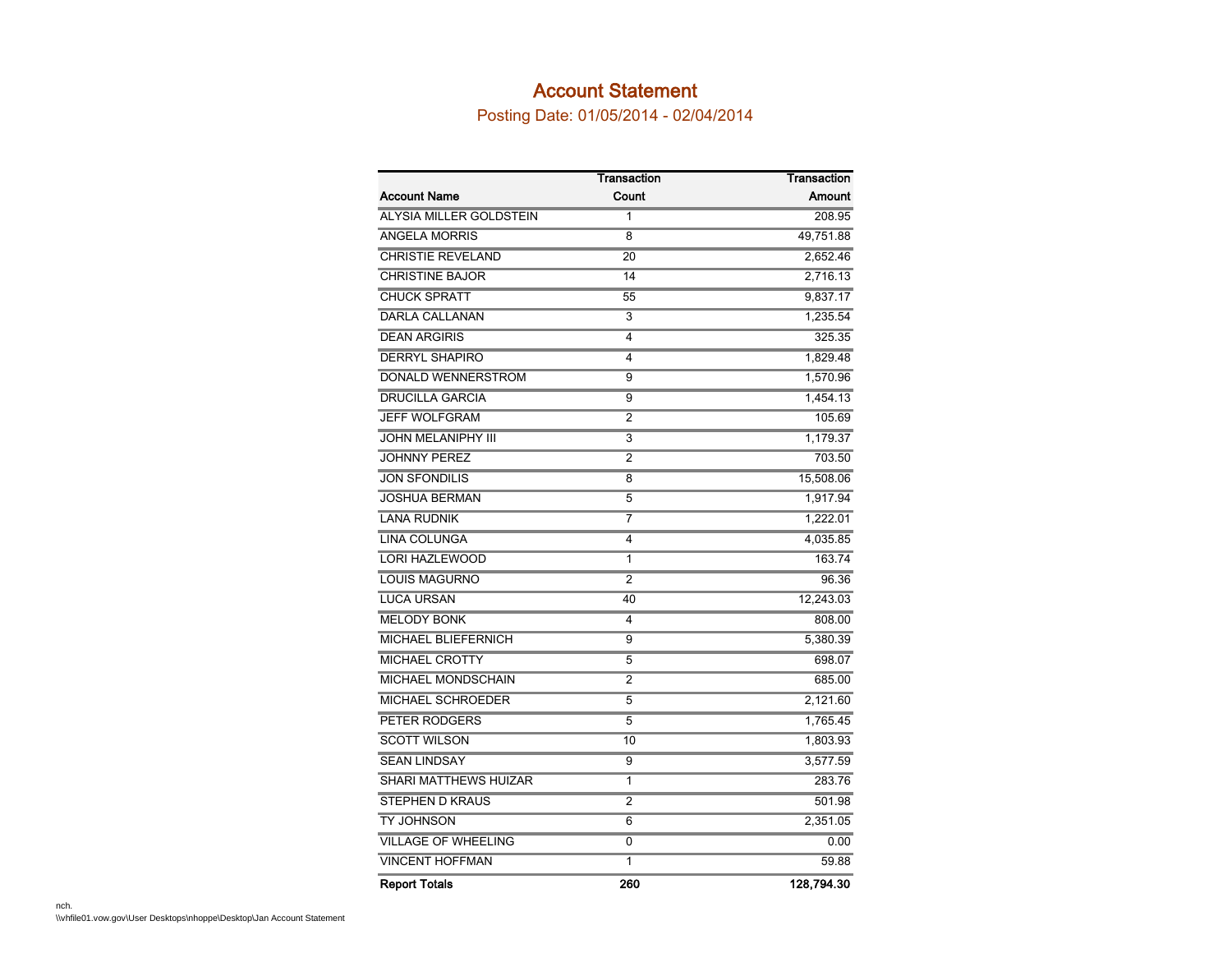### Expense Report

Posting Date: 01/05/2014 - 02/04/2014

#### ALYSIA MILLER GOLDSTEIN

| <b>Card Transactions</b>                              |                               |                                        |                             |        |          |
|-------------------------------------------------------|-------------------------------|----------------------------------------|-----------------------------|--------|----------|
| Date                                                  | Date                          | Description                            |                             | Amount | Reviewed |
| 01/16/2014                                            | 01/15/2014                    | CORKYS CATERING-630-9323200, IL, 60101 |                             | 208.95 |          |
| <b>Expense Description: Deposit - Volunteer Party</b> |                               |                                        |                             |        |          |
| <b>FUND/PROGRAM:</b>                                  | 1320 SENIOR CITIZENS SERVICES | <b>EXPENDITURE ACCOUNTS:</b>           | 5205 CONFERENCES & MEETINGS |        |          |
| <b>PROJECT#:</b>                                      |                               |                                        |                             |        |          |
|                                                       |                               |                                        | <b>Card Subtotal</b>        | 208.95 |          |

#### ANGELA MORRIS

| Date                                                 | Date                            | Description                                |                                | Amount Reviewed |
|------------------------------------------------------|---------------------------------|--------------------------------------------|--------------------------------|-----------------|
| 01/08/2014                                           | 01/06/2014                      | UNITED AIRLINES-800-932-2732, TX, 77002    | 140.00                         |                 |
| <b>Expense Description: Airfare GFOA Conf/AW</b>     |                                 |                                            |                                |                 |
| <b>FUND/PROGRAM:</b><br><b>PROJECT#:</b>             | 1700 FINANCE DEPARTMENT         | <b>EXPENDITURE ACCOUNTS:</b>               | 5205 CONFERENCES & MEETINGS    |                 |
| 01/08/2014                                           | 01/08/2014                      | DMI DELL K-12/GOVT-800-981-3355, TX, 78682 | 12,929.71                      |                 |
| <b>Expense Description: Software Support Renewal</b> |                                 |                                            |                                |                 |
| <b>FUND/PROGRAM:</b><br><b>PROJECT#:</b>             | <b>1750 INFORMATION SYSTEMS</b> | <b>EXPENDITURE ACCOUNTS:</b>               | 5207 IS SERV & MAINT AGREEMENT |                 |
| 01/10/2014                                           | 01/09/2014                      | COMCAST-866-511-6489, PA, 19462            | 1,020.00                       |                 |
| <b>Expense Description: High Speed Internet</b>      |                                 |                                            |                                |                 |
| <b>FUND/PROGRAM:</b><br><b>PROJECT#:</b>             | <b>1750 INFORMATION SYSTEMS</b> | <b>EXPENDITURE ACCOUNTS:</b>               | 5207 IS SERV & MAINT AGREEMENT |                 |
| 01/13/2014                                           | 01/09/2014                      | VZWRLSS MY VZ VB P-ALPHARETTA, GA, 30004   | 5.743.20                       |                 |
| <b>Expense Description: Cellular Services</b>        |                                 |                                            |                                |                 |
| <b>FUND/PROGRAM:</b><br><b>PROJECT#:</b>             | 1600 ADMIN & BOT                | <b>EXPENDITURE ACCOUNTS:</b>               | 5239 CELLULAR SERVICES         |                 |
| 01/16/2014                                           | 01/15/2014                      | CHICAGO HOME FITNESS-DEERFIELD, IL, 60015  | 4,976.00                       | ✓               |
| <b>Expense Description: Cardio Treadmill/Climber</b> |                                 |                                            |                                |                 |
| <b>FUND/PROGRAM:</b><br><b>PROJECT#:</b>             | 2200 FIRE DEPARTMENT            | <b>EXPENDITURE ACCOUNTS:</b>               | 5317 MISC OPERATING SUPPLIES   |                 |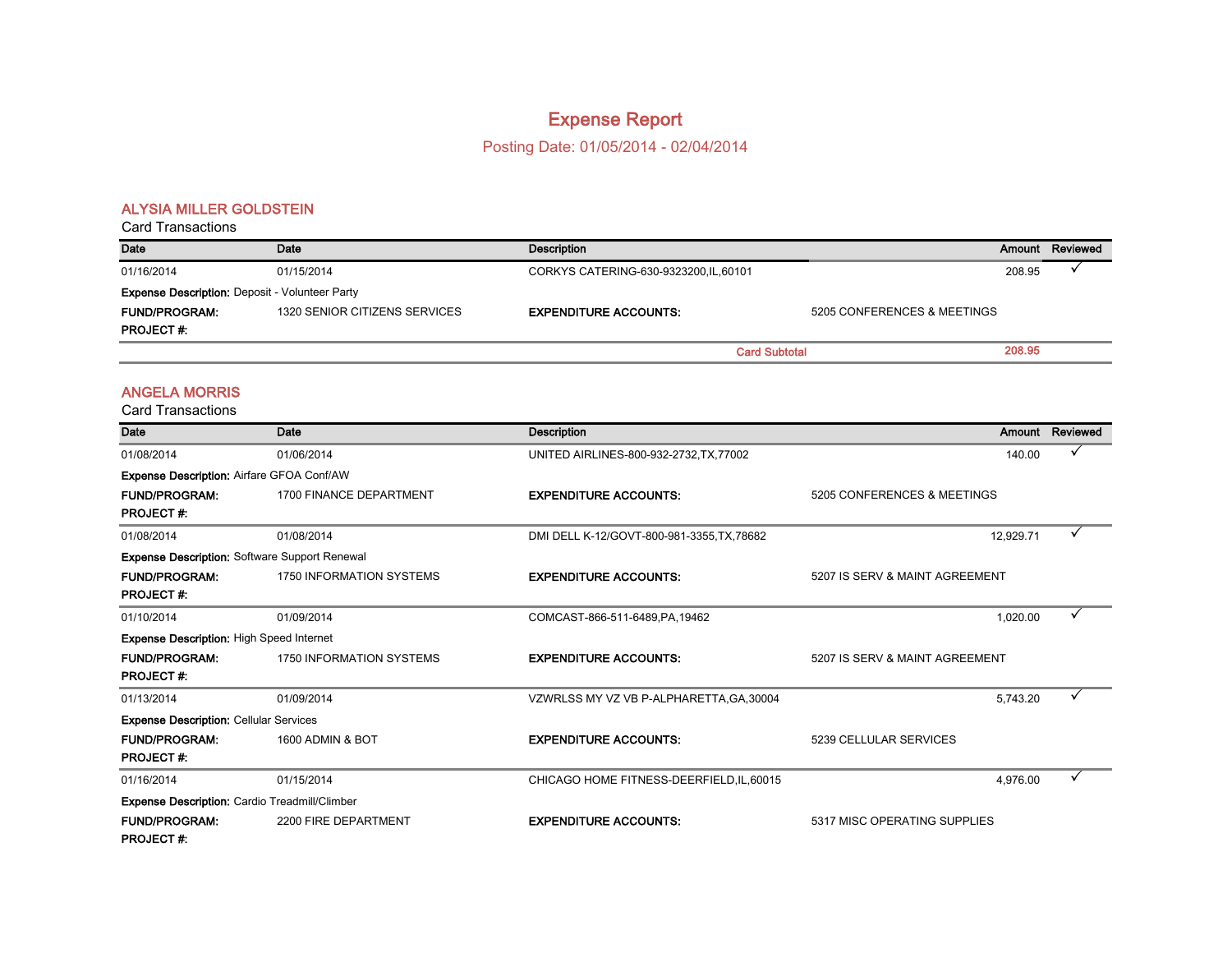| 01/16/2014                                           | 01/15/2014                                            | CHICAGO HOME FITNESS-DEERFIELD, IL, 60015  |                               | 4,976.00  |  |
|------------------------------------------------------|-------------------------------------------------------|--------------------------------------------|-------------------------------|-----------|--|
| <b>Expense Description:</b> Cardio Treadmill/Climber |                                                       |                                            |                               |           |  |
| <b>FUND/PROGRAM:</b>                                 | 2200 FIRE DEPARTMENT                                  | <b>EXPENDITURE ACCOUNTS:</b>               | 5317 MISC OPERATING SUPPLIES  |           |  |
| <b>PROJECT#:</b>                                     |                                                       |                                            |                               |           |  |
| 01/22/2014                                           | 01/22/2014                                            | DMI DELL K-12/GOVT-800-981-3355, TX, 78682 |                               | 19,896.47 |  |
|                                                      | <b>Expense Description: Network Storage Equipment</b> |                                            |                               |           |  |
| <b>FUND/PROGRAM:</b>                                 | 1750 INFORMATION SYSTEMS                              | <b>EXPENDITURE ACCOUNTS:</b>               | 5313 IS MISC EQPT & SUPPLIES  |           |  |
| <b>PROJECT#:</b>                                     |                                                       |                                            |                               |           |  |
| 01/23/2014                                           | 01/22/2014                                            | DAILY HERALD-8474274348.IL.60005           |                               | 70.50     |  |
| <b>Expense Description: Notice/ Doc#2014-2 ABCD</b>  |                                                       |                                            |                               |           |  |
| <b>FUND/PROGRAM:</b>                                 | 1300 COMMUNITY DEVELOPMENT                            | <b>EXPENDITURE ACCOUNTS:</b>               | 5201 ADVERTISING & PUBLISHING |           |  |
| <b>PROJECT#:</b>                                     |                                                       |                                            |                               |           |  |
|                                                      |                                                       | <b>Card Subtotal</b>                       |                               | 49,751.88 |  |

#### CHRISTIE REVELAND

| <b>Date</b>                                         | Date                              | <b>Description</b>                             |                      | Amount | Reviewed |
|-----------------------------------------------------|-----------------------------------|------------------------------------------------|----------------------|--------|----------|
| 01/06/2014                                          | 01/03/2014                        | ILLINOIS ENVIRONMEN-815-9775884, IL, 61107     |                      | 90.00  |          |
| <b>Expense Description:</b> Membership Dues/BS & SF |                                   |                                                |                      |        |          |
| <b>FUND/PROGRAM:</b><br><b>PROJECT#:</b>            | 1300 COMMUNITY DEVELOPMENT        | <b>EXPENDITURE ACCOUNTS:</b>                   | 5222 MEMBERSHIP DUES |        |          |
| 01/07/2014                                          | 01/06/2014                        | AMER SOC CIVIL ENGINEE-07032956118, VA, 20191  |                      | 255.00 |          |
| <b>Expense Description: Membership Dues/JT</b>      |                                   |                                                |                      |        |          |
| <b>FUND/PROGRAM:</b><br><b>PROJECT#:</b>            | 1300 COMMUNITY DEVELOPMENT        | <b>EXPENDITURE ACCOUNTS:</b>                   | 5222 MEMBERSHIP DUES |        |          |
| 01/08/2014                                          | 01/07/2014                        | APA MEMBERSHIPS AND SU-03124319100, IL, 60603  |                      | 553.00 |          |
| <b>Expense Description: APA Mebership Dues/AJ</b>   |                                   |                                                |                      |        |          |
| <b>FUND/PROGRAM:</b><br><b>PROJECT#:</b>            | 1300 COMMUNITY DEVELOPMENT        | <b>EXPENDITURE ACCOUNTS:</b>                   | 5222 MEMBERSHIP DUES |        |          |
| 01/08/2014                                          | 01/08/2014                        | INT'L CODE COUNCIL INC-888-422-7233, IL, 60478 |                      | 125.00 | ✓        |
| <b>Expense Description: Memebrship Dues/CD</b>      |                                   |                                                |                      |        |          |
| <b>FUND/PROGRAM:</b><br><b>PROJECT#:</b>            | 1300 COMMUNITY DEVELOPMENT        | <b>EXPENDITURE ACCOUNTS:</b>                   | 5222 MEMBERSHIP DUES |        |          |
| 01/13/2014                                          | 01/09/2014                        | QUILL CORPORATION-08007898965, IL, 60069       |                      | 36.98  |          |
| <b>Expense Description: Office Supplies</b>         |                                   |                                                |                      |        |          |
| <b>FUND/PROGRAM:</b><br><b>PROJECT#:</b>            | <b>1300 COMMUNITY DEVELOPMENT</b> | <b>EXPENDITURE ACCOUNTS:</b>                   | 5318 OFFICE SUPPLIES |        |          |
| 01/14/2014                                          | 01/10/2014                        | QUILL CORPORATION-08007898965, IL, 60069       |                      | 33.99  |          |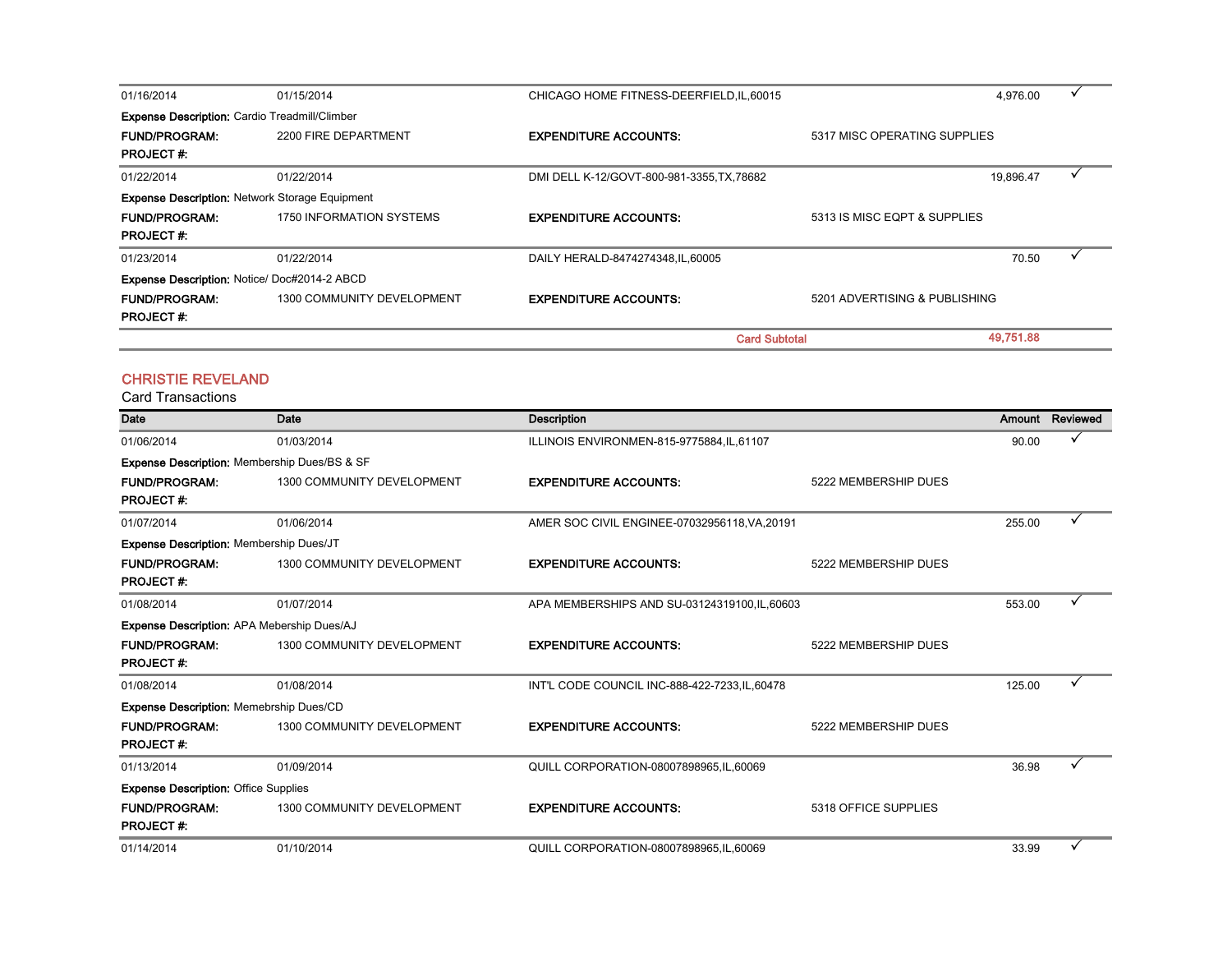| <b>Expense Description: Shoe Covers</b>               |                            |                                               |                              |        |  |
|-------------------------------------------------------|----------------------------|-----------------------------------------------|------------------------------|--------|--|
| <b>FUND/PROGRAM:</b><br><b>PROJECT#:</b>              | 1300 COMMUNITY DEVELOPMENT | <b>EXPENDITURE ACCOUNTS:</b>                  | 5319 PROTECTIVE CLOTHING     |        |  |
| 01/15/2014                                            | 01/13/2014                 | QUILL CORPORATION-08007898965,IL,60069        |                              | 76.99  |  |
| <b>Expense Description: Shoe Covers</b>               |                            |                                               |                              |        |  |
| <b>FUND/PROGRAM:</b><br><b>PROJECT#:</b>              | 1300 COMMUNITY DEVELOPMENT | <b>EXPENDITURE ACCOUNTS:</b>                  | 5319 PROTECTIVE CLOTHING     |        |  |
| 01/15/2014                                            | 01/13/2014                 | QUILL CORPORATION-08007898965, IL, 60069      |                              | 23.49  |  |
| <b>Expense Description: Office Supplies</b>           |                            |                                               |                              |        |  |
| <b>FUND/PROGRAM:</b><br><b>PROJECT#:</b>              | 1300 COMMUNITY DEVELOPMENT | <b>EXPENDITURE ACCOUNTS:</b>                  | 5318 OFFICE SUPPLIES         |        |  |
| 01/15/2014                                            | 01/14/2014                 | 4231400, CA, 95060-3751                       |                              | 176.00 |  |
| <b>Expense Description: Health Fare Info Booklets</b> |                            |                                               |                              |        |  |
| <b>FUND/PROGRAM:</b><br><b>PROJECT#:</b>              | 1300 COMMUNITY DEVELOPMENT | <b>EXPENDITURE ACCOUNTS:</b>                  | 5317 MISC OPERATING SUPPLIES |        |  |
| 01/16/2014                                            | 01/15/2014                 | DAILY HERALD-8474274348, IL, 60005            |                              | 33.80  |  |
| <b>Expense Description: Delivery Service</b>          |                            |                                               |                              |        |  |
| <b>FUND/PROGRAM:</b><br><b>PROJECT#:</b>              | 1300 COMMUNITY DEVELOPMENT | <b>EXPENDITURE ACCOUNTS:</b>                  | 5302 BOOKS & SUBSCRIPTIONS   |        |  |
| 01/16/2014                                            | 01/15/2014                 | NNA SERVICES, LLC ECOM-08008766827, CA, 91311 |                              | 72.00  |  |
| <b>Expense Description: Notary Renewal/CR</b>         |                            |                                               |                              |        |  |
| <b>FUND/PROGRAM:</b><br><b>PROJECT#:</b>              | 1300 COMMUNITY DEVELOPMENT | <b>EXPENDITURE ACCOUNTS:</b>                  | 5222 MEMBERSHIP DUES         |        |  |
| 01/16/2014                                            | 01/15/2014                 | OFFICE DEPOT #1105-800-463-3768, IL, 60188    |                              | 303.14 |  |
| <b>Expense Description: Office Supplies</b>           |                            |                                               |                              |        |  |
| <b>FUND/PROGRAM:</b><br><b>PROJECT#:</b>              | 1300 COMMUNITY DEVELOPMENT | <b>EXPENDITURE ACCOUNTS:</b>                  | 5318 OFFICE SUPPLIES         |        |  |
| 01/22/2014                                            | 01/20/2014                 | QUILL CORPORATION-08007898965,IL,60069        |                              | 9.99   |  |
| <b>Expense Description: Office Supplies</b>           |                            |                                               |                              |        |  |
| <b>FUND/PROGRAM:</b><br><b>PROJECT#:</b>              | 1300 COMMUNITY DEVELOPMENT | <b>EXPENDITURE ACCOUNTS:</b>                  | 5318 OFFICE SUPPLIES         |        |  |
| 01/24/2014                                            | 01/22/2014                 | QUILL CORPORATION-08007898965,IL,60069        |                              | 18.99  |  |
| <b>Expense Description: Office Supplies</b>           |                            |                                               |                              |        |  |
| <b>FUND/PROGRAM:</b><br><b>PROJECT#:</b>              | 1300 COMMUNITY DEVELOPMENT | <b>EXPENDITURE ACCOUNTS:</b>                  | 5318 OFFICE SUPPLIES         |        |  |
| 01/27/2014                                            | 01/23/2014                 | QUILL CORPORATION-08007898965,IL,60069        |                              | 18.99  |  |
| <b>Expense Description: Office Supplies</b>           |                            |                                               |                              |        |  |
| <b>FUND/PROGRAM:</b>                                  | 1300 COMMUNITY DEVELOPMENT | <b>EXPENDITURE ACCOUNTS:</b>                  | 5318 OFFICE SUPPLIES         |        |  |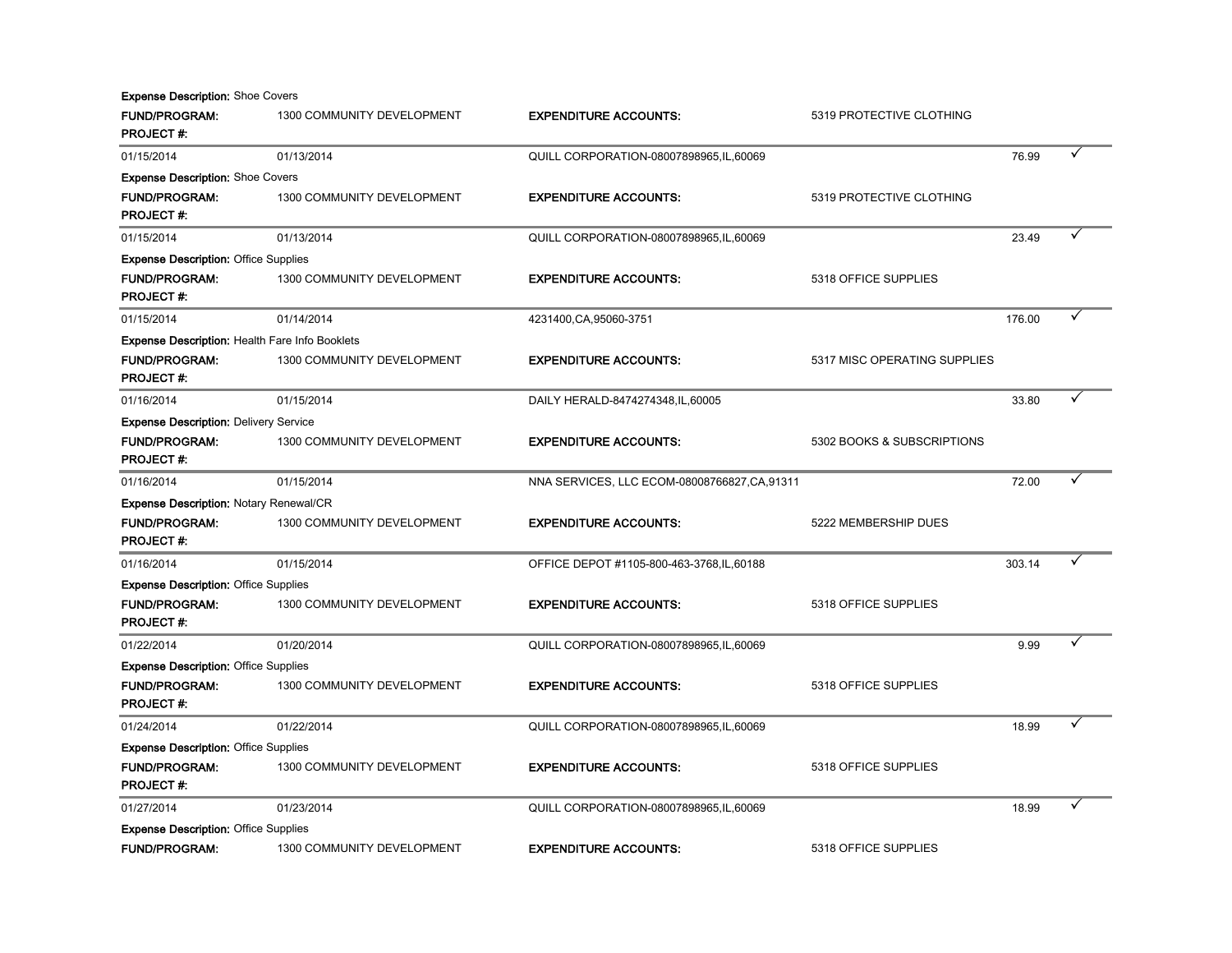PROJECT #:

| 01/28/2014                                                | 01/24/2014                 | QUILL CORPORATION-08007898965, IL, 60069      |                               | 28.99    |  |
|-----------------------------------------------------------|----------------------------|-----------------------------------------------|-------------------------------|----------|--|
| <b>Expense Description: Office Supplies</b>               |                            |                                               |                               |          |  |
| <b>FUND/PROGRAM:</b><br><b>PROJECT#:</b>                  | 1300 COMMUNITY DEVELOPMENT | <b>EXPENDITURE ACCOUNTS:</b>                  | 5318 OFFICE SUPPLIES          |          |  |
| 01/29/2014                                                | 01/28/2014                 | NNA SERVICES, LLC ECOM-08008766827, CA, 91311 |                               | 72.00    |  |
| <b>Expense Description: Notary Renewal/EM</b>             |                            |                                               |                               |          |  |
| <b>FUND/PROGRAM:</b><br><b>PROJECT#:</b>                  | 1300 COMMUNITY DEVELOPMENT | <b>EXPENDITURE ACCOUNTS:</b>                  | 5222 MEMBERSHIP DUES          |          |  |
| 01/30/2014                                                | 01/28/2014                 | QUILL CORPORATION-08007898965,IL,60069        |                               | 247.98   |  |
| <b>Expense Description: Laserjet Cartridges</b>           |                            |                                               |                               |          |  |
| <b>FUND/PROGRAM:</b><br><b>PROJECT#:</b>                  | 1300 COMMUNITY DEVELOPMENT | <b>EXPENDITURE ACCOUNTS:</b>                  | 5317 MISC OPERATING SUPPLIES  |          |  |
| 01/30/2014                                                | 01/29/2014                 | OFFICE DEPOT #1105-800-463-3768, IL, 60188    |                               | 130.48   |  |
| <b>Expense Description: Toner Cartridge</b>               |                            |                                               |                               |          |  |
| <b>FUND/PROGRAM:</b><br><b>PROJECT#:</b>                  | 1300 COMMUNITY DEVELOPMENT | <b>EXPENDITURE ACCOUNTS:</b>                  | 5317 MISC OPERATING SUPPLIES  |          |  |
| 01/31/2014                                                | 01/29/2014                 | CLIFFORD WALD AND COMP-847-5980166, IL, 60008 |                               | 345.65   |  |
| <b>Expense Description: KIP Meter Reading &amp; Qrtly</b> |                            |                                               |                               |          |  |
| <b>FUND/PROGRAM:</b><br><b>PROJECT#:</b>                  | 1300 COMMUNITY DEVELOPMENT | <b>EXPENDITURE ACCOUNTS:</b>                  | 5220 MAINT OFF/SPEC EQUIPMENT |          |  |
|                                                           |                            | <b>Card Subtotal</b>                          |                               | 2.652.46 |  |

#### CHRISTINE BAJOR

| Date                                        | Date                   | <b>Description</b>           |                        | Amount | Reviewed |
|---------------------------------------------|------------------------|------------------------------|------------------------|--------|----------|
| 01/09/2014                                  | 01/08/2014             | 6373613, WI, 53405           |                        | 320.99 |          |
| <b>Expense Description: Steel Toe Boots</b> |                        |                              |                        |        |          |
| <b>FUND/PROGRAM:</b>                        | 1420 STREETS DIVISION  | <b>EXPENDITURE ACCOUNTS:</b> | 5106 UNIFORM ALLOWANCE |        |          |
| <b>PROJECT#:</b>                            |                        |                              |                        |        |          |
| 01/09/2014                                  | 01/08/2014             | 6373613, WI, 53405           |                        | 320.99 |          |
| <b>Expense Description: Steel Toe Boots</b> |                        |                              |                        |        |          |
| <b>FUND/PROGRAM:</b>                        | 1430 FORESTRY DIVISION | <b>EXPENDITURE ACCOUNTS:</b> | 5106 UNIFORM ALLOWANCE |        |          |
| <b>PROJECT#:</b>                            |                        |                              |                        |        |          |
| 01/09/2014                                  | 01/08/2014             | 6373613, WI, 53405           |                        | 320.99 |          |
| <b>Expense Description: Steel Toe Boots</b> |                        |                              |                        |        |          |
| <b>FUND/PROGRAM:</b>                        | 1240 FLEET SERVICES    | <b>EXPENDITURE ACCOUNTS:</b> | 5106 UNIFORM ALLOWANCE |        |          |
| <b>PROJECT#:</b>                            |                        |                              |                        |        |          |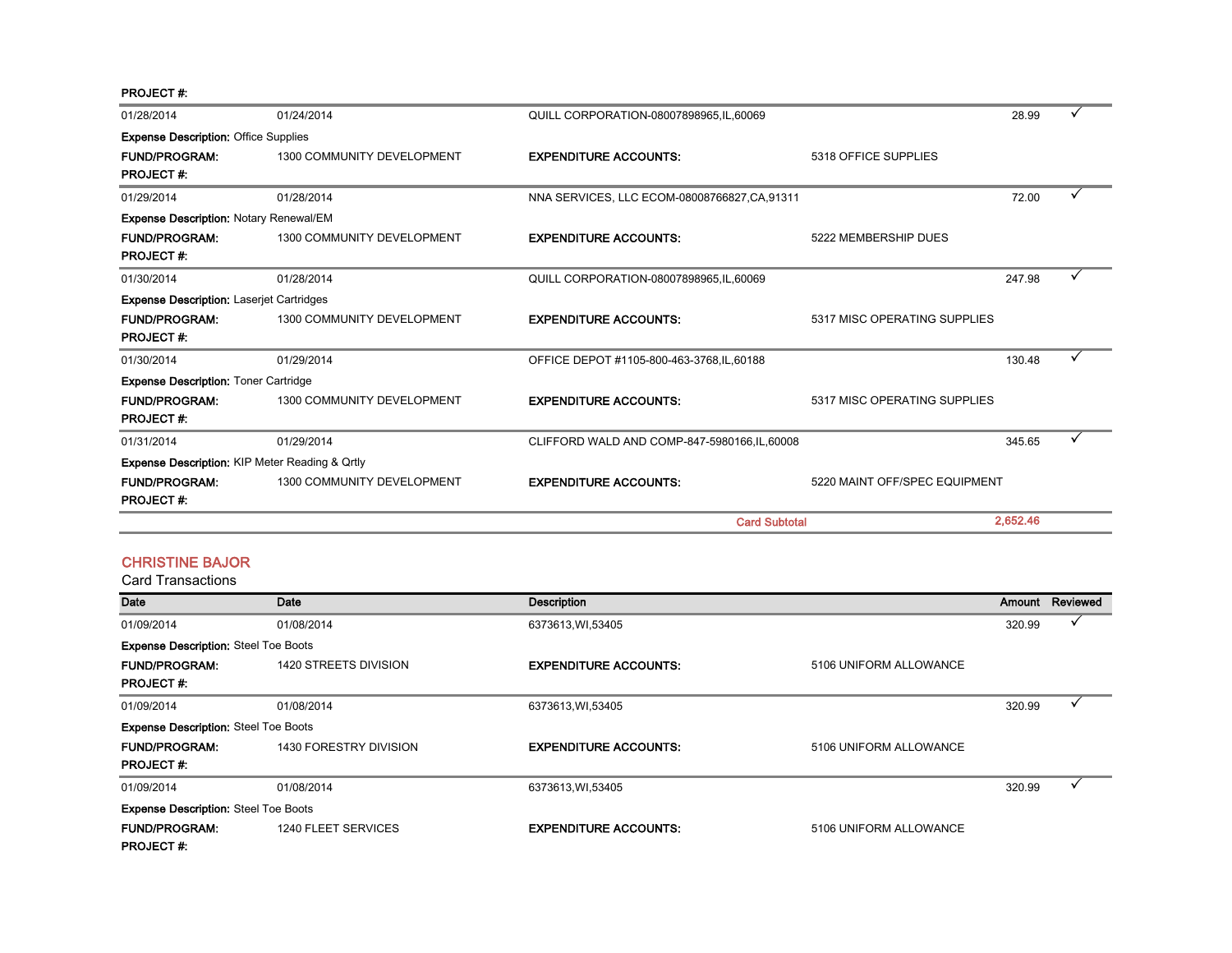| 01/09/2014                                  | 01/08/2014                            | 6373613, WI, 53405                            |                        | 320.99 |  |
|---------------------------------------------|---------------------------------------|-----------------------------------------------|------------------------|--------|--|
| <b>Expense Description:</b> Steel Toe Boots |                                       |                                               |                        |        |  |
| <b>FUND/PROGRAM:</b>                        | 1220 BUILDING SERVICES                | <b>EXPENDITURE ACCOUNTS:</b>                  | 5106 UNIFORM ALLOWANCE |        |  |
| <b>PROJECT#:</b>                            |                                       |                                               |                        |        |  |
| 01/09/2014                                  | 01/08/2014                            | RED WING SHOE STORE-ARLINGTON HEI, IL, 60005  |                        | 688.00 |  |
| <b>Expense Description: Steel Toe Boots</b> |                                       |                                               |                        |        |  |
| <b>FUND/PROGRAM:</b>                        | 4100 WATER DIVISION                   | <b>EXPENDITURE ACCOUNTS:</b>                  | 5106 UNIFORM ALLOWANCE |        |  |
| <b>PROJECT#:</b>                            |                                       |                                               |                        |        |  |
| 01/09/2014                                  | 01/08/2014                            | RED WING SHOE STORE-ARLINGTON HEI, IL, 60005  |                        | 688.00 |  |
| <b>Expense Description: Steel Toe Boots</b> |                                       |                                               |                        |        |  |
| <b>FUND/PROGRAM:</b>                        | 4200 SEWER DIVISION                   | <b>EXPENDITURE ACCOUNTS:</b>                  | 5106 UNIFORM ALLOWANCE |        |  |
| <b>PROJECT#:</b>                            |                                       |                                               |                        |        |  |
| 01/09/2014                                  | 01/08/2014                            | RED WING SHOES #712-WAUKEGAN, IL, 60085       |                        | 362.75 |  |
| <b>Expense Description: Steel Toe Boots</b> |                                       |                                               |                        |        |  |
| <b>FUND/PROGRAM:</b>                        | 4100 WATER DIVISION                   | <b>EXPENDITURE ACCOUNTS:</b>                  | 5106 UNIFORM ALLOWANCE |        |  |
| <b>PROJECT#:</b>                            |                                       |                                               |                        |        |  |
| 01/09/2014                                  | 01/08/2014                            | RED WING SHOES #712-WAUKEGAN, IL, 60085       |                        | 362.75 |  |
| <b>Expense Description: Steel Toe Boots</b> |                                       |                                               |                        |        |  |
| <b>FUND/PROGRAM:</b>                        | 4200 SEWER DIVISION                   | <b>EXPENDITURE ACCOUNTS:</b>                  | 5106 UNIFORM ALLOWANCE |        |  |
| <b>PROJECT#:</b>                            |                                       |                                               |                        |        |  |
| 01/09/2014                                  | 01/08/2014                            | LAKE, IL, 60014                               |                        | 149.00 |  |
| <b>Expense Description: Steel Toe Boots</b> |                                       |                                               |                        |        |  |
| <b>FUND/PROGRAM:</b>                        | 1420 STREETS DIVISION                 | <b>EXPENDITURE ACCOUNTS:</b>                  | 5106 UNIFORM ALLOWANCE |        |  |
| <b>PROJECT#:</b>                            |                                       |                                               |                        |        |  |
| 01/09/2014                                  | 01/08/2014                            | LAKE, IL, 60014                               |                        | 149.00 |  |
| <b>Expense Description: Steel Toe Boots</b> |                                       |                                               |                        |        |  |
| <b>FUND/PROGRAM:</b>                        | 1430 FORESTRY DIVISION                | <b>EXPENDITURE ACCOUNTS:</b>                  | 5106 UNIFORM ALLOWANCE |        |  |
| <b>PROJECT#:</b>                            |                                       |                                               |                        |        |  |
| 01/13/2014                                  | 01/10/2014                            | AMZN.COM/BILL, WA, 98108                      |                        | 19.56  |  |
| <b>Expense Description: Office Supplies</b> |                                       |                                               |                        |        |  |
| <b>FUND/PROGRAM:</b>                        | <b>1500 PUBLIC WORKS ADMINISTRATI</b> | <b>EXPENDITURE ACCOUNTS:</b>                  | 5318 OFFICE SUPPLIES   |        |  |
| <b>PROJECT#:</b>                            |                                       |                                               |                        |        |  |
| 01/14/2014                                  | 01/13/2014                            | OFFICE DEPOT #1105-800-463-3768, IL, 60188    |                        | 76.55  |  |
| <b>Expense Description: Office Supplies</b> |                                       |                                               |                        |        |  |
| <b>FUND/PROGRAM:</b>                        | <b>1500 PUBLIC WORKS ADMINISTRATI</b> | <b>EXPENDITURE ACCOUNTS:</b>                  | 5318 OFFICE SUPPLIES   |        |  |
| <b>PROJECT#:</b>                            |                                       |                                               |                        |        |  |
| 01/15/2014                                  | 01/14/2014                            | NATL PUBLIC EMPLOYER L-07604331686, CA, 94043 |                        | 180.00 |  |
|                                             |                                       |                                               |                        |        |  |

Expense Description: IPELRA Seminar - CS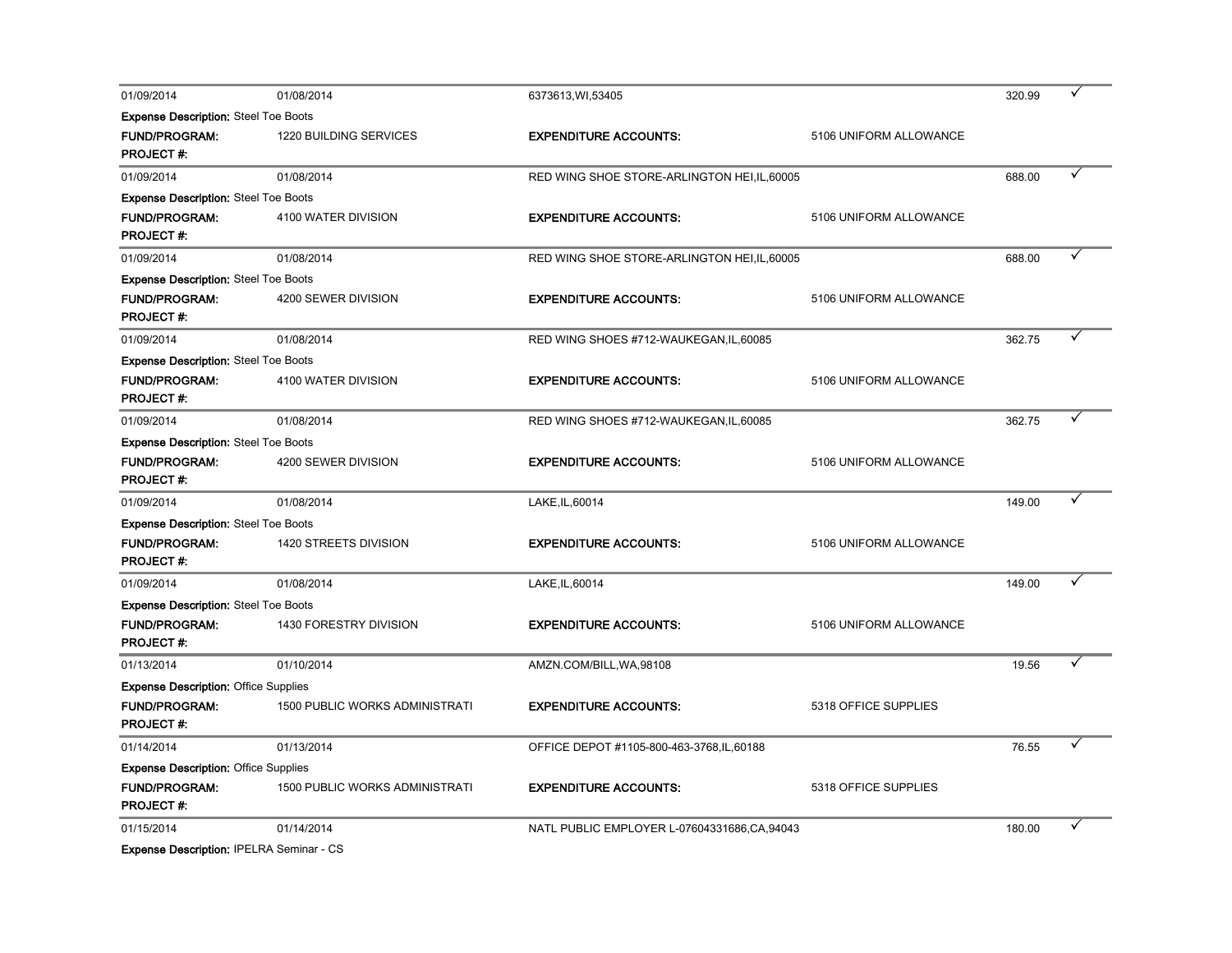| <b>FUND/PROGRAM:</b><br><b>PROJECT#:</b>                 | 1240 FLEET SERVICES    | <b>EXPENDITURE ACCOUNTS:</b>                  | 5105 TRAINING                 |        |   |
|----------------------------------------------------------|------------------------|-----------------------------------------------|-------------------------------|--------|---|
| 01/15/2014                                               | 01/14/2014             | NATL PUBLIC EMPLOYER L-07604331686, CA, 94043 |                               | 180.00 | ✓ |
| Expense Description: IPELRA Seminar-LH                   |                        |                                               |                               |        |   |
| <b>FUND/PROGRAM:</b>                                     | 1420 STREETS DIVISION  | <b>EXPENDITURE ACCOUNTS:</b>                  | 5105 TRAINING                 |        |   |
| <b>PROJECT#:</b>                                         |                        |                                               |                               |        |   |
| 01/15/2014                                               | 01/14/2014             | NATL PUBLIC EMPLOYER L-07604331686, CA, 94043 |                               | 180.00 | ✓ |
| Expense Description: IPELRA Seminar-LH                   |                        |                                               |                               |        |   |
| <b>FUND/PROGRAM:</b><br><b>PROJECT#:</b>                 | 1430 FORESTRY DIVISION | <b>EXPENDITURE ACCOUNTS:</b>                  | 5105 TRAINING                 |        |   |
| 01/17/2014                                               | 01/16/2014             | AMAZON.COM-AMZN.COM/BILL, WA, 98101           |                               | 75.48  |   |
| <b>Expense Description: UPS Back-up</b>                  |                        |                                               |                               |        |   |
| <b>FUND/PROGRAM:</b><br><b>PROJECT#:</b>                 | 1220 BUILDING SERVICES | <b>EXPENDITURE ACCOUNTS:</b>                  | 5311 BLDG/GROUNDS MAINTENANCE |        |   |
| 01/17/2014                                               | 01/16/2014             | AMZN.COM/BILL, WA, 98108                      |                               | 176.78 |   |
| <b>Expense Description: Iginition Control Board</b>      |                        |                                               |                               |        |   |
| <b>FUND/PROGRAM:</b>                                     | 4200 SEWER DIVISION    | <b>EXPENDITURE ACCOUNTS:</b>                  | 5311 BLDG/GROUNDS MAINTENANCE |        |   |
| <b>PROJECT#:</b>                                         |                        |                                               |                               |        |   |
| 01/20/2014                                               | 01/17/2014             | LECHNER AND SONS-MT PROSPECT, IL, 60056       |                               | 293.12 |   |
| <b>Expense Description: Uniform Jackets &amp; Shirts</b> |                        |                                               |                               |        |   |
| <b>FUND/PROGRAM:</b><br><b>PROJECT#:</b>                 | 1420 STREETS DIVISION  | <b>EXPENDITURE ACCOUNTS:</b>                  | 5106 UNIFORM ALLOWANCE        |        |   |
| 01/20/2014                                               | 01/17/2014             | LECHNER AND SONS-MT PROSPECT, IL, 60056       |                               | 293.12 |   |
| <b>Expense Description: Uniform Jackets &amp; Shirts</b> |                        |                                               |                               |        |   |
| FUND/PROGRAM:<br><b>PROJECT#:</b>                        | 1430 FORESTRY DIVISION | <b>EXPENDITURE ACCOUNTS:</b>                  | 5106 UNIFORM ALLOWANCE        |        |   |
| 01/20/2014                                               | 01/17/2014             | LECHNER AND SONS-MT PROSPECT, IL, 60056       |                               | 293.12 |   |
| Expense Description: Uniform Jackets & Shirts            |                        |                                               |                               |        |   |
| <b>FUND/PROGRAM:</b><br><b>PROJECT#:</b>                 | 4100 WATER DIVISION    | <b>EXPENDITURE ACCOUNTS:</b>                  | 5106 UNIFORM ALLOWANCE        |        |   |
| 01/20/2014                                               | 01/17/2014             | LECHNER AND SONS-MT PROSPECT, IL, 60056       |                               | 293.12 |   |
| <b>Expense Description: Uniform Jackets &amp; Shirts</b> |                        |                                               |                               |        |   |
| <b>FUND/PROGRAM:</b><br><b>PROJECT#:</b>                 | 4200 SEWER DIVISION    | <b>EXPENDITURE ACCOUNTS:</b>                  | 5106 UNIFORM ALLOWANCE        |        |   |
| 01/20/2014                                               | 01/19/2014             | AMAZON.COM-AMZN.COM/BILL, WA, 98101           |                               | 49.38  |   |
| <b>Expense Description: Occupancy Sensor</b>             |                        |                                               |                               |        |   |
| <b>FUND/PROGRAM:</b><br><b>PROJECT #:</b>                | 1220 BUILDING SERVICES | <b>EXPENDITURE ACCOUNTS:</b>                  | 5311 BLDG/GROUNDS MAINTENANCE |        |   |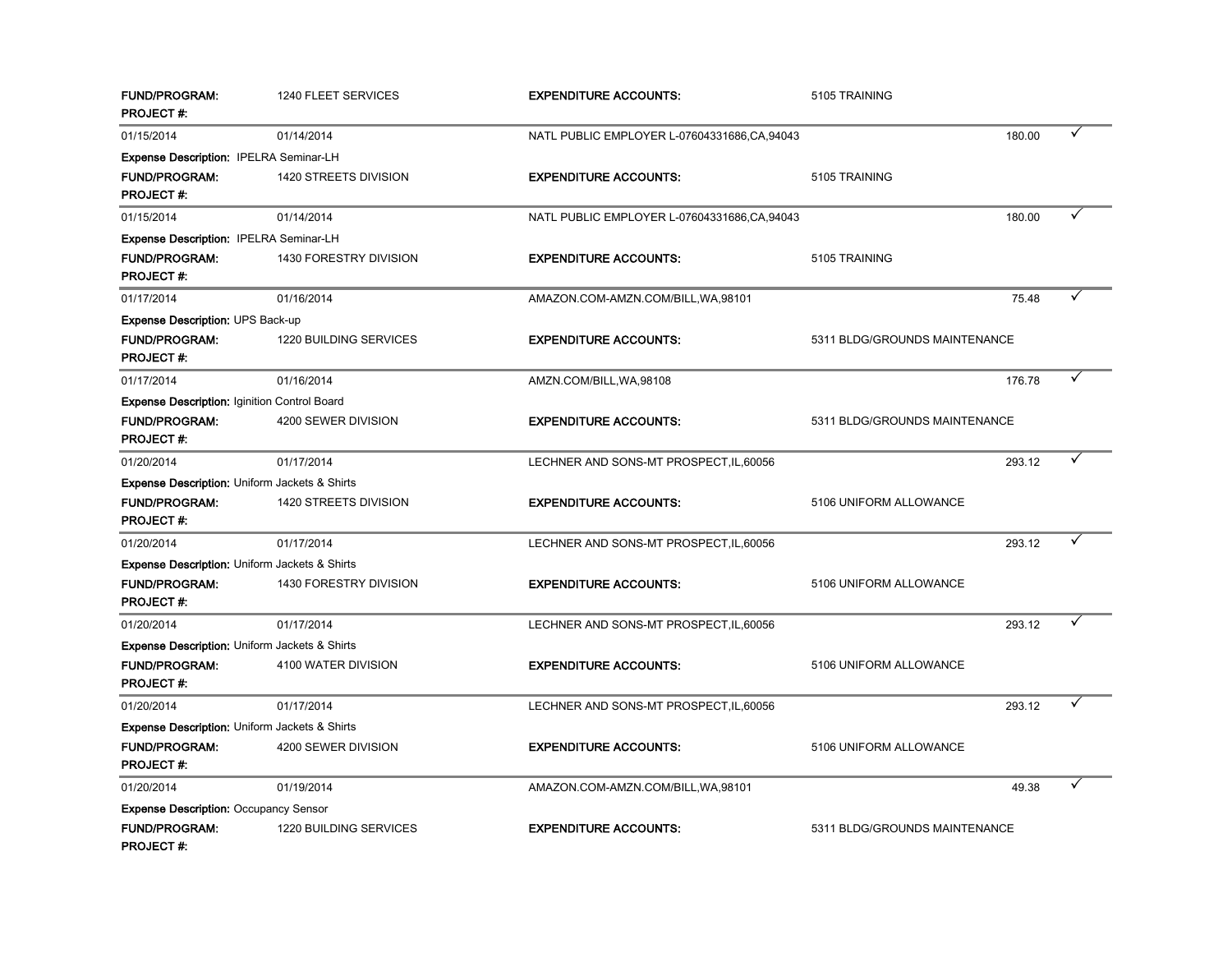| 01/27/2014                                    | 01/24/2014                     | OFFICE DEPOT #1105-800-463-3768,IL,60188 |                               | 29.76    |  |
|-----------------------------------------------|--------------------------------|------------------------------------------|-------------------------------|----------|--|
| <b>Expense Description: Office Supplies</b>   |                                |                                          |                               |          |  |
| <b>FUND/PROGRAM:</b>                          | 1500 PUBLIC WORKS ADMINISTRATI | <b>EXPENDITURE ACCOUNTS:</b>             | 5318 OFFICE SUPPLIES          |          |  |
| <b>PROJECT#:</b>                              |                                |                                          |                               |          |  |
| 02/03/2014                                    | 01/31/2014                     | AMZN.COM/BILL, WA, 98108                 |                               | 114.76   |  |
| <b>Expense Description: Occupancy Sensors</b> |                                |                                          |                               |          |  |
| <b>FUND/PROGRAM:</b>                          | 2200 FIRE DEPARTMENT           | <b>EXPENDITURE ACCOUNTS:</b>             | 5311 BLDG/GROUNDS MAINTENANCE |          |  |
| <b>PROJECT#:</b>                              |                                |                                          |                               |          |  |
|                                               |                                | <b>Card Subtotal</b>                     |                               | 2.716.13 |  |

#### CHUCK SPRATT

| <b>Date</b>                                        | Date                                             | <b>Description</b>                     |                          |         | Amount Reviewed |
|----------------------------------------------------|--------------------------------------------------|----------------------------------------|--------------------------|---------|-----------------|
| 01/06/2014                                         | 01/02/2014                                       | AUTOZONE #3569-800-288-6966, IL, 60090 |                          | 98.81   |                 |
| <b>Expense Description: Misc. Lawn Equip Parts</b> |                                                  |                                        |                          |         |                 |
| <b>FUND/PROGRAM:</b>                               | <b>1420 STREETS DIVISION</b>                     | <b>EXPENDITURE ACCOUNTS:</b>           | 5310 VEHICLE MAINTENANCE |         |                 |
| <b>PROJECT#:</b>                                   |                                                  |                                        |                          |         |                 |
| 01/06/2014                                         | 01/02/2014                                       | AUTOZONE #3569-800-288-6966, IL, 60090 |                          | 121.37  |                 |
| <b>Expense Description: Misc. Parts</b>            |                                                  |                                        |                          |         |                 |
| <b>FUND/PROGRAM:</b>                               | 1420 STREETS DIVISION                            | <b>EXPENDITURE ACCOUNTS:</b>           | 5310 VEHICLE MAINTENANCE |         |                 |
| <b>PROJECT#:</b>                                   |                                                  |                                        |                          |         |                 |
| 01/06/2014                                         | 01/02/2014                                       | AUTOZONE #3569-800-288-6966, IL, 60090 |                          | 18.58   |                 |
| <b>Expense Description: Wiper Blades</b>           |                                                  |                                        |                          |         |                 |
| <b>FUND/PROGRAM:</b>                               | <b>1220 BUILDING SERVICES</b>                    | <b>EXPENDITURE ACCOUNTS:</b>           | 5310 VEHICLE MAINTENANCE |         |                 |
| <b>PROJECT#:</b>                                   |                                                  |                                        |                          |         |                 |
| 01/06/2014                                         | 01/02/2014                                       | AUTOZONE #3569-800-288-6966, IL, 60090 |                          | (98.81) |                 |
| <b>Expense Description: Refund-Returned Parts</b>  |                                                  |                                        |                          |         |                 |
| <b>FUND/PROGRAM:</b>                               | 1420 STREETS DIVISION                            | <b>EXPENDITURE ACCOUNTS:</b>           | 5310 VEHICLE MAINTENANCE |         |                 |
| <b>PROJECT#:</b>                                   |                                                  |                                        |                          |         |                 |
| 01/06/2014                                         | 01/03/2014                                       | CARQUEST 01027804-WHEELING,IL,60090    |                          | 336.85  |                 |
|                                                    | Expense Description: Wiper Blades & Snow Brushes |                                        |                          |         |                 |
| <b>FUND/PROGRAM:</b>                               | 2100 POLICE DEPARTMENT                           | <b>EXPENDITURE ACCOUNTS:</b>           | 5310 VEHICLE MAINTENANCE |         |                 |
| <b>PROJECT#:</b>                                   |                                                  |                                        |                          |         |                 |
| 01/06/2014                                         | 01/03/2014                                       | AUTOZONE #3569-800-288-6966, IL, 60090 |                          | (59.39) | ✓               |
| <b>Expense Description: Refund-Returned Parts</b>  |                                                  |                                        |                          |         |                 |
| <b>FUND/PROGRAM:</b>                               | 1220 BUILDING SERVICES                           | <b>EXPENDITURE ACCOUNTS:</b>           | 5310 VEHICLE MAINTENANCE |         |                 |
| <b>PROJECT#:</b>                                   |                                                  |                                        |                          |         |                 |
| 01/06/2014                                         | 01/03/2014                                       | AUTOZONE #3569-800-288-6966.IL.60090   |                          | 207.89  |                 |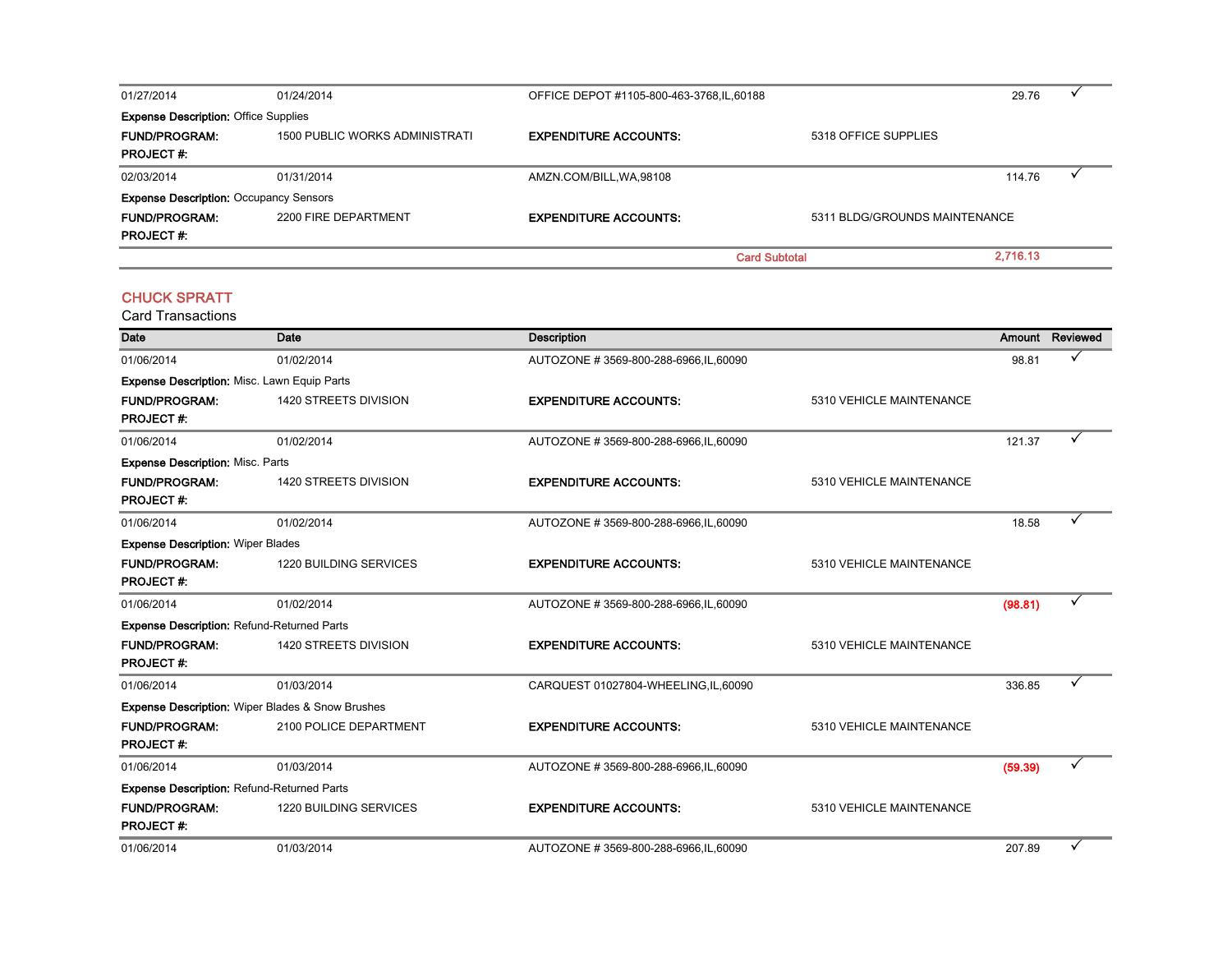**Expense Description: Transmission Pan** 

| <b>FUND/PROGRAM:</b><br><b>PROJECT#:</b>          | 1220 BUILDING SERVICES | <b>EXPENDITURE ACCOUNTS:</b>           | 5310 VEHICLE MAINTENANCE     |          |  |
|---------------------------------------------------|------------------------|----------------------------------------|------------------------------|----------|--|
| 01/06/2014                                        | 01/03/2014             | AUTOZONE #3569-800-288-6966, IL, 60090 |                              | (121.37) |  |
| <b>Expense Description: Refund-Returned Parts</b> |                        |                                        |                              |          |  |
| <b>FUND/PROGRAM:</b>                              | 1420 STREETS DIVISION  | <b>EXPENDITURE ACCOUNTS:</b>           | 5310 VEHICLE MAINTENANCE     |          |  |
| <b>PROJECT#:</b>                                  |                        |                                        |                              |          |  |
| 01/06/2014                                        | 01/03/2014             | AUTOZONE #3569-800-288-6966, IL, 60090 |                              | (18.58)  |  |
| <b>Expense Description: Refund-Returned Parts</b> |                        |                                        |                              |          |  |
| <b>FUND/PROGRAM:</b>                              | 1220 BUILDING SERVICES | <b>EXPENDITURE ACCOUNTS:</b>           | 5310 VEHICLE MAINTENANCE     |          |  |
| <b>PROJECT#:</b>                                  |                        |                                        |                              |          |  |
| 01/06/2014                                        | 01/05/2014             | AUTOZONE #3569-WHEELING,IL,60090       |                              | 41.99    |  |
| <b>Expense Description: Starting Fluid</b>        |                        |                                        |                              |          |  |
| <b>FUND/PROGRAM:</b>                              | 1240 FLEET SERVICES    | <b>EXPENDITURE ACCOUNTS:</b>           | 5303 CHEMICALS               |          |  |
| <b>PROJECT#:</b>                                  |                        |                                        |                              |          |  |
| 01/06/2014                                        | 01/05/2014             | AUTOZONE #3569-WHEELING, IL, 60090     |                              | 41.99    |  |
| <b>Expense Description: Booster Cables</b>        |                        |                                        |                              |          |  |
| <b>FUND/PROGRAM:</b>                              | 1240 FLEET SERVICES    | <b>EXPENDITURE ACCOUNTS:</b>           | 5317 MISC OPERATING SUPPLIES |          |  |
| <b>PROJECT#:</b>                                  |                        |                                        |                              |          |  |
| 01/07/2014                                        | 01/06/2014             | CARQUEST 01027804-WHEELING, IL, 60090  |                              | 6.72     |  |
| <b>Expense Description: Fuel Filters</b>          |                        |                                        |                              |          |  |
| <b>FUND/PROGRAM:</b>                              | 1430 FORESTRY DIVISION | <b>EXPENDITURE ACCOUNTS:</b>           | 5310 VEHICLE MAINTENANCE     |          |  |
| <b>PROJECT#:</b>                                  |                        |                                        |                              |          |  |
| 01/07/2014                                        | 01/06/2014             | CARQUEST 01027804-WHEELING,IL,60090    |                              | 225.78   |  |
| <b>Expense Description: Auto Batteries</b>        |                        |                                        |                              |          |  |
| <b>FUND/PROGRAM:</b>                              | 4200 SEWER DIVISION    | <b>EXPENDITURE ACCOUNTS:</b>           | 5310 VEHICLE MAINTENANCE     |          |  |
| <b>PROJECT#:</b>                                  |                        |                                        |                              |          |  |
| 01/07/2014                                        | 01/06/2014             | CARQUEST 01027804-WHEELING,IL,60090    |                              | 31.14    |  |
| <b>Expense Description: Hydraulic Fittings</b>    |                        |                                        |                              |          |  |
| <b>FUND/PROGRAM:</b>                              | 1240 FLEET SERVICES    | <b>EXPENDITURE ACCOUNTS:</b>           | 5317 MISC OPERATING SUPPLIES |          |  |
| <b>PROJECT#:</b>                                  |                        |                                        |                              |          |  |
| 01/07/2014                                        | 01/06/2014             | CARQUEST 01027804-WHEELING,IL,60090    |                              | 33.00    |  |
| <b>Expense Description: Starting Fluid</b>        |                        |                                        |                              |          |  |
| <b>FUND/PROGRAM:</b>                              | 1240 FLEET SERVICES    | <b>EXPENDITURE ACCOUNTS:</b>           | 5303 CHEMICALS               |          |  |
| <b>PROJECT#:</b>                                  |                        |                                        |                              |          |  |
| 01/07/2014                                        | 01/06/2014             | CARQUEST 01027804-WHEELING, IL, 60090  |                              | 272.55   |  |
| <b>Expense Description: Fuel Filters</b>          |                        |                                        |                              |          |  |
| <b>FUND/PROGRAM:</b>                              | 1220 BUILDING SERVICES | <b>EXPENDITURE ACCOUNTS:</b>           | 5310 VEHICLE MAINTENANCE     |          |  |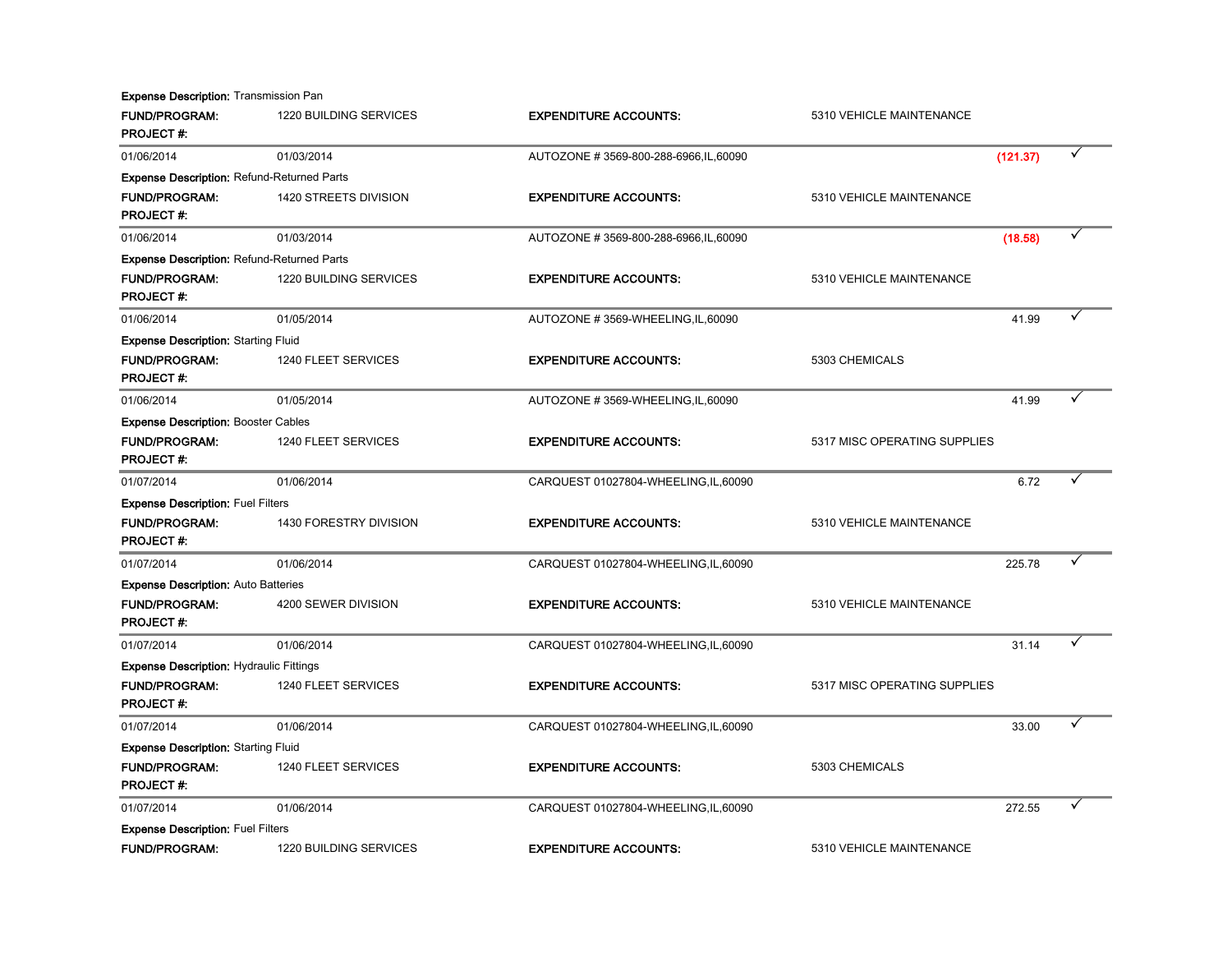PROJECT #:

| 01/07/2014                                      | 01/06/2014                 | CARQUEST 01027804-WHEELING, IL, 60090      |                               | 272.55 |   |
|-------------------------------------------------|----------------------------|--------------------------------------------|-------------------------------|--------|---|
| <b>Expense Description: Fuel Filters</b>        |                            |                                            |                               |        |   |
| <b>FUND/PROGRAM:</b><br><b>PROJECT#:</b>        | 1240 FLEET SERVICES        | <b>EXPENDITURE ACCOUNTS:</b>               | 5310 VEHICLE MAINTENANCE      |        |   |
| 01/07/2014                                      | 01/06/2014                 | CARQUEST 01027804-WHEELING, IL, 60090      |                               | 272.55 |   |
| <b>Expense Description: Fuel Filters</b>        |                            |                                            |                               |        |   |
| <b>FUND/PROGRAM:</b><br><b>PROJECT#:</b>        | 1300 COMMUNITY DEVELOPMENT | <b>EXPENDITURE ACCOUNTS:</b>               | 5310 VEHICLE MAINTENANCE      |        |   |
| 01/07/2014                                      | 01/06/2014                 | CARQUEST 01027804-WHEELING, IL, 60090      |                               | 272.55 |   |
| <b>Expense Description: Fuel Filters</b>        |                            |                                            |                               |        |   |
| <b>FUND/PROGRAM:</b><br><b>PROJECT#:</b>        | 1420 STREETS DIVISION      | <b>EXPENDITURE ACCOUNTS:</b>               | 5310 VEHICLE MAINTENANCE      |        |   |
| 01/07/2014                                      | 01/06/2014                 | CARQUEST 01027804-WHEELING, IL, 60090      |                               | 272.55 |   |
| <b>Expense Description: Fuel Filters</b>        |                            |                                            |                               |        |   |
| <b>FUND/PROGRAM:</b><br><b>PROJECT#:</b>        | 1430 FORESTRY DIVISION     | <b>EXPENDITURE ACCOUNTS:</b>               | 5310 VEHICLE MAINTENANCE      |        |   |
| 01/07/2014                                      | 01/06/2014                 | CARQUEST 01027804-WHEELING, IL, 60090      |                               | 272.55 | ✓ |
| <b>Expense Description: Fuel Filters</b>        |                            |                                            |                               |        |   |
| <b>FUND/PROGRAM:</b><br><b>PROJECT#:</b>        | 2200 FIRE DEPARTMENT       | <b>EXPENDITURE ACCOUNTS:</b>               | 5310 VEHICLE MAINTENANCE      |        |   |
| 01/07/2014                                      | 01/06/2014                 | CARQUEST 01027804-WHEELING, IL, 60090      |                               | 272.55 |   |
| <b>Expense Description: Fuel Filters</b>        |                            |                                            |                               |        |   |
| <b>FUND/PROGRAM:</b><br><b>PROJECT#:</b>        | 4100 WATER DIVISION        | <b>EXPENDITURE ACCOUNTS:</b>               | 5310 VEHICLE MAINTENANCE      |        |   |
| 01/07/2014                                      | 01/06/2014                 | CARQUEST 01027804-WHEELING, IL, 60090      |                               | 272.55 |   |
| <b>Expense Description: Fuel Filters</b>        |                            |                                            |                               |        |   |
| <b>FUND/PROGRAM:</b><br><b>PROJECT#:</b>        | 4200 SEWER DIVISION        | <b>EXPENDITURE ACCOUNTS:</b>               | 5310 VEHICLE MAINTENANCE      |        |   |
| 01/07/2014                                      | 01/06/2014                 | CARQUEST 01027804-WHEELING, IL, 60090      |                               | 96.89  |   |
| <b>Expense Description: Auto Batteries</b>      |                            |                                            |                               |        |   |
| <b>FUND/PROGRAM:</b><br><b>PROJECT#:</b>        | 1300 COMMUNITY DEVELOPMENT | <b>EXPENDITURE ACCOUNTS:</b>               | 5310 VEHICLE MAINTENANCE      |        |   |
| 01/07/2014                                      | 01/07/2014                 | GEMPLER 1019930727-800-382-8473, WI, 53572 |                               | 131.78 |   |
| <b>Expense Description: Diesel Pump Handles</b> |                            |                                            |                               |        |   |
| <b>FUND/PROGRAM:</b><br><b>PROJECT#:</b>        | 1220 BUILDING SERVICES     | <b>EXPENDITURE ACCOUNTS:</b>               | 5311 BLDG/GROUNDS MAINTENANCE |        |   |
| 01/08/2014                                      | 01/06/2014                 | JOAN@JMESALES, WI, 53224                   |                               | 270.59 | ✓ |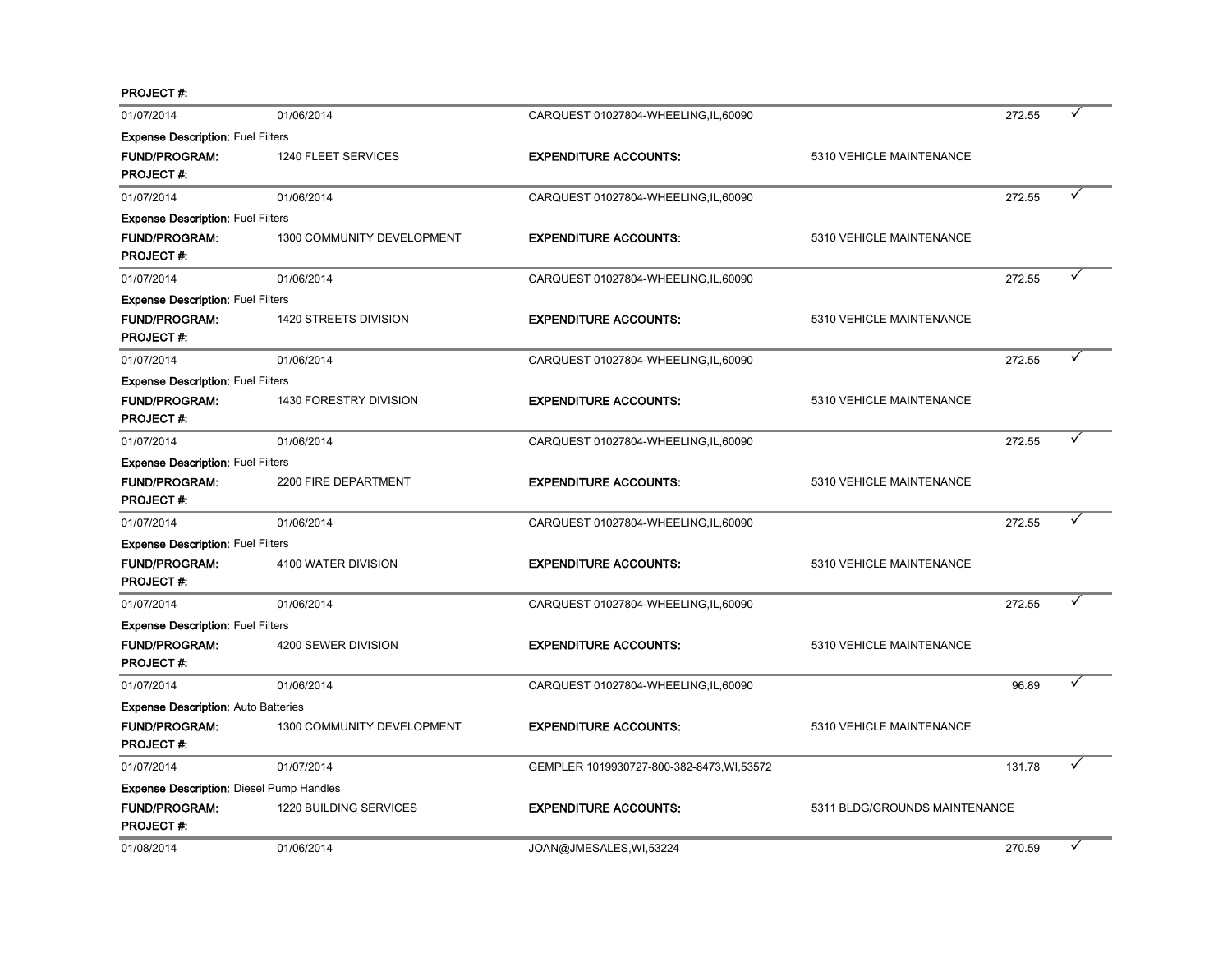Expense Description: Gas/Diesel Pump Parts

| <b>FUND/PROGRAM:</b><br><b>PROJECT#:</b>            | 1220 BUILDING SERVICES<br><b>EXPENDITURE ACCOUNTS:</b><br>5311 BLDG/GROUNDS MAINTENANCE |                                            |                          |          |  |
|-----------------------------------------------------|-----------------------------------------------------------------------------------------|--------------------------------------------|--------------------------|----------|--|
| 01/08/2014                                          | 01/07/2014                                                                              | CARQUEST 01027804-WHEELING, IL, 60090      |                          | 125.99   |  |
| <b>Expense Description: Starter</b>                 |                                                                                         |                                            |                          |          |  |
| <b>FUND/PROGRAM:</b>                                | 1400 CIP ENGINEERING                                                                    | <b>EXPENDITURE ACCOUNTS:</b>               | 5310 VEHICLE MAINTENANCE |          |  |
| <b>PROJECT#:</b>                                    |                                                                                         |                                            |                          |          |  |
| 01/08/2014                                          | 01/07/2014                                                                              | CARQUEST 01027804-WHEELING, IL, 60090      |                          | 21.83    |  |
| <b>Expense Description: Sway Bar Kit/I-59</b>       |                                                                                         |                                            |                          |          |  |
| <b>FUND/PROGRAM:</b>                                | 2100 POLICE DEPARTMENT                                                                  | <b>EXPENDITURE ACCOUNTS:</b>               | 5310 VEHICLE MAINTENANCE |          |  |
| <b>PROJECT#:</b>                                    |                                                                                         |                                            |                          |          |  |
| 01/08/2014                                          | 01/07/2014                                                                              | CARQUEST 01027804-WHEELING, IL, 60090      |                          | (17.00)  |  |
| <b>Expense Description: Refund-Returned Battery</b> |                                                                                         |                                            |                          |          |  |
| FUND/PROGRAM:<br><b>PROJECT#:</b>                   | 1300 COMMUNITY DEVELOPMENT                                                              | <b>EXPENDITURE ACCOUNTS:</b>               | 5310 VEHICLE MAINTENANCE |          |  |
| 01/09/2014                                          | 01/07/2014                                                                              | AUTOZONE #3569-800-288-6966, IL, 60090     |                          | 207.89   |  |
| Expense Description: Transmission Pan/#703          |                                                                                         |                                            |                          |          |  |
| <b>FUND/PROGRAM:</b>                                | 1220 BUILDING SERVICES                                                                  | <b>EXPENDITURE ACCOUNTS:</b>               | 5310 VEHICLE MAINTENANCE |          |  |
| <b>PROJECT#:</b>                                    |                                                                                         |                                            |                          |          |  |
| 01/09/2014                                          | 01/07/2014                                                                              | AUTOZONE #3569-800-288-6966, IL, 60090     |                          | (207.89) |  |
|                                                     | Expense Description: Returned-Transmission Pan                                          |                                            |                          |          |  |
| <b>FUND/PROGRAM:</b>                                | 1220 BUILDING SERVICES                                                                  | <b>EXPENDITURE ACCOUNTS:</b>               | 5310 VEHICLE MAINTENANCE |          |  |
| <b>PROJECT#:</b>                                    |                                                                                         |                                            |                          |          |  |
| 01/09/2014                                          | 01/08/2014                                                                              | CHECKPOINT TIRE CENTER-WHEELING, IL, 60090 |                          | 191.56   |  |
| <b>Expense Description: Tires</b>                   |                                                                                         |                                            |                          |          |  |
| <b>FUND/PROGRAM:</b>                                | 2100 POLICE DEPARTMENT                                                                  | <b>EXPENDITURE ACCOUNTS:</b>               | 5310 VEHICLE MAINTENANCE |          |  |
| <b>PROJECT#:</b>                                    |                                                                                         |                                            |                          |          |  |
| 01/09/2014                                          | 01/08/2014                                                                              | BILL STASEK CHEVROLET-WHEELING, IL, 60090  |                          | 344.92   |  |
| Expense Description: Instrument Cluster/#136        |                                                                                         |                                            |                          |          |  |
| <b>FUND/PROGRAM:</b>                                | 1420 STREETS DIVISION                                                                   | <b>EXPENDITURE ACCOUNTS:</b>               | 5310 VEHICLE MAINTENANCE |          |  |
| <b>PROJECT#:</b>                                    |                                                                                         |                                            |                          |          |  |
| 01/09/2014                                          | 01/08/2014                                                                              | BILL STASEK CHEVROLET-WHEELING, IL, 60090  |                          | 344.92   |  |
| Expense Description: Lamp/#904                      |                                                                                         |                                            |                          |          |  |
| <b>FUND/PROGRAM:</b><br><b>PROJECT#:</b>            | 4200 SEWER DIVISION                                                                     | <b>EXPENDITURE ACCOUNTS:</b>               | 5310 VEHICLE MAINTENANCE |          |  |
| 01/09/2014                                          | 01/08/2014                                                                              | BILL STASEK CHEVROLET-WHEELING, IL, 60090  |                          | 344.92   |  |
| Expense Description: Throttle Pedal/I-31            |                                                                                         |                                            |                          |          |  |
| <b>Accounting Codes</b>                             |                                                                                         |                                            |                          |          |  |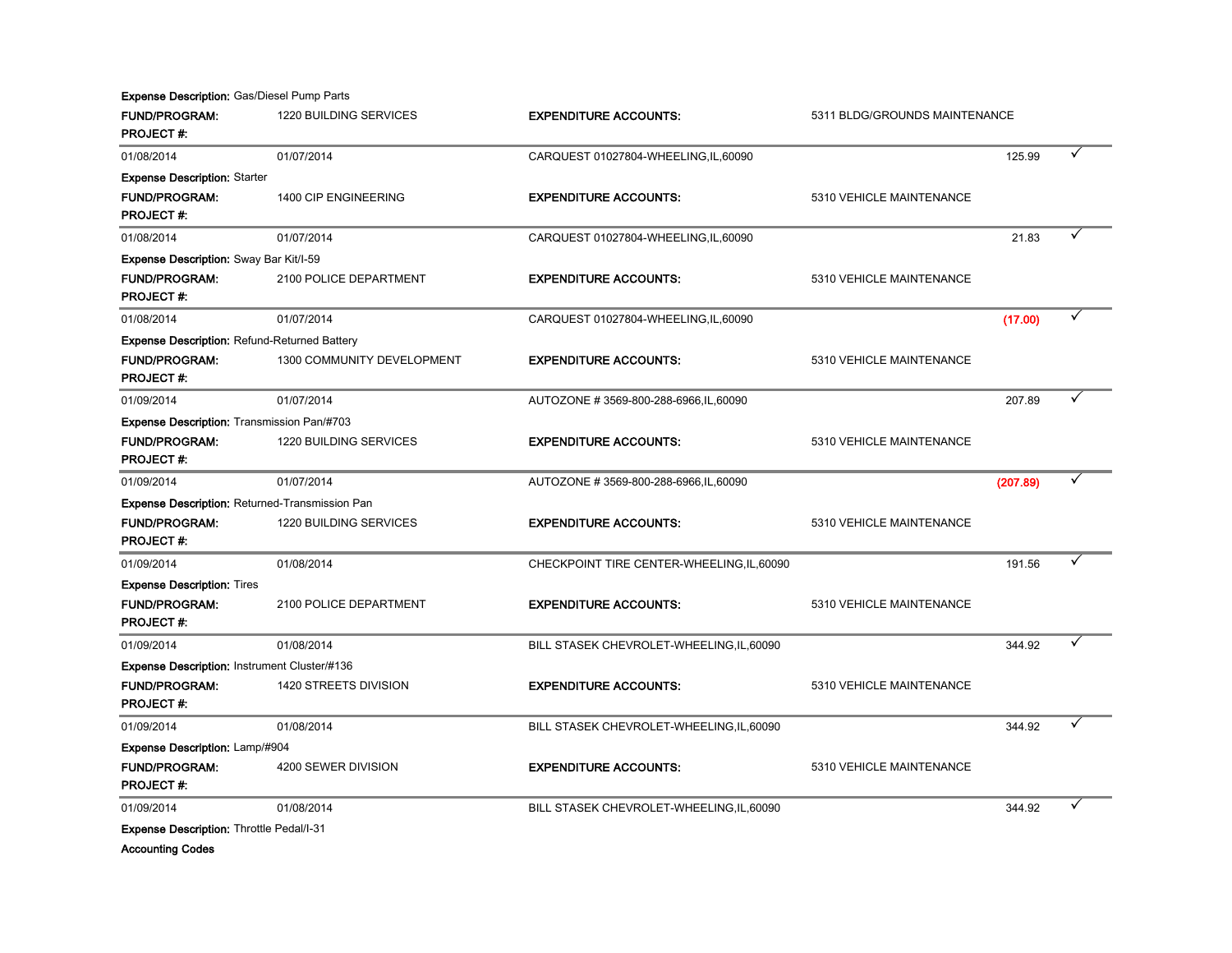| <b>FUND/PROGRAM:</b><br><b>PROJECT#:</b>             | 2100 POLICE DEPARTMENT         | <b>EXPENDITURE ACCOUNTS:</b>             | 5310 VEHICLE MAINTENANCE     |        |   |
|------------------------------------------------------|--------------------------------|------------------------------------------|------------------------------|--------|---|
| 01/10/2014                                           | 01/08/2014                     | AUTOZONE #3569-800-288-6966, IL, 60090   |                              | 174.43 | ✓ |
| <b>Expense Description: Repair Parts/#602</b>        |                                |                                          |                              |        |   |
| <b>FUND/PROGRAM:</b>                                 | 2200 FIRE DEPARTMENT           | <b>EXPENDITURE ACCOUNTS:</b>             | 5310 VEHICLE MAINTENANCE     |        |   |
| <b>PROJECT#:</b>                                     |                                |                                          |                              |        |   |
| 01/13/2014                                           | 01/09/2014                     | AUTOZONE #3569-800-288-6966, IL, 60090   |                              | 17.27  | ✓ |
| <b>Expense Description: Pulley/#800</b>              |                                |                                          |                              |        |   |
| <b>FUND/PROGRAM:</b><br><b>PROJECT#:</b>             | 4100 WATER DIVISION            | <b>EXPENDITURE ACCOUNTS:</b>             | 5310 VEHICLE MAINTENANCE     |        |   |
| 01/13/2014                                           | 01/10/2014                     | MENARDS LONG GROVE-LONG GROVE, IL, 60047 |                              | 64.86  | ✓ |
| <b>Expense Description: Misc Parts Room Stock</b>    |                                |                                          |                              |        |   |
| <b>FUND/PROGRAM:</b>                                 | 1240 FLEET SERVICES            | <b>EXPENDITURE ACCOUNTS:</b>             | 5317 MISC OPERATING SUPPLIES |        |   |
| <b>PROJECT#:</b>                                     |                                |                                          |                              |        |   |
| 01/14/2014                                           | 01/13/2014                     | CARQUEST 01027804-WHEELING, IL, 60090    |                              | 19.04  | ✓ |
| <b>Expense Description: Oil Filters</b>              |                                |                                          |                              |        |   |
| FUND/PROGRAM:                                        | 2200 FIRE DEPARTMENT           | <b>EXPENDITURE ACCOUNTS:</b>             | 5310 VEHICLE MAINTENANCE     |        |   |
| <b>PROJECT#:</b>                                     |                                |                                          |                              |        |   |
| 01/15/2014                                           | 01/14/2014                     | CARQUEST 01027804-WHEELING,IL,60090      |                              | 8.42   | ✓ |
| Expense Description: Sway Bar Kit/I-66               |                                |                                          |                              |        |   |
| <b>FUND/PROGRAM:</b>                                 | 2100 POLICE DEPARTMENT         | <b>EXPENDITURE ACCOUNTS:</b>             | 5310 VEHICLE MAINTENANCE     |        |   |
| <b>PROJECT#:</b>                                     |                                |                                          |                              |        |   |
| 01/15/2014                                           | 01/14/2014                     | DRI AVERYSUPPLIES-MINNETONKA, MN, 55343  |                              | 22.61  | ✓ |
| <b>Expense Description: Mailing Labels</b>           |                                |                                          |                              |        |   |
| <b>FUND/PROGRAM:</b><br><b>PROJECT#:</b>             | 1240 FLEET SERVICES            | <b>EXPENDITURE ACCOUNTS:</b>             | 5317 MISC OPERATING SUPPLIES |        |   |
| 01/17/2014                                           | 01/16/2014                     | AMZN.COM/BILL, WA, 98108                 |                              | 279.88 | ✓ |
| <b>Expense Description: Bluetooth in Car Speaker</b> |                                |                                          |                              |        |   |
| <b>FUND/PROGRAM:</b><br><b>PROJECT#:</b>             | 1500 PUBLIC WORKS ADMINISTRATI | <b>EXPENDITURE ACCOUNTS:</b>             | 5310 VEHICLE MAINTENANCE     |        |   |
| 01/17/2014                                           | 01/16/2014                     | CARQUEST 01027804-WHEELING,IL,60090      |                              | 859.47 | ✓ |
| <b>Expense Description: Misc Filters</b>             |                                |                                          |                              |        |   |
| <b>FUND/PROGRAM:</b><br><b>PROJECT#:</b>             | 1220 BUILDING SERVICES         | <b>EXPENDITURE ACCOUNTS:</b>             | 5310 VEHICLE MAINTENANCE     |        |   |
| 01/17/2014                                           | 01/16/2014                     | CARQUEST 01027804-WHEELING, IL, 60090    |                              | 859.47 | ✓ |
| <b>Expense Description: Misc Filters</b>             |                                |                                          |                              |        |   |
| <b>FUND/PROGRAM:</b><br><b>PROJECT#:</b>             | 1240 FLEET SERVICES            | <b>EXPENDITURE ACCOUNTS:</b>             | 5310 VEHICLE MAINTENANCE     |        |   |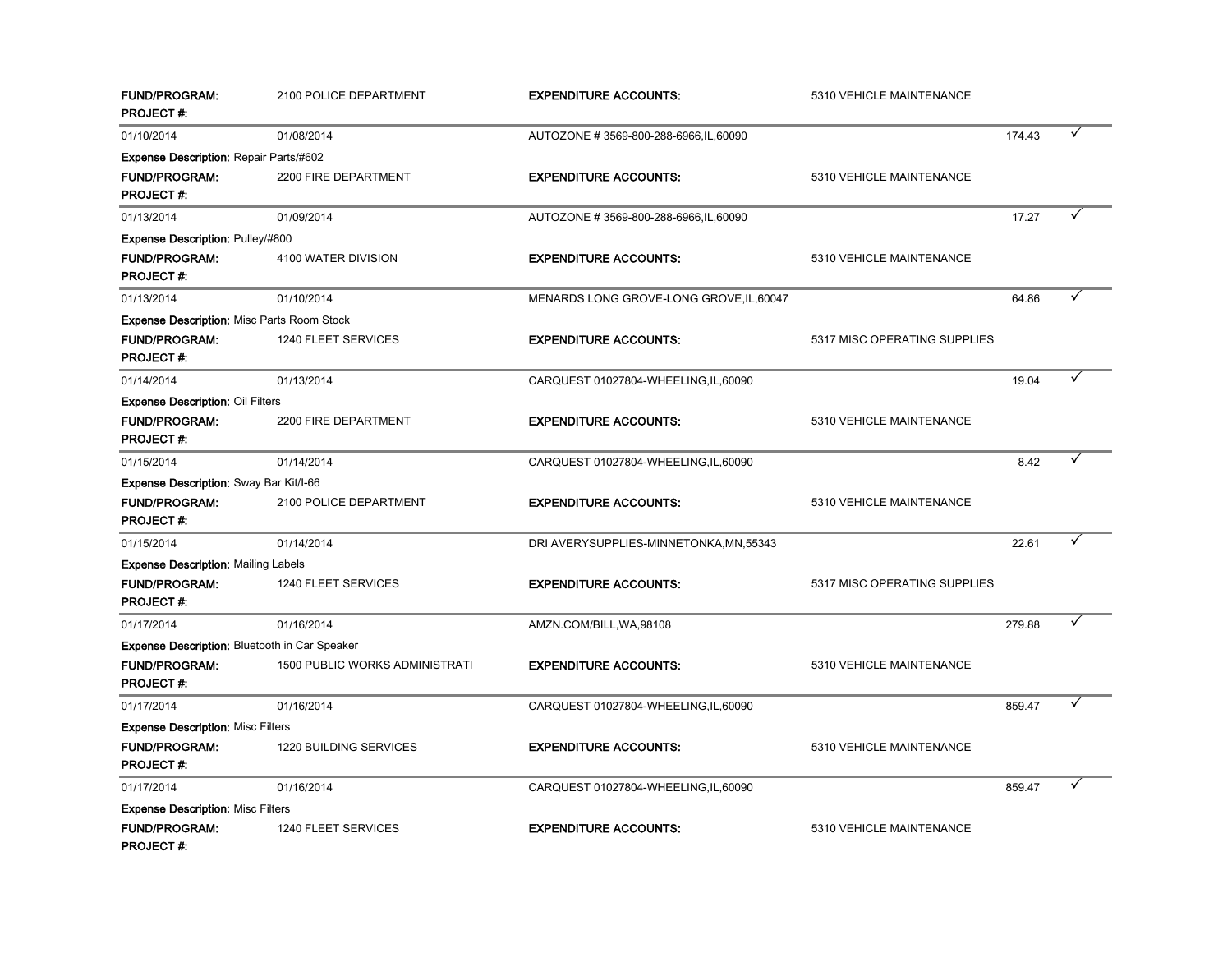| 01/17/2014                                 | 01/16/2014                            | CARQUEST 01027804-WHEELING, IL, 60090 |                          | 859.47 |  |
|--------------------------------------------|---------------------------------------|---------------------------------------|--------------------------|--------|--|
| <b>Expense Description: Misc Filters</b>   |                                       |                                       |                          |        |  |
| <b>FUND/PROGRAM:</b><br><b>PROJECT#:</b>   | 1300 COMMUNITY DEVELOPMENT            | <b>EXPENDITURE ACCOUNTS:</b>          | 5310 VEHICLE MAINTENANCE |        |  |
| 01/17/2014                                 | 01/16/2014                            | CARQUEST 01027804-WHEELING,IL,60090   |                          | 859.47 |  |
| <b>Expense Description: Misc Filters</b>   |                                       |                                       |                          |        |  |
| <b>FUND/PROGRAM:</b><br><b>PROJECT#:</b>   | 1420 STREETS DIVISION                 | <b>EXPENDITURE ACCOUNTS:</b>          | 5310 VEHICLE MAINTENANCE |        |  |
| 01/17/2014                                 | 01/16/2014                            | CARQUEST 01027804-WHEELING,IL,60090   |                          | 859.47 |  |
| <b>Expense Description: Misc Filters</b>   |                                       |                                       |                          |        |  |
| <b>FUND/PROGRAM:</b><br><b>PROJECT#:</b>   | 1430 FORESTRY DIVISION                | <b>EXPENDITURE ACCOUNTS:</b>          | 5310 VEHICLE MAINTENANCE |        |  |
| 01/17/2014                                 | 01/16/2014                            | CARQUEST 01027804-WHEELING,IL,60090   |                          | 859.47 |  |
| <b>Expense Description: Misc Filters</b>   |                                       |                                       |                          |        |  |
| <b>FUND/PROGRAM:</b><br><b>PROJECT#:</b>   | 1400 CIP ENGINEERING                  | <b>EXPENDITURE ACCOUNTS:</b>          | 5310 VEHICLE MAINTENANCE |        |  |
| 01/17/2014                                 | 01/16/2014                            | CARQUEST 01027804-WHEELING, IL, 60090 |                          | 859.47 |  |
| <b>Expense Description: Misc Filters</b>   |                                       |                                       |                          |        |  |
| <b>FUND/PROGRAM:</b><br><b>PROJECT#:</b>   | <b>1500 PUBLIC WORKS ADMINISTRATI</b> | <b>EXPENDITURE ACCOUNTS:</b>          | 5310 VEHICLE MAINTENANCE |        |  |
| 01/17/2014                                 | 01/16/2014                            | CARQUEST 01027804-WHEELING, IL, 60090 |                          | 859.47 |  |
| <b>Expense Description: Misc Filters</b>   |                                       |                                       |                          |        |  |
| <b>FUND/PROGRAM:</b><br><b>PROJECT#:</b>   | 2100 POLICE DEPARTMENT                | <b>EXPENDITURE ACCOUNTS:</b>          | 5310 VEHICLE MAINTENANCE |        |  |
| 01/17/2014                                 | 01/16/2014                            | CARQUEST 01027804-WHEELING, IL, 60090 |                          | 859.47 |  |
| <b>Expense Description: Misc Filters</b>   |                                       |                                       |                          |        |  |
| <b>FUND/PROGRAM:</b><br><b>PROJECT#:</b>   | 2200 FIRE DEPARTMENT                  | <b>EXPENDITURE ACCOUNTS:</b>          | 5310 VEHICLE MAINTENANCE |        |  |
| 01/17/2014                                 | 01/16/2014                            | CARQUEST 01027804-WHEELING, IL, 60090 |                          | 859.47 |  |
| <b>Expense Description: Misc Filters</b>   |                                       |                                       |                          |        |  |
| <b>FUND/PROGRAM:</b><br><b>PROJECT#:</b>   | 4100 WATER DIVISION                   | <b>EXPENDITURE ACCOUNTS:</b>          | 5310 VEHICLE MAINTENANCE |        |  |
| 01/17/2014                                 | 01/16/2014                            | CARQUEST 01027804-WHEELING,IL,60090   |                          | 859.47 |  |
| <b>Expense Description: Misc Filters</b>   |                                       |                                       |                          |        |  |
| <b>FUND/PROGRAM:</b><br><b>PROJECT#:</b>   | 4200 SEWER DIVISION                   | <b>EXPENDITURE ACCOUNTS:</b>          | 5310 VEHICLE MAINTENANCE |        |  |
| 01/17/2014                                 | 01/16/2014                            | CARQUEST 01027804-WHEELING, IL, 60090 |                          | 118.15 |  |
| Expense Description: Front End Parts/#1548 |                                       |                                       |                          |        |  |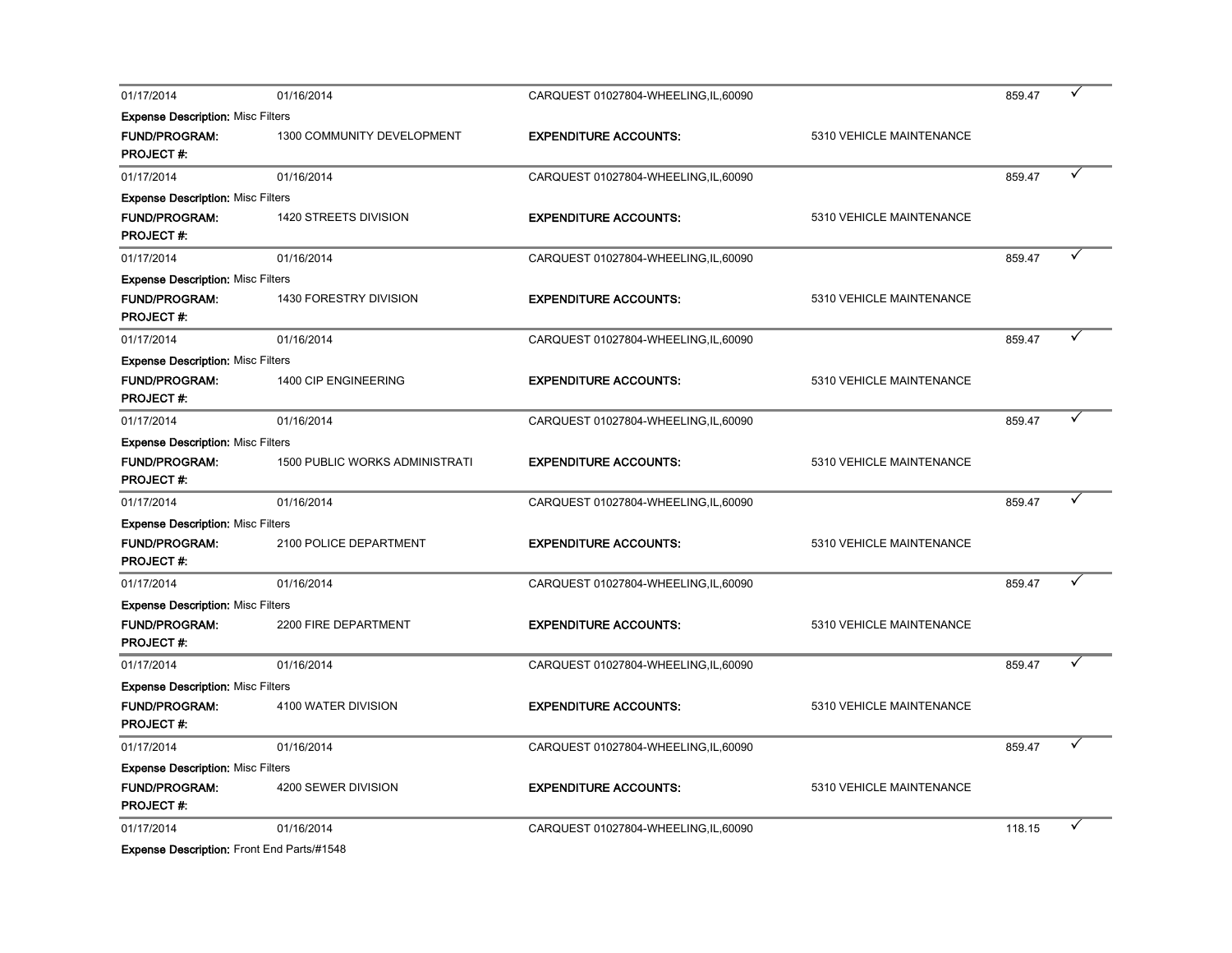| <b>FUND/PROGRAM:</b><br><b>PROJECT#:</b>              | 1220 BUILDING SERVICES                | <b>EXPENDITURE ACCOUNTS:</b>               | 5310 VEHICLE MAINTENANCE     |          |  |
|-------------------------------------------------------|---------------------------------------|--------------------------------------------|------------------------------|----------|--|
| 01/17/2014                                            | 01/16/2014                            | CARQUEST 01027804-WHEELING, IL, 60090      |                              | 20.27    |  |
| <b>Expense Description: Struts/#630</b>               |                                       |                                            |                              |          |  |
| <b>FUND/PROGRAM:</b><br><b>PROJECT#:</b>              | 2200 FIRE DEPARTMENT                  | <b>EXPENDITURE ACCOUNTS:</b>               | 5310 VEHICLE MAINTENANCE     |          |  |
| 01/17/2014                                            | 01/16/2014                            | CARQUEST 01027804-WHEELING, IL, 60090      |                              | 136.32   |  |
| <b>Expense Description: Repair Parts/#350</b>         |                                       |                                            |                              |          |  |
| <b>FUND/PROGRAM:</b><br><b>PROJECT#:</b>              | 1240 FLEET SERVICES                   | <b>EXPENDITURE ACCOUNTS:</b>               | 5310 VEHICLE MAINTENANCE     |          |  |
| 01/17/2014                                            | 01/16/2014                            | OFFICE DEPOT #1105-800-463-3768, IL, 60188 |                              | 433.97   |  |
| <b>Expense Description: HP Laserjet M276 Printer</b>  |                                       |                                            |                              |          |  |
| <b>FUND/PROGRAM:</b><br><b>PROJECT#:</b>              | 1240 FLEET SERVICES                   | <b>EXPENDITURE ACCOUNTS:</b>               | 5317 MISC OPERATING SUPPLIES |          |  |
| 01/17/2014                                            | 01/16/2014                            | ATR INC-866-738-7267, IL, 60060            |                              | 1,185.00 |  |
| <b>Expense Description: Rebuilt Transmission/#350</b> |                                       |                                            |                              |          |  |
| <b>FUND/PROGRAM:</b><br><b>PROJECT#:</b>              | 1240 FLEET SERVICES                   | <b>EXPENDITURE ACCOUNTS:</b>               | 5310 VEHICLE MAINTENANCE     |          |  |
| 01/20/2014                                            | 01/18/2014                            | AMAZON.COM-AMZN.COM/BILL, WA, 98101        |                              | 42.49    |  |
| Expense Description: Phone Charger                    |                                       |                                            |                              |          |  |
| <b>FUND/PROGRAM:</b><br><b>PROJECT#:</b>              | 1500 PUBLIC WORKS ADMINISTRATI        | <b>EXPENDITURE ACCOUNTS:</b>               | 5317 MISC OPERATING SUPPLIES |          |  |
| 01/21/2014                                            | 01/20/2014                            | FASTENAL COMPANY01-WHEELING,IL,60090       |                              | 5.74     |  |
| <b>Expense Description: Metric Nuts/#1548</b>         |                                       |                                            |                              |          |  |
| <b>FUND/PROGRAM:</b><br><b>PROJECT#:</b>              | 1240 FLEET SERVICES                   | <b>EXPENDITURE ACCOUNTS:</b>               | 5317 MISC OPERATING SUPPLIES |          |  |
| 01/22/2014                                            | 01/21/2014                            | AMZN.COM/BILL, WA, 98108                   |                              | 25.30    |  |
| <b>Expense Description: Phone Charger</b>             |                                       |                                            |                              |          |  |
| <b>FUND/PROGRAM:</b><br><b>PROJECT#:</b>              | <b>1500 PUBLIC WORKS ADMINISTRATI</b> | <b>EXPENDITURE ACCOUNTS:</b>               | 5317 MISC OPERATING SUPPLIES |          |  |
| 01/23/2014                                            | 01/22/2014                            | PAYPAL GOODTRADEPU-4029357733,CA,95131     |                              | 43.74    |  |
| <b>Expense Description: Tire Gauges</b>               |                                       |                                            |                              |          |  |
| <b>FUND/PROGRAM:</b><br><b>PROJECT#:</b>              | 1240 FLEET SERVICES                   | <b>EXPENDITURE ACCOUNTS:</b>               | 5315 SMALL TOOLS & EQUIPMENT |          |  |
| 01/23/2014                                            | 01/22/2014                            | CARQUEST 01027804-WHEELING,IL,60090        |                              | 71.64    |  |
| <b>Expense Description: Transmission Oil</b>          |                                       |                                            |                              |          |  |
| <b>FUND/PROGRAM:</b><br>PROJECT #:                    | 2100 POLICE DEPARTMENT                | <b>EXPENDITURE ACCOUNTS:</b>               | 5310 VEHICLE MAINTENANCE     |          |  |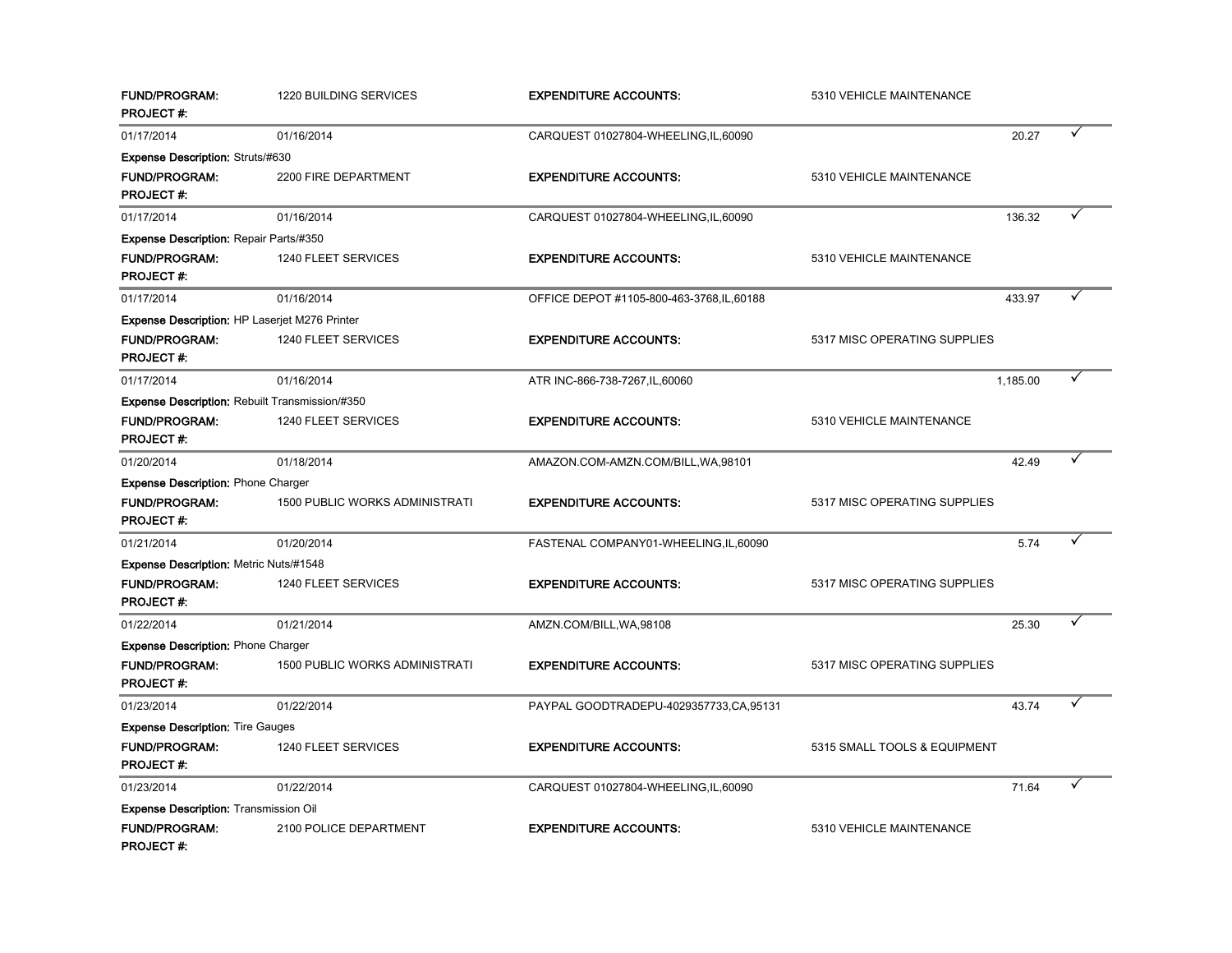| 01/23/2014                                                                                | 01/22/2014             | ATR INC-866-738-7267, IL, 60060            | 1,185.00                      |  |
|-------------------------------------------------------------------------------------------|------------------------|--------------------------------------------|-------------------------------|--|
| Expense Description: Rebuilt Transmission/#904                                            |                        |                                            |                               |  |
| FUND/PROGRAM:<br><b>PROJECT#:</b>                                                         | 4200 SEWER DIVISION    | <b>EXPENDITURE ACCOUNTS:</b>               | 5310 VEHICLE MAINTENANCE      |  |
| 01/24/2014                                                                                | 01/23/2014             | CARQUEST 01027804-WHEELING, IL, 60090      | 26.77                         |  |
| <b>Expense Description: Micrro V Belt</b>                                                 |                        |                                            |                               |  |
| <b>FUND/PROGRAM:</b><br><b>PROJECT#:</b>                                                  | 1240 FLEET SERVICES    | <b>EXPENDITURE ACCOUNTS:</b>               | 5310 VEHICLE MAINTENANCE      |  |
| 01/28/2014                                                                                | 01/27/2014             | CARQUEST 01027804-WHEELING, IL, 60090      | 18.36                         |  |
| <b>Expense Description: Hydraulic Fittings</b>                                            |                        |                                            |                               |  |
| <b>FUND/PROGRAM:</b><br><b>PROJECT#:</b>                                                  | 1240 FLEET SERVICES    | <b>EXPENDITURE ACCOUNTS:</b>               | 5317 MISC OPERATING SUPPLIES  |  |
| 01/28/2014                                                                                | 01/27/2014             | MENARDS LONG GROVE-LONG GROVE, IL, 60047   | 32.85                         |  |
| <b>Expense Description: Gas Pump Supplies</b><br><b>FUND/PROGRAM:</b><br><b>PROJECT#:</b> | 1220 BUILDING SERVICES | <b>EXPENDITURE ACCOUNTS:</b>               | 5311 BLDG/GROUNDS MAINTENANCE |  |
| 01/29/2014                                                                                | 01/28/2014             | MITCHELL1/SNAP-ON US-888-724-6742,CA,92064 | 2,100.00                      |  |
| <b>Expense Description:</b> Shop Key Updates                                              |                        |                                            |                               |  |
| <b>FUND/PROGRAM:</b><br><b>PROJECT#:</b>                                                  | 1240 FLEET SERVICES    | <b>EXPENDITURE ACCOUNTS:</b>               | 5315 SMALL TOOLS & EQUIPMENT  |  |
| 01/30/2014                                                                                | 01/28/2014             | AUTOZONE #3569-800-288-6966, IL, 60090     | 13.49                         |  |
| Expense Description: Transmission Mount/#904                                              |                        |                                            |                               |  |
| <b>FUND/PROGRAM:</b><br><b>PROJECT#:</b>                                                  | 4200 SEWER DIVISION    | <b>EXPENDITURE ACCOUNTS:</b>               | 5310 VEHICLE MAINTENANCE      |  |
| 01/31/2014                                                                                | 01/30/2014             | CARQUEST 01027804-WHEELING, IL, 60090      | 318.52                        |  |
| Expense Description: Front End Parts/#904                                                 |                        |                                            |                               |  |
| <b>FUND/PROGRAM:</b><br><b>PROJECT#:</b>                                                  | 4200 SEWER DIVISION    | <b>EXPENDITURE ACCOUNTS:</b>               | 5310 VEHICLE MAINTENANCE      |  |
| 02/03/2014                                                                                | 01/31/2014             | CARQUEST 01027804-WHEELING, IL, 60090      | 6.71                          |  |
| <b>Expense Description: Gasket/#703</b>                                                   |                        |                                            |                               |  |
| <b>FUND/PROGRAM:</b><br><b>PROJECT#:</b>                                                  | 1220 BUILDING SERVICES | <b>EXPENDITURE ACCOUNTS:</b>               | 5310 VEHICLE MAINTENANCE      |  |
| 02/03/2014                                                                                | 01/31/2014             | CARQUEST 01027804-WHEELING, IL, 60090      | 42.10                         |  |
| <b>Expense Description: Struts/#640</b>                                                   |                        |                                            |                               |  |
| <b>FUND/PROGRAM:</b><br><b>PROJECT#:</b>                                                  | 2200 FIRE DEPARTMENT   | <b>EXPENDITURE ACCOUNTS:</b>               | 5310 VEHICLE MAINTENANCE      |  |
| 02/04/2014                                                                                | 02/03/2014             | CARQUEST 01027804-WHEELING, IL, 60090      | 194.11                        |  |

Expense Description: Repair Parts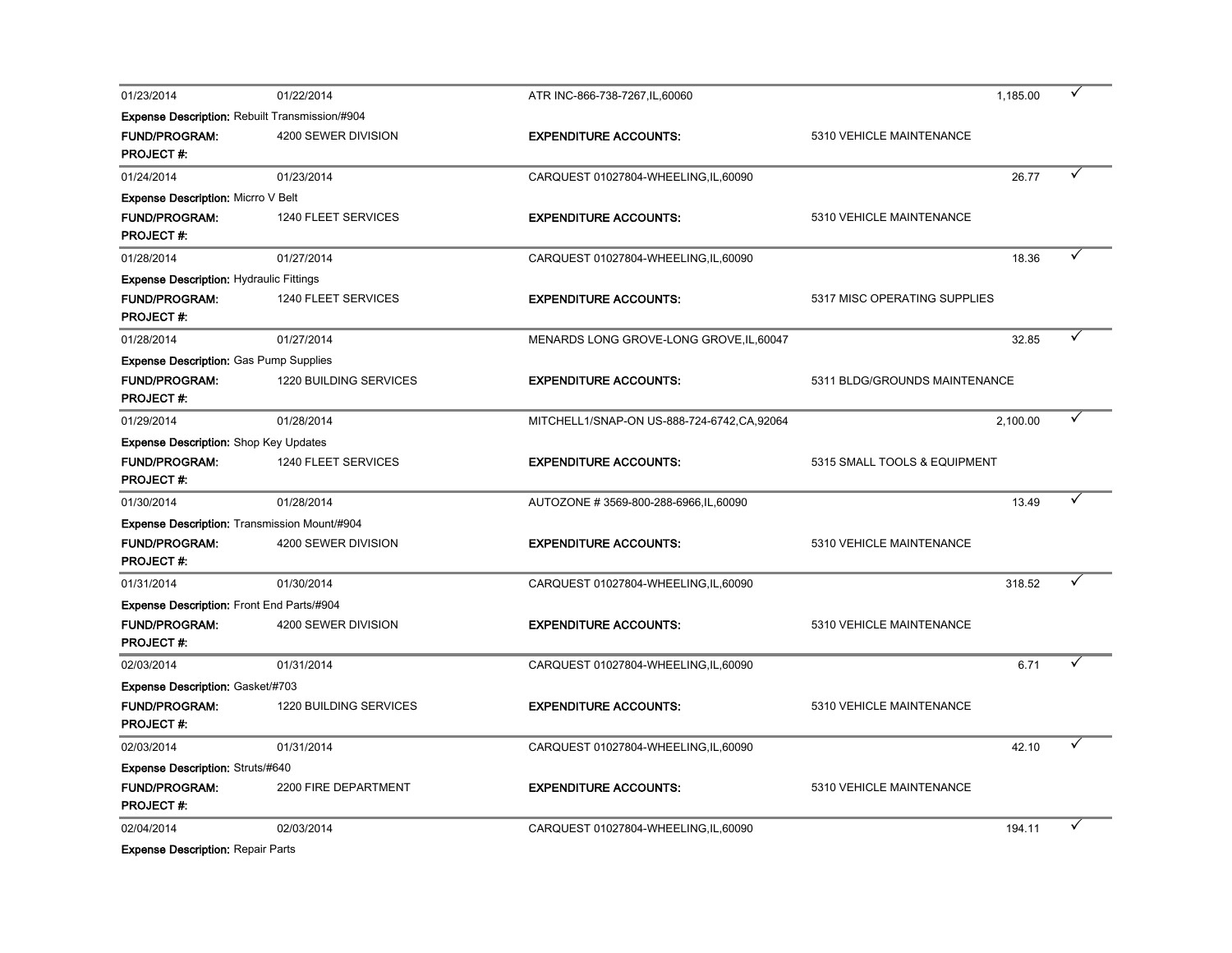| <b>FUND/PROGRAM:</b><br><b>PROJECT#:</b>       | 2100 POLICE DEPARTMENT        | <b>EXPENDITURE ACCOUNTS:</b>              | 5310 VEHICLE MAINTENANCE |          |  |
|------------------------------------------------|-------------------------------|-------------------------------------------|--------------------------|----------|--|
| 02/04/2014                                     | 02/03/2014                    | CARQUEST 01027804-WHEELING, IL, 60090     |                          | 17.59    |  |
| <b>Expense Description: Fuel Can</b>           |                               |                                           |                          |          |  |
| <b>FUND/PROGRAM:</b>                           | 2100 POLICE DEPARTMENT        | <b>EXPENDITURE ACCOUNTS:</b>              | 5310 VEHICLE MAINTENANCE |          |  |
| <b>PROJECT#:</b>                               |                               |                                           |                          |          |  |
| 02/04/2014                                     | 02/03/2014                    | WOODSTOCK POWERSPORT-08153085705,IL,60098 |                          | 89.98    |  |
| <b>Expense Description: Polaris Plow Parts</b> |                               |                                           |                          |          |  |
| <b>FUND/PROGRAM:</b>                           | <b>1220 BUILDING SERVICES</b> | <b>EXPENDITURE ACCOUNTS:</b>              | 5310 VEHICLE MAINTENANCE |          |  |
| <b>PROJECT#:</b>                               |                               |                                           |                          |          |  |
|                                                |                               |                                           | <b>Card Subtotal</b>     | 9,837.17 |  |

#### DARLA CALLANAN

Card Transactions **Date** Date Description Amount Reviewed 01/08/2014 01/07/2014 01/07/2014 01/07/2014 PEN FDIC/FIRE ENGINEER-800-331-4463,OK,74112 FUND/PROGRAM: 2200 FIRE DEPARTMENT EXPENDITURE ACCOUNTS: 5205 CONFERENCES & MEETINGS PROJECT #: 01/20/2014 01/17/2014 01/17/2014 THE HOME DEPOT 1913-MT PROSPECT,IL,60056 25.94 P FUND/PROGRAM: 2200 FIRE DEPARTMENT EXPENDITURE ACCOUNTS: 5311 BLDG/GROUNDS MAINTENANCE PROJECT #: 01/27/2014 01/27/2014 CDW GOVERNMENT-800-750-4239,IL,60061 149.60 Ý FUND/PROGRAM: 2200 FIRE DEPARTMENT EXPENDITURE ACCOUNTS: 5305 FIREFIGHTING SUPPLIES PROJECT #: 1,235.54 Expense Description: Doormat Expense Description: Garmin Receiver/Boat #24 Card Subtotal Expense Description: FDIC Conf Registration/MM

#### DEAN ARGIRIS

Card Transactions

| Date                                                | Date             | Description                             |               | Amount | Reviewed |
|-----------------------------------------------------|------------------|-----------------------------------------|---------------|--------|----------|
| 01/06/2014                                          | 01/04/2014       | SARANELLOS WHEELING-WHEELING, IL, 60090 |               | 121.70 |          |
| <b>Expense Description: Dinner w/ Trustee Brady</b> |                  |                                         |               |        |          |
| <b>FUND/PROGRAM:</b>                                | 1600 ADMIN & BOT | <b>EXPENDITURE ACCOUNTS:</b>            | 5105 TRAINING |        |          |
| <b>PROJECT#:</b>                                    |                  |                                         |               |        |          |
| 01/21/2014                                          | 01/20/2014       | GROVE, IL, 60089                        |               | 18.71  |          |
|                                                     |                  |                                         |               |        |          |

Expense Description: Mtg w/ Trustee Krueger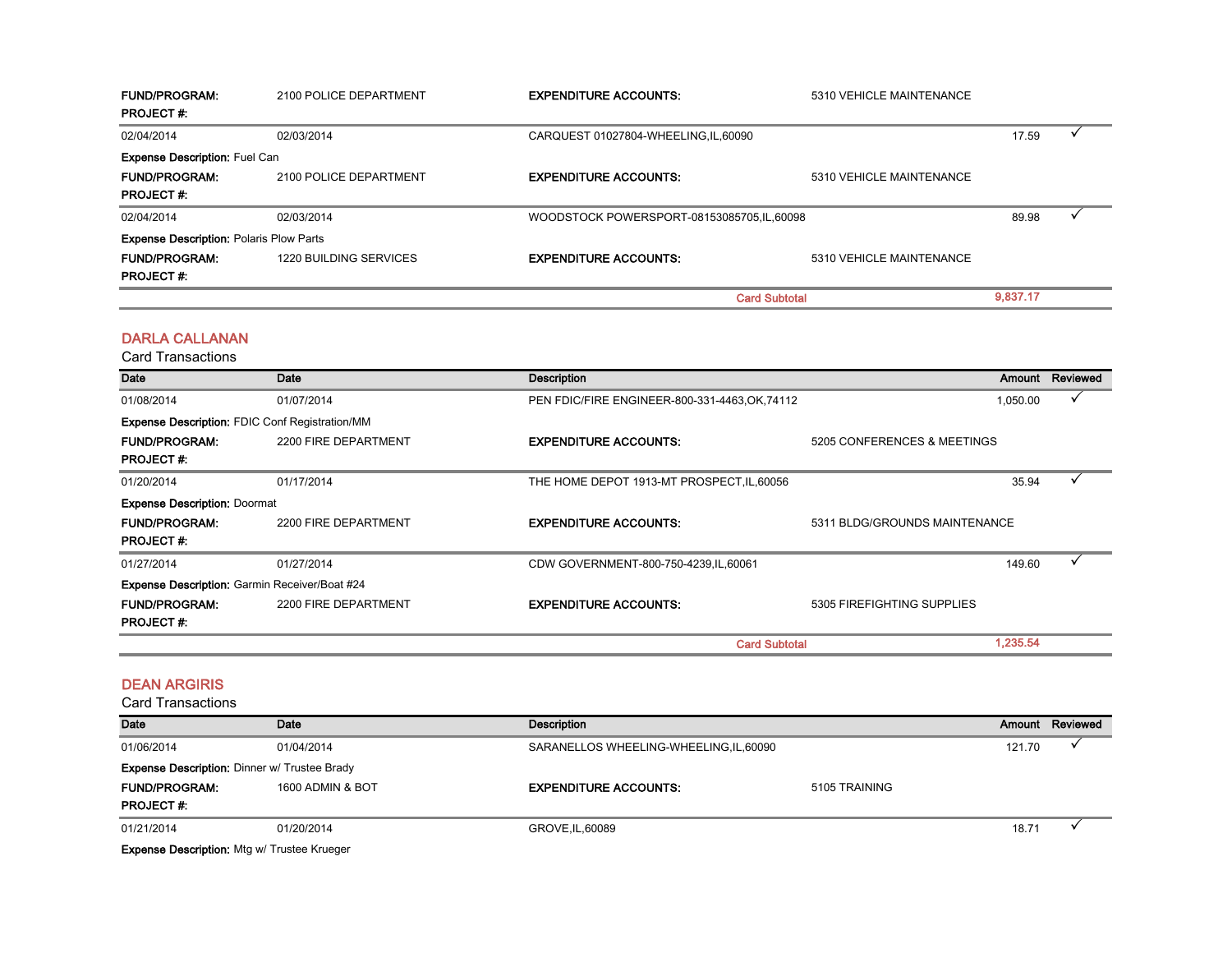| <b>FUND/PROGRAM:</b><br><b>PROJECT#:</b>          | 1600 ADMIN & BOT    | <b>EXPENDITURE ACCOUNTS:</b>              | 5105 TRAINING        |                                |  |
|---------------------------------------------------|---------------------|-------------------------------------------|----------------------|--------------------------------|--|
| 01/22/2014                                        | 01/20/2014          | RISEANDDINE-WHEELING, IL, 600900000       |                      | 31.73                          |  |
| Expense Description: Lunch w/ Human Svc Dir       |                     |                                           |                      |                                |  |
| <b>FUND/PROGRAM:</b>                              | 1600 ADMIN & BOT    | <b>EXPENDITURE ACCOUNTS:</b>              | 5105 TRAINING        |                                |  |
| <b>PROJECT#:</b>                                  |                     |                                           |                      |                                |  |
| 02/03/2014                                        | 02/01/2014          | RAM RESTAURANT WHEELI-WHEELING, IL, 60090 |                      | 153.21                         |  |
| <b>Expense Description: Employee Apprec Event</b> |                     |                                           |                      |                                |  |
| <b>FUND/PROGRAM:</b>                              | 1140 SPECIAL EVENTS | <b>EXPENDITURE ACCOUNTS:</b>              |                      | 5299 MISC CONTRACTUAL SERVICES |  |
| <b>PROJECT#:</b>                                  | 2014-020            |                                           |                      |                                |  |
|                                                   |                     |                                           | <b>Card Subtotal</b> | 325.35                         |  |

#### DERRYL SHAPIRO

Card Transactions

| <b>Date</b>                                   | Date                     | Description                                 |                                |          | Amount Reviewed |
|-----------------------------------------------|--------------------------|---------------------------------------------|--------------------------------|----------|-----------------|
| 01/10/2014                                    | 01/09/2014               | MICROSOFT.COM-08009363500, WA, 98052        |                                | 259.00   |                 |
| <b>Expense Description: MS Support Call</b>   |                          |                                             |                                |          |                 |
| <b>FUND/PROGRAM:</b>                          | 1750 INFORMATION SYSTEMS | <b>EXPENDITURE ACCOUNTS:</b>                | 5207 IS SERV & MAINT AGREEMENT |          |                 |
| <b>PROJECT#:</b>                              |                          |                                             |                                |          |                 |
| 02/03/2014                                    | 01/30/2014               | GENESIS TECHNOLOGIES,-NORTHBROOK, IL, 60062 |                                | 79.00    |                 |
| <b>Expense Description: Toner Cartridge</b>   |                          |                                             |                                |          |                 |
| <b>FUND/PROGRAM:</b>                          | 2200 FIRE DEPARTMENT     | <b>EXPENDITURE ACCOUNTS:</b>                | 5318 OFFICE SUPPLIES           |          |                 |
| <b>PROJECT#:</b>                              |                          |                                             |                                |          |                 |
| 02/03/2014                                    | 02/01/2014               | DMI DELL K-12/GOVT-800-981-3355, TX, 78682  |                                | 731.58   | ✓               |
| <b>Expense Description: Support Renewal</b>   |                          |                                             |                                |          |                 |
| <b>FUND/PROGRAM:</b>                          | 1750 INFORMATION SYSTEMS | <b>EXPENDITURE ACCOUNTS:</b>                | 5207 IS SERV & MAINT AGREEMENT |          |                 |
| <b>PROJECT#:</b>                              |                          |                                             |                                |          |                 |
| 02/04/2014                                    | 02/04/2014               | COMCAST CHICAGO-800-COMCAST, IL, 60523      |                                | 759.90   |                 |
| <b>Expense Description: HighSpeedInternet</b> |                          |                                             |                                |          |                 |
| <b>FUND/PROGRAM:</b>                          | 1750 INFORMATION SYSTEMS | <b>EXPENDITURE ACCOUNTS:</b>                | 5207 IS SERV & MAINT AGREEMENT |          |                 |
| <b>PROJECT#:</b>                              |                          |                                             |                                |          |                 |
|                                               |                          | <b>Card Subtotal</b>                        |                                | 1,829.48 |                 |

#### DONALD WENNERSTROM

Card Transactions

| Date                                 | Date       | <b>Description</b>                          | Amount | Reviewed |  |
|--------------------------------------|------------|---------------------------------------------|--------|----------|--|
| 01/13/2014                           | 01/10/2014 | NORTHWEST ELECTRICAL S-847-2553700,IL,60056 | 30.59  |          |  |
| Evannon Benediction, Conduit 9 Eugen |            |                                             |        |          |  |

Expense Description: Conduit & Fuses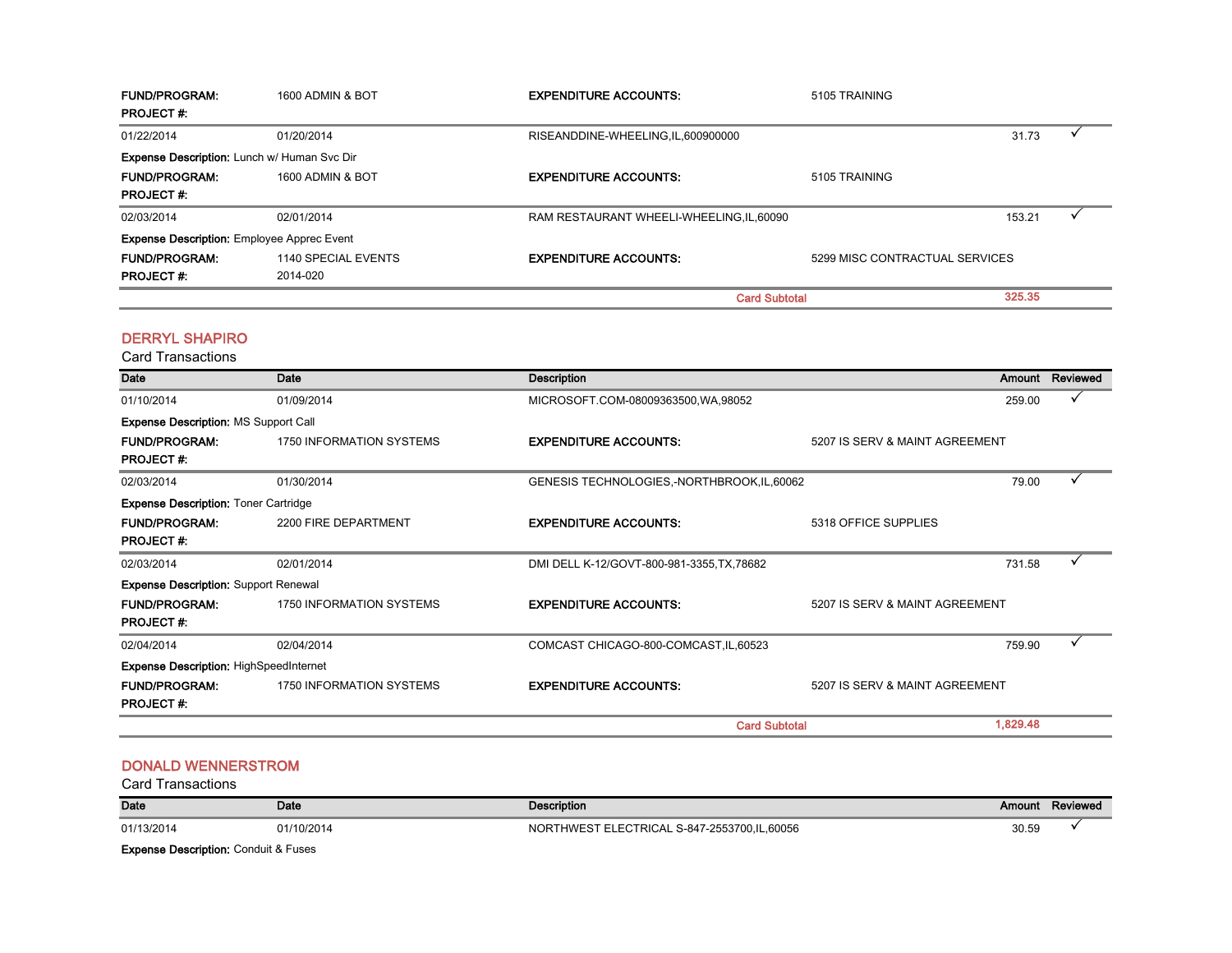| <b>FUND/PROGRAM:</b><br><b>PROJECT#:</b>        | 4100 WATER DIVISION                        | <b>EXPENDITURE ACCOUNTS:</b>               | 5243 PUMPHOUSE MAINTENANCE   |        |   |
|-------------------------------------------------|--------------------------------------------|--------------------------------------------|------------------------------|--------|---|
| 01/17/2014                                      | 01/15/2014                                 | FULLIFE SAFETY-ROSELLE, IL, 60172          |                              | 199.15 |   |
| <b>Expense Description: Rubber Boots</b>        |                                            |                                            |                              |        |   |
| <b>FUND/PROGRAM:</b><br><b>PROJECT#:</b>        | 4200 SEWER DIVISION                        | <b>EXPENDITURE ACCOUNTS:</b>               | 5319 PROTECTIVE CLOTHING     |        |   |
| 01/17/2014                                      | 01/15/2014                                 | FULLIFE SAFETY-ROSELLE, IL, 60172          |                              | 19.29  |   |
| <b>Expense Description: Brown Jersey Gloves</b> |                                            |                                            |                              |        |   |
| FUND/PROGRAM:<br><b>PROJECT#:</b>               | 4100 WATER DIVISION                        | <b>EXPENDITURE ACCOUNTS:</b>               | 5319 PROTECTIVE CLOTHING     |        |   |
| 01/22/2014                                      | 01/20/2014                                 | LEE JENSEN SALES-CRYSTAL LAKE, IL, 60014   |                              | 460.00 |   |
| Expense Description: High Pressure Regulator    |                                            |                                            |                              |        |   |
| <b>FUND/PROGRAM:</b><br><b>PROJECT#:</b>        | 4100 WATER DIVISION                        | <b>EXPENDITURE ACCOUNTS:</b>               | 5344 WATER MAIN MAINTENANCE  |        |   |
| 01/24/2014                                      | 01/22/2014                                 | FULLIFE SAFETY-ROSELLE, IL, 60172          |                              | 39.83  |   |
| <b>Expense Description: Artic Rubber Boots</b>  |                                            |                                            |                              |        |   |
| <b>FUND/PROGRAM:</b><br><b>PROJECT#:</b>        | 4100 WATER DIVISION                        | <b>EXPENDITURE ACCOUNTS:</b>               | 5319 PROTECTIVE CLOTHING     |        |   |
| 01/27/2014                                      | 01/24/2014                                 | FULLIFE SAFETY-ROSELLE, IL, 60172          |                              | 32.40  | ✓ |
| Expense Description: Thermo Liner Gloves        |                                            |                                            |                              |        |   |
| <b>FUND/PROGRAM:</b><br><b>PROJECT#:</b>        | 4100 WATER DIVISION                        | <b>EXPENDITURE ACCOUNTS:</b>               | 5319 PROTECTIVE CLOTHING     |        |   |
| 01/28/2014                                      | 01/27/2014                                 | FASTENAL COMPANY01-WHEELING,IL,60090       |                              | 61.76  |   |
| <b>Expense Description: Bolt Washer</b>         |                                            |                                            |                              |        |   |
| <b>FUND/PROGRAM:</b><br><b>PROJECT#:</b>        | 4330 WATER SYSTEM R&R PROJECTS<br>2011-018 | <b>EXPENDITURE ACCOUNTS:</b>               | 5503 WATER IMPROVEMENTS      |        |   |
| 01/29/2014                                      | 01/28/2014                                 | ARLINGTON POWER EQUIPM-PALATINE, IL, 60074 |                              | 639.99 |   |
| <b>Expense Description: Snow Blower</b>         |                                            |                                            |                              |        |   |
| <b>FUND/PROGRAM:</b><br><b>PROJECT#:</b>        | 4100 WATER DIVISION                        | <b>EXPENDITURE ACCOUNTS:</b>               | 5315 SMALL TOOLS & EQUIPMENT |        |   |
| 01/29/2014                                      | 01/28/2014                                 | ARLINGTON POWER EQUIPM-PALATINE, IL, 60074 |                              | 639.99 |   |
| <b>Expense Description: Snow Blower</b>         |                                            |                                            |                              |        |   |
| <b>FUND/PROGRAM:</b><br><b>PROJECT#:</b>        | 4200 SEWER DIVISION                        | <b>EXPENDITURE ACCOUNTS:</b>               | 5315 SMALL TOOLS & EQUIPMENT |        |   |
| 01/29/2014                                      | 01/28/2014                                 | MICHAEL WAGNER & SONS-WHEELING, IL, 60090  |                              | 87.95  |   |
| <b>Expense Description: Ball Valves</b>         |                                            |                                            |                              |        |   |
| <b>FUND/PROGRAM:</b><br>PROJECT #:              | 4100 WATER DIVISION                        | <b>EXPENDITURE ACCOUNTS:</b>               | 5243 PUMPHOUSE MAINTENANCE   |        |   |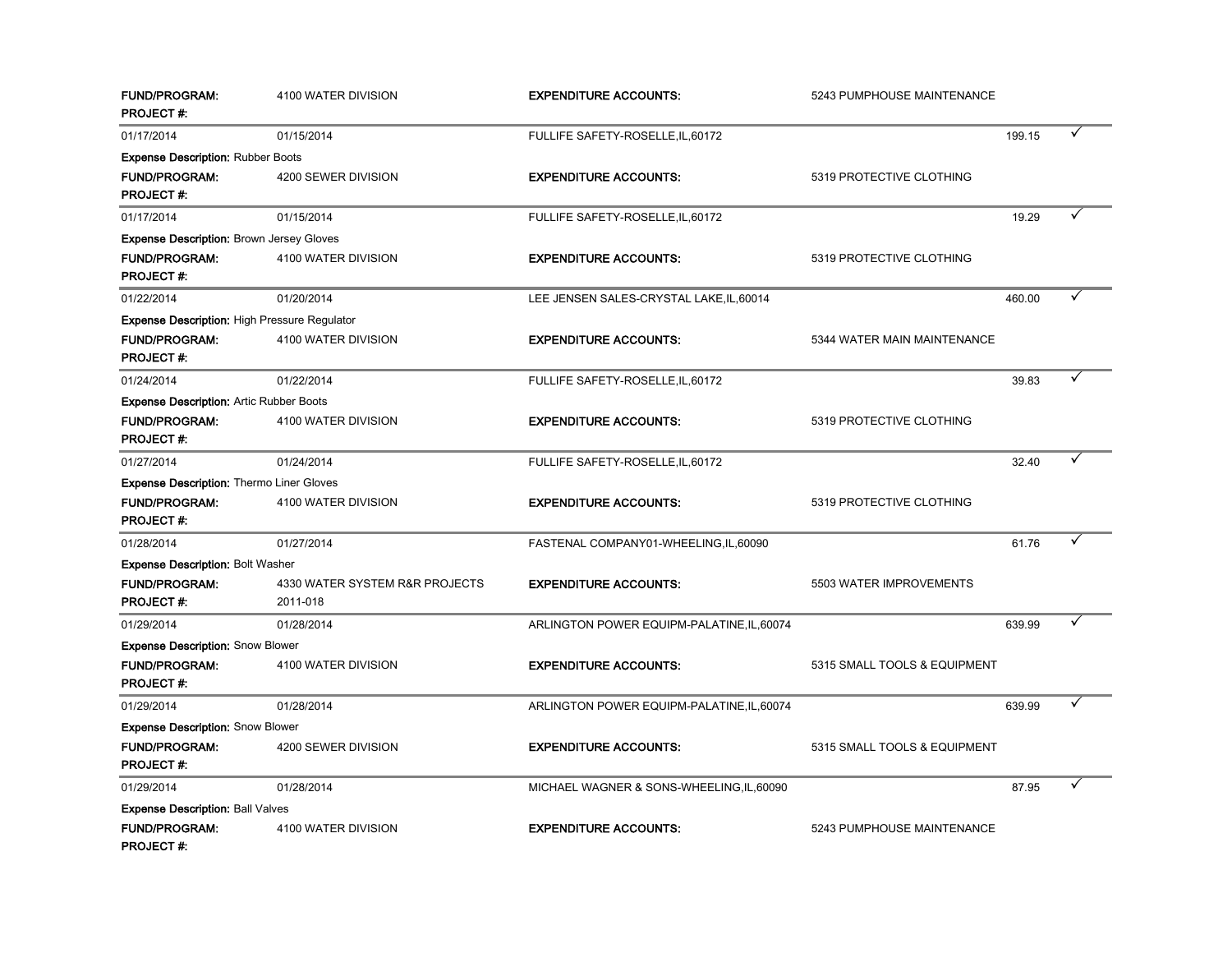Card Subtotal

1,570.96

#### DRUCILLA GARCIA

| Date                                                | <b>Date</b>                                           | <b>Description</b>                            |                            |        | Amount Reviewed |
|-----------------------------------------------------|-------------------------------------------------------|-----------------------------------------------|----------------------------|--------|-----------------|
| 01/06/2014                                          | 01/03/2014                                            | RETRO BISTRO-MOUNT PROSPEC, IL, 60056         |                            | 60.60  |                 |
| <b>Expense Description: Sister Cities Meeting</b>   |                                                       |                                               |                            |        |                 |
| <b>FUND/PROGRAM:</b>                                | 1600 ADMIN & BOT                                      | <b>EXPENDITURE ACCOUNTS:</b>                  | 5105 TRAINING              |        |                 |
| <b>PROJECT#:</b>                                    |                                                       |                                               |                            |        |                 |
| 01/20/2014                                          | 01/17/2014                                            | DUNDEE DONUTS-WHEELING, IL, 60090             |                            | 17.54  |                 |
| <b>Expense Description:</b> ED host Ind Mfg Cmtte   |                                                       |                                               |                            |        |                 |
| <b>FUND/PROGRAM:</b>                                | 1600 ADMIN & BOT                                      | <b>EXPENDITURE ACCOUNTS:</b>                  | 5105 TRAINING              |        |                 |
| <b>PROJECT#:</b>                                    |                                                       |                                               |                            |        |                 |
| 01/22/2014                                          | 01/21/2014                                            | ICSC-NEW YORK, NY, 10020                      |                            | 190.00 |                 |
| Expense Description: Reg ICSC MW IDEX               |                                                       |                                               |                            |        |                 |
| <b>FUND/PROGRAM:</b>                                | 1600 ADMIN & BOT                                      | <b>EXPENDITURE ACCOUNTS:</b>                  | 5105 TRAINING              |        |                 |
| <b>PROJECT#:</b>                                    |                                                       |                                               |                            |        |                 |
| 01/24/2014                                          | 01/23/2014                                            | WHEELING PROSPECT HEIG-847-5410170, IL, 60090 |                            | 20.00  |                 |
|                                                     | <b>Expense Description: Chamber After Hrs Ntwking</b> |                                               |                            |        |                 |
| <b>FUND/PROGRAM:</b>                                | 1600 ADMIN & BOT                                      | <b>EXPENDITURE ACCOUNTS:</b>                  | 5105 TRAINING              |        |                 |
| <b>PROJECT#:</b>                                    |                                                       |                                               |                            |        |                 |
| 01/27/2014                                          | 01/24/2014                                            | HIGHTAIL(YOUSENDIT)-CAMPBELL,CA,95008         |                            | 15.99  |                 |
| <b>Expense Description: Bulk file e-send svc</b>    |                                                       |                                               |                            |        |                 |
| <b>FUND/PROGRAM:</b>                                | 1600 ADMIN & BOT                                      | <b>EXPENDITURE ACCOUNTS:</b>                  | 5302 BOOKS & SUBSCRIPTIONS |        |                 |
| <b>PROJECT#:</b>                                    |                                                       |                                               |                            |        |                 |
| 01/28/2014                                          | 01/27/2014                                            | WHEELING PROSPECT HEIG-847-5410170, IL, 60090 |                            | 30.00  |                 |
| <b>Expense Description: DG Reg State of Village</b> |                                                       |                                               |                            |        |                 |
| <b>FUND/PROGRAM:</b>                                | 1600 ADMIN & BOT                                      | <b>EXPENDITURE ACCOUNTS:</b>                  | 5105 TRAINING              |        |                 |
| <b>PROJECT#:</b>                                    |                                                       |                                               |                            |        |                 |
| 02/03/2014                                          | 01/31/2014                                            | ICSC-NEW YORK, NY, 10020                      |                            | 100.00 |                 |
| <b>Expense Description: DG ICSC Dues</b>            |                                                       |                                               |                            |        |                 |
| <b>FUND/PROGRAM:</b>                                | 1600 ADMIN & BOT                                      | <b>EXPENDITURE ACCOUNTS:</b>                  | 5222 MEMBERSHIP DUES       |        |                 |
| <b>PROJECT#:</b>                                    |                                                       |                                               |                            |        |                 |
| 02/03/2014                                          | 02/02/2014                                            | BROKERSAVANT INC-07738442830,IL,60614         |                            | 720.00 |                 |
|                                                     | Expense Description: 2014 VOW RE Srch Engine          |                                               |                            |        |                 |
| <b>FUND/PROGRAM:</b>                                | 1600 ADMIN & BOT                                      | <b>EXPENDITURE ACCOUNTS:</b>                  | 5333 BUSINESS RECRUITMENT  |        |                 |
| <b>PROJECT#:</b>                                    | 2014-019                                              |                                               |                            |        |                 |
| 02/03/2014                                          | 02/02/2014                                            | BROKERSAVANT INC-07738442830, IL, 60614       |                            | 720.00 |                 |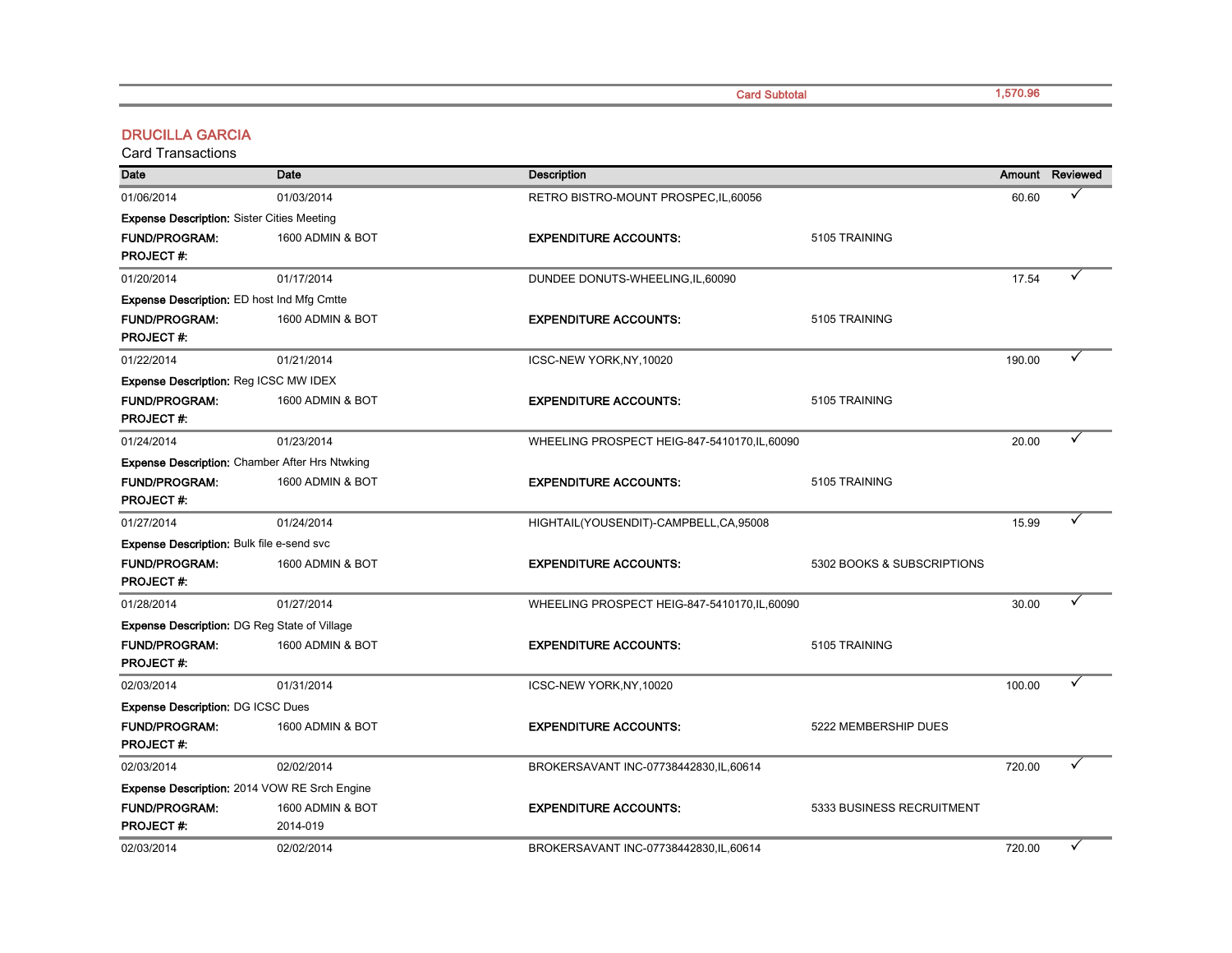|                                                       | Expense Description: 2014 VOW RE Srch Engine        |                                         |                           |        |   |
|-------------------------------------------------------|-----------------------------------------------------|-----------------------------------------|---------------------------|--------|---|
| <b>FUND/PROGRAM:</b>                                  | 3100 CROSSROAD TIF IMPLEMENT.                       | <b>EXPENDITURE ACCOUNTS:</b>            | 5333 BUSINESS RECRUITMENT |        |   |
| <b>PROJECT#:</b>                                      | 2014-019                                            |                                         |                           |        |   |
| 02/03/2014                                            | 02/02/2014                                          | BROKERSAVANT INC-07738442830,IL,60614   |                           | 720.00 | ✓ |
|                                                       | <b>Expense Description: 2014 VOW RE Srch Engine</b> |                                         |                           |        |   |
| <b>FUND/PROGRAM:</b>                                  | 3200 SOUTH TIF DISTRICT                             | <b>EXPENDITURE ACCOUNTS:</b>            | 5333 BUSINESS RECRUITMENT |        |   |
| <b>PROJECT#:</b>                                      | 2014-019                                            |                                         |                           |        |   |
| 02/03/2014                                            | 02/02/2014                                          | BROKERSAVANT INC-07738442830, IL, 60614 |                           | 720.00 |   |
|                                                       | <b>Expense Description: 2014 VOW RE Srch Engine</b> |                                         |                           |        |   |
| <b>FUND/PROGRAM:</b>                                  | 3900 NORTH TIF DISTRICT                             | <b>EXPENDITURE ACCOUNTS:</b>            | 5333 BUSINESS RECRUITMENT |        |   |
| <b>PROJECT#:</b>                                      | 2014-019                                            |                                         |                           |        |   |
| 02/03/2014                                            | 02/02/2014                                          | BROKERSAVANT INC-07738442830, IL, 60614 |                           | 720.00 |   |
|                                                       | Expense Description: 2014 VOW RE Srch Engine        |                                         |                           |        |   |
| <b>FUND/PROGRAM:</b>                                  | 3900 NORTH TIF DISTRICT                             | <b>EXPENDITURE ACCOUNTS:</b>            | 5333 BUSINESS RECRUITMENT |        |   |
| <b>PROJECT#:</b>                                      | 2014-019                                            |                                         |                           |        |   |
| 02/03/2014                                            | 02/02/2014                                          | BROKERSAVANT INC-07738442830.IL,60614   |                           | 720.00 |   |
|                                                       | Expense Description: 2014 VOW RE Srch Engine        |                                         |                           |        |   |
| <b>FUND/PROGRAM:</b>                                  | 3900 NORTH TIF DISTRICT                             | <b>EXPENDITURE ACCOUNTS:</b>            | 5333 BUSINESS RECRUITMENT |        |   |
| <b>PROJECT#:</b>                                      | 2014-019                                            |                                         |                           |        |   |
| 02/03/2014                                            | 02/02/2014                                          | BROKERSAVANT INC-07738442830, IL, 60614 |                           | 300.00 | ✓ |
| <b>Expense Description: 2014 Recruit Listings Svc</b> |                                                     |                                         |                           |        |   |
| <b>FUND/PROGRAM:</b>                                  | 1600 ADMIN & BOT                                    | <b>EXPENDITURE ACCOUNTS:</b>            | 5333 BUSINESS RECRUITMENT |        |   |
| <b>PROJECT#:</b>                                      | 2014-019                                            |                                         |                           |        |   |
| 02/03/2014                                            | 02/02/2014                                          | BROKERSAVANT INC-07738442830, IL, 60614 |                           | 300.00 |   |
| Expense Description: 2014 Recruit Listings Svc        |                                                     |                                         |                           |        |   |
| FUND/PROGRAM:                                         | 3100 CROSSROAD TIF IMPLEMENT.                       | <b>EXPENDITURE ACCOUNTS:</b>            | 5333 BUSINESS RECRUITMENT |        |   |
| <b>PROJECT#:</b>                                      | 2014-019                                            |                                         |                           |        |   |
| 02/03/2014                                            | 02/02/2014                                          | BROKERSAVANT INC-07738442830, IL, 60614 |                           | 300.00 |   |
| <b>Expense Description: 2014 Recruit Listings Svc</b> |                                                     |                                         |                           |        |   |
| <b>FUND/PROGRAM:</b>                                  | 3200 SOUTH TIF DISTRICT                             | <b>EXPENDITURE ACCOUNTS:</b>            | 5333 BUSINESS RECRUITMENT |        |   |
| PROJECT#:                                             | 2014-019                                            |                                         |                           |        |   |
| 02/03/2014                                            | 02/02/2014                                          | BROKERSAVANT INC-07738442830,IL,60614   |                           | 300.00 | ✓ |
| <b>Expense Description: 2014 Recruit Listings Svc</b> |                                                     |                                         |                           |        |   |
| <b>FUND/PROGRAM:</b>                                  | 3900 NORTH TIF DISTRICT                             | <b>EXPENDITURE ACCOUNTS:</b>            | 5333 BUSINESS RECRUITMENT |        |   |
| <b>PROJECT#:</b>                                      | 2014-019                                            |                                         |                           |        |   |
| 02/03/2014                                            | 02/02/2014                                          | BROKERSAVANT INC-07738442830, IL, 60614 |                           | 300.00 |   |
| <b>Expense Description: 2014 Recruit Listings Svc</b> |                                                     |                                         |                           |        |   |
| <b>FUND/PROGRAM:</b>                                  | 3900 NORTH TIF DISTRICT                             | <b>EXPENDITURE ACCOUNTS:</b>            | 5333 BUSINESS RECRUITMENT |        |   |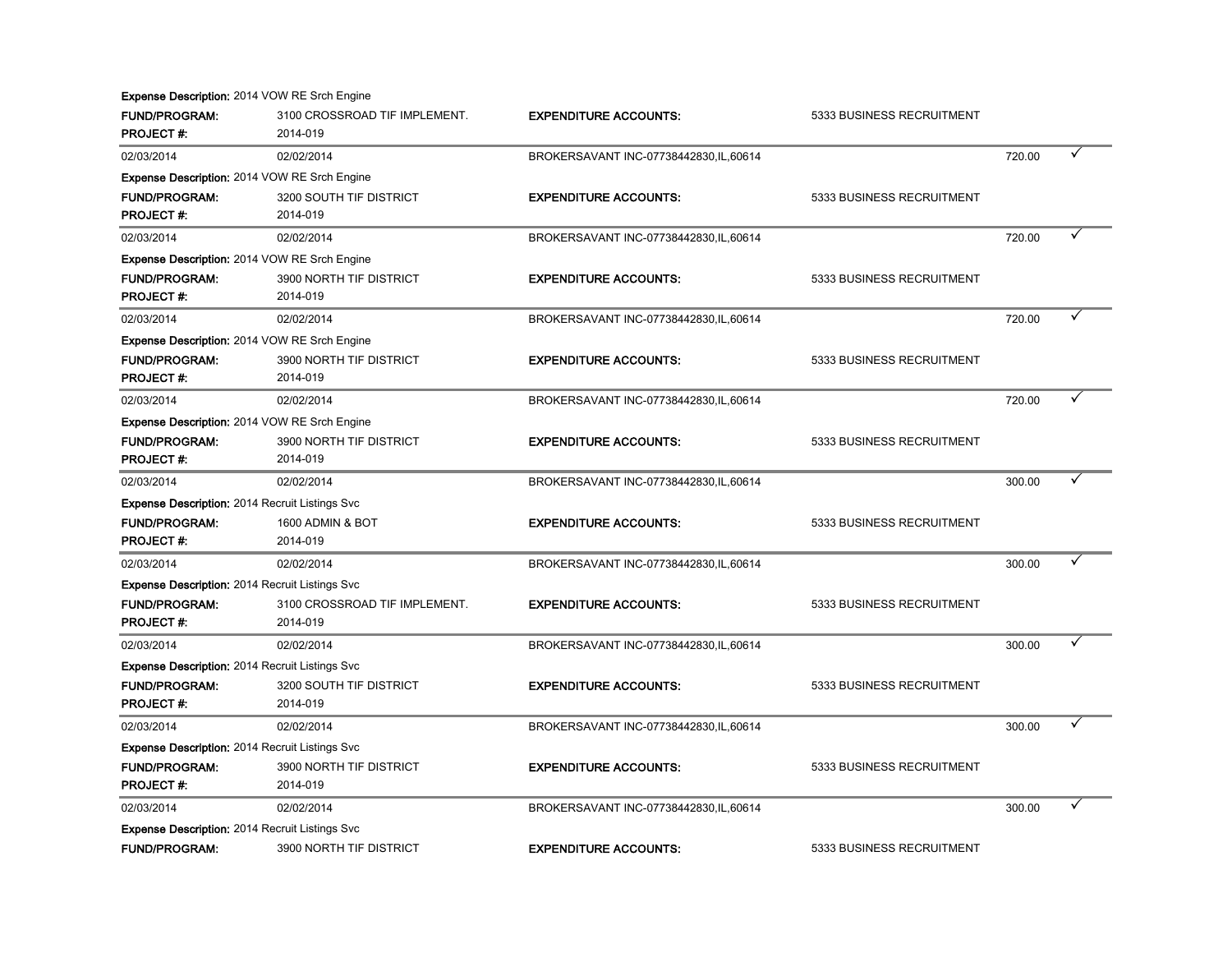| <b>PROJECT #:</b>                                     | 2014-019                |                                         |                           |          |  |
|-------------------------------------------------------|-------------------------|-----------------------------------------|---------------------------|----------|--|
| 02/03/2014                                            | 02/02/2014              | BROKERSAVANT INC-07738442830, IL, 60614 |                           | 300.00   |  |
| <b>Expense Description: 2014 Recruit Listings Svc</b> |                         |                                         |                           |          |  |
| <b>FUND/PROGRAM:</b>                                  | 3900 NORTH TIF DISTRICT | <b>EXPENDITURE ACCOUNTS:</b>            | 5333 BUSINESS RECRUITMENT |          |  |
| <b>PROJECT#:</b>                                      | 2014-019                |                                         |                           |          |  |
|                                                       |                         | <b>Card Subtotal</b>                    |                           | 1,454.13 |  |

#### JEFF WOLFGRAM

Card Transactions

| Date                                                 | Date                | Description                                |                               | Amount | Reviewed |
|------------------------------------------------------|---------------------|--------------------------------------------|-------------------------------|--------|----------|
| 01/20/2014                                           | 01/16/2014          | THE HOME DEPOT 1913-MT PROSPECT, IL, 60056 |                               | 85.70  |          |
| <b>Expense Description: Holiday Supplies Storage</b> |                     |                                            |                               |        |          |
| <b>FUND/PROGRAM:</b>                                 | 1140 SPECIAL EVENTS | <b>EXPENDITURE ACCOUNTS:</b>               | 5317 MISC OPERATING SUPPLIES  |        |          |
| <b>PROJECT#:</b>                                     | 2003-008            |                                            |                               |        |          |
| 01/28/2014                                           | 01/27/2014          | PROSPECT, IL, 60056                        |                               | 19.99  |          |
| <b>Expense Description:</b> Stool for Drafting Table |                     |                                            |                               |        |          |
| <b>FUND/PROGRAM:</b>                                 | 4100 WATER DIVISION | <b>EXPENDITURE ACCOUNTS:</b>               | 5220 MAINT OFF/SPEC EQUIPMENT |        |          |
| <b>PROJECT#:</b>                                     |                     |                                            |                               |        |          |
|                                                      |                     | <b>Card Subtotal</b>                       |                               | 105.69 |          |

#### JOHN MELANIPHY III

| Date                                   | Date                          | <b>Description</b>           |                             | Amount   | Reviewed |
|----------------------------------------|-------------------------------|------------------------------|-----------------------------|----------|----------|
| 01/17/2014                             | 01/16/2014                    | ICSC-NEW YORK, NY, 10020     |                             | 1,140.00 |          |
| <b>Expense Description: ICSC RECON</b> |                               |                              |                             |          |          |
| <b>FUND/PROGRAM:</b>                   | 3100 CROSSROAD TIF IMPLEMENT. | <b>EXPENDITURE ACCOUNTS:</b> | 5205 CONFERENCES & MEETINGS |          |          |
| <b>PROJECT#:</b>                       | 2014-019                      |                              |                             |          |          |
| 01/17/2014                             | 01/16/2014                    | ICSC-NEW YORK, NY, 10020     |                             | 1,140.00 |          |
| <b>Expense Description: ICSC RECON</b> |                               |                              |                             |          |          |
| <b>FUND/PROGRAM:</b>                   | 3200 SOUTH TIF DISTRICT       | <b>EXPENDITURE ACCOUNTS:</b> | 5205 CONFERENCES & MEETINGS |          |          |
| <b>PROJECT#:</b>                       | 2014-019                      |                              |                             |          |          |
| 01/17/2014                             | 01/16/2014                    | ICSC-NEW YORK, NY, 10020     |                             | 1,140.00 | ✓        |
| <b>Expense Description: ICSC RECON</b> |                               |                              |                             |          |          |
| <b>FUND/PROGRAM:</b>                   | 3900 NORTH TIF DISTRICT       | <b>EXPENDITURE ACCOUNTS:</b> | 5205 CONFERENCES & MEETINGS |          |          |
| <b>PROJECT#:</b>                       | 2014-019                      |                              |                             |          |          |
| 01/17/2014                             | 01/16/2014                    | ICSC-NEW YORK, NY, 10020     |                             | 1,140.00 |          |
| <b>Expense Description: ICSC RECON</b> |                               |                              |                             |          |          |
| <b>FUND/PROGRAM:</b>                   | 3900 NORTH TIF DISTRICT       | <b>EXPENDITURE ACCOUNTS:</b> | 5205 CONFERENCES & MEETINGS |          |          |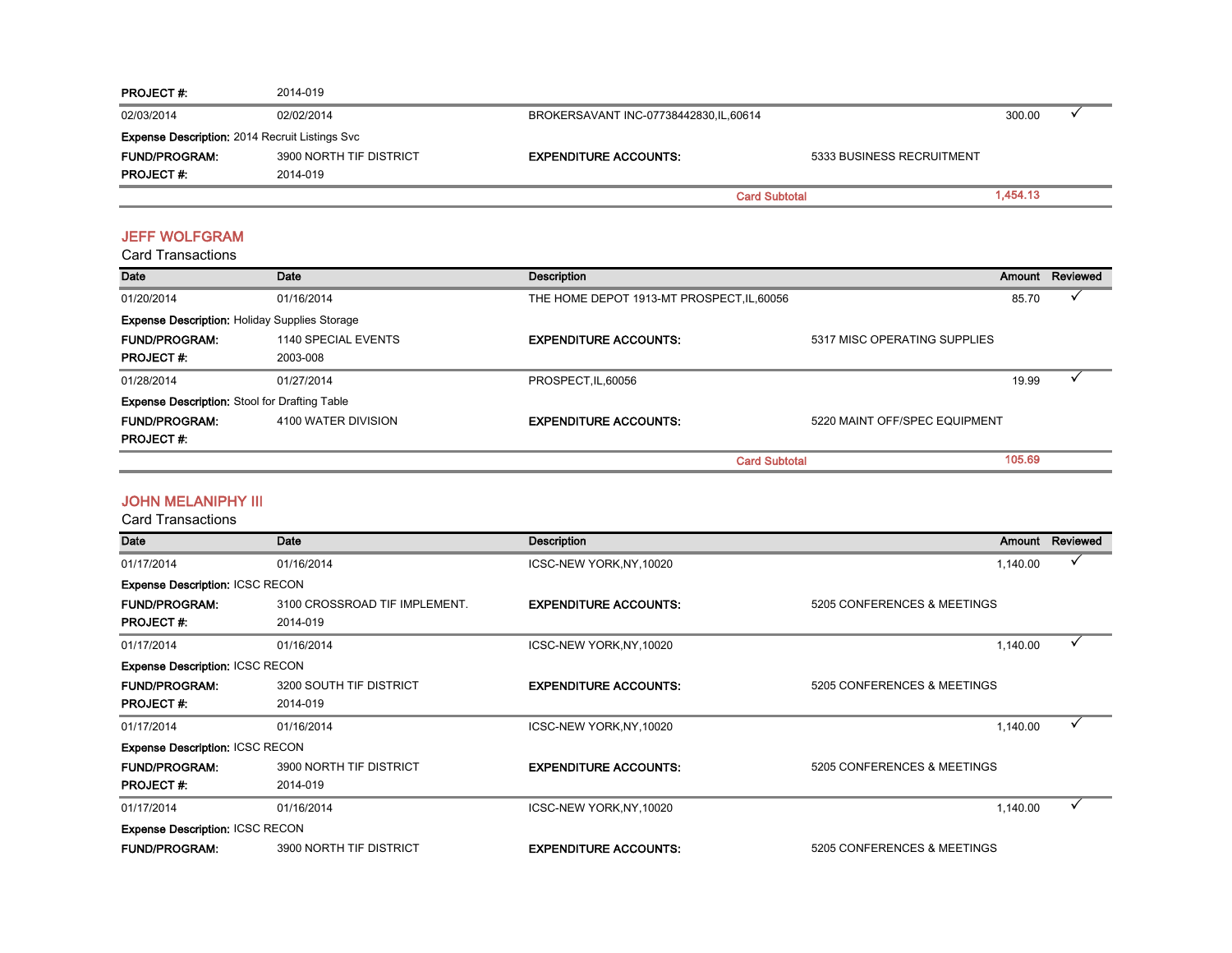| <b>PROJECT#:</b>                       | 2014-019                                              |                                               |                             |          |  |
|----------------------------------------|-------------------------------------------------------|-----------------------------------------------|-----------------------------|----------|--|
| 01/17/2014                             | 01/16/2014                                            | ICSC-NEW YORK, NY, 10020                      |                             | 1,140.00 |  |
| <b>Expense Description: ICSC RECON</b> |                                                       |                                               |                             |          |  |
| <b>FUND/PROGRAM:</b>                   | 3900 NORTH TIF DISTRICT                               | <b>EXPENDITURE ACCOUNTS:</b>                  | 5205 CONFERENCES & MEETINGS |          |  |
| <b>PROJECT#:</b>                       | 2014-019                                              |                                               |                             |          |  |
| 01/22/2014                             | 01/21/2014                                            | WHEELING PROSPECT HEIG-847-5410170, IL, 60090 |                             | (1.03)   |  |
|                                        | <b>Expense Description: Reimbursement-Test Charge</b> |                                               |                             |          |  |
| <b>FUND/PROGRAM:</b>                   | 1600 ADMIN & BOT                                      | <b>EXPENDITURE ACCOUNTS:</b>                  | 5105 TRAINING               |          |  |
| <b>PROJECT#:</b>                       |                                                       |                                               |                             |          |  |
| 01/29/2014                             | 01/28/2014                                            | GOLDEN CHEF RESTAURANT-WHEELING, IL, 60090    |                             | 40.40    |  |
|                                        | <b>Expense Description: Chamber Planning Meeting</b>  |                                               |                             |          |  |
| <b>FUND/PROGRAM:</b>                   | 1600 ADMIN & BOT                                      | <b>EXPENDITURE ACCOUNTS:</b>                  | 5105 TRAINING               |          |  |
| <b>PROJECT#:</b>                       |                                                       |                                               |                             |          |  |
|                                        |                                                       |                                               | <b>Card Subtotal</b>        | 1,179.37 |  |

#### JOHNNY PEREZ

Card Transactions

| Date                                              | Date                          | Description                              |                               | Amount | Reviewed |
|---------------------------------------------------|-------------------------------|------------------------------------------|-------------------------------|--------|----------|
| 01/22/2014                                        | 01/20/2014                    | LEE JENSEN SALES-CRYSTAL LAKE, IL, 60014 |                               | 608.00 |          |
| <b>Expense Description: Harness &amp; Lanyard</b> |                               |                                          |                               |        |          |
| <b>FUND/PROGRAM:</b>                              | 1220 BUILDING SERVICES        | <b>EXPENDITURE ACCOUNTS:</b>             | 5319 PROTECTIVE CLOTHING      |        |          |
| <b>PROJECT#:</b>                                  |                               |                                          |                               |        |          |
| 01/31/2014                                        | 01/30/2014                    | WW GRAINGER-877-2022594, PA, 15201-1416  |                               | 95.50  |          |
| <b>Expense Description: Fuses</b>                 |                               |                                          |                               |        |          |
| <b>FUND/PROGRAM:</b>                              | <b>1220 BUILDING SERVICES</b> | <b>EXPENDITURE ACCOUNTS:</b>             | 5311 BLDG/GROUNDS MAINTENANCE |        |          |
| <b>PROJECT#:</b>                                  |                               |                                          |                               |        |          |
| 01/31/2014                                        | 01/30/2014                    | WW GRAINGER-877-2022594, PA, 15201-1416  |                               | 95.50  |          |
| <b>Expense Description: Gloves</b>                |                               |                                          |                               |        |          |
| <b>FUND/PROGRAM:</b>                              | 1220 BUILDING SERVICES        | <b>EXPENDITURE ACCOUNTS:</b>             | 5319 PROTECTIVE CLOTHING      |        |          |
| <b>PROJECT#:</b>                                  |                               |                                          |                               |        |          |
|                                                   |                               | <b>Card Subtotal</b>                     |                               | 703.50 |          |

#### JON SFONDILIS

| <b>Date</b>          | Date                                                | Description                                  |                              |       | Amount Reviewed |  |
|----------------------|-----------------------------------------------------|----------------------------------------------|------------------------------|-------|-----------------|--|
| 01/06/2014           | 01/03/2014                                          | PESCHE'S FLOWERS-ONLIN-847-299-1300.IL.60016 |                              | 80.38 |                 |  |
|                      | <b>Expense Description:</b> Flowers/Christine Bajor |                                              |                              |       |                 |  |
| <b>FUND/PROGRAM:</b> | 1600 ADMIN & BOT                                    | <b>EXPENDITURE ACCOUNTS:</b>                 | 5317 MISC OPERATING SUPPLIES |       |                 |  |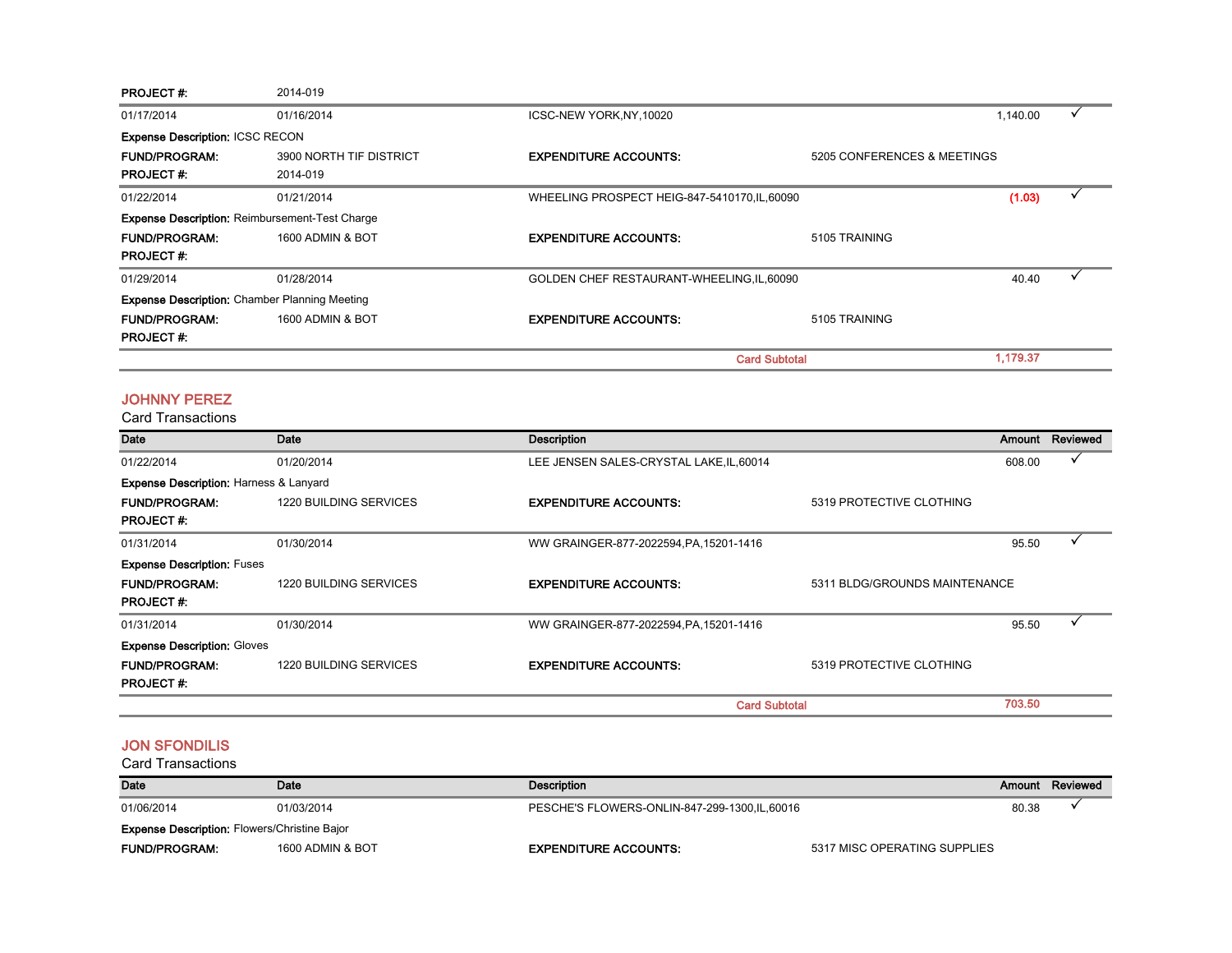PROJECT #:

| 01/13/2014                                            | 01/10/2014                                            | PINPROS-8663457467, UT, 84041               |                                | 1,172.00  |  |
|-------------------------------------------------------|-------------------------------------------------------|---------------------------------------------|--------------------------------|-----------|--|
|                                                       | <b>Expense Description:</b> Employee Anniversary Pins |                                             |                                |           |  |
| <b>FUND/PROGRAM:</b><br><b>PROJECT#:</b>              | 1600 ADMIN & BOT                                      | <b>EXPENDITURE ACCOUNTS:</b>                | 5323 AWARDS/DECORATIONS        |           |  |
| 01/13/2014                                            | 01/10/2014                                            | JOURNAL & TOPICS ONL-DES PLAINES, IL, 60016 |                                | 25.00     |  |
| <b>Expense Description: Online Subscription</b>       |                                                       |                                             |                                |           |  |
| <b>FUND/PROGRAM:</b><br><b>PROJECT#:</b>              | 1600 ADMIN & BOT                                      | <b>EXPENDITURE ACCOUNTS:</b>                | 5302 BOOKS & SUBSCRIPTIONS     |           |  |
| 01/15/2014                                            | 01/13/2014                                            | JIMMY JOHNS - 1629 - E-WHEELING, IL, 60090  |                                | 36.00     |  |
| <b>Expense Description: WM Contract Meeting</b>       |                                                       |                                             |                                |           |  |
| <b>FUND/PROGRAM:</b><br><b>PROJECT#:</b>              | 1600 ADMIN & BOT                                      | <b>EXPENDITURE ACCOUNTS:</b>                | 5105 TRAINING                  |           |  |
| 01/15/2014                                            | 01/14/2014                                            | RAM RESTAURANT WHEELI-WHEELING, IL, 60090   |                                | 24.50     |  |
| <b>Expense Description: Employee Party Discussion</b> |                                                       |                                             |                                |           |  |
| <b>FUND/PROGRAM:</b><br><b>PROJECT#:</b>              | 1600 ADMIN & BOT                                      | <b>EXPENDITURE ACCOUNTS:</b>                | 5105 TRAINING                  |           |  |
| 01/23/2014                                            | 01/22/2014                                            | ICMA INTERNET-08007458780,DC,20002          |                                | 1,304.00  |  |
| Expense Description: Membership Renewal/JS            |                                                       |                                             |                                |           |  |
| <b>FUND/PROGRAM:</b><br><b>PROJECT#:</b>              | 1600 ADMIN & BOT                                      | <b>EXPENDITURE ACCOUNTS:</b>                | 5222 MEMBERSHIP DUES           |           |  |
| 01/27/2014                                            | 01/24/2014                                            | SARANELLOS WHEELING-WHEELING,IL,60090       |                                | 46.34     |  |
| Expense Description: TIF Discussion w/Library         |                                                       |                                             |                                |           |  |
| <b>FUND/PROGRAM:</b><br><b>PROJECT#:</b>              | 1600 ADMIN & BOT                                      | <b>EXPENDITURE ACCOUNTS:</b>                | 5105 TRAINING                  |           |  |
| 02/03/2014                                            | 02/01/2014                                            | RAM RESTAURANT WHEELI-WHEELING, IL, 60090   |                                | 12,819.84 |  |
| <b>Expense Description:</b> Employee Apprec Event     |                                                       |                                             |                                |           |  |
| <b>FUND/PROGRAM:</b><br><b>PROJECT#:</b>              | 1140 SPECIAL EVENTS<br>2014-020                       | <b>EXPENDITURE ACCOUNTS:</b>                | 5299 MISC CONTRACTUAL SERVICES |           |  |
|                                                       |                                                       | <b>Card Subtotal</b>                        |                                | 15,508.06 |  |

#### JOSHUA BERMAN

| Date                                              | Date                | Description                         |                               | Amount Reviewed |
|---------------------------------------------------|---------------------|-------------------------------------|-------------------------------|-----------------|
| 01/20/2014                                        | 01/18/2014          | EDENBROS LLC-630-346-8113, MO.65559 | 89.67                         |                 |
| <b>Expense Description: Power Cord for Camera</b> |                     |                                     |                               |                 |
| <b>FUND/PROGRAM:</b>                              | 4200 SEWER DIVISION | <b>EXPENDITURE ACCOUNTS:</b>        | 5220 MAINT OFF/SPEC EQUIPMENT |                 |
| <b>PROJECT#:</b>                                  |                     |                                     |                               |                 |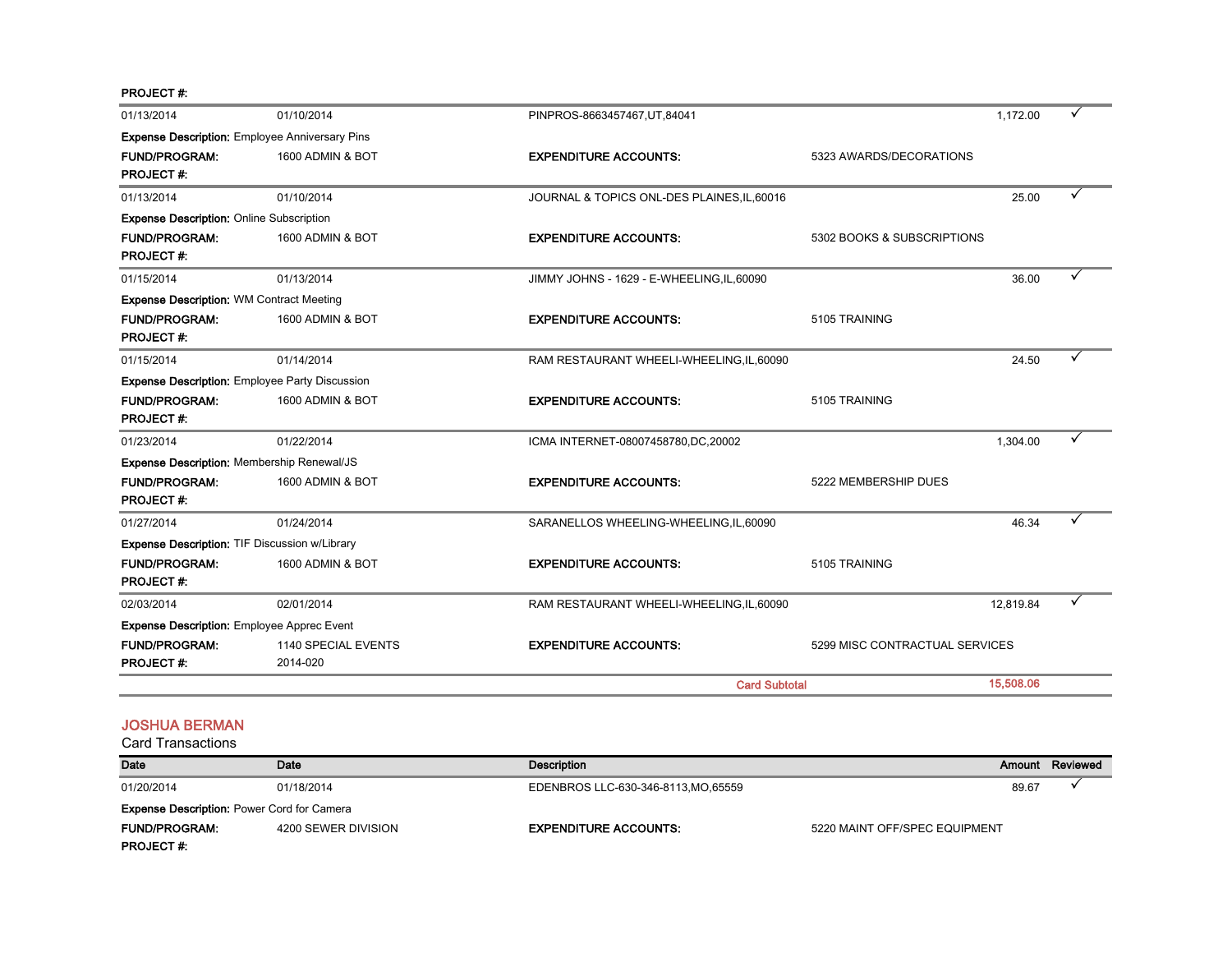| 01/24/2014                                       | 01/22/2014          | BURRIS EQUIPMENT CO-IN-INGLESIDE, IL, 60041 |                              | 984.22   |  |
|--------------------------------------------------|---------------------|---------------------------------------------|------------------------------|----------|--|
| <b>Expense Description:</b> Well Discharge Hoses |                     |                                             |                              |          |  |
| <b>FUND/PROGRAM:</b>                             | 4100 WATER DIVISION | <b>EXPENDITURE ACCOUNTS:</b>                | 5243 PUMPHOUSE MAINTENANCE   |          |  |
| <b>PROJECT#:</b>                                 |                     |                                             |                              |          |  |
| 01/27/2014                                       | 01/23/2014          | THE HOME DEPOT 1913-MT PROSPECT, IL, 60056  |                              | 281.66   |  |
| <b>Expense Description: Misc Tools for 818</b>   |                     |                                             |                              |          |  |
| <b>FUND/PROGRAM:</b>                             | 4100 WATER DIVISION | <b>EXPENDITURE ACCOUNTS:</b>                | 5315 SMALL TOOLS & EQUIPMENT |          |  |
| <b>PROJECT#:</b>                                 |                     |                                             |                              |          |  |
| 01/29/2014                                       | 01/27/2014          | BURRIS EQUIPMENT CO-WAUKEGAN, IL, 60087     |                              | 455.04   |  |
| <b>Expense Description: Well Discharge Hoses</b> |                     |                                             |                              |          |  |
| <b>FUND/PROGRAM:</b>                             | 4100 WATER DIVISION | <b>EXPENDITURE ACCOUNTS:</b>                | 5243 PUMPHOUSE MAINTENANCE   |          |  |
| <b>PROJECT#:</b>                                 |                     |                                             |                              |          |  |
| 02/04/2014                                       | 02/03/2014          | GA INDUSTRIES-CRANBERRY, PA, 16066          |                              | 107.35   |  |
| <b>Expense Description: Altitude Valve Parts</b> |                     |                                             |                              |          |  |
| <b>FUND/PROGRAM:</b>                             | 4100 WATER DIVISION | <b>EXPENDITURE ACCOUNTS:</b>                | 5345 WATER STORAGE MAINT     |          |  |
| <b>PROJECT#:</b>                                 |                     |                                             |                              |          |  |
|                                                  |                     | <b>Card Subtotal</b>                        |                              | 1,917.94 |  |

#### LANA RUDNIK

Card Transactions

| Date                                               | Date                          | <b>Description</b>                       |                              |       | Amount Reviewed |
|----------------------------------------------------|-------------------------------|------------------------------------------|------------------------------|-------|-----------------|
| 01/10/2014                                         | 01/08/2014                    | QUILL CORPORATION-08007898965, IL, 60069 |                              | 92.10 |                 |
| <b>Expense Description: Office Supplies</b>        |                               |                                          |                              |       |                 |
| <b>FUND/PROGRAM:</b><br><b>PROJECT#:</b>           | 1400 CIP ENGINEERING          | <b>EXPENDITURE ACCOUNTS:</b>             | 5318 OFFICE SUPPLIES         |       |                 |
| 01/10/2014                                         | 01/08/2014                    | QUILL CORPORATION-08007898965, IL, 60069 |                              | 13.99 |                 |
| <b>Expense Description: Office Supplies</b>        |                               |                                          |                              |       |                 |
| <b>FUND/PROGRAM:</b>                               | 1400 CIP ENGINEERING          | <b>EXPENDITURE ACCOUNTS:</b>             | 5318 OFFICE SUPPLIES         |       |                 |
| <b>PROJECT#:</b>                                   |                               |                                          |                              |       |                 |
| 01/15/2014                                         | 01/14/2014                    | AMZN.COM/BILL, WA, 98108                 |                              | 52.89 |                 |
| <b>Expense Description: Copier Toner Cartridge</b> |                               |                                          |                              |       |                 |
| <b>FUND/PROGRAM:</b>                               | 1400 CIP ENGINEERING          | <b>EXPENDITURE ACCOUNTS:</b>             | 5228 PRINTING & BINDING      |       |                 |
| <b>PROJECT#:</b>                                   |                               |                                          |                              |       |                 |
| 01/16/2014                                         | 01/15/2014                    | AMZN.COM/BILL, WA, 98108                 |                              | 45.96 |                 |
| <b>Expense Description: Table Warranty</b>         |                               |                                          |                              |       |                 |
| <b>FUND/PROGRAM:</b>                               | <b>1220 BUILDING SERVICES</b> | <b>EXPENDITURE ACCOUNTS:</b>             | 5315 SMALL TOOLS & EQUIPMENT |       |                 |
| <b>PROJECT#:</b>                                   |                               |                                          |                              |       |                 |
| 01/16/2014                                         | 01/16/2014                    | AMZN.COM/BILL, WA, 98108                 |                              | 3.44  |                 |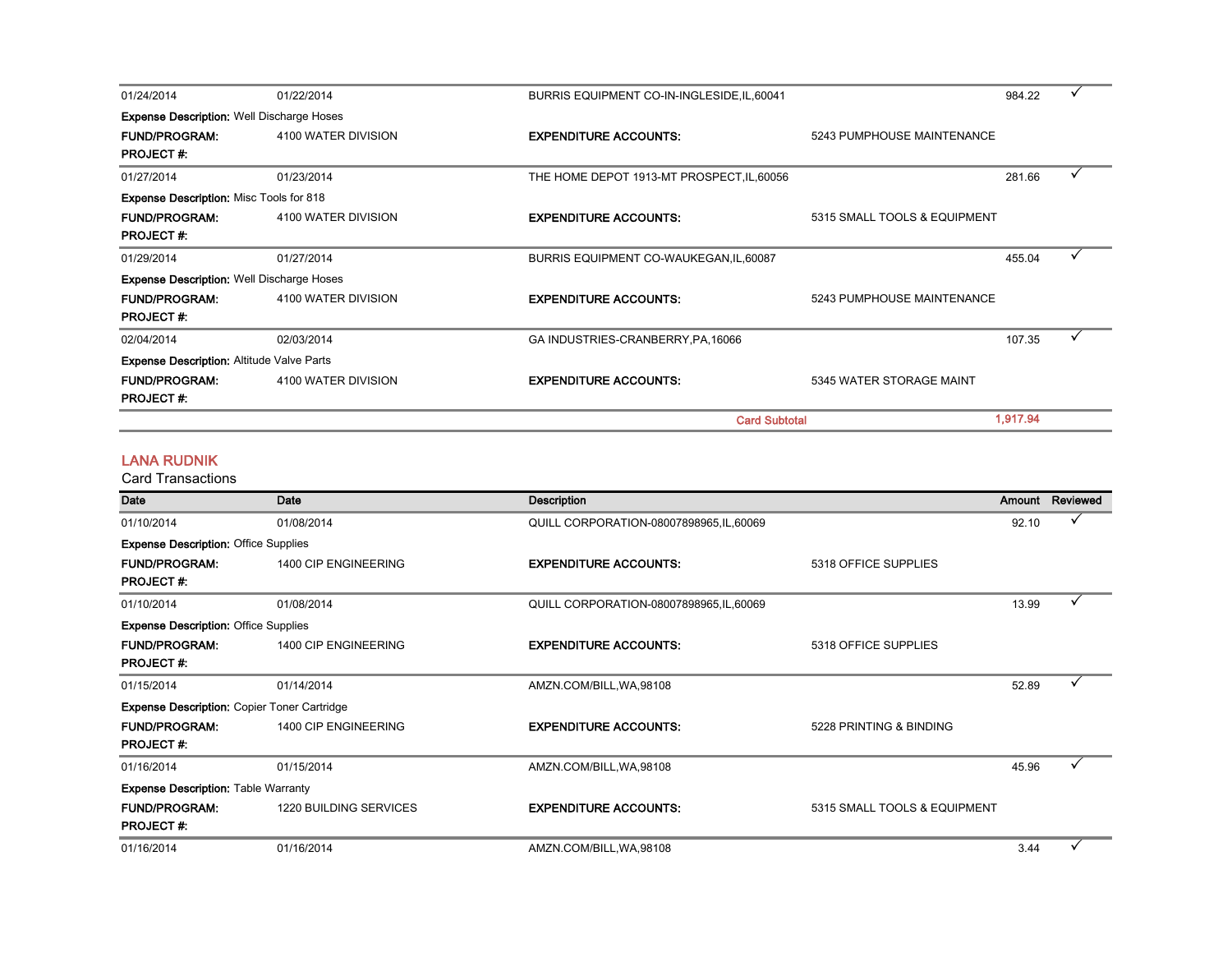Expense Description: iPad Screen Protector

| <b>FUND/PROGRAM:</b>                    | 1220 BUILDING SERVICES | <b>EXPENDITURE ACCOUNTS:</b>            | 5315 SMALL TOOLS & EQUIPMENT |          |   |
|-----------------------------------------|------------------------|-----------------------------------------|------------------------------|----------|---|
| <b>PROJECT#:</b>                        |                        |                                         |                              |          |   |
| 01/17/2014                              | 01/17/2014             | AMZN.COM/BILL, WA, 98108                |                              | 402.98   |   |
| <b>Expense Description: iPad w/Case</b> |                        |                                         |                              |          |   |
| <b>FUND/PROGRAM:</b>                    | 1220 BUILDING SERVICES | <b>EXPENDITURE ACCOUNTS:</b>            | 5315 SMALL TOOLS & EQUIPMENT |          |   |
| <b>PROJECT#:</b>                        |                        |                                         |                              |          |   |
| 02/03/2014                              | 01/31/2014             | WW GRAINGER-877-2022594, PA, 15201-1416 |                              | 610.65   | ✓ |
| <b>Expense Description: Shelving</b>    |                        |                                         |                              |          |   |
| <b>FUND/PROGRAM:</b>                    | 1400 CIP ENGINEERING   | <b>EXPENDITURE ACCOUNTS:</b>            | 5315 SMALL TOOLS & EQUIPMENT |          |   |
| <b>PROJECT#:</b>                        |                        |                                         |                              |          |   |
| 02/03/2014                              | 01/31/2014             | WW GRAINGER-877-2022594, PA, 15201-1416 |                              | 610.65   | ✓ |
| <b>Expense Description: Shelving</b>    |                        |                                         |                              |          |   |
| <b>FUND/PROGRAM:</b>                    | 1400 CIP ENGINEERING   | <b>EXPENDITURE ACCOUNTS:</b>            | 5317 MISC OPERATING SUPPLIES |          |   |
| <b>PROJECT#:</b>                        |                        |                                         |                              |          |   |
|                                         |                        | <b>Card Subtotal</b>                    |                              | 1,222.01 |   |

#### LINA COLUNGA

| Date                                                  | Date                   | <b>Description</b>                     |                              | Amount   | Reviewed |
|-------------------------------------------------------|------------------------|----------------------------------------|------------------------------|----------|----------|
| 01/16/2014                                            | 01/14/2014             | GLOBALKNOWLEDGETRAININ-CARY, NC, 27518 |                              | 3,019.80 | v        |
| Expense Description: Network Training-JT              |                        |                                        |                              |          |          |
| <b>FUND/PROGRAM:</b><br><b>PROJECT#:</b>              | 2100 POLICE DEPARTMENT | <b>EXPENDITURE ACCOUNTS:</b>           | 5105 TRAINING                |          |          |
| 01/31/2014                                            | 01/30/2014             | AMAZON.COM-AMZN.COM/BILL, WA, 98101    |                              | 902.28   |          |
| <b>Expense Description: Primera Autoprinter</b>       |                        |                                        |                              |          |          |
| <b>FUND/PROGRAM:</b><br><b>PROJECT#:</b>              | 2100 POLICE DEPARTMENT | <b>EXPENDITURE ACCOUNTS:</b>           | 5313 IS MISC EQPT & SUPPLIES |          |          |
| 01/31/2014                                            | 01/30/2014             | DUNDEE DONUTS-WHEELING, IL, 60090      |                              | 20.65    |          |
| <b>Expense Description:</b> Food for Mtg w/DesPlaines |                        |                                        |                              |          |          |
| <b>FUND/PROGRAM:</b><br><b>PROJECT#:</b>              | 2100 POLICE DEPARTMENT | <b>EXPENDITURE ACCOUNTS:</b>           | 5205 CONFERENCES & MEETINGS  |          |          |
| 01/31/2014                                            | 01/31/2014             | AMAZON.COM-AMZN.COM/BILL, WA, 98101    |                              | 93.12    | ✓        |
| <b>Expense Description: Autoprinter Supplies</b>      |                        |                                        |                              |          |          |
| <b>FUND/PROGRAM:</b><br><b>PROJECT#:</b>              | 2100 POLICE DEPARTMENT | <b>EXPENDITURE ACCOUNTS:</b>           | 5313 IS MISC EQPT & SUPPLIES |          |          |
|                                                       |                        | <b>Card Subtotal</b>                   |                              | 4,035.85 |          |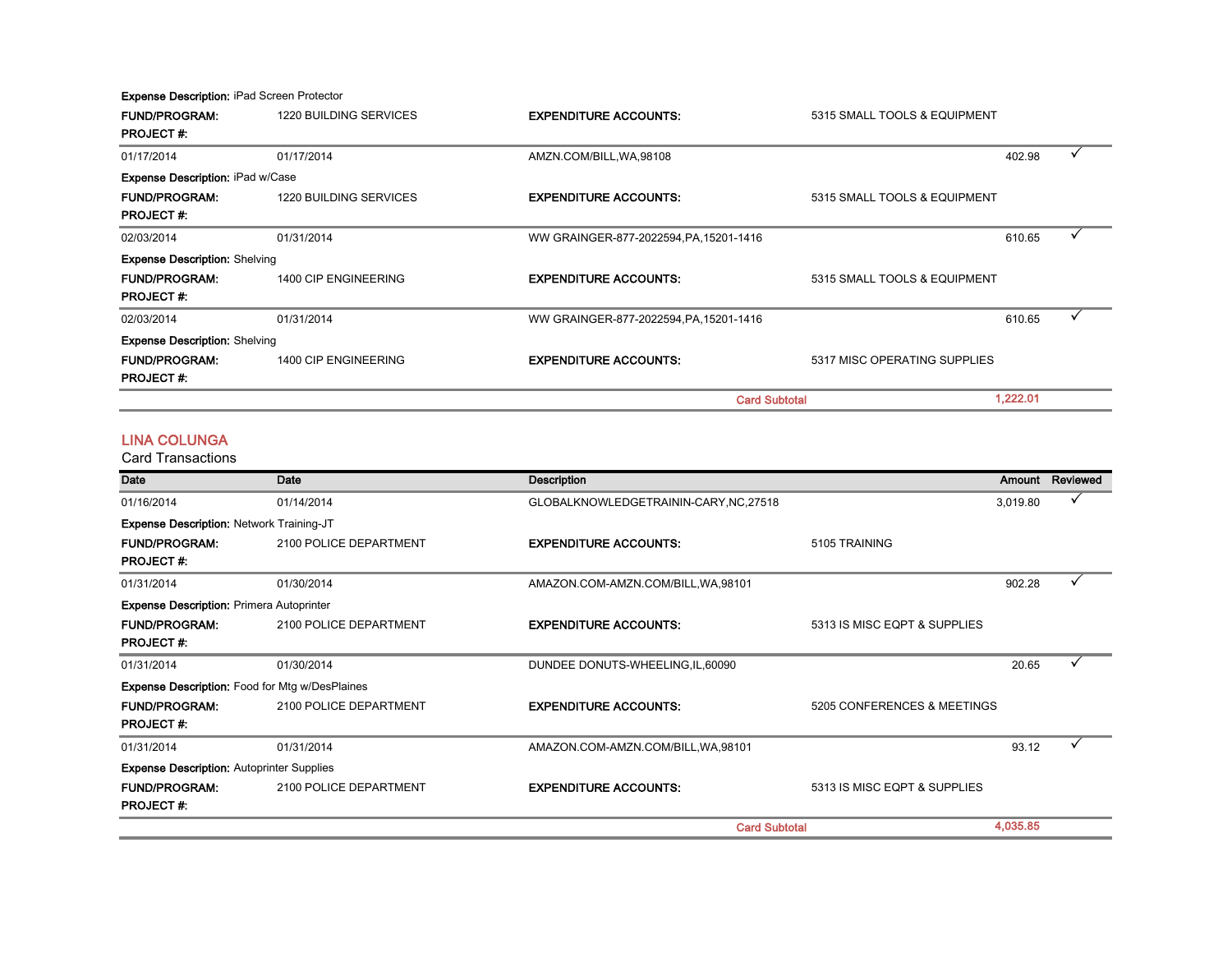#### LORI HAZLEWOOD

Card Transactions

| Date                               | Date                  | Description                       |                          | Amount | Reviewed |
|------------------------------------|-----------------------|-----------------------------------|--------------------------|--------|----------|
| 01/17/2014                         | 01/15/2014            | FULLIFE SAFETY-ROSELLE, IL, 60172 |                          | 163.74 |          |
| <b>Expense Description: Gloves</b> |                       |                                   |                          |        |          |
| <b>FUND/PROGRAM:</b>               | 1420 STREETS DIVISION | <b>EXPENDITURE ACCOUNTS:</b>      | 5319 PROTECTIVE CLOTHING |        |          |
| <b>PROJECT#:</b>                   |                       |                                   |                          |        |          |
|                                    |                       |                                   | <b>Card Subtotal</b>     | 163.74 |          |

#### LOUIS MAGURNO

Card Transactions

| Date                                          | Date                   | Description                                |                               | Amount | Reviewed |
|-----------------------------------------------|------------------------|--------------------------------------------|-------------------------------|--------|----------|
| 01/20/2014                                    | 01/17/2014             | GROVE, IL, 60089                           |                               | 31.37  |          |
| <b>Expense Description: Toilet Fill Valve</b> |                        |                                            |                               |        |          |
| <b>FUND/PROGRAM:</b>                          | 1220 BUILDING SERVICES | <b>EXPENDITURE ACCOUNTS:</b>               | 5311 BLDG/GROUNDS MAINTENANCE |        |          |
| <b>PROJECT#:</b>                              |                        |                                            |                               |        |          |
| 01/30/2014                                    | 01/29/2014             | RADIOSHACK COR00164228-WHEELING, IL, 60090 |                               | 64.99  |          |
| <b>Expense Description: Intercom System</b>   |                        |                                            |                               |        |          |
| <b>FUND/PROGRAM:</b>                          | 1220 BUILDING SERVICES | <b>EXPENDITURE ACCOUNTS:</b>               | 5311 BLDG/GROUNDS MAINTENANCE |        |          |
| <b>PROJECT#:</b>                              |                        |                                            |                               |        |          |
|                                               |                        | <b>Card Subtotal</b>                       |                               | 96.36  |          |

#### LUCA URSAN

| Date                                                 | Date                            | <b>Description</b>                     |                                | Amount | Reviewed |
|------------------------------------------------------|---------------------------------|----------------------------------------|--------------------------------|--------|----------|
| 01/06/2014                                           | 01/02/2014                      | PAYFLOW/PAYPAL-08888839770, TX, 78729  |                                | 19.95  |          |
| <b>Expense Description:</b> Webpayments Sys Fees-Jan |                                 |                                        |                                |        |          |
| <b>FUND/PROGRAM:</b>                                 | <b>1750 INFORMATION SYSTEMS</b> | <b>EXPENDITURE ACCOUNTS:</b>           | 5207 IS SERV & MAINT AGREEMENT |        |          |
| <b>PROJECT#:</b>                                     |                                 |                                        |                                |        |          |
| 01/06/2014                                           | 01/03/2014                      | AT&T DATA-08003310500, GA, 30004       |                                | 25.00  |          |
| <b>Expense Description: Wireless Data Svcs</b>       |                                 |                                        |                                |        |          |
| <b>FUND/PROGRAM:</b>                                 | 1600 ADMIN & BOT                | <b>EXPENDITURE ACCOUNTS:</b>           | 5239 CELLULAR SERVICES         |        |          |
| <b>PROJECT#:</b>                                     |                                 |                                        |                                |        |          |
| 01/06/2014                                           | 01/04/2014                      | 1111, IL, 60604                        |                                | 325.00 | ✓        |
| <b>Expense Description: Website Hosting Svcs</b>     |                                 |                                        |                                |        |          |
| <b>FUND/PROGRAM:</b>                                 | <b>1750 INFORMATION SYSTEMS</b> | <b>EXPENDITURE ACCOUNTS:</b>           | 5207 IS SERV & MAINT AGREEMENT |        |          |
| <b>PROJECT#:</b>                                     |                                 |                                        |                                |        |          |
| 01/06/2014                                           | 01/04/2014                      | COMCAST CHICAGO-800-COMCAST, IL, 60523 |                                | 399.85 |          |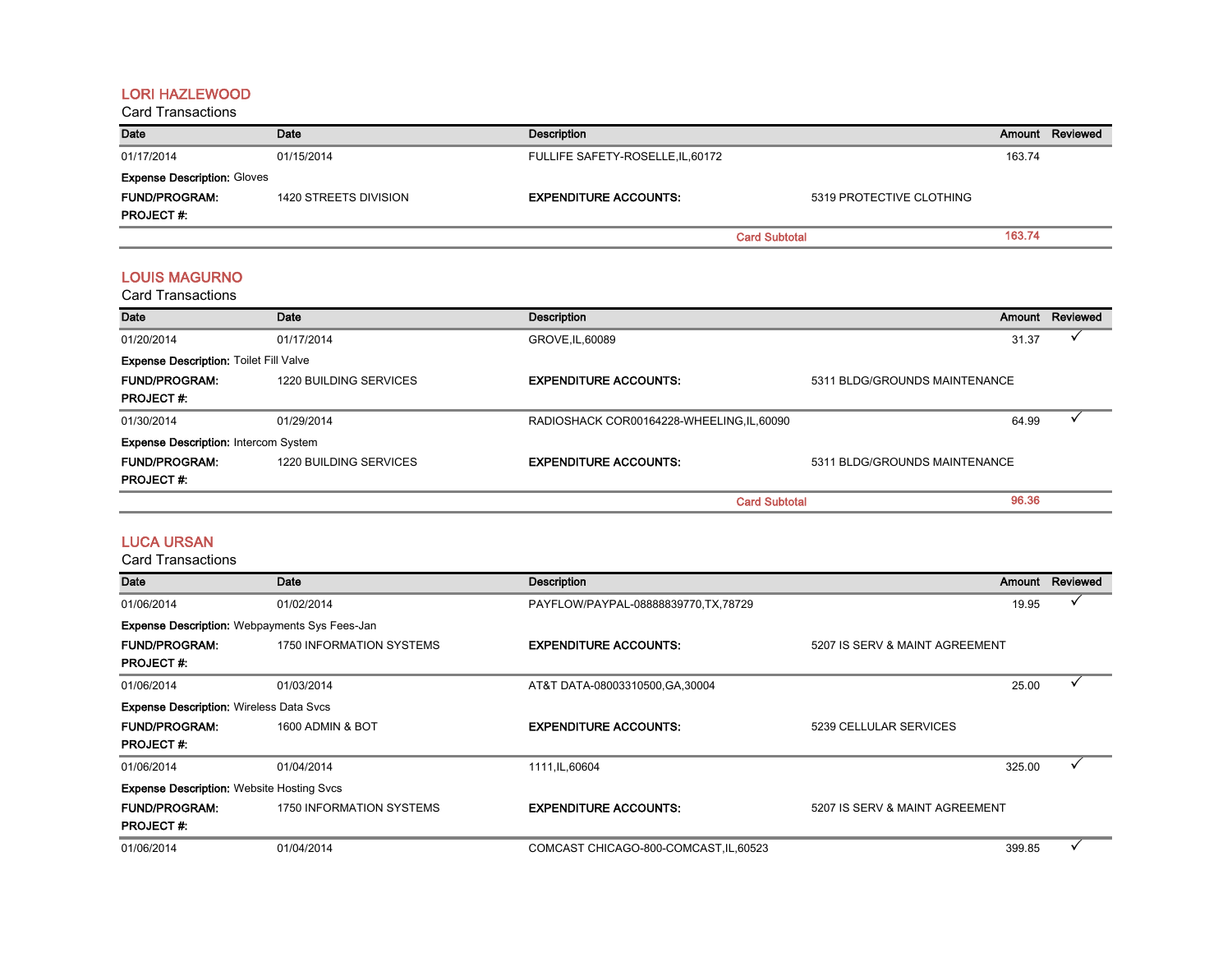Expense Description: HighSpeed Internet Svcs

| <b>FUND/PROGRAM:</b><br><b>PROJECT#:</b>       | 1750 INFORMATION SYSTEMS | <b>EXPENDITURE ACCOUNTS:</b>               | 5207 IS SERV & MAINT AGREEMENT |          |   |
|------------------------------------------------|--------------------------|--------------------------------------------|--------------------------------|----------|---|
| 01/06/2014                                     | 01/04/2014               | AT&T DATA-08003310500, GA, 30004           |                                | 25.00    |   |
| <b>Expense Description: Wireless Data Svcs</b> |                          |                                            |                                |          |   |
| <b>FUND/PROGRAM:</b>                           | 1600 ADMIN & BOT         | <b>EXPENDITURE ACCOUNTS:</b>               | 5239 CELLULAR SERVICES         |          |   |
| <b>PROJECT#:</b>                               |                          |                                            |                                |          |   |
| 01/07/2014                                     | 01/06/2014               | AT&T DATA-08003310500, GA, 30004           |                                | 30.00    |   |
| <b>Expense Description: Wireless Data Svcs</b> |                          |                                            |                                |          |   |
| <b>FUND/PROGRAM:</b>                           | 1600 ADMIN & BOT         | <b>EXPENDITURE ACCOUNTS:</b>               | 5239 CELLULAR SERVICES         |          |   |
| <b>PROJECT#:</b>                               |                          |                                            |                                |          |   |
| 01/07/2014                                     | 01/06/2014               | AT&T DATA-08003310500, GA, 30004           |                                | 14.99    |   |
| <b>Expense Description: Wireless Data Svcs</b> |                          |                                            |                                |          |   |
| <b>FUND/PROGRAM:</b>                           | 1600 ADMIN & BOT         | <b>EXPENDITURE ACCOUNTS:</b>               | 5239 CELLULAR SERVICES         |          |   |
| <b>PROJECT#:</b>                               |                          |                                            |                                |          |   |
| 01/07/2014                                     | 01/06/2014               | AT&T DATA-08003310500, GA, 30004           |                                | 14.99    |   |
| <b>Expense Description: Wireless Data Svcs</b> |                          |                                            |                                |          |   |
| <b>FUND/PROGRAM:</b>                           | 1600 ADMIN & BOT         | <b>EXPENDITURE ACCOUNTS:</b>               | 5239 CELLULAR SERVICES         |          |   |
| <b>PROJECT#:</b>                               |                          |                                            |                                |          |   |
| 01/07/2014                                     | 01/06/2014               | AT&T DATA-08003310500, GA, 30004           |                                | 25.00    |   |
| <b>Expense Description: Wireless Data Svcs</b> |                          |                                            |                                |          |   |
| <b>FUND/PROGRAM:</b>                           | 1600 ADMIN & BOT         | <b>EXPENDITURE ACCOUNTS:</b>               | 5239 CELLULAR SERVICES         |          |   |
| <b>PROJECT#:</b>                               |                          |                                            |                                |          |   |
| 01/09/2014                                     | 01/08/2014               | AT&T DATA-08003310500, GA, 30004           |                                | 25.00    |   |
| <b>Expense Description: Wireless Data Svcs</b> |                          |                                            |                                |          |   |
| <b>FUND/PROGRAM:</b>                           | 1600 ADMIN & BOT         | <b>EXPENDITURE ACCOUNTS:</b>               | 5239 CELLULAR SERVICES         |          |   |
| <b>PROJECT#:</b>                               |                          |                                            |                                |          |   |
| 01/09/2014                                     | 01/08/2014               | AT&T DATA-08003310500, GA, 30004           |                                | 14.99    |   |
| <b>Expense Description: Wireless Data Svcs</b> |                          |                                            |                                |          |   |
| <b>FUND/PROGRAM:</b>                           | 1600 ADMIN & BOT         | <b>EXPENDITURE ACCOUNTS:</b>               | 5239 CELLULAR SERVICES         |          |   |
| <b>PROJECT#:</b>                               |                          |                                            |                                |          |   |
| 01/09/2014                                     | 01/08/2014               | AT&T DATA-08003310500, GA, 30004           |                                | 25.00    |   |
| <b>Expense Description: Wireless Data Svcs</b> |                          |                                            |                                |          |   |
| <b>FUND/PROGRAM:</b>                           | 1600 ADMIN & BOT         | <b>EXPENDITURE ACCOUNTS:</b>               | 5239 CELLULAR SERVICES         |          |   |
| <b>PROJECT#:</b>                               |                          |                                            |                                |          |   |
| 01/09/2014                                     | 01/09/2014               | DMI DELL K-12/GOVT-800-981-3355, TX, 78682 |                                | 1,623.48 | ✓ |
| <b>Expense Description: GIS/IT Equipment</b>   |                          |                                            |                                |          |   |
| <b>FUND/PROGRAM:</b>                           | 1600 ADMIN & BOT         | <b>EXPENDITURE ACCOUNTS:</b>               | 5207 IS SERV & MAINT AGREEMENT |          |   |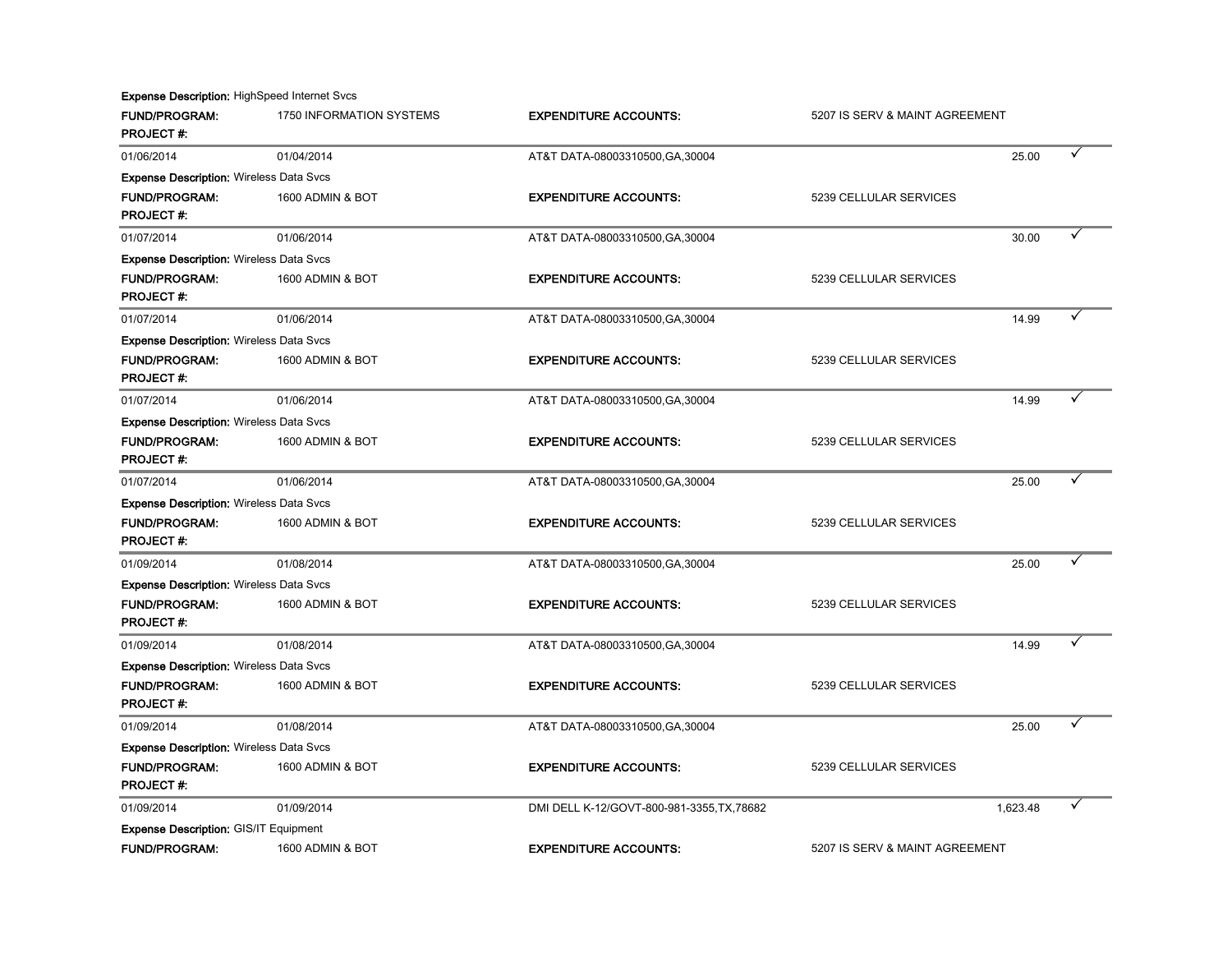PROJECT #:

| 01/09/2014                                     | 01/09/2014               | DMI DELL K-12/GOVT-800-981-3355, TX, 78682 | 1,623.48                       |       |   |
|------------------------------------------------|--------------------------|--------------------------------------------|--------------------------------|-------|---|
| Expense Description: GIS/IT Equipment          |                          |                                            |                                |       |   |
| <b>FUND/PROGRAM:</b><br><b>PROJECT#:</b>       | 4100 WATER DIVISION      | <b>EXPENDITURE ACCOUNTS:</b>               | 5207 IS SERV & MAINT AGREEMENT |       |   |
| 01/09/2014                                     | 01/09/2014               | DMI DELL K-12/GOVT-800-981-3355, TX, 78682 | 1,623.48                       |       |   |
| <b>Expense Description: GIS/IT Equipment</b>   |                          |                                            |                                |       |   |
| <b>FUND/PROGRAM:</b><br><b>PROJECT#:</b>       | 4200 SEWER DIVISION      | <b>EXPENDITURE ACCOUNTS:</b>               | 5207 IS SERV & MAINT AGREEMENT |       |   |
| 01/10/2014                                     | 01/08/2014               | AT&T DATA-08003310500, GA, 30004           |                                | 25.00 |   |
| <b>Expense Description: Wireless Data Svcs</b> |                          |                                            |                                |       |   |
| <b>FUND/PROGRAM:</b><br><b>PROJECT#:</b>       | 1600 ADMIN & BOT         | <b>EXPENDITURE ACCOUNTS:</b>               | 5239 CELLULAR SERVICES         |       |   |
| 01/10/2014                                     | 01/09/2014               | WWW.NEWEGG.COM-800-390-1119,CA,91745       | 1,699.90                       |       | ✓ |
| <b>Expense Description: GIS/IT Equipment</b>   |                          |                                            |                                |       |   |
| <b>FUND/PROGRAM:</b><br><b>PROJECT#:</b>       | 1600 ADMIN & BOT         | <b>EXPENDITURE ACCOUNTS:</b>               | 5207 IS SERV & MAINT AGREEMENT |       |   |
| 01/10/2014                                     | 01/09/2014               | WWW.NEWEGG.COM-800-390-1119.CA.91745       | 1.699.90                       |       | ✓ |
| <b>Expense Description: GIS/IT Equipment</b>   |                          |                                            |                                |       |   |
| <b>FUND/PROGRAM:</b><br><b>PROJECT#:</b>       | 4100 WATER DIVISION      | <b>EXPENDITURE ACCOUNTS:</b>               | 5207 IS SERV & MAINT AGREEMENT |       |   |
| 01/10/2014                                     | 01/09/2014               | WWW.NEWEGG.COM-800-390-1119,CA,91745       | 1,699.90                       |       | ✓ |
| Expense Description: GIS/IT Equipment          |                          |                                            |                                |       |   |
| <b>FUND/PROGRAM:</b><br><b>PROJECT#:</b>       | 4200 SEWER DIVISION      | <b>EXPENDITURE ACCOUNTS:</b>               | 5207 IS SERV & MAINT AGREEMENT |       |   |
| 01/10/2014                                     | 01/09/2014               | AT&T DATA-08003310500, GA, 30004           |                                | 25.00 |   |
| <b>Expense Description: Wireless Data Svcs</b> |                          |                                            |                                |       |   |
| <b>FUND/PROGRAM:</b><br><b>PROJECT#:</b>       | 1600 ADMIN & BOT         | <b>EXPENDITURE ACCOUNTS:</b>               | 5239 CELLULAR SERVICES         |       |   |
| 01/13/2014                                     | 01/10/2014               | WWW.NEWEGG.COM-800-390-1119,CA,91745       |                                | 19.98 |   |
| Expense Description: IT Misc Equipment         |                          |                                            |                                |       |   |
| <b>FUND/PROGRAM:</b><br><b>PROJECT#:</b>       | 1750 INFORMATION SYSTEMS | <b>EXPENDITURE ACCOUNTS:</b>               | 5317 MISC OPERATING SUPPLIES   |       |   |
| 01/13/2014                                     | 01/10/2014               | B & H PHOTO-VIDEO.COM-800-9479950,NY,10001 |                                | 19.98 |   |
| <b>Expense Description: IT Misc Equipment</b>  |                          |                                            |                                |       |   |
| <b>FUND/PROGRAM:</b><br><b>PROJECT#:</b>       | 1750 INFORMATION SYSTEMS | <b>EXPENDITURE ACCOUNTS:</b>               | 5317 MISC OPERATING SUPPLIES   |       |   |
| 01/13/2014                                     | 01/10/2014               | AT&T DATA-08003310500.GA.30004             |                                | 30.00 | ✓ |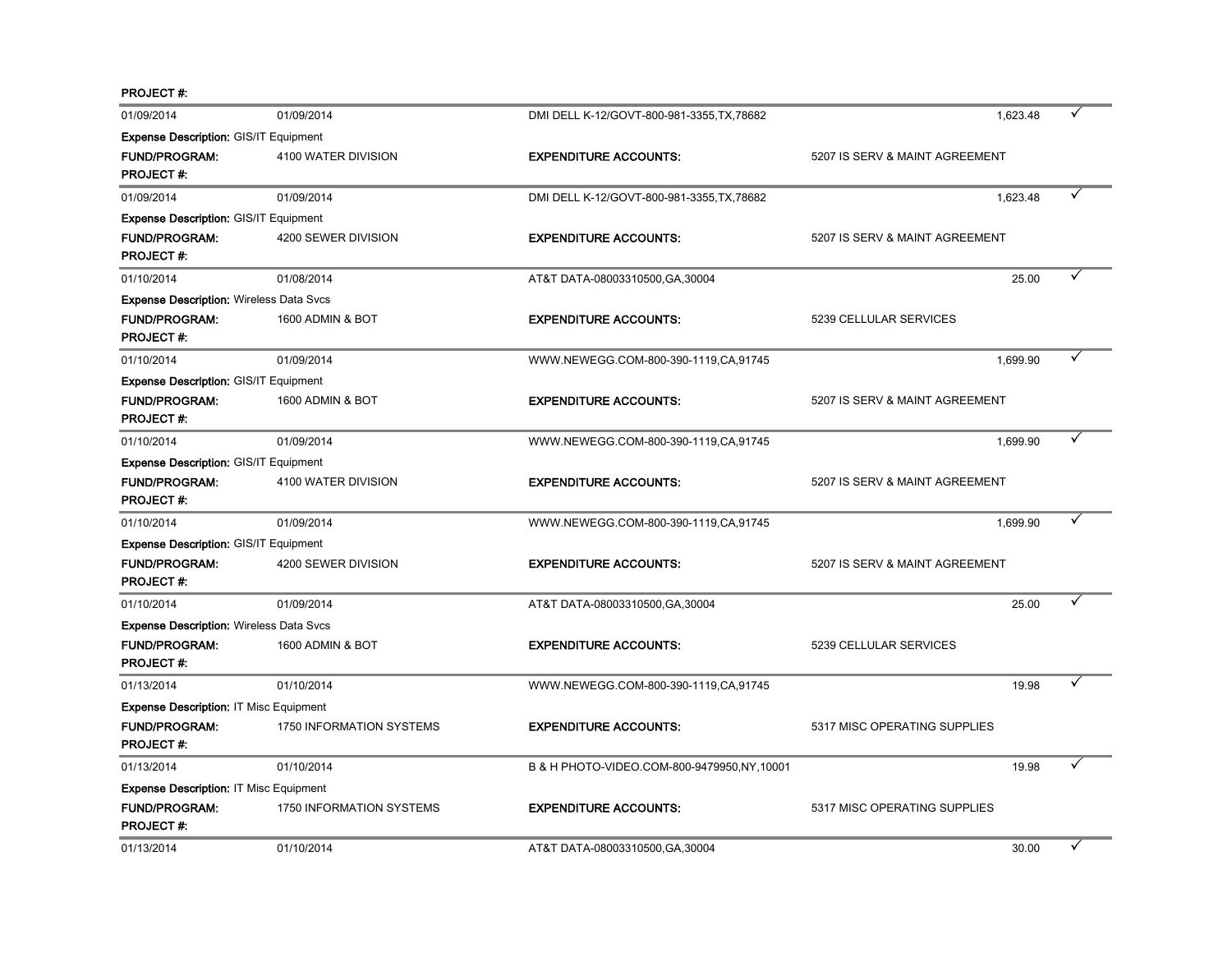**Expense Description: Wireless Data Svcs** 

| <b>FUND/PROGRAM:</b><br><b>PROJECT#:</b>       | 1600 ADMIN & BOT    | <b>EXPENDITURE ACCOUNTS:</b>        | 5239 CELLULAR SERVICES         |
|------------------------------------------------|---------------------|-------------------------------------|--------------------------------|
| 01/13/2014                                     | 01/11/2014          | AMAZON.COM-AMZN.COM/BILL, WA, 98101 | 743.70                         |
| <b>Expense Description: GIS/IT Equipment</b>   |                     |                                     |                                |
| <b>FUND/PROGRAM:</b><br><b>PROJECT#:</b>       | 1600 ADMIN & BOT    | <b>EXPENDITURE ACCOUNTS:</b>        | 5207 IS SERV & MAINT AGREEMENT |
| 01/13/2014                                     | 01/11/2014          | AMAZON.COM-AMZN.COM/BILL, WA, 98101 | 743.70                         |
| <b>Expense Description: GIS/IT Equipment</b>   |                     |                                     |                                |
| <b>FUND/PROGRAM:</b><br><b>PROJECT#:</b>       | 4100 WATER DIVISION | <b>EXPENDITURE ACCOUNTS:</b>        | 5207 IS SERV & MAINT AGREEMENT |
| 01/13/2014                                     | 01/11/2014          | AMAZON.COM-AMZN.COM/BILL, WA, 98101 | 743.70                         |
| <b>Expense Description: GIS/IT Equipment</b>   |                     |                                     |                                |
| <b>FUND/PROGRAM:</b><br><b>PROJECT#:</b>       | 4200 SEWER DIVISION | <b>EXPENDITURE ACCOUNTS:</b>        | 5207 IS SERV & MAINT AGREEMENT |
| 01/13/2014                                     | 01/12/2014          | AMAZON.COM-AMZN.COM/BILL, WA, 98101 | 999.99                         |
| <b>Expense Description: GIS/IT Equipment</b>   |                     |                                     |                                |
| <b>FUND/PROGRAM:</b><br><b>PROJECT#:</b>       | 1600 ADMIN & BOT    | <b>EXPENDITURE ACCOUNTS:</b>        | 5207 IS SERV & MAINT AGREEMENT |
| 01/13/2014                                     | 01/12/2014          | AMAZON.COM-AMZN.COM/BILL, WA, 98101 | 999.99                         |
| Expense Description: GIS/IT Equipment          |                     |                                     |                                |
| <b>FUND/PROGRAM:</b><br><b>PROJECT#:</b>       | 4100 WATER DIVISION | <b>EXPENDITURE ACCOUNTS:</b>        | 5207 IS SERV & MAINT AGREEMENT |
| 01/13/2014                                     | 01/12/2014          | AMAZON.COM-AMZN.COM/BILL, WA, 98101 | 999.99                         |
| <b>Expense Description: GIS/IT Equipment</b>   |                     |                                     |                                |
| <b>FUND/PROGRAM:</b><br><b>PROJECT#:</b>       | 4200 SEWER DIVISION | <b>EXPENDITURE ACCOUNTS:</b>        | 5207 IS SERV & MAINT AGREEMENT |
| 01/14/2014                                     | 01/12/2014          | AT&T DATA-08003310500, GA, 30004    | 30.00                          |
| <b>Expense Description: Wireless Data Svcs</b> |                     |                                     |                                |
| <b>FUND/PROGRAM:</b><br><b>PROJECT#:</b>       | 1600 ADMIN & BOT    | <b>EXPENDITURE ACCOUNTS:</b>        | 5239 CELLULAR SERVICES         |
| 01/17/2014                                     | 01/16/2014          | AMAZON.COM-AMZN.COM/BILL, WA, 98101 | 499.99                         |
| <b>Expense Description: GIS/IT Equipment</b>   |                     |                                     |                                |
| <b>FUND/PROGRAM:</b><br><b>PROJECT#:</b>       | 1600 ADMIN & BOT    | <b>EXPENDITURE ACCOUNTS:</b>        | 5207 IS SERV & MAINT AGREEMENT |
| 01/17/2014                                     | 01/16/2014          | AMAZON.COM-AMZN.COM/BILL, WA, 98101 | ✓<br>499.99                    |
| Expense Description: GIS/IT Equipment          |                     |                                     |                                |
| <b>FUND/PROGRAM:</b>                           | 4100 WATER DIVISION | <b>EXPENDITURE ACCOUNTS:</b>        | 5207 IS SERV & MAINT AGREEMENT |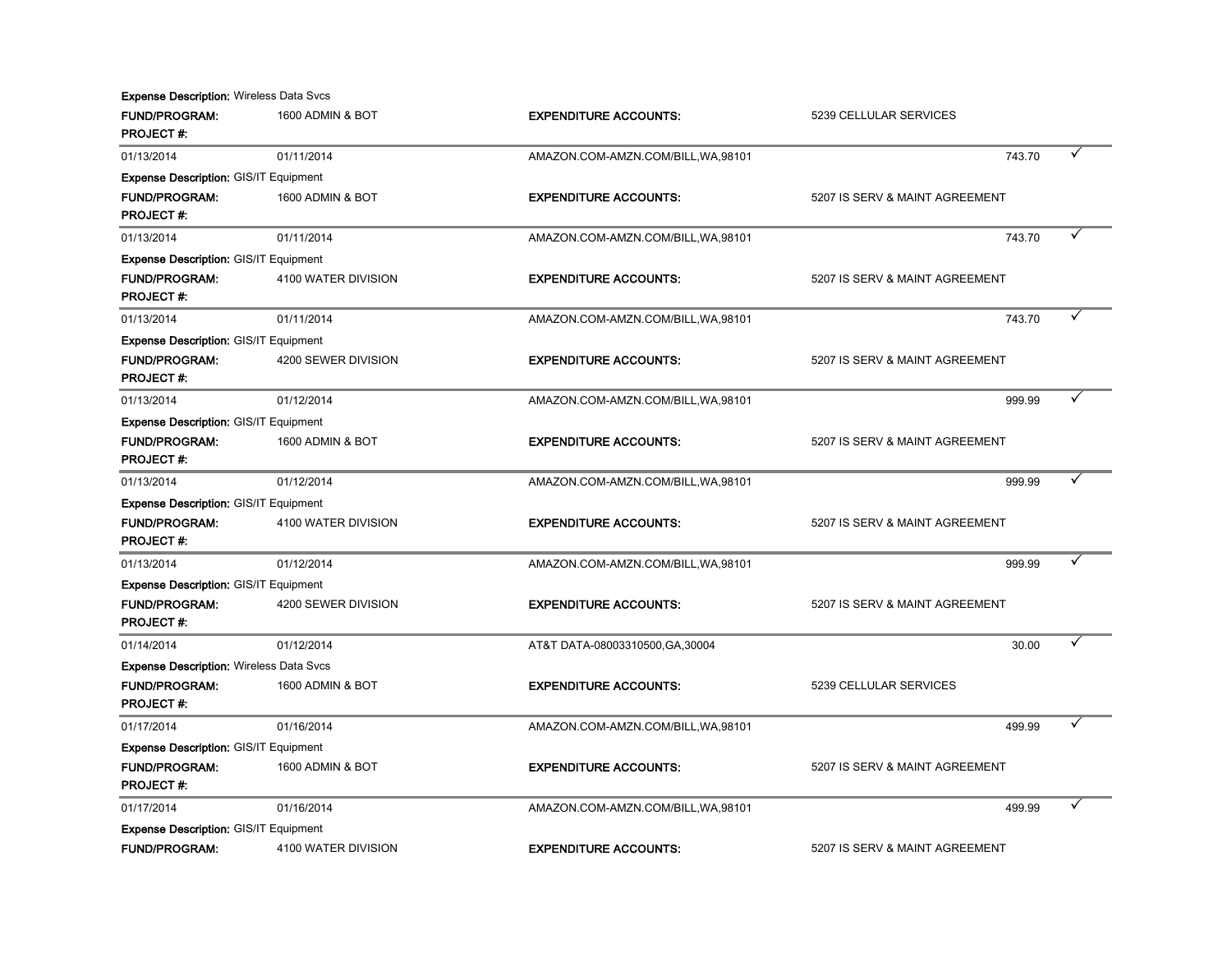PROJECT #:

| 01/17/2014                                     | 01/16/2014               | AMAZON.COM-AMZN.COM/BILL, WA, 98101  |                                | 499.99   |   |
|------------------------------------------------|--------------------------|--------------------------------------|--------------------------------|----------|---|
| <b>Expense Description: GIS/IT Equipment</b>   |                          |                                      |                                |          |   |
| <b>FUND/PROGRAM:</b><br><b>PROJECT#:</b>       | 4200 SEWER DIVISION      | <b>EXPENDITURE ACCOUNTS:</b>         | 5207 IS SERV & MAINT AGREEMENT |          |   |
| 01/20/2014                                     | 01/18/2014               | AT&T DATA-08003310500, GA, 30004     |                                | 14.99    |   |
| <b>Expense Description: Wireless Data Svcs</b> |                          |                                      |                                |          |   |
| <b>FUND/PROGRAM:</b><br><b>PROJECT#:</b>       | 1600 ADMIN & BOT         | <b>EXPENDITURE ACCOUNTS:</b>         | 5239 CELLULAR SERVICES         |          |   |
| 01/22/2014                                     | 01/21/2014               | WWW.NEWEGG.COM-800-390-1119,CA,91745 |                                | 194.83   |   |
| <b>Expense Description: IT Misc Equipment</b>  |                          |                                      |                                |          |   |
| <b>FUND/PROGRAM:</b><br><b>PROJECT#:</b>       | 1750 INFORMATION SYSTEMS | <b>EXPENDITURE ACCOUNTS:</b>         | 5317 MISC OPERATING SUPPLIES   |          |   |
| 01/22/2014                                     | 01/21/2014               | AT&T DATA-08003310500, GA, 30004     |                                | 14.99    |   |
| <b>Expense Description: Wireless Data Svcs</b> |                          |                                      |                                |          |   |
| <b>FUND/PROGRAM:</b><br><b>PROJECT#:</b>       | 1600 ADMIN & BOT         | <b>EXPENDITURE ACCOUNTS:</b>         | 5239 CELLULAR SERVICES         |          |   |
| 01/22/2014                                     | 01/21/2014               | AT&T DATA-08003310500, GA, 30004     |                                | 14.99    | ✓ |
| <b>Expense Description: Wireless Data Svcs</b> |                          |                                      |                                |          |   |
| <b>FUND/PROGRAM:</b><br><b>PROJECT#:</b>       | 1600 ADMIN & BOT         | <b>EXPENDITURE ACCOUNTS:</b>         | 5239 CELLULAR SERVICES         |          |   |
| 01/23/2014                                     | 01/22/2014               | AT&T DATA-08003310500, GA, 30004     |                                | 14.99    |   |
| <b>Expense Description: Wireless Data Svcs</b> |                          |                                      |                                |          |   |
| <b>FUND/PROGRAM:</b><br><b>PROJECT#:</b>       | 1600 ADMIN & BOT         | <b>EXPENDITURE ACCOUNTS:</b>         | 5239 CELLULAR SERVICES         |          |   |
| 01/27/2014                                     | 01/23/2014               | RESTON, VA, 20190                    |                                | 4,952.49 |   |
| <b>Expense Description: Computer Software</b>  |                          |                                      |                                |          |   |
| <b>FUND/PROGRAM:</b><br><b>PROJECT#:</b>       | 1750 INFORMATION SYSTEMS | <b>EXPENDITURE ACCOUNTS:</b>         | 5327 IS MISC SOFTWARE          |          |   |
| 01/27/2014                                     | 01/24/2014               | AT&T DATA-08003310500, GA, 30004     |                                | 14.99    |   |
| <b>Expense Description: Wireless Data Svcs</b> |                          |                                      |                                |          |   |
| <b>FUND/PROGRAM:</b><br><b>PROJECT#:</b>       | 1600 ADMIN & BOT         | <b>EXPENDITURE ACCOUNTS:</b>         | 5239 CELLULAR SERVICES         |          |   |
| 01/27/2014                                     | 01/24/2014               | AT&T DATA-08003310500, GA, 30004     |                                | 14.99    |   |
| <b>Expense Description: Wireless Data Svcs</b> |                          |                                      |                                |          |   |
| <b>FUND/PROGRAM:</b><br><b>PROJECT #:</b>      | 1600 ADMIN & BOT         | <b>EXPENDITURE ACCOUNTS:</b>         | 5239 CELLULAR SERVICES         |          |   |
| 01/27/2014                                     | 01/24/2014               | AT&T DATA-08003310500, GA, 30004     |                                | 25.00    | ✓ |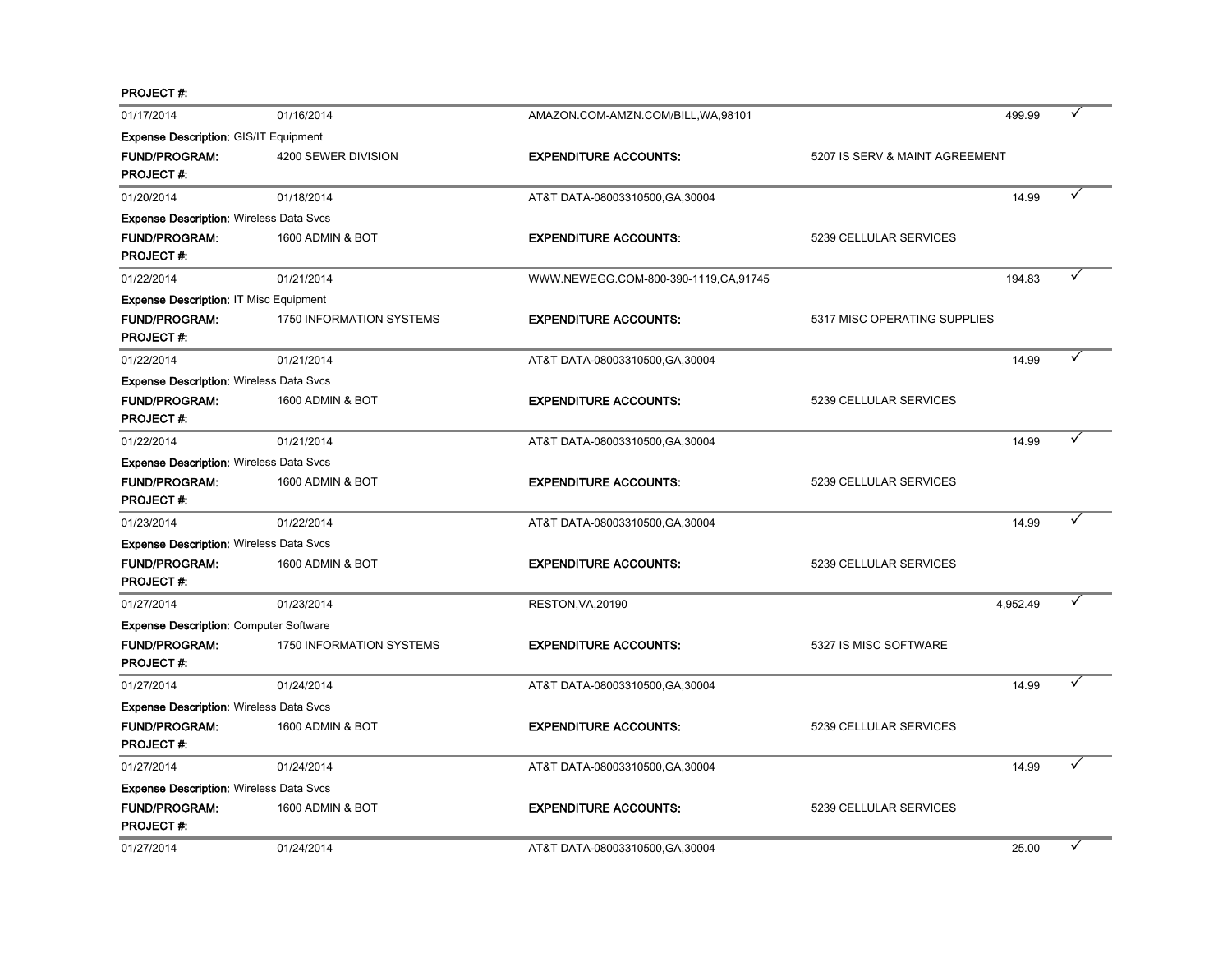FUND/PROGRAM: 1600 ADMIN & BOT **EXPENDITURE ACCOUNTS:** 5239 CELLULAR SERVICES PROJECT #: 01/27/2014 01/26/2014 01/26/2014 01/27/2014 05/2014 05/2014 AT&T DATA-08003310500,GA,30004 06/27/2014 05/2014 FUND/PROGRAM: 1600 ADMIN & BOT **EXPENDITURE ACCOUNTS:** 5239 CELLULAR SERVICES PROJECT #: 01/27/2014 01/26/2014 01/26/2014 01/27/2014 AT&T DATA-08003310500,GA,30004 01/27/2014 25.00 FUND/PROGRAM: 1600 ADMIN & BOT **EXPENDITURE ACCOUNTS:** 5239 CELLULAR SERVICES PROJECT #: 01/28/2014 01/26/2014 01/26/2014 AT&T DATA-08003310500,GA,30004 25.00  $\checkmark$ FUND/PROGRAM: 1600 ADMIN & BOT **EXPENDITURE ACCOUNTS:** 5239 CELLULAR SERVICES PROJECT #: 01/29/2014 01/27/2014 01/27/2014 01/29 01/29 01/29 01/29 01/29 01/29 01/29 01/29 01/29 01/29 01/29 01/29 01/29 FUND/PROGRAM: 1600 ADMIN & BOT **EXPENDITURE ACCOUNTS:** 5239 CELLULAR SERVICES PROJECT #: 01/29/2014 01/28/2014 01/28/2014 026.00 FUND/PROGRAM: 1750 INFORMATION SYSTEMS EXPENDITURE ACCOUNTS: 5207 IS SERV & MAINT AGREEMENT PROJECT #: 02/03/2014 01/31/2014 MEDIASERVE/LEAVER & CO-8003456600,TN,37064 63.00 Ý FUND/PROGRAM: 1750 INFORMATION SYSTEMS EXPENDITURE ACCOUNTS: 5207 IS SERV & MAINT AGREEMENT PROJECT #: 02/03/2014 02/02/2014 02/02/2014 AT&T DATA-08003310500,GA,30004 02/03/2014 25.00 PM FUND/PROGRAM: 1600 ADMIN & BOT **EXPENDITURE ACCOUNTS:** 5239 CELLULAR SERVICES PROJECT #: 02/04/2014 02/03/2014 AT&T DATA-08003310500.GA.30004 25.00 Ý FUND/PROGRAM: 1600 ADMIN & BOT **EXPENDITURE ACCOUNTS:** 5239 CELLULAR SERVICES PROJECT #: 12,243.03 Expense Description: Hosting Fees Expense Description: Webcasting Svcs Expense Description: Wireless Data Svcs Expense Description: Wireless Data Svcs Card Subtotal Expense Description: Wireless Data Svcs Expense Description: Wireless Data Svcs Expense Description: Wireless Data Svcs Expense Description: Wireless Data Svcs

MELODY BONK

Expense Description: Wireless Data Svcs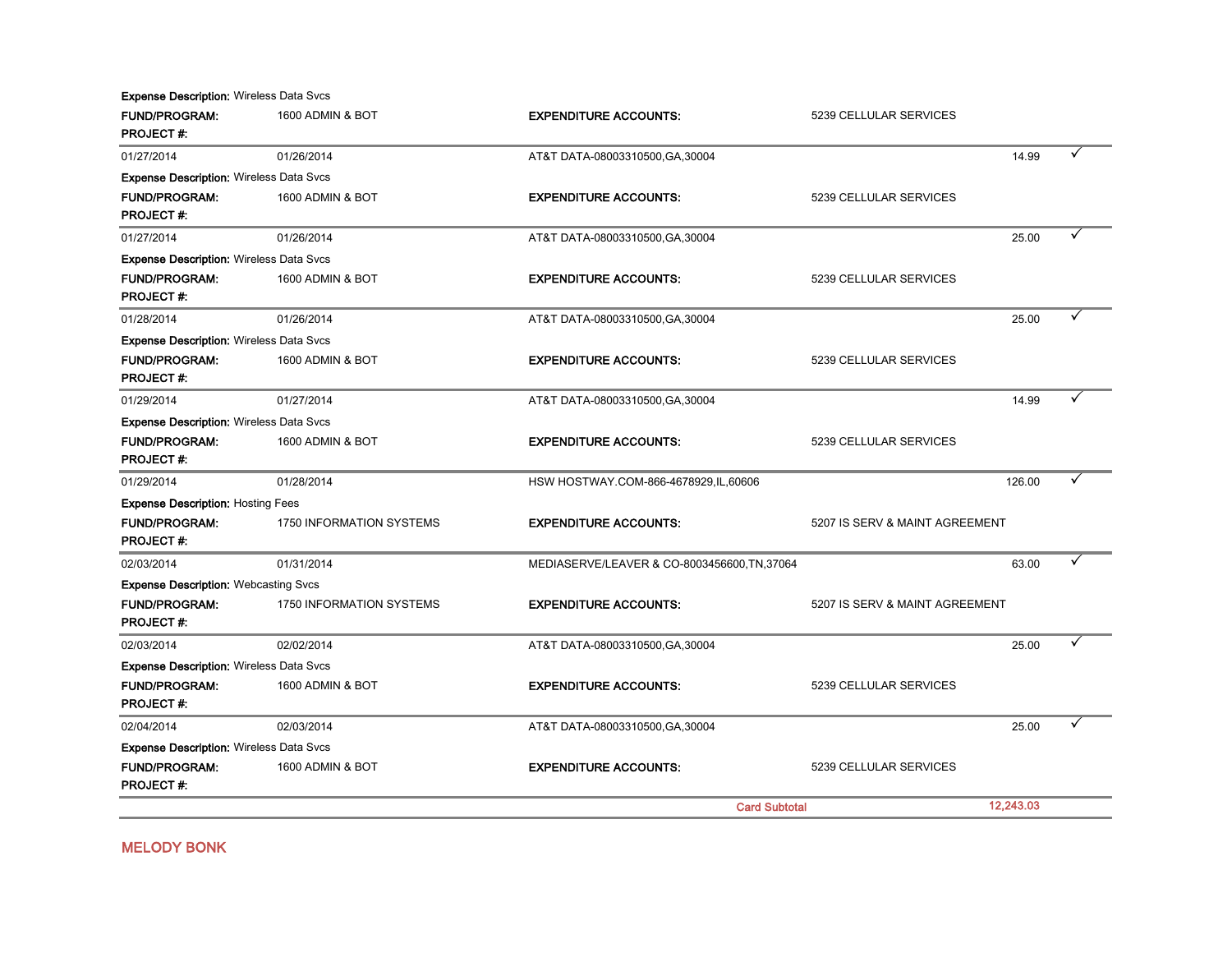Card Transactions

| Date                                                      | Date                   | <b>Description</b>                            |                              | Amount | Reviewed |
|-----------------------------------------------------------|------------------------|-----------------------------------------------|------------------------------|--------|----------|
| 01/06/2014                                                | 01/03/2014             | FBI NATIONAL ACADEMY A-703-6321990, VA, 22135 |                              | 95.00  |          |
| Expense Description: FBINNA Member Dues/JT                |                        |                                               |                              |        |          |
| <b>FUND/PROGRAM:</b><br><b>PROJECT#:</b>                  | 2100 POLICE DEPARTMENT | <b>EXPENDITURE ACCOUNTS:</b>                  | 5222 MEMBERSHIP DUES         |        |          |
| 01/06/2014                                                | 01/03/2014             | FBI NATIONAL ACADEMY A-703-6321990, VA, 22135 |                              | 95.00  |          |
| <b>Expense Description: FBINAA Member Dues/WB</b>         |                        |                                               |                              |        |          |
| <b>FUND/PROGRAM:</b>                                      | 2100 POLICE DEPARTMENT | <b>EXPENDITURE ACCOUNTS:</b>                  | 5222 MEMBERSHIP DUES         |        |          |
| <b>PROJECT#:</b>                                          |                        |                                               |                              |        |          |
| 01/06/2014                                                | 01/03/2014             | FBI NATIONAL ACADEMY A-703-6321990, VA, 22135 |                              | 95.00  |          |
| <b>Expense Description: FBINAA Member Dues.PP</b>         |                        |                                               |                              |        |          |
| <b>FUND/PROGRAM:</b>                                      | 2100 POLICE DEPARTMENT | <b>EXPENDITURE ACCOUNTS:</b>                  | 5222 MEMBERSHIP DUES         |        |          |
| <b>PROJECT#:</b>                                          |                        |                                               |                              |        |          |
| 01/10/2014                                                | 01/09/2014             | COBAN TECHNOLOGIES, IN-HOUSTON, TX, 77031     |                              | 523.00 |          |
| <b>Expense Description: Repairs &amp; Charging Cradle</b> |                        |                                               |                              |        |          |
| <b>FUND/PROGRAM:</b><br><b>PROJECT#:</b>                  | 2100 POLICE DEPARTMENT | <b>EXPENDITURE ACCOUNTS:</b>                  | 5313 IS MISC EQPT & SUPPLIES |        |          |
|                                                           |                        | <b>Card Subtotal</b>                          |                              | 808.00 |          |

#### MICHAEL BLIEFERNICH

| Date                                                        | Date                          | Description                             | Amount                        |       | Reviewed |
|-------------------------------------------------------------|-------------------------------|-----------------------------------------|-------------------------------|-------|----------|
| 01/08/2014                                                  | 01/08/2014                    | WW GRAINGER-877-2022594, PA, 15201-1416 | 374.04                        |       |          |
| <b>Expense Description: Plumbing Supplies &amp; Recycle</b> |                               |                                         |                               |       |          |
| <b>FUND/PROGRAM:</b>                                        | 1220 BUILDING SERVICES        | <b>EXPENDITURE ACCOUNTS:</b>            | 5311 BLDG/GROUNDS MAINTENANCE |       |          |
| <b>PROJECT#:</b>                                            |                               |                                         |                               |       |          |
| 01/08/2014                                                  | 01/08/2014                    | WW GRAINGER-877-2022594, PA, 15201-1416 |                               | 93.75 |          |
| <b>Expense Description: Plumbing Supplies</b>               |                               |                                         |                               |       |          |
| <b>FUND/PROGRAM:</b>                                        | <b>1220 BUILDING SERVICES</b> | <b>EXPENDITURE ACCOUNTS:</b>            | 5311 BLDG/GROUNDS MAINTENANCE |       |          |
| <b>PROJECT#:</b>                                            |                               |                                         |                               |       |          |
| 01/10/2014                                                  | 01/09/2014                    | WW GRAINGER-877-2022594, PA, 15201-1416 |                               | 2.94  |          |
| <b>Expense Description: Plumbing Supplies</b>               |                               |                                         |                               |       |          |
| <b>FUND/PROGRAM:</b>                                        | 1220 BUILDING SERVICES        | <b>EXPENDITURE ACCOUNTS:</b>            | 5311 BLDG/GROUNDS MAINTENANCE |       |          |
| <b>PROJECT#:</b>                                            |                               |                                         |                               |       |          |
| 01/10/2014                                                  | 01/09/2014                    | WW GRAINGER-877-2022594, PA, 15201-1416 |                               | 21.82 |          |
| <b>Expense Description: Plumbing Supplies</b>               |                               |                                         |                               |       |          |
| <b>FUND/PROGRAM:</b>                                        | <b>1220 BUILDING SERVICES</b> | <b>EXPENDITURE ACCOUNTS:</b>            | 5311 BLDG/GROUNDS MAINTENANCE |       |          |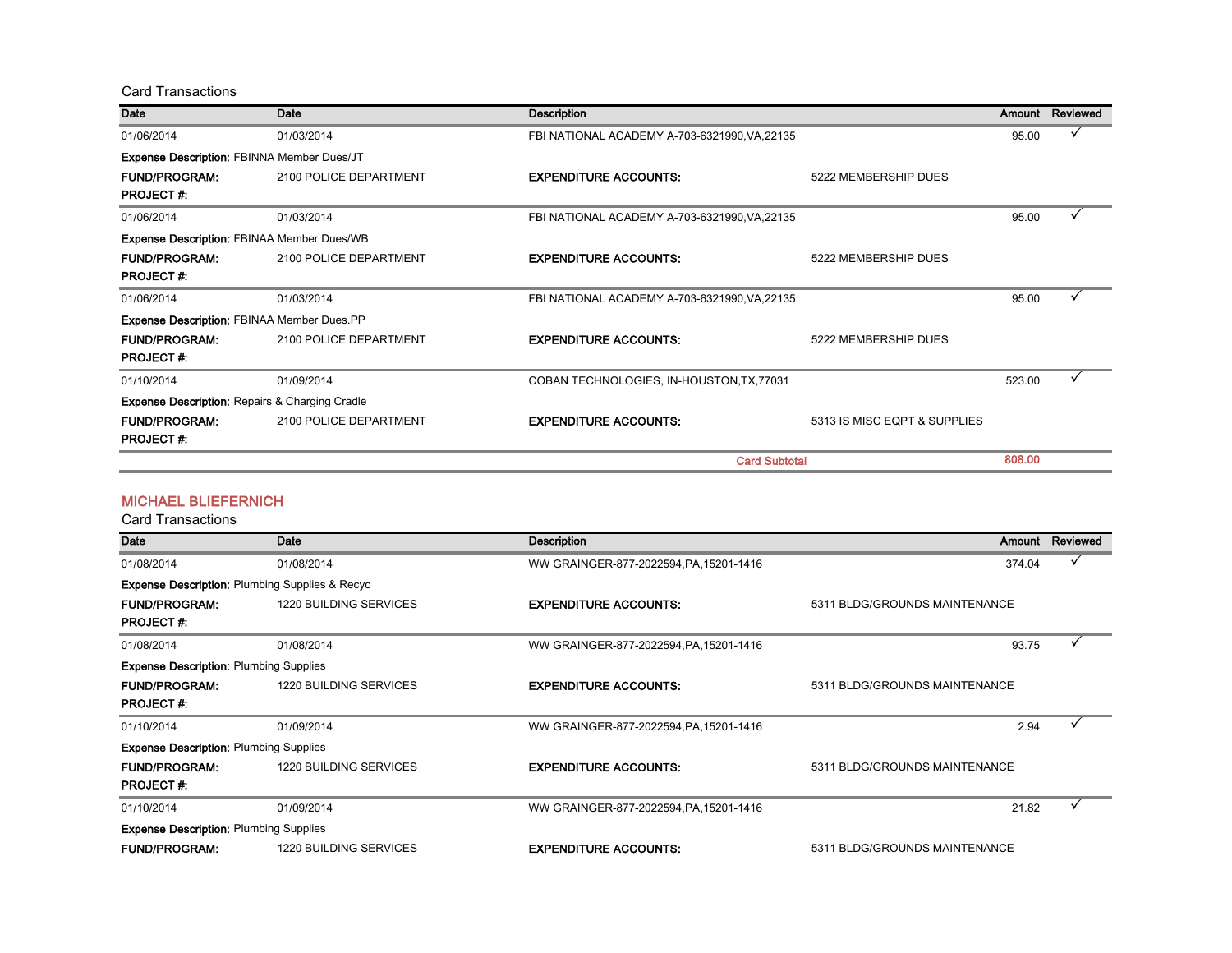PROJECT #:

| 01/17/2014                                            | 01/16/2014                    | WW GRAINGER-877-2022594, PA, 15201-1416 |                               | 521.52   |  |
|-------------------------------------------------------|-------------------------------|-----------------------------------------|-------------------------------|----------|--|
| <b>Expense Description: Garbage Receptacle</b>        |                               |                                         |                               |          |  |
| <b>FUND/PROGRAM:</b><br><b>PROJECT#:</b>              | <b>1220 BUILDING SERVICES</b> | <b>EXPENDITURE ACCOUNTS:</b>            | 5311 BLDG/GROUNDS MAINTENANCE |          |  |
| 01/20/2014                                            | 01/16/2014                    | FULLIFE SAFETY-ROSELLE, IL, 60172       |                               | 115.00   |  |
| <b>Expense Description: Gas Monitor Certification</b> |                               |                                         |                               |          |  |
| <b>FUND/PROGRAM:</b><br><b>PROJECT#:</b>              | <b>1220 BUILDING SERVICES</b> | <b>EXPENDITURE ACCOUNTS:</b>            | 5319 PROTECTIVE CLOTHING      |          |  |
| 01/22/2014                                            | 01/21/2014                    | TRUGREEN # 5550-847-318-9770, IL, 60068 |                               | 4,000.00 |  |
| <b>Expense Description: Sidewalk Deicer</b>           |                               |                                         |                               |          |  |
| <b>FUND/PROGRAM:</b><br><b>PROJECT#:</b>              | <b>1220 BUILDING SERVICES</b> | <b>EXPENDITURE ACCOUNTS:</b>            | 5303 CHEMICALS                |          |  |
| 01/24/2014                                            | 01/22/2014                    | FULLIFE SAFETY-ROSELLE, IL, 60172       |                               | 22.60    |  |
| <b>Expense Description: Elec. Protective Gear</b>     |                               |                                         |                               |          |  |
| <b>FUND/PROGRAM:</b><br><b>PROJECT#:</b>              | <b>1220 BUILDING SERVICES</b> | <b>EXPENDITURE ACCOUNTS:</b>            | 5319 PROTECTIVE CLOTHING      |          |  |
| 01/30/2014                                            | 01/28/2014                    | FULLIFE SAFETY-ROSELLE, IL, 60172       |                               | 228.72   |  |
| <b>Expense Description: Gloves</b>                    |                               |                                         |                               |          |  |
| <b>FUND/PROGRAM:</b><br><b>PROJECT#:</b>              | <b>1220 BUILDING SERVICES</b> | <b>EXPENDITURE ACCOUNTS:</b>            | 5319 PROTECTIVE CLOTHING      |          |  |
|                                                       |                               | <b>Card Subtotal</b>                    |                               | 5,380.39 |  |

#### MICHAEL CROTTY

| Date                                               | Date                      | <b>Description</b>                            |                             | Amount | Reviewed |
|----------------------------------------------------|---------------------------|-----------------------------------------------|-----------------------------|--------|----------|
| 01/06/2014                                         | 01/03/2014                | NATL PUBLIC EMPLOYER L-07604331686, CA, 94043 |                             | 180.00 |          |
| Expense Description: IPELRA Law Seminar-MC         |                           |                                               |                             |        |          |
| <b>FUND/PROGRAM:</b>                               | 1800 HUMAN RESOURCES DEPT | <b>EXPENDITURE ACCOUNTS:</b>                  | 5105 TRAINING               |        |          |
| <b>PROJECT#:</b>                                   |                           |                                               |                             |        |          |
| 01/08/2014                                         | 01/07/2014                | WAL-MART #1735-WHEELING, IL, 60090            |                             | 0.51   |          |
| <b>Expense Description: Card</b>                   |                           |                                               |                             |        |          |
| <b>FUND/PROGRAM:</b>                               | 1800 HUMAN RESOURCES DEPT | <b>EXPENDITURE ACCOUNTS:</b>                  | 5323 AWARDS/DECORATIONS     |        |          |
| <b>PROJECT#:</b>                                   |                           |                                               |                             |        |          |
| 01/30/2014                                         | 01/28/2014                | UNITED AIRLINES-800-932-2732, TX, 77002       |                             | 374.00 |          |
| <b>Expense Description: NPELRA Conf Airfare-MC</b> |                           |                                               |                             |        |          |
| <b>FUND/PROGRAM:</b>                               | 1800 HUMAN RESOURCES DEPT | <b>EXPENDITURE ACCOUNTS:</b>                  | 5205 CONFERENCES & MEETINGS |        |          |
| <b>PROJECT#:</b>                                   |                           |                                               |                             |        |          |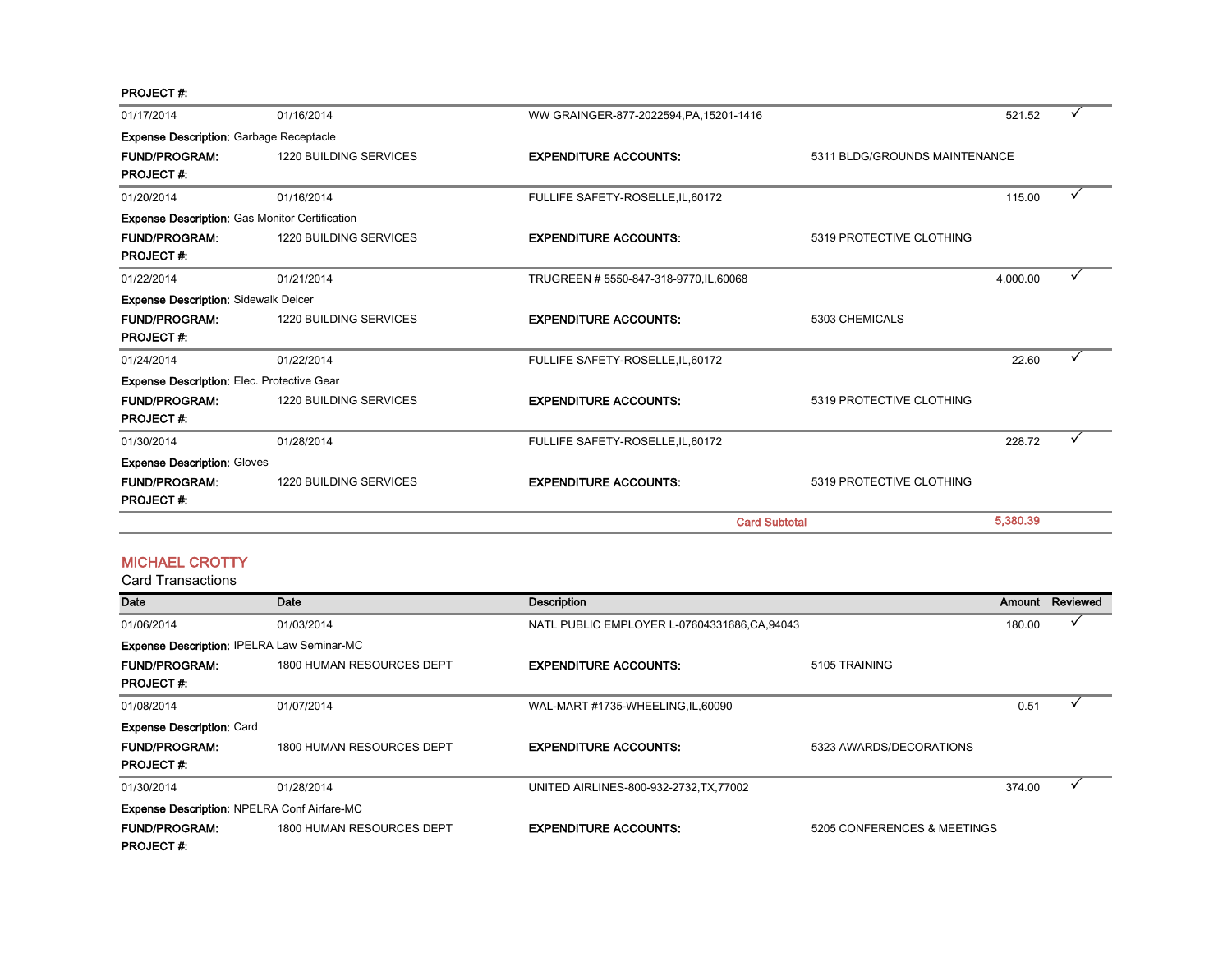| 01/31/2014                                      | 01/30/2014                | 2103                         |                         | 69.06  |  |
|-------------------------------------------------|---------------------------|------------------------------|-------------------------|--------|--|
| <b>Expense Description: Sympathy Cards</b>      |                           |                              |                         |        |  |
| <b>FUND/PROGRAM:</b>                            | 1800 HUMAN RESOURCES DEPT | <b>EXPENDITURE ACCOUNTS:</b> | 5323 AWARDS/DECORATIONS |        |  |
| <b>PROJECT#:</b>                                |                           |                              |                         |        |  |
| 01/31/2014                                      | 01/30/2014                | 2103                         |                         | 74.50  |  |
| <b>Expense Description: Baby Congrats Cards</b> |                           |                              |                         |        |  |
| <b>FUND/PROGRAM:</b>                            | 1800 HUMAN RESOURCES DEPT | <b>EXPENDITURE ACCOUNTS:</b> | 5323 AWARDS/DECORATIONS |        |  |
| <b>PROJECT#:</b>                                |                           |                              |                         |        |  |
|                                                 |                           |                              | <b>Card Subtotal</b>    | 698.07 |  |

#### MICHAEL MONDSCHAIN

Card Transactions

| Date                                         | Date                                           | Description                                 |                             | Amount | Reviewed |
|----------------------------------------------|------------------------------------------------|---------------------------------------------|-----------------------------|--------|----------|
| 01/23/2014                                   | 01/22/2014                                     | NIU OUTREACH-08157530275, IL, 60115         |                             | 305.00 |          |
|                                              | Expense Description: IPPFA Pension Conf Reg-MM |                                             |                             |        |          |
| <b>FUND/PROGRAM:</b><br><b>PROJECT #:</b>    | 1700 FINANCE DEPARTMENT                        | <b>EXPENDITURE ACCOUNTS:</b>                | 5205 CONFERENCES & MEETINGS |        |          |
| 02/03/2014                                   | 01/30/2014                                     | GOVERNMENT FINANCE OFF-03129779700.IL.60601 |                             | 380.00 |          |
| <b>Expense Description: GFOA Conf Reg-MM</b> |                                                |                                             |                             |        |          |
| <b>FUND/PROGRAM:</b>                         | 1700 FINANCE DEPARTMENT                        | <b>EXPENDITURE ACCOUNTS:</b>                | 5205 CONFERENCES & MEETINGS |        |          |
| <b>PROJECT#:</b>                             |                                                |                                             |                             |        |          |
|                                              |                                                |                                             | <b>Card Subtotal</b>        | 685.00 |          |

#### MICHAEL SCHROEDER

| <b>Date</b>                                          | Date                          | <b>Description</b>                     | Amount                        | Reviewed |
|------------------------------------------------------|-------------------------------|----------------------------------------|-------------------------------|----------|
| 01/13/2014                                           | 01/09/2014                    | MUNCHS SUPPLY 1-847-2299333, IL, 60090 | 860.69                        |          |
| <b>Expense Description: Natural Gas Heater</b>       |                               |                                        |                               |          |
| <b>FUND/PROGRAM:</b>                                 | 1220 BUILDING SERVICES        | <b>EXPENDITURE ACCOUNTS:</b>           | 5311 BLDG/GROUNDS MAINTENANCE |          |
| <b>PROJECT#:</b>                                     |                               |                                        |                               |          |
| 01/15/2014                                           | 01/13/2014                    | MUNCHS SUPPLY 1-847-2299333, IL, 60090 | 30.77                         |          |
| <b>Expense Description: Venting Duct &amp; Caulk</b> |                               |                                        |                               |          |
| <b>FUND/PROGRAM:</b>                                 | <b>1220 BUILDING SERVICES</b> | <b>EXPENDITURE ACCOUNTS:</b>           | 5311 BLDG/GROUNDS MAINTENANCE |          |
| <b>PROJECT#:</b>                                     |                               |                                        |                               |          |
| 01/29/2014                                           | 01/27/2014                    | COMFORT GURUS-801-5618300, UT, 84047   | 216.68                        |          |
| <b>Expense Description: Ignition Board Kit</b>       |                               |                                        |                               |          |
| <b>FUND/PROGRAM:</b>                                 | 2200 FIRE DEPARTMENT          | <b>EXPENDITURE ACCOUNTS:</b>           | 5311 BLDG/GROUNDS MAINTENANCE |          |
| <b>PROJECT#:</b>                                     |                               |                                        |                               |          |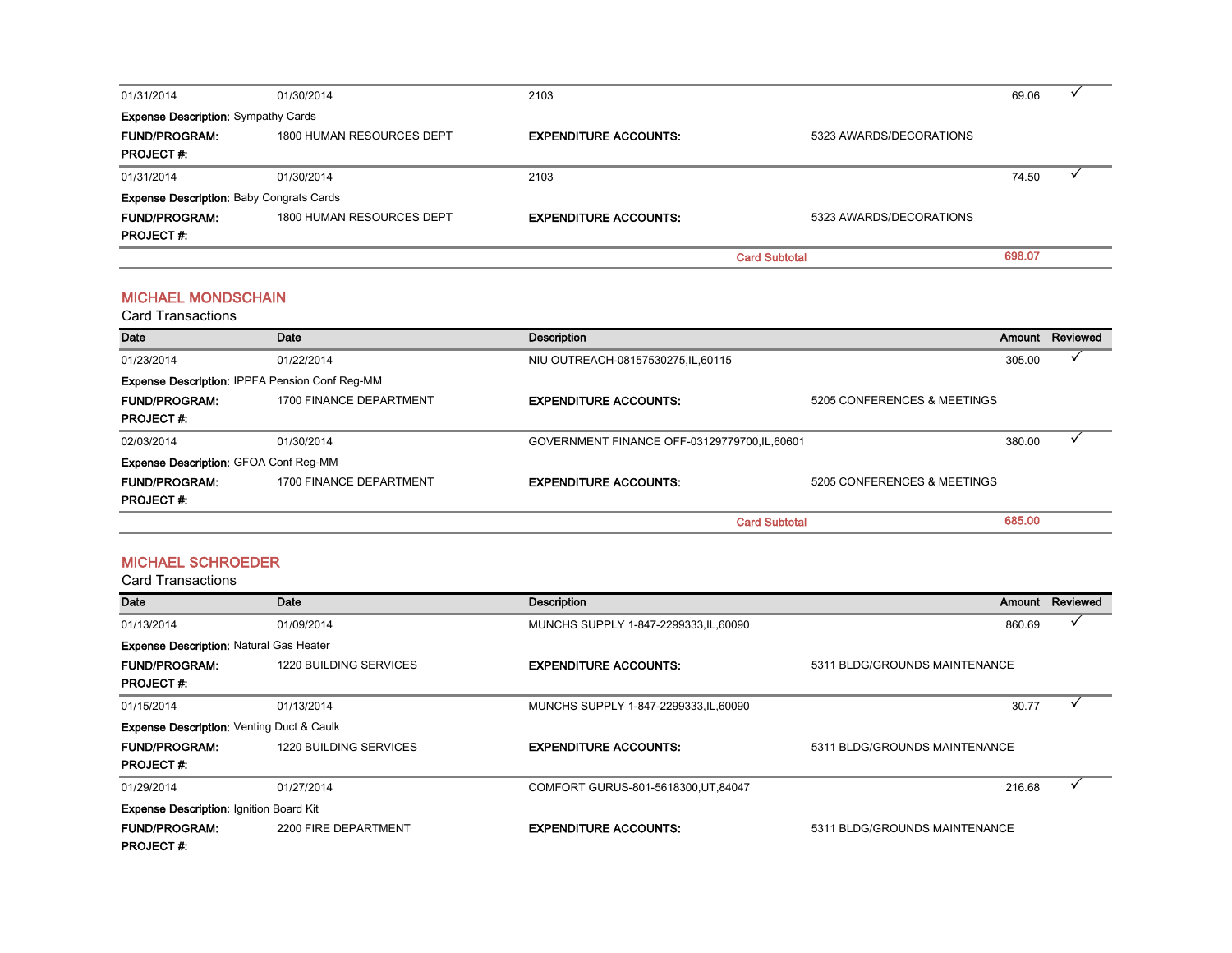| 01/31/2014                                      | 01/30/2014                                                 | NOR NORTHERN TOOL-800-222-5381, MN, 55337 |                               | 106.18   |  |
|-------------------------------------------------|------------------------------------------------------------|-------------------------------------------|-------------------------------|----------|--|
|                                                 | <b>Expense Description: Power Washer Switch &amp; Hose</b> |                                           |                               |          |  |
| <b>FUND/PROGRAM:</b><br><b>PROJECT#:</b>        | <b>1220 BUILDING SERVICES</b>                              | <b>EXPENDITURE ACCOUNTS:</b>              | 5311 BLDG/GROUNDS MAINTENANCE |          |  |
| 02/03/2014                                      | 01/31/2014                                                 | MENARDS LONG GROVE-LONG GROVE, IL, 60047  |                               | 907.28   |  |
| <b>Expense Description: Horizontal Blinds</b>   |                                                            |                                           |                               |          |  |
| <b>FUND/PROGRAM:</b><br><b>PROJECT#:</b>        | 2100 POLICE DEPARTMENT                                     | <b>EXPENDITURE ACCOUNTS:</b>              | 5313 IS MISC EQPT & SUPPLIES  |          |  |
| 02/03/2014                                      | 01/31/2014                                                 | MENARDS LONG GROVE-LONG GROVE, IL, 60047  |                               | 907.28   |  |
| <b>Expense Description: Paper Towels</b>        |                                                            |                                           |                               |          |  |
| <b>FUND/PROGRAM:</b><br><b>PROJECT#:</b>        | <b>1220 BUILDING SERVICES</b>                              | <b>EXPENDITURE ACCOUNTS:</b>              | 5309 JANITORIAL SUPPLIES      |          |  |
| 02/03/2014                                      | 01/31/2014                                                 | MENARDS LONG GROVE-LONG GROVE, IL, 60047  |                               | 907.28   |  |
| <b>Expense Description: Metal Hand Seamer</b>   |                                                            |                                           |                               |          |  |
| <b>FUND/PROGRAM:</b><br><b>PROJECT#:</b>        | <b>1220 BUILDING SERVICES</b>                              | <b>EXPENDITURE ACCOUNTS:</b>              | 5315 SMALL TOOLS & EQUIPMENT  |          |  |
| 02/03/2014                                      | 01/31/2014                                                 | MENARDS LONG GROVE-LONG GROVE, IL, 60047  |                               | 907.28   |  |
| <b>Expense Description:</b> Shelving & Hardware |                                                            |                                           |                               |          |  |
| <b>FUND/PROGRAM:</b><br><b>PROJECT#:</b>        | 1220 BUILDING SERVICES                                     | <b>EXPENDITURE ACCOUNTS:</b>              | 5311 BLDG/GROUNDS MAINTENANCE |          |  |
|                                                 |                                                            | <b>Card Subtotal</b>                      |                               | 2,121.60 |  |

#### PETER RODGERS

| <b>Date</b>                                          | Date                   | <b>Description</b>                     |                              |          | Amount Reviewed |
|------------------------------------------------------|------------------------|----------------------------------------|------------------------------|----------|-----------------|
| 01/09/2014                                           | 01/08/2014             | PEAVEY CORP.-LENEXA, KS, 66214         |                              | 74.25    |                 |
| <b>Expense Description: Snow Print Wax</b>           |                        |                                        |                              |          |                 |
| <b>FUND/PROGRAM:</b>                                 | 2100 POLICE DEPARTMENT | <b>EXPENDITURE ACCOUNTS:</b>           | 5317 MISC OPERATING SUPPLIES |          |                 |
| <b>PROJECT#:</b>                                     |                        |                                        |                              |          |                 |
| 01/13/2014                                           | 01/09/2014             | DASH MEDICAL GLOVES-FRANKLIN, WI,53132 |                              | 314.50   |                 |
| <b>Expense Description: Nitrile Gloves</b>           |                        |                                        |                              |          |                 |
| <b>FUND/PROGRAM:</b>                                 | 2100 POLICE DEPARTMENT | <b>EXPENDITURE ACCOUNTS:</b>           | 5317 MISC OPERATING SUPPLIES |          |                 |
| <b>PROJECT#:</b>                                     |                        |                                        |                              |          |                 |
| 01/14/2014                                           | 01/13/2014             | CHIEF SUPPLY-8885888569, NC, 28269     |                              | 1,220.96 |                 |
| <b>Expense Description: Dispos Prisoner Blankets</b> |                        |                                        |                              |          |                 |
| <b>FUND/PROGRAM:</b>                                 | 2100 POLICE DEPARTMENT | <b>EXPENDITURE ACCOUNTS:</b>           | 5229 PRISONER WELFARE        |          |                 |
| <b>PROJECT#:</b>                                     |                        |                                        |                              |          |                 |
| 01/15/2014                                           | 01/14/2014             | GROVE, IL, 60089                       |                              | 38.47    |                 |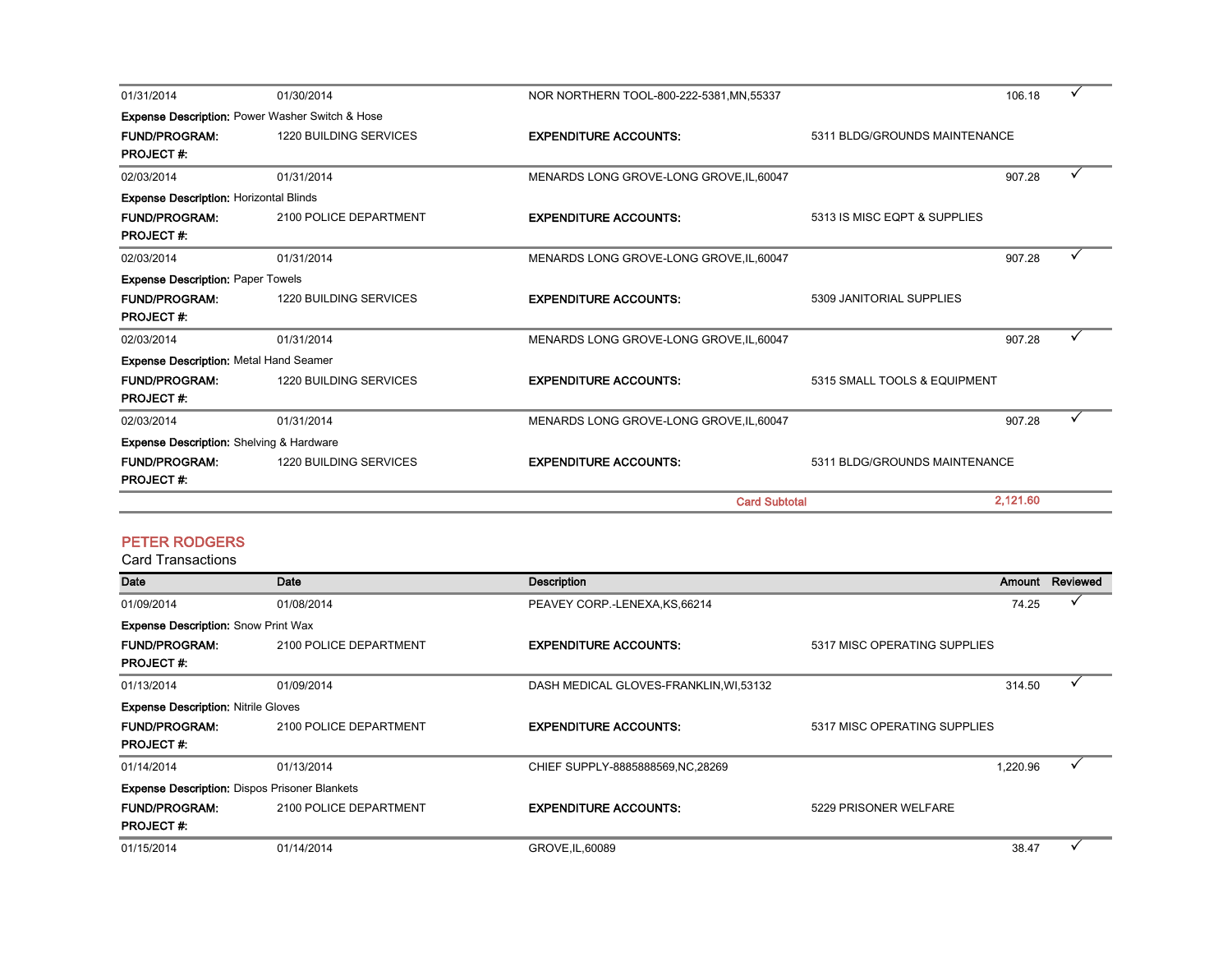#### Expense Description: Acetone & Padlocks

| <b>FUND/PROGRAM:</b>                                | 2100 POLICE DEPARTMENT | <b>EXPENDITURE ACCOUNTS:</b>         | 5317 MISC OPERATING SUPPLIES  |          |  |
|-----------------------------------------------------|------------------------|--------------------------------------|-------------------------------|----------|--|
| <b>PROJECT#:</b>                                    |                        |                                      |                               |          |  |
| 01/24/2014                                          | 01/22/2014             | L-TRON CORPORATION-VICTOR, NY, 14564 |                               | 117.27   |  |
| <b>Expense Description: Laser Scanner for BEAST</b> |                        |                                      |                               |          |  |
| <b>FUND/PROGRAM:</b>                                | 2100 POLICE DEPARTMENT | <b>EXPENDITURE ACCOUNTS:</b>         | 5220 MAINT OFF/SPEC EQUIPMENT |          |  |
| <b>PROJECT#:</b>                                    |                        |                                      |                               |          |  |
|                                                     |                        |                                      | <b>Card Subtotal</b>          | 1.765.45 |  |

#### **SCOTT WILSON**

| Date                                         | Date                   | <b>Description</b>                             |                              |        | Amount Reviewed |
|----------------------------------------------|------------------------|------------------------------------------------|------------------------------|--------|-----------------|
| 01/08/2014                                   | 01/06/2014             | AUTOZONE #3569-800-288-6966, IL, 60090         |                              | 264.66 |                 |
| <b>Expense Description: Batteries</b>        |                        |                                                |                              |        |                 |
| <b>FUND/PROGRAM:</b>                         | 2100 POLICE DEPARTMENT | <b>EXPENDITURE ACCOUNTS:</b>                   | 5310 VEHICLE MAINTENANCE     |        |                 |
| <b>PROJECT#:</b>                             |                        |                                                |                              |        |                 |
| 01/16/2014                                   | 01/14/2014             | EL-COR INDUSTRIES INC-PROSPECT HEIG, IL, 60070 |                              | 6.03   |                 |
| <b>Expense Description: Lynch Pins</b>       |                        |                                                |                              |        |                 |
| <b>FUND/PROGRAM:</b>                         | 1240 FLEET SERVICES    | <b>EXPENDITURE ACCOUNTS:</b>                   | 5317 MISC OPERATING SUPPLIES |        |                 |
| <b>PROJECT#:</b>                             |                        |                                                |                              |        |                 |
| 01/16/2014                                   | 01/14/2014             | EL-COR INDUSTRIES INC-PROSPECT HEIG, IL, 60070 |                              | 27.82  |                 |
| <b>Expense Description: Switch</b>           |                        |                                                |                              |        |                 |
| <b>FUND/PROGRAM:</b>                         | 2200 FIRE DEPARTMENT   | <b>EXPENDITURE ACCOUNTS:</b>                   | 5310 VEHICLE MAINTENANCE     |        |                 |
| <b>PROJECT#:</b>                             |                        |                                                |                              |        |                 |
| 01/16/2014                                   | 01/14/2014             | EL-COR INDUSTRIES INC-PROSPECT HEIG, IL, 60070 |                              | 27.82  |                 |
| <b>Expense Description: Circuit Breakers</b> |                        |                                                |                              |        |                 |
| <b>FUND/PROGRAM:</b>                         | 4100 WATER DIVISION    | <b>EXPENDITURE ACCOUNTS:</b>                   | 5310 VEHICLE MAINTENANCE     |        |                 |
| <b>PROJECT#:</b>                             |                        |                                                |                              |        |                 |
| 01/16/2014                                   | 01/14/2014             | EL-COR INDUSTRIES INC-PROSPECT HEIG, IL, 60070 |                              | 33.00  |                 |
| <b>Expense Description: Lynch Pins</b>       |                        |                                                |                              |        |                 |
| <b>FUND/PROGRAM:</b>                         | 1240 FLEET SERVICES    | <b>EXPENDITURE ACCOUNTS:</b>                   | 5310 VEHICLE MAINTENANCE     |        |                 |
| <b>PROJECT#:</b>                             |                        |                                                |                              |        |                 |
| 01/16/2014                                   | 01/14/2014             | EL-COR INDUSTRIES INC-PROSPECT HEIG, IL, 60070 |                              | 33.00  |                 |
| <b>Expense Description: Locknuts</b>         |                        |                                                |                              |        |                 |
| <b>FUND/PROGRAM:</b>                         | 1420 STREETS DIVISION  | <b>EXPENDITURE ACCOUNTS:</b>                   | 5310 VEHICLE MAINTENANCE     |        |                 |
| <b>PROJECT#:</b>                             |                        |                                                |                              |        |                 |
| 01/16/2014                                   | 01/14/2014             | EL-COR INDUSTRIES INC-PROSPECT HEIG, IL, 60070 |                              | 46.20  |                 |
| <b>Expense Description: Locknuts</b>         |                        |                                                |                              |        |                 |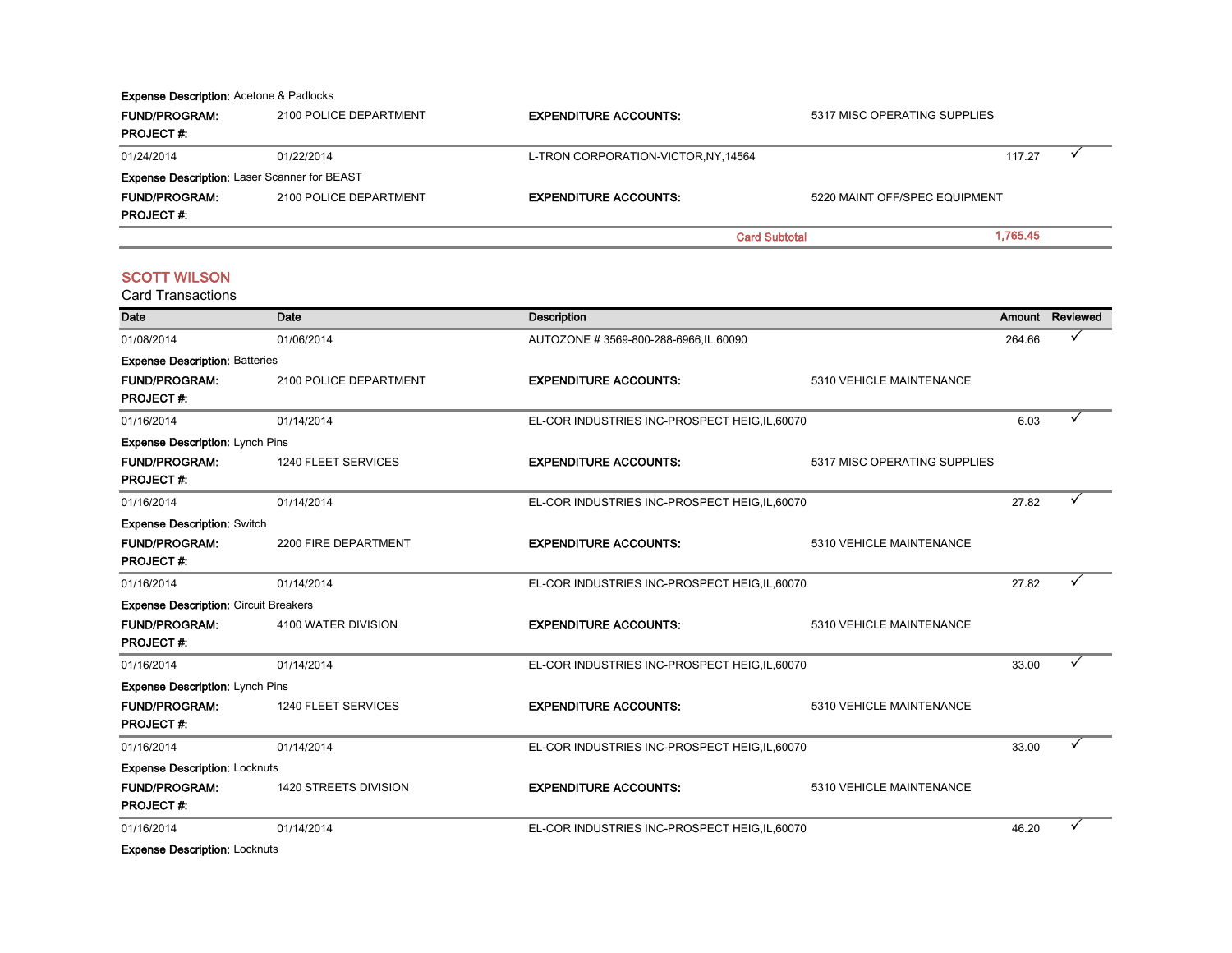| <b>FUND/PROGRAM:</b><br><b>PROJECT#:</b>                 | 1430 FORESTRY DIVISION | <b>EXPENDITURE ACCOUNTS:</b>                   | 5310 VEHICLE MAINTENANCE     |        |  |
|----------------------------------------------------------|------------------------|------------------------------------------------|------------------------------|--------|--|
| 01/16/2014                                               | 01/14/2014             | EL-COR INDUSTRIES INC-PROSPECT HEIG, IL, 60070 |                              | 46.20  |  |
| <b>Expense Description: Locknuts</b>                     |                        |                                                |                              |        |  |
| <b>FUND/PROGRAM:</b><br><b>PROJECT#:</b>                 | 1220 BUILDING SERVICES | <b>EXPENDITURE ACCOUNTS:</b>                   | 5310 VEHICLE MAINTENANCE     |        |  |
| 01/16/2014                                               | 01/14/2014             | EL-COR INDUSTRIES INC-PROSPECT HEIG, IL, 60070 |                              | 46.20  |  |
| <b>Expense Description: Locknuts</b>                     |                        |                                                |                              |        |  |
| <b>FUND/PROGRAM:</b><br><b>PROJECT#:</b>                 | 4100 WATER DIVISION    | <b>EXPENDITURE ACCOUNTS:</b>                   | 5310 VEHICLE MAINTENANCE     |        |  |
| 01/16/2014                                               | 01/14/2014             | EL-COR INDUSTRIES INC-PROSPECT HEIG, IL, 60070 |                              | 46.20  |  |
| <b>Expense Description: Locknuts</b>                     |                        |                                                |                              |        |  |
| <b>FUND/PROGRAM:</b><br><b>PROJECT#:</b>                 | 4200 SEWER DIVISION    | <b>EXPENDITURE ACCOUNTS:</b>                   | 5310 VEHICLE MAINTENANCE     |        |  |
| 01/16/2014                                               | 01/14/2014             | EL-COR INDUSTRIES INC-PROSPECT HEIG, IL, 60070 |                              | 82.75  |  |
| <b>Expense Description: Couplings &amp; Pins/Stock</b>   |                        |                                                |                              |        |  |
| <b>FUND/PROGRAM:</b><br><b>PROJECT#:</b>                 | 1240 FLEET SERVICES    | <b>EXPENDITURE ACCOUNTS:</b>                   | 5317 MISC OPERATING SUPPLIES |        |  |
| 01/16/2014                                               | 01/14/2014             | EL-COR INDUSTRIES INC-PROSPECT HEIG, IL, 60070 |                              | 202.13 |  |
| <b>Expense Description: Bulbs/Stock</b>                  |                        |                                                |                              |        |  |
| <b>FUND/PROGRAM:</b><br><b>PROJECT#:</b>                 | 1240 FLEET SERVICES    | <b>EXPENDITURE ACCOUNTS:</b>                   | 5317 MISC OPERATING SUPPLIES |        |  |
| 01/16/2014                                               | 01/14/2014             | EL-COR INDUSTRIES INC-PROSPECT HEIG, IL, 60070 |                              | 308.20 |  |
| <b>Expense Description: Cable Ties &amp; Fuses/Stock</b> |                        |                                                |                              |        |  |
| <b>FUND/PROGRAM:</b><br><b>PROJECT#:</b>                 | 1240 FLEET SERVICES    | <b>EXPENDITURE ACCOUNTS:</b>                   | 5317 MISC OPERATING SUPPLIES |        |  |
| 01/16/2014                                               | 01/14/2014             | EL-COR INDUSTRIES INC-PROSPECT HEIG, IL, 60070 |                              | 370.04 |  |
| <b>Expense Description: Chemical Stock</b>               |                        |                                                |                              |        |  |
| <b>FUND/PROGRAM:</b><br><b>PROJECT#:</b>                 | 1240 FLEET SERVICES    | <b>EXPENDITURE ACCOUNTS:</b>                   | 5303 CHEMICALS               |        |  |
| 01/16/2014                                               | 01/14/2014             | EL-COR INDUSTRIES INC-PROSPECT HEIG, IL, 60070 |                              | 463.10 |  |
| <b>Expense Description: Plow Nuts &amp; Bolts</b>        |                        |                                                |                              |        |  |
| <b>FUND/PROGRAM:</b><br><b>PROJECT#:</b>                 | 1420 STREETS DIVISION  | <b>EXPENDITURE ACCOUNTS:</b>                   | 5310 VEHICLE MAINTENANCE     |        |  |
| 01/16/2014                                               | 01/14/2014             | EL-COR INDUSTRIES INC-PROSPECT HEIG, IL, 60070 |                              | 463.10 |  |
| <b>Expense Description: Plow Nuts &amp; Bolts</b>        |                        |                                                |                              |        |  |
| <b>FUND/PROGRAM:</b><br>PROJECT #:                       | 4100 WATER DIVISION    | <b>EXPENDITURE ACCOUNTS:</b>                   | 5310 VEHICLE MAINTENANCE     |        |  |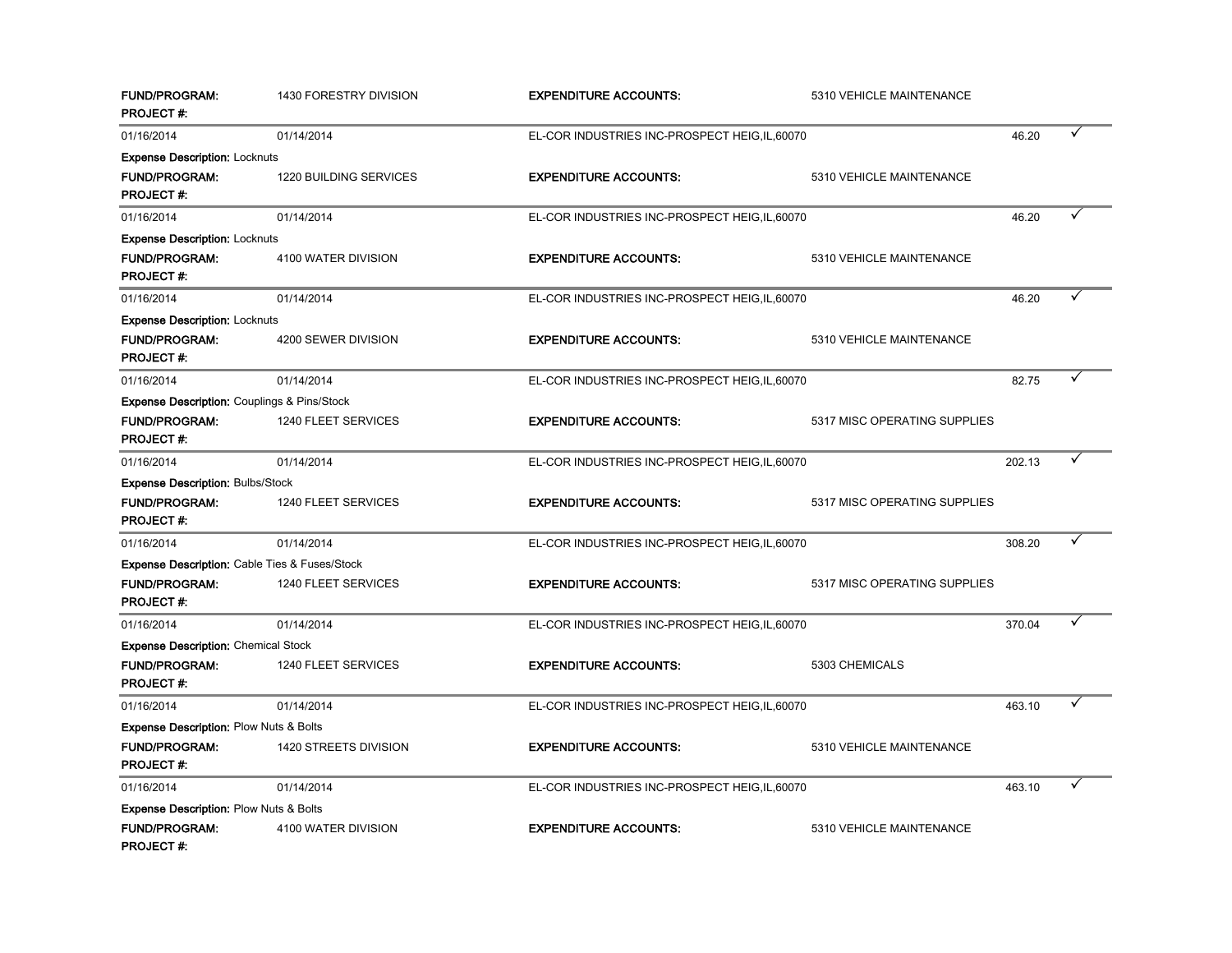| 01/16/2014                                        | 01/14/2014                    | EL-COR INDUSTRIES INC-PROSPECT HEIG, IL, 60070 |                              |          |  |
|---------------------------------------------------|-------------------------------|------------------------------------------------|------------------------------|----------|--|
| <b>Expense Description: Plow Nuts &amp; Bolts</b> |                               |                                                |                              |          |  |
| <b>FUND/PROGRAM:</b>                              | 4200 SEWER DIVISION           | <b>EXPENDITURE ACCOUNTS:</b>                   | 5310 VEHICLE MAINTENANCE     |          |  |
| <b>PROJECT#:</b>                                  |                               |                                                |                              |          |  |
| 01/16/2014                                        | 01/14/2014                    | EL-COR INDUSTRIES INC-PROSPECT HEIG, IL, 60070 |                              | 463.10   |  |
| <b>Expense Description: Plow Nuts &amp; Bolts</b> |                               |                                                |                              |          |  |
| <b>FUND/PROGRAM:</b>                              | <b>1220 BUILDING SERVICES</b> | <b>EXPENDITURE ACCOUNTS:</b>                   | 5310 VEHICLE MAINTENANCE     |          |  |
| <b>PROJECT#:</b>                                  |                               |                                                |                              |          |  |
| 01/16/2014                                        | 01/14/2014                    | EL-COR INDUSTRIES INC-PROSPECT HEIG, IL, 60070 |                              | 463.10   |  |
| <b>Expense Description: Electrical Tape</b>       |                               |                                                |                              |          |  |
| <b>FUND/PROGRAM:</b>                              | 1240 FLEET SERVICES           | <b>EXPENDITURE ACCOUNTS:</b>                   | 5317 MISC OPERATING SUPPLIES |          |  |
| <b>PROJECT#:</b>                                  |                               |                                                |                              |          |  |
|                                                   |                               |                                                | <b>Card Subtotal</b>         | 1,803.93 |  |

#### SEAN LINDSAY

| Date                                             | Date                          | <b>Description</b>                         |                               |        | Amount Reviewed |
|--------------------------------------------------|-------------------------------|--------------------------------------------|-------------------------------|--------|-----------------|
| 01/09/2014                                       | 01/08/2014                    | WW GRAINGER-877-2022594, PA, 15201-1416    |                               | 246.52 |                 |
| <b>Expense Description: Blower Motor</b>         |                               |                                            |                               |        |                 |
| <b>FUND/PROGRAM:</b>                             | <b>1220 BUILDING SERVICES</b> | <b>EXPENDITURE ACCOUNTS:</b>               | 5311 BLDG/GROUNDS MAINTENANCE |        |                 |
| <b>PROJECT#:</b>                                 |                               |                                            |                               |        |                 |
| 01/09/2014                                       | 01/08/2014                    | WW GRAINGER-877-2022594, PA, 15201-1416    |                               | 246.52 |                 |
| <b>Expense Description: Gloves</b>               |                               |                                            |                               |        |                 |
| <b>FUND/PROGRAM:</b>                             | <b>1220 BUILDING SERVICES</b> | <b>EXPENDITURE ACCOUNTS:</b>               | 5319 PROTECTIVE CLOTHING      |        |                 |
| <b>PROJECT#:</b>                                 |                               |                                            |                               |        |                 |
| 01/10/2014                                       | 01/08/2014                    | SIGNS BY TOMORROW-ARLINGTON HTS, IL, 60005 |                               | 115.00 |                 |
| <b>Expense Description: No Fire Arm Decals</b>   |                               |                                            |                               |        |                 |
| <b>FUND/PROGRAM:</b>                             | <b>1220 BUILDING SERVICES</b> | <b>EXPENDITURE ACCOUNTS:</b>               | 5311 BLDG/GROUNDS MAINTENANCE |        |                 |
| <b>PROJECT#:</b>                                 |                               |                                            |                               |        |                 |
| 01/15/2014                                       | 01/14/2014                    | WW GRAINGER-877-2022594, PA, 15201-1416    |                               | 64.80  | $\checkmark$    |
| <b>Expense Description: IR Thermal Gun</b>       |                               |                                            |                               |        |                 |
| <b>FUND/PROGRAM:</b>                             | 1420 STREETS DIVISION         | <b>EXPENDITURE ACCOUNTS:</b>               | 5315 SMALL TOOLS & EQUIPMENT  |        |                 |
| <b>PROJECT#:</b>                                 |                               |                                            |                               |        |                 |
| 01/16/2014                                       | 01/14/2014                    | VILLAGE OF WHEELING-WHEELING, IL, 60090    |                               | 1.75   | ✓               |
| <b>Expense Description: Coin Machine Testing</b> |                               |                                            |                               |        |                 |
| <b>FUND/PROGRAM:</b>                             | <b>1170 COMMUTER PARKING</b>  | <b>EXPENDITURE ACCOUNTS:</b>               | 5220 MAINT OFF/SPEC EQUIPMENT |        |                 |
| <b>PROJECT#:</b>                                 |                               |                                            |                               |        |                 |
| 01/16/2014                                       | 01/14/2014                    | VILLAGE OF WHEELING-WHEELING, IL, 60090    |                               | 1.75   |                 |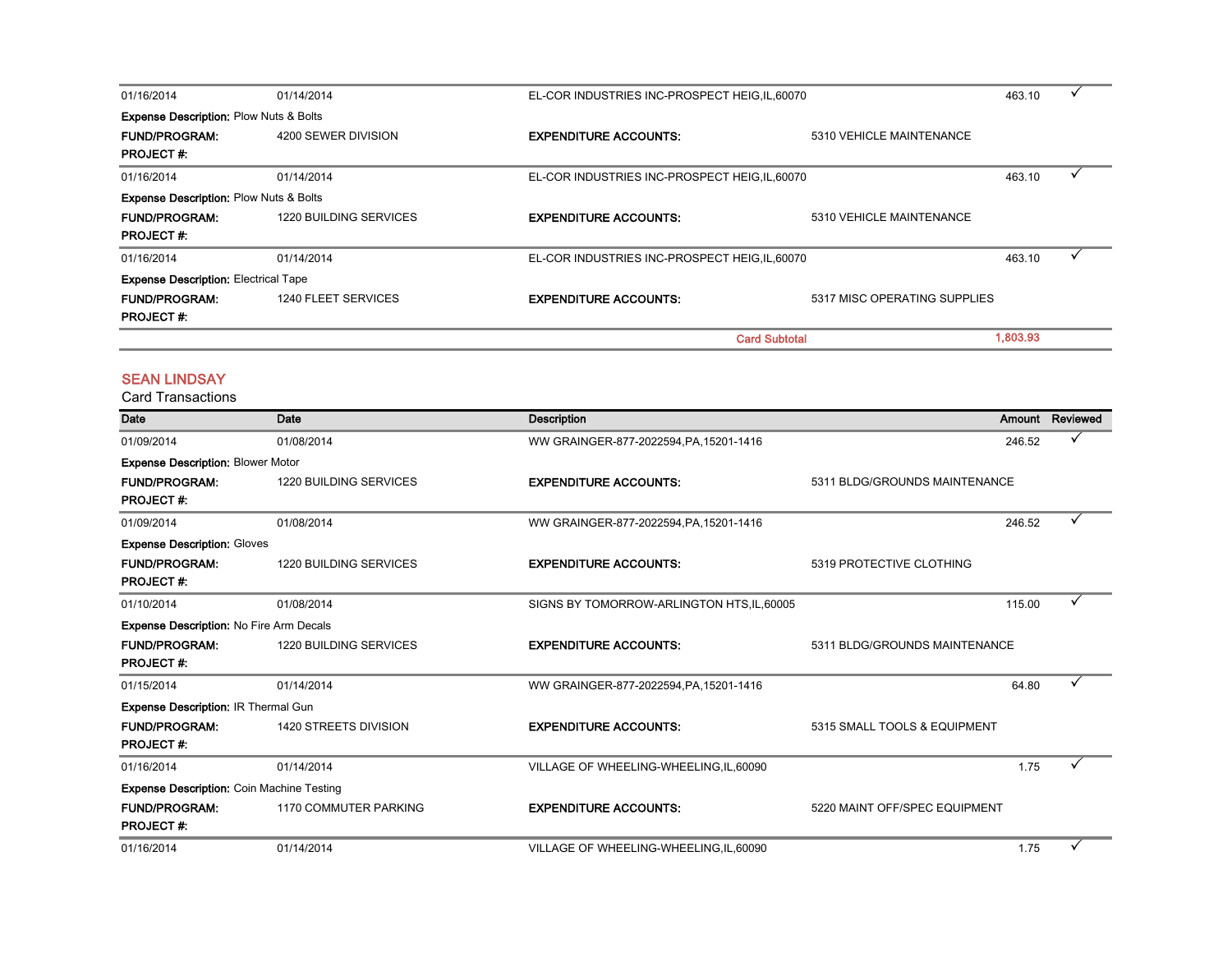Expense Description: Coin Machine Testing

| <b>FUND/PROGRAM:</b>                              | 1170 COMMUTER PARKING         | <b>EXPENDITURE ACCOUNTS:</b>                 | 5220 MAINT OFF/SPEC EQUIPMENT  |                 |
|---------------------------------------------------|-------------------------------|----------------------------------------------|--------------------------------|-----------------|
| <b>PROJECT#:</b>                                  |                               |                                              |                                |                 |
| 01/16/2014                                        | 01/15/2014                    | GROVE, IL, 60089                             | 1,290.39                       |                 |
| <b>Expense Description: Boiler Pump Motor</b>     |                               |                                              |                                |                 |
| <b>FUND/PROGRAM:</b>                              | <b>1220 BUILDING SERVICES</b> | <b>EXPENDITURE ACCOUNTS:</b>                 | 5311 BLDG/GROUNDS MAINTENANCE  |                 |
| <b>PROJECT#:</b>                                  |                               |                                              |                                |                 |
| 01/17/2014                                        | 01/08/2014                    | WW GRAINGER-PITTSBURGH, PA, 15201-1416       | (69.12)                        | ✓               |
| <b>Expense Description: Refund-Returned Motor</b> |                               |                                              |                                |                 |
| <b>FUND/PROGRAM:</b>                              | <b>1220 BUILDING SERVICES</b> | <b>EXPENDITURE ACCOUNTS:</b>                 | 5311 BLDG/GROUNDS MAINTENANCE  |                 |
| <b>PROJECT#:</b>                                  |                               |                                              |                                |                 |
| 01/20/2014                                        | 01/16/2014                    | SIGNS BY TOMORROW-ARLINGTON HTS, IL, 60005   | 115.00                         | ✓               |
| <b>Expense Description: No Fire Arm Decals</b>    |                               |                                              |                                |                 |
| <b>FUND/PROGRAM:</b>                              | <b>1220 BUILDING SERVICES</b> | <b>EXPENDITURE ACCOUNTS:</b>                 | 5311 BLDG/GROUNDS MAINTENANCE  |                 |
| <b>PROJECT#:</b>                                  |                               |                                              |                                |                 |
| 02/03/2014                                        | 01/27/2014                    | RAPID OVERHEAD GARAGE-08473617947, IL, 60089 | 1,811.50                       |                 |
| <b>Expense Description: Garage Door Repair</b>    |                               |                                              |                                |                 |
| <b>FUND/PROGRAM:</b>                              | <b>1220 BUILDING SERVICES</b> | <b>EXPENDITURE ACCOUNTS:</b>                 | 5299 MISC CONTRACTUAL SERVICES |                 |
| <b>PROJECT#:</b>                                  |                               |                                              |                                |                 |
|                                                   |                               | <b>Card Subtotal</b>                         | 3,577.59                       |                 |
|                                                   |                               |                                              |                                |                 |
| <b>SHARI MATTHEWS HUIZAR</b>                      |                               |                                              |                                |                 |
|                                                   |                               |                                              |                                |                 |
| <b>Card Transactions</b>                          |                               |                                              |                                |                 |
| Date                                              | Date                          | <b>Description</b>                           |                                | Amount Reviewed |

Expense Description: Volunteer Appreciate Gifts

FUND/PROGRAM: 1320 SENIOR CITIZENS SERVICES EXPENDITURE ACCOUNTS: 5205 CONFERENCES & MEETINGS PROJECT #: 283.76 Card Subtotal

#### STEPHEN D KRAUS

| 01/31/2014                                  | 01/30/2014          | WW GRAINGER-877-2022594, PA, 15201-1416 |                              | 104.18 |  |
|---------------------------------------------|---------------------|-----------------------------------------|------------------------------|--------|--|
| <b>Expense Description: Portable Heater</b> |                     |                                         |                              |        |  |
| <b>FUND/PROGRAM:</b>                        | 4100 WATER DIVISION | <b>EXPENDITURE ACCOUNTS:</b>            | 5313 IS MISC EQPT & SUPPLIES |        |  |
| <b>PROJECT#:</b>                            |                     |                                         |                              |        |  |
| 01/31/2014                                  | 01/30/2014          | WW GRAINGER-877-2022594, PA, 15201-1416 |                              | 397.80 |  |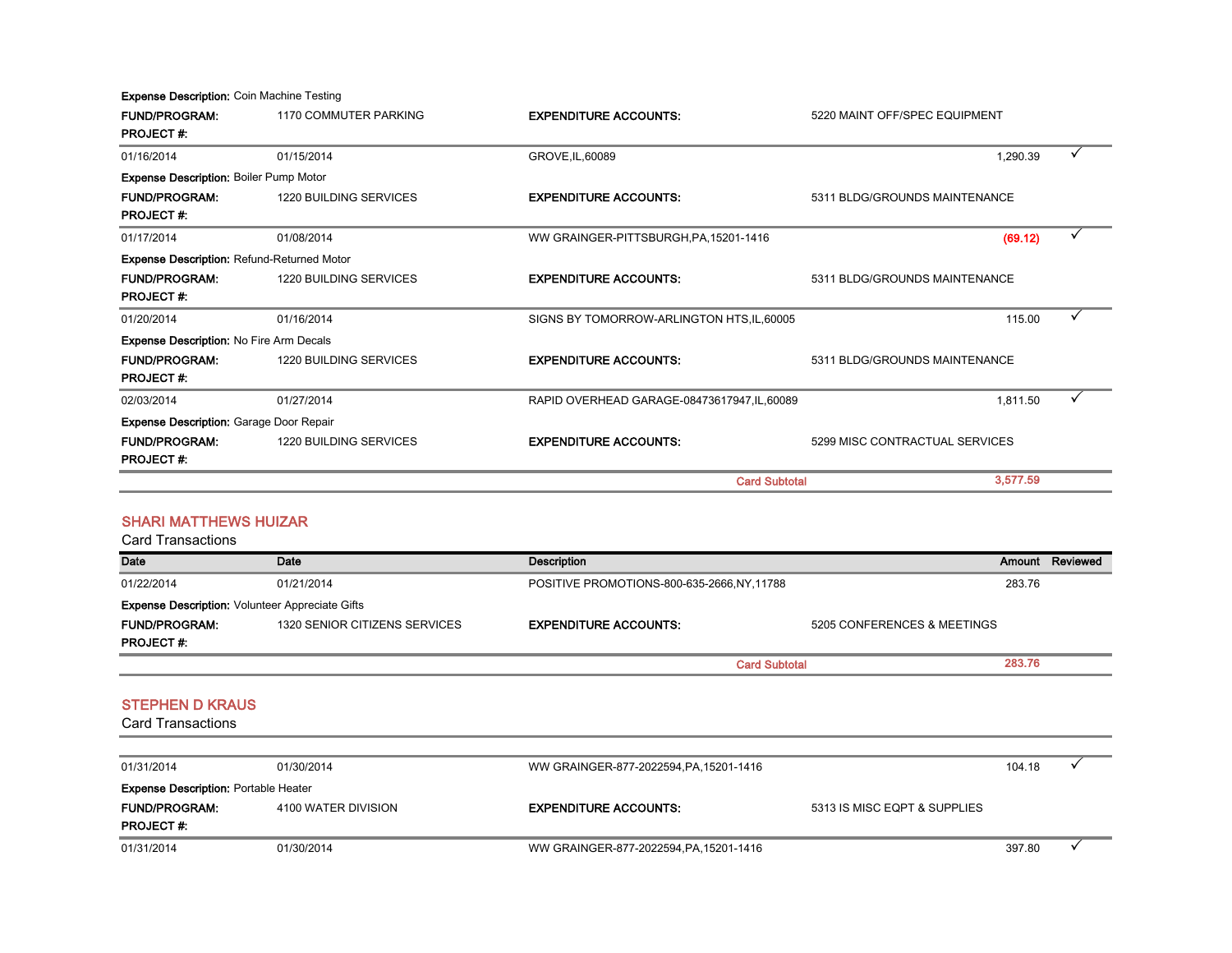Expense Description: 9'x10' Outdoor Shelter

FUND/PROGRAM: 1220 BUILDING SERVICES **EXPENDITURE ACCOUNTS:** 5317 MISC OPERATING SUPPLIES PROJECT #: 501.98 Card Transactions Date Date Description Amount Reviewed 01/06/2014 01/03/2014 01/03/2014 01/03/2014 HERBERT L. FLAKE CO-HOUSTON,TX,77081 161.77 <del>V</del> Expense Description: Kick Plates Card Subtotal TY JOHNSON

| <b>FUND/PROGRAM:</b><br><b>PROJECT#:</b>     | <b>1220 BUILDING SERVICES</b> | <b>EXPENDITURE ACCOUNTS:</b>               | 5311 BLDG/GROUNDS MAINTENANCE |   |
|----------------------------------------------|-------------------------------|--------------------------------------------|-------------------------------|---|
| 01/10/2014                                   | 01/08/2014                    | GARAGE DOOR SPECIALIST-WHEELING, IL, 60090 | 125.00                        | ✓ |
| <b>Expense Description: Garage Rollers</b>   |                               |                                            |                               |   |
| <b>FUND/PROGRAM:</b>                         | 1220 BUILDING SERVICES        | <b>EXPENDITURE ACCOUNTS:</b>               | 5311 BLDG/GROUNDS MAINTENANCE |   |
| <b>PROJECT#:</b>                             |                               |                                            |                               |   |
| 01/13/2014                                   | 01/10/2014                    | ANIXTER-115687-GLENVIEW,IL,60026           | (1.16)                        | ✓ |
| <b>Expense Description: Refund Sales Tax</b> |                               |                                            |                               |   |
| <b>FUND/PROGRAM:</b><br><b>PROJECT#:</b>     | <b>1220 BUILDING SERVICES</b> | <b>EXPENDITURE ACCOUNTS:</b>               | 5317 MISC OPERATING SUPPLIES  |   |
| 01/27/2014                                   | 01/26/2014                    | PROSPECT, IL, 60056                        | 14.04                         |   |
| <b>Expense Description: Carpet Cleaner</b>   |                               |                                            |                               |   |
| <b>FUND/PROGRAM:</b><br><b>PROJECT#:</b>     | <b>1220 BUILDING SERVICES</b> | <b>EXPENDITURE ACCOUNTS:</b>               | 5309 JANITORIAL SUPPLIES      |   |
| 01/27/2014                                   | 01/26/2014                    | PROSPECT, IL, 60056                        | 14.04                         |   |
| <b>Expense Description: Fire Block Foam</b>  |                               |                                            |                               |   |
| <b>FUND/PROGRAM:</b><br><b>PROJECT#:</b>     | <b>1220 BUILDING SERVICES</b> | <b>EXPENDITURE ACCOUNTS:</b>               | 5311 BLDG/GROUNDS MAINTENANCE |   |
| 01/31/2014                                   | 01/30/2014                    | HI DIRECT-08007482927, OH, 44139           | 1,835.40                      |   |
| <b>Expense Description: Light Bulbs</b>      |                               |                                            |                               |   |
| <b>FUND/PROGRAM:</b><br><b>PROJECT#:</b>     | <b>1170 COMMUTER PARKING</b>  | <b>EXPENDITURE ACCOUNTS:</b>               | 5311 BLDG/GROUNDS MAINTENANCE |   |
| 01/31/2014                                   | 01/30/2014                    | HI DIRECT-08007482927, OH, 44139           | 1,835.40                      |   |
| <b>Expense Description: Light Bulbs</b>      |                               |                                            |                               |   |
| <b>FUND/PROGRAM:</b><br><b>PROJECT#:</b>     | 1430 FORESTRY DIVISION        | <b>EXPENDITURE ACCOUNTS:</b>               | 5311 BLDG/GROUNDS MAINTENANCE |   |
| 01/31/2014                                   | 01/30/2014                    | HI DIRECT-08007482927, OH, 44139           | 1,835.40                      |   |
|                                              |                               |                                            |                               |   |

Expense Description: Bulbs & Ballests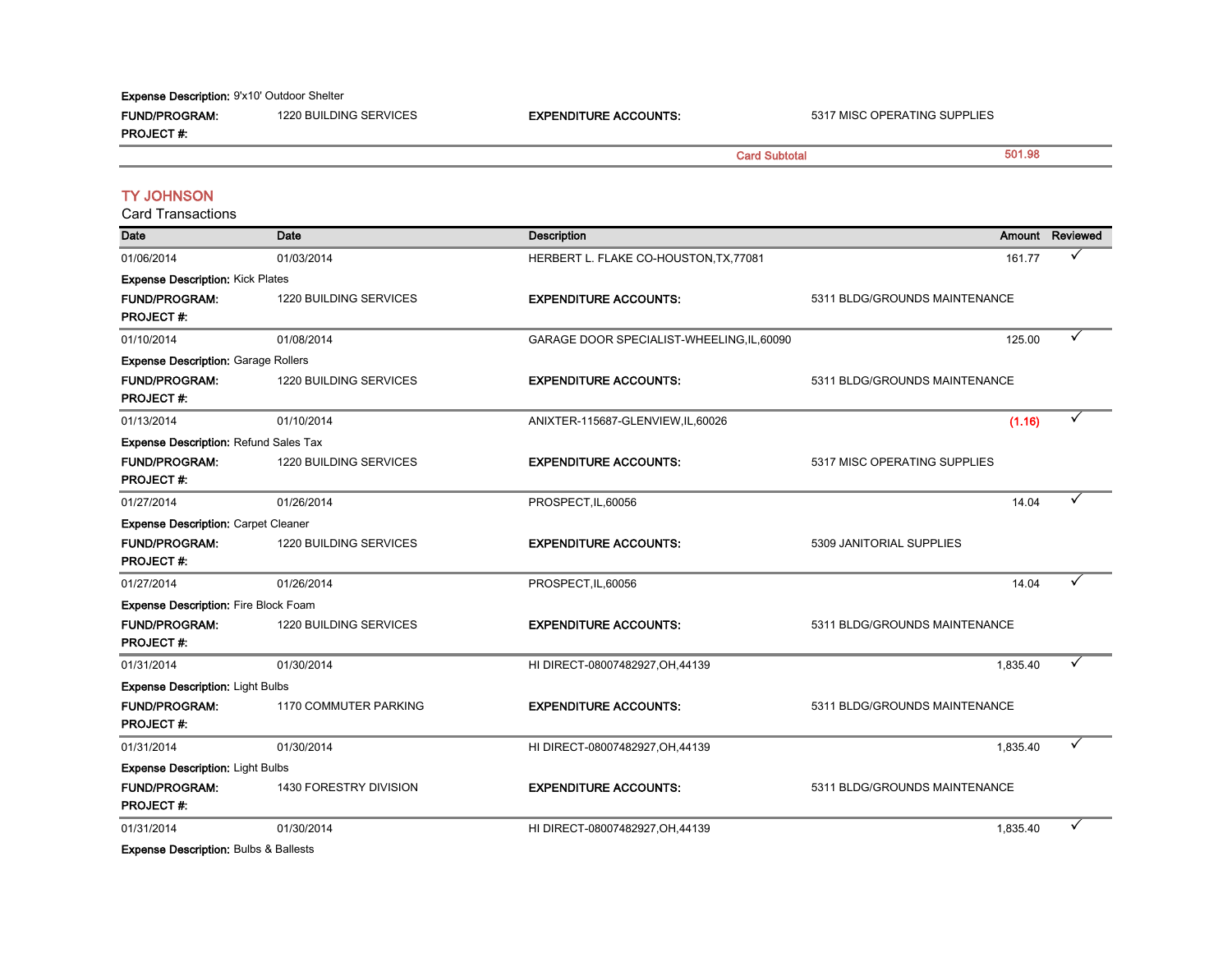| <b>FUND/PROGRAM:</b><br><b>PROJECT#:</b>           | 1220 BUILDING SERVICES        | <b>EXPENDITURE ACCOUNTS:</b>               | 5311 BLDG/GROUNDS MAINTENANCE |          |          |
|----------------------------------------------------|-------------------------------|--------------------------------------------|-------------------------------|----------|----------|
| 01/31/2014                                         | 01/30/2014                    | HI DIRECT-08007482927, OH, 44139           |                               | 216.00   | v        |
| <b>Expense Description: Lighting Ballests</b>      |                               |                                            |                               |          |          |
| <b>FUND/PROGRAM:</b><br><b>PROJECT#:</b>           | 1220 BUILDING SERVICES        | <b>EXPENDITURE ACCOUNTS:</b>               | 5311 BLDG/GROUNDS MAINTENANCE |          |          |
|                                                    |                               |                                            | <b>Card Subtotal</b>          | 2.351.05 |          |
| <b>VINCENT HOFFMAN</b><br><b>Card Transactions</b> |                               |                                            |                               |          |          |
| Date                                               | Date                          | <b>Description</b>                         |                               | Amount   | Reviewed |
| 01/10/2014                                         | 01/08/2014                    | THE HOME DEPOT 1913-MT PROSPECT, IL, 60056 |                               | 59.88    |          |
| <b>Expense Description: Snow Shovel</b>            |                               |                                            |                               |          |          |
| <b>FUND/PROGRAM:</b><br><b>PROJECT#:</b>           | <b>1430 FORESTRY DIVISION</b> | <b>EXPENDITURE ACCOUNTS:</b>               | 5315 SMALL TOOLS & EQUIPMENT  |          |          |
|                                                    |                               |                                            | <b>Card Subtotal</b>          | 59.88    |          |

Report Run By: Nancy Hoppe (NHOPPE, Company Program Administrator)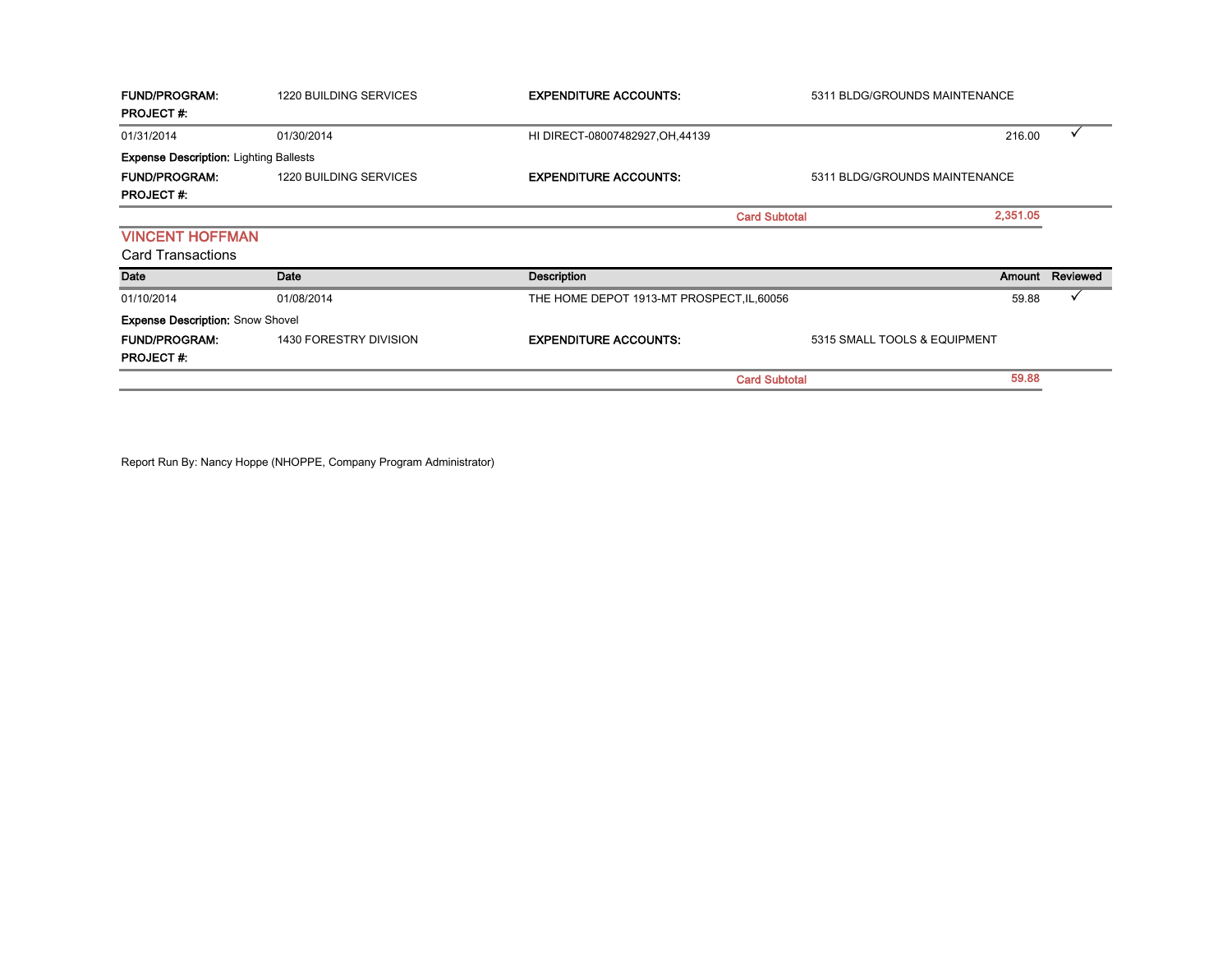# **Village of Wheeling Payroll Summary**

# **Pay Period Ended 3/14/2014**

| <b>Fund Number</b> | Fund                            | <b>Salaries</b> | <b>Benefits</b> | <b>Total Payroll</b> |
|--------------------|---------------------------------|-----------------|-----------------|----------------------|
|                    |                                 |                 |                 |                      |
| 01                 | <b>General Fund</b>             | 695,059.92      | 61,970.13       | 757,030.05           |
| 30                 | <b>Town Center TIF</b>          | 0.00            | 0.00            | 0.00                 |
| 31                 | <b>Crossroads TIF</b>           | 1,027.38        | 211.80          | 1,239.18             |
| 32                 | So Milwaukee TIF                | 1,027.08        | 211.74          | 1,238.82             |
| 37                 | <b>Southeast TIF</b>            | 0.00            | 0.00            | 0.00                 |
| 39                 | Lake Cook/Milwaukee TIF         | 1,027.08        | 211.73          | 1,238.81             |
| 40                 | Water & Sewer Fund              | 51,416.25       | 11,661.66       | 63,077.91            |
| 55                 | <b>Grant Fund</b>               | 3,233.34        | 615.89          | 3,849.23             |
|                    |                                 |                 |                 |                      |
|                    | <b>Total Gross Payroll</b>      | 752,791.05      | 74,882.95       | 827,674.00           |
|                    |                                 |                 |                 |                      |
|                    | <b>Total Payroll Deductions</b> | 258,829.88      | 74,882.95       | 333,712.83           |
|                    |                                 |                 |                 |                      |
|                    | <b>Total Net Payroll</b>        | 493,961.17      | 0.00            | 493,961.17           |
|                    |                                 |                 |                 |                      |
|                    |                                 |                 |                 |                      |
|                    | <b>Payroll Checks</b>           |                 |                 |                      |
|                    |                                 |                 |                 |                      |
|                    | <b>Direct Deposits</b>          | 493,961.17      |                 |                      |
|                    |                                 |                 |                 |                      |
|                    | <b>Total Net Payroll</b>        | 493,961.17      |                 |                      |

Nch F:\Payroll\Payroll Worksheets\PAYROLL ALLOCATE BY FUNDS\PR by Funds 2014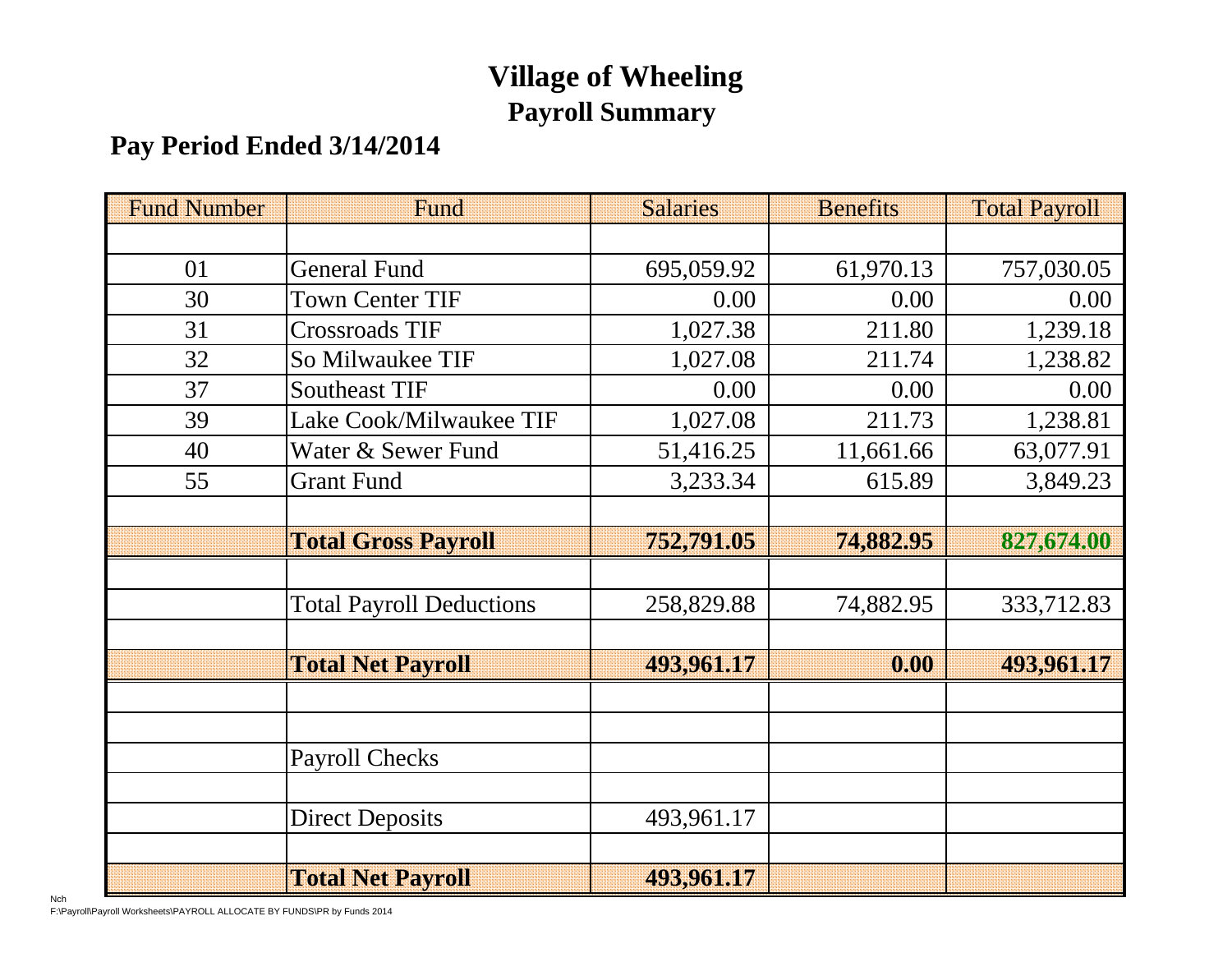SUNGARD PENTAMATION<br>DATE: 03/26/2014 DATE: 03/26/2014 VILLAGE OF WHEELING ACCTPA51 TIME: 10:49:53 CASH REQUIREMENTS − CHECK FORMAT − DUE DATE: 04/08/2014 ACCOUNTING PERIOD: 3/14 SELECTION CRITERIA: payable.batch='AMM04/08'

PAGE NUMBER: 1

| VENDOR                                                  | ORGANIZATION | ACCOUNT      | PURCHASE OR          | INVOICE              | AMOUNT                       | DESCRIPTION                              |
|---------------------------------------------------------|--------------|--------------|----------------------|----------------------|------------------------------|------------------------------------------|
| 69<br>ADVANCE ENGINE REBUILDERS IN                      | 1220         | 5310         | 14000607             | 27860                | 175.00                       | MACHINE WORK FOR UNIT 749                |
| TOTAL CHECK                                             |              |              |                      |                      | 175.00                       |                                          |
| 84<br>AIR ONE EOUIPMENT, INC                            | 2200         | 5305         | 14000460             | 93961                | 706.35                       | FIREFIGHTING EQUIP                       |
| TOTAL CHECK                                             |              |              |                      |                      | 706.35                       |                                          |
| 8035<br>AMERICAN WELDING & GAS INC<br>TOTAL CHECK       | 4100<br>4100 | 5303<br>5303 | 14000658<br>14000659 | 02608207<br>02617332 | 83.03<br>166.81<br>249.84    | PROPANE<br>PROPANE                       |
| 8816<br>ANA CORONA                                      | 01           | 4512         | 14000623             |                      | 35.00                        | TICKET REFUND                            |
| TOTAL CHECK                                             |              |              |                      |                      | 35.00                        |                                          |
| 7591<br>HERNANDO ANGARITA                               | 01           | 4512         | 14000625             |                      | 35.00                        | REFUND PAYMENT-VOIDED TIC                |
| TOTAL CHECK                                             |              |              |                      |                      | 35.00                        |                                          |
| 4175                                                    | 1220         | 5310         | 14000585             |                      | 159.27                       | REPR PRTS FOR FLEET                      |
| ARLINGTON HEIGHTS FORD<br>TOTAL CHECK                   |              |              |                      |                      | 159.27                       |                                          |
| 256<br>ATLAS BOBCAT INC                                 | 4100         | 5310         | 14000675             | BA2393               | 116.86                       | REPL RIM FOR BOBCAT                      |
| TOTAL CHECK                                             |              |              |                      |                      | 116.86                       |                                          |
| 263<br>AUTO TECH CENTERS INC                            | 2200         | 5310         | 14000605             | 250838               | 598.18                       | REPL TIRES FOR UNIT #602                 |
| TOTAL CHECK                                             |              |              |                      |                      | 598.18                       |                                          |
| 8120                                                    | 4100         | 5237         | 14000661             | 27127S               | 1,298.50                     | TRANSMITTER REPAIR                       |
| AUTOMATIC SYSTEMS CO<br>TOTAL CHECK                     |              |              |                      |                      | 1,298.50                     |                                          |
| 275<br>B&H PHOTO VIDEO PRO AUDIO                        | 2100         | 5317         | 14000631             | 81261586             | 601.99                       | RANGE CAMERA UPGRADE                     |
| TOTAL CHECK                                             |              |              |                      |                      | 601.99                       |                                          |
| 8809<br>BARRICADE LITES INC                             | 4100         | 5233         | 14000594             | 1400781              | 560.80                       | MAIN BREAK CLOSURE                       |
| TOTAL CHECK                                             |              |              |                      |                      | 560.80                       |                                          |
| 6560<br>CAMIC JOHNSON, LTD<br>TOTAL CHECK               | 1900<br>1900 | 5218<br>5218 | 14000650<br>14000651 | 111<br>112           | 945.00<br>945.00<br>1,890.00 | JAN. ADMIN HEARING<br>FEB. ADMIN HEARING |
| 456<br>CERTIFIED FLEET SERVICES INC 2200<br>TOTAL CHECK | 2200         | 5310<br>5310 | 14000601<br>14000671 | S14655<br>S14678     | 438.19<br>175.00<br>613.19   | SEAL KITS<br>REPLACE PANEL LIGHTS        |
| 6074<br>CHICAGO PARTS & SOUND LLC<br>TOTAL CHECK        | 2100         | 5310         | 14000608             | 576982               | 50.04<br>50.04               | REPL FILTER FOR FLEET                    |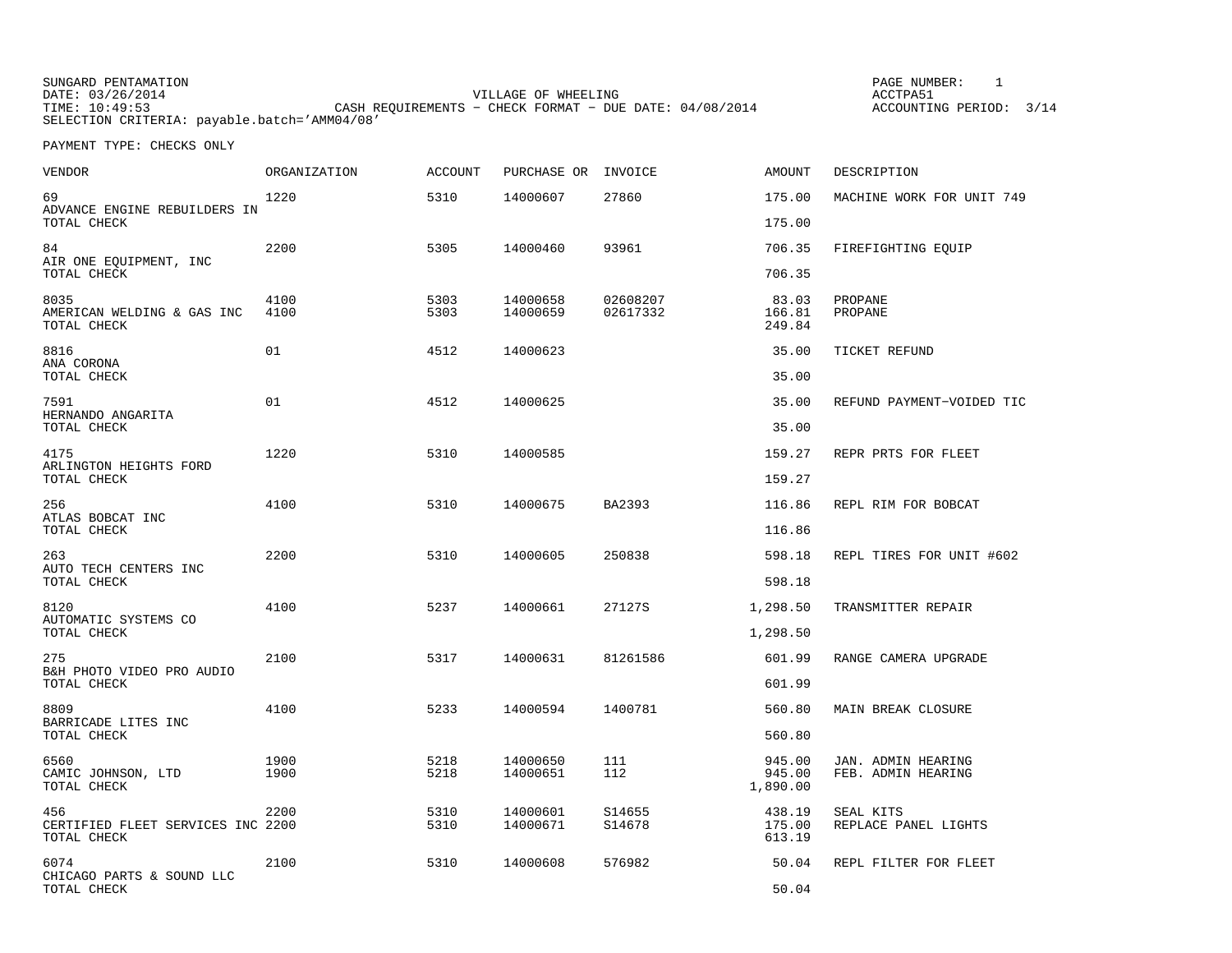SUNGARD PENTAMATION<br>DATE: 03/26/2014 VILLAGE OF WHEELING **ACCTPA51** TIME: 10:49:53 CASH REQUIREMENTS − CHECK FORMAT − DUE DATE: 04/08/2014 ACCOUNTING PERIOD: 3/14 SELECTION CRITERIA: payable.batch='AMM04/08'

PAGE NUMBER: 2

| VENDOR                                            | <b>ORGANIZATION</b>  | <b>ACCOUNT</b>       | PURCHASE OR                      | INVOICE        | <b>AMOUNT</b>                      | DESCRIPTION                                        |
|---------------------------------------------------|----------------------|----------------------|----------------------------------|----------------|------------------------------------|----------------------------------------------------|
| 529<br>CL GRAPHICS                                | 1700                 | 5228                 | 14000649                         | 59661          | 226.32                             | PRINT REPORT COVERS                                |
| TOTAL CHECK                                       |                      |                      |                                  |                | 226.32                             |                                                    |
| 8818<br>MARLENE COHEN                             | 01                   | 4470                 | 14000628                         |                | 52.00                              | PROGRAM REFUND                                     |
| TOTAL CHECK                                       |                      |                      |                                  |                | 52.00                              |                                                    |
| 556<br>COMED<br>TOTAL CHECK                       | 1420<br>4100<br>4200 | 5209<br>5209<br>5209 | 14000636<br>14000636<br>14000636 |                | 93.81<br>69.83<br>324.15<br>487.79 | ENERGY SERVICE<br>ENERGY SERVICE<br>ENERGY SERVICE |
| 557                                               | 11                   | 5209                 | 14000635                         |                | 1,152.66                           | ENERGY SERVICE                                     |
| COMED<br>TOTAL CHECK                              |                      |                      |                                  |                | 1,152.66                           |                                                    |
| 8639<br>CONSTELLATION NEW ENERGY INC 4100         | 3420                 | 5209<br>5209         | 14000633<br>14000633             |                | 1,856.35<br>2,375.86               | ENERGY SERVICE<br>ENERGY SERVICE                   |
| TOTAL CHECK                                       | 4200                 | 5209                 | 14000633                         |                | 634.93<br>4,867.14                 | ENERGY SERVICE                                     |
| 3492<br>CUMMINS ALLISON CORPORATION               | 2100                 | 5315                 | 14000430                         | 4430608        | 1,295.00                           | SHREDDER                                           |
| TOTAL CHECK                                       |                      |                      |                                  |                | 1,295.00                           |                                                    |
| 7502<br>CUSTOM MAILING SERVICE INC<br>TOTAL CHECK | 1320<br>1600         | 5227<br>5227         | 14000652<br>14000653             | 17119<br>17121 | 115.00<br>1,530.54<br>1,645.54     | SENIOR NEWSLETTER<br>FEB. MAIL/POSTAGE             |
| 678<br>DELL COMPUTER CORPORATION                  | 15                   | 5207                 | 14000646                         |                | 5,400.70                           | SERVICE AGREEMENT                                  |
| TOTAL CHECK                                       |                      |                      |                                  |                | 5,400.70                           |                                                    |
| 735<br>DOUGLAS TRUCK PARTS<br>TOTAL CHECK         | 2200<br>4200         | 5310<br>5310         | 14000602<br>14000602             |                | 730.56<br>52.50<br>783.06          | REP PRTS FOR FLEET<br>REP PRTS FOR FLEET           |
| 813                                               | 2100                 | 5301                 | 14000669                         | 199            | 903.50                             | TRANS FLUID FOR FLEET                              |
| ENTERPRISE OIL CO<br>TOTAL CHECK                  |                      |                      |                                  |                | 903.50                             |                                                    |
| 4984<br>FOSTER COACH SALES INC                    | 2200                 | 5310                 | 14000672                         | 11237          | 427.98                             | REPLACE AIR HORNS                                  |
| TOTAL CHECK                                       |                      |                      |                                  |                | 427.98                             |                                                    |
| 944<br>GENE'S VILLAGE TOWING<br>TOTAL CHECK       | 4100<br>4100         | 5344<br>5344         | 14000596<br>14000663             | T4140<br>T4993 | 85.00<br>85.00<br>170.00           | TOW CAR - MAINBREAK<br>TOW FOR MAIN BREAK          |
| 953                                               | 3900                 | 5223                 | 14000690                         | $4648.000 - 8$ | 7,700.00                           | MEADOW LN DETENTION                                |
| GEWALT HAMILTON<br>TOTAL CHECK                    |                      |                      |                                  |                | 7,700.00                           |                                                    |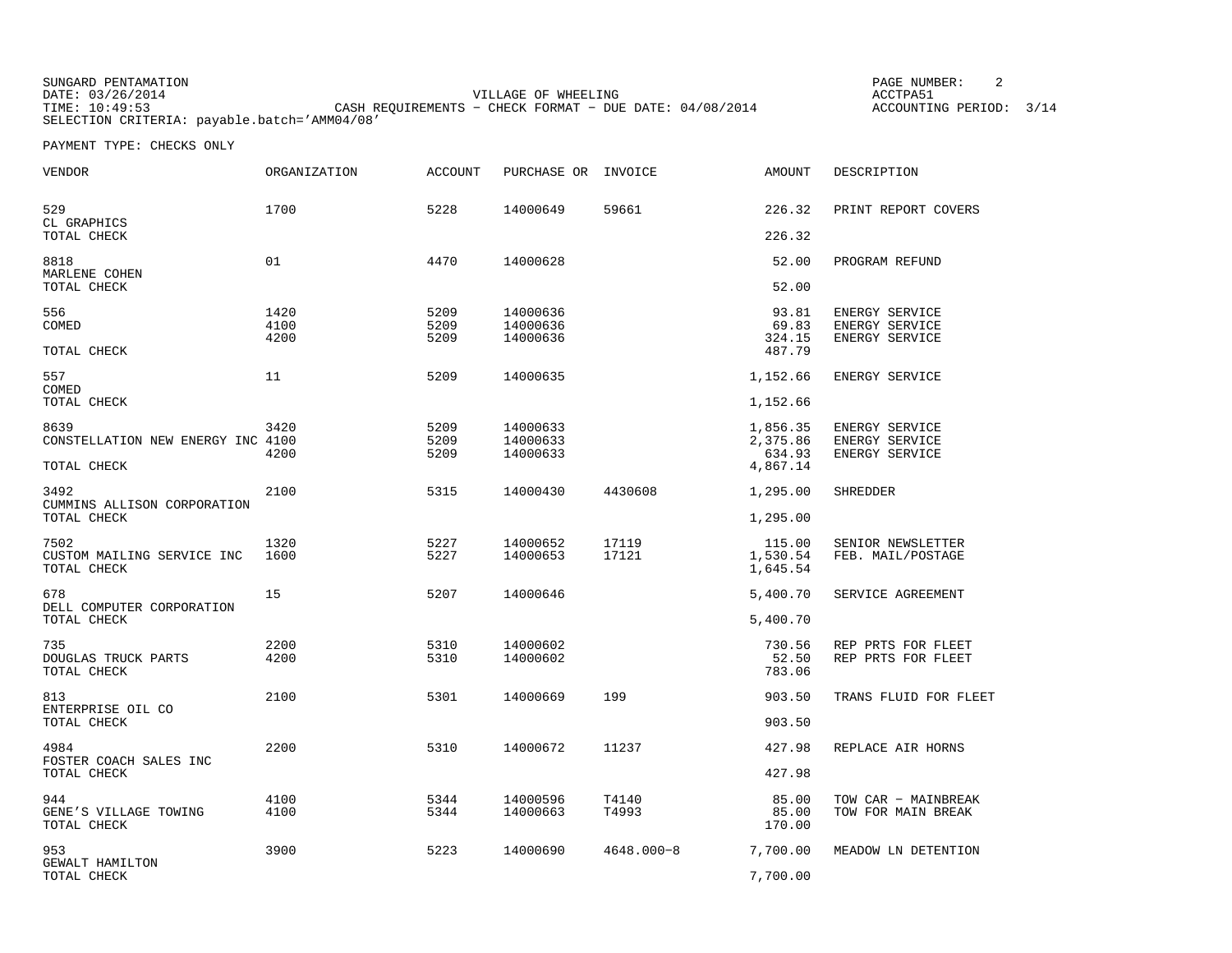SUNGARD PENTAMATION DATE: 03/26/2014 VILLAGE OF WHEELING ACCTPA51 TIME: 10:49:53 CASH REQUIREMENTS − CHECK FORMAT − DUE DATE: 04/08/2014 ACCOUNTING PERIOD: 3/14 SELECTION CRITERIA: payable.batch='AMM04/08'

PAGE NUMBER: 3

| <b>VENDOR</b>                           | ORGANIZATION                         | <b>ACCOUNT</b>                       | PURCHASE OR                                              | INVOICE                          | <b>AMOUNT</b>                                         | DESCRIPTION                                                                                                |
|-----------------------------------------|--------------------------------------|--------------------------------------|----------------------------------------------------------|----------------------------------|-------------------------------------------------------|------------------------------------------------------------------------------------------------------------|
| 8829<br>RAJENDRA GOPALARAO              | 01                                   | 4220                                 | 14000673                                                 | 02000015699                      | 30.00                                                 | PERMIT REFUND                                                                                              |
| TOTAL CHECK                             |                                      |                                      |                                                          |                                  | 30.00                                                 |                                                                                                            |
| 2752<br>GRAINGER<br>TOTAL CHECK         | 1220                                 | 5310                                 | 14000618                                                 |                                  | 9.83<br>9.83                                          | SNOW BLOWER PARTS                                                                                          |
| 2460                                    | 1900                                 | 5218                                 | 14000096                                                 |                                  | 1,325.00                                              | PROSECUTOR FEE-MAR.                                                                                        |
| STEVEN J HANDLER<br>TOTAL CHECK         |                                      |                                      |                                                          |                                  | 1,325.00                                              |                                                                                                            |
| 5284                                    | 4100                                 | 5344                                 | 14000665                                                 | B961919                          | 4,914.63                                              | REPAIR CLAMPS                                                                                              |
| HD SUPPLY WATERWORKS LTD<br>TOTAL CHECK |                                      |                                      |                                                          |                                  | 4,914.63                                              |                                                                                                            |
| 4542                                    | 1800                                 | 5246                                 | 14000639                                                 | 3604                             | 821.00                                                | PREEMPLOYMENT MEDICAL EXA                                                                                  |
| HEALTH ENDEAVORS, SC<br>TOTAL CHECK     |                                      |                                      |                                                          |                                  | 821.00                                                |                                                                                                            |
| 1094                                    | 1800                                 | 5206                                 | 14000626                                                 | 38191                            | 34.00                                                 | FEB COBRA NOTICES                                                                                          |
| HR SIMPLIFIED<br>TOTAL CHECK            |                                      |                                      |                                                          |                                  | 34.00                                                 |                                                                                                            |
| 8333<br>ILLINOIS PUMP INC               | 4100                                 | 5243                                 | 14000660                                                 | $S-9130-2$                       | 4,950.00                                              | TURNKEY REPLACEMENT                                                                                        |
| TOTAL CHECK                             |                                      |                                      |                                                          |                                  | 4,950.00                                              |                                                                                                            |
| 1268<br>INTERSTATE BATTERY              | 1300<br>1500<br>2100                 | 5310<br>5310<br>5310                 | 14000620<br>14000620<br>14000620                         | 23006107<br>23006107<br>23006107 | 183.90<br>86.95<br>332.85                             | REPLACEMENT BATTERIES<br>REPLACEMENT BATTERIES<br>REPLACEMENT BATTERIES                                    |
| TOTAL CHECK                             |                                      |                                      |                                                          |                                  | 603.70                                                |                                                                                                            |
| 1455<br>KLEIN THORPE & JENKINS LTD      | 1900<br>3100<br>3200<br>3500<br>3600 | 5218<br>5218<br>5218<br>5218<br>5218 | 14000644<br>14000644<br>14000644<br>14000644<br>14000644 |                                  | 38,477.99<br>355.40<br>390.00<br>5,308.70<br>3,335.71 | JAN. LEGAL SERVICE<br>JAN. LEGAL SERVICE<br>JAN. LEGAL SERVICE<br>JAN. LEGAL SERVICE<br>JAN. LEGAL SERVICE |
| TOTAL CHECK                             |                                      |                                      |                                                          |                                  | 47,867.80                                             |                                                                                                            |
| 8821<br>THOMAS KOLK                     | 2100                                 | 5106                                 | 14000684                                                 |                                  | 21.99                                                 | SAFETY GLOVES REIMB                                                                                        |
| TOTAL CHECK                             |                                      |                                      |                                                          |                                  | 21.99                                                 |                                                                                                            |
| 4463<br>LAKE/COOK C.V. JOINTS INC       | 1220                                 | 5310                                 | 14000611                                                 | 69126                            | 160.50                                                | REBLT DRIVELINE                                                                                            |
| TOTAL CHECK                             |                                      |                                      |                                                          |                                  | 160.50                                                |                                                                                                            |
| 8385<br>LAREDO HOSPITALITY VENTURES     | 01                                   | 2252                                 | 14000683                                                 | $2013 - 18$                      | 120.68                                                | PLAN DEPOSIT REFUND                                                                                        |
| TOTAL CHECK                             |                                      |                                      |                                                          |                                  | 120.68                                                |                                                                                                            |
| 1525<br>LAW ENFORCEMENT TARGETS INC     | 2100                                 | 5316                                 | 14000693                                                 | 0236011-IN                       | 280.83                                                | RANGE SUPPLIES                                                                                             |
| TOTAL CHECK                             |                                      |                                      |                                                          |                                  | 280.83                                                |                                                                                                            |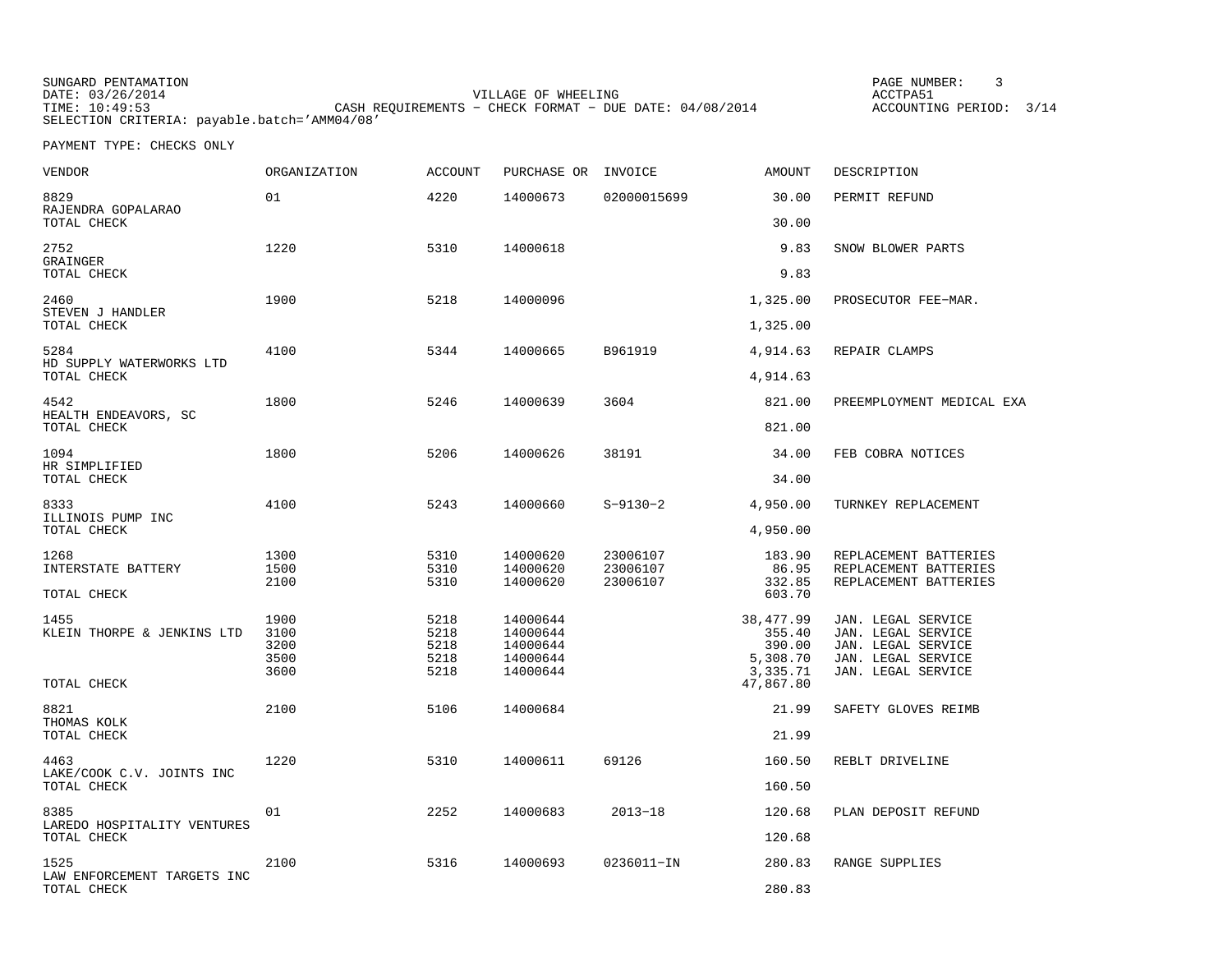SUNGARD PENTAMATION<br>DATE: 03/26/2014 PAGE NUMBER: 4 VILLAGE OF WHEELING **ACCTPA51** TIME: 10:49:53 CASH REQUIREMENTS − CHECK FORMAT − DUE DATE: 04/08/2014 ACCOUNTING PERIOD: 3/14 SELECTION CRITERIA: payable.batch='AMM04/08'

| <b>VENDOR</b>                                 | <b>ORGANIZATION</b> | <b>ACCOUNT</b> | PURCHASE OR          | INVOICE      | <b>AMOUNT</b>                  | DESCRIPTION                                            |
|-----------------------------------------------|---------------------|----------------|----------------------|--------------|--------------------------------|--------------------------------------------------------|
| 8828<br>TONY LE                               | 01                  | 4220           | 14000674             | 02000015842  | 42.00                          | PERMIT REFUND                                          |
| TOTAL CHECK                                   |                     |                |                      |              | 42.00                          |                                                        |
| 1531<br>LEACH ENTERPRISES, INC<br>TOTAL CHECK | 2200<br>4200        | 5310<br>5310   | 14000613<br>14000613 |              | 552.74<br>17.74<br>570.48      | REPL BRK PRTS FOR UNIT #6<br>REPL BRK PRTS FOR UNIT #6 |
| 7321<br>MC SQUARED ENERGY<br>TOTAL CHECK      | 11<br>4100          | 5209<br>5209   | 14000634<br>14000634 |              | 9.83<br>18.74<br>28.57         | ENERGY SERVICE<br>ENERGY SERVICE                       |
| 1664<br>MCCANN INDUSTRIES INC<br>TOTAL CHECK  | 1420<br>4200        | 5310<br>5310   | 14000603<br>14000603 |              | 376.83<br>1,842.86<br>2,219.69 | END LOADER PARTS<br>END LOADER PARTS                   |
| 1669                                          | 4100                | 5308           | 14000662             | 1401056      | 525.00                         | WATER SAMPLES                                          |
| MCHENRY ANALYTICAL WATER LAB<br>TOTAL CHECK   |                     |                |                      |              | 525.00                         |                                                        |
| 1675                                          | 11                  | 5251           | 14000549             | 663990       | 230.00                         | TRAFFIC SIGNAL MAINT                                   |
| MEADE ELECTRIC CO INC<br>TOTAL CHECK          |                     |                |                      |              | 230.00                         |                                                        |
| 7051                                          | 4100                | 5344           | 14000664             | 150149W      | 1,300.69                       | BRASS FITTINGS                                         |
| MID AMERICAN WATER OF WAUCON<br>TOTAL CHECK   |                     |                |                      |              | 1,300.69                       |                                                        |
| 1788                                          | 4200                | 5310           | 14000616             | 53771        | 185.00                         | REPL STARTER FOR UNIT 930                              |
| MORTON GROVE AUTOMOTIVE WEST<br>TOTAL CHECK   |                     |                |                      |              | 185.00                         |                                                        |
| 1790                                          | 4200                | 5310           | 14000609             | IL33-703411  | 157.79                         | REPL HYD COUPLINGS                                     |
| MOTION INDUSTRIES<br>TOTAL CHECK              |                     |                |                      |              | 157.79                         |                                                        |
| 1695                                          | 2200                | 5319           | 14000217             | 00502043_SNV | 15,098.90                      | PROTECTIVE CLOTHING                                    |
| MUNICIPAL EMERGENCY SERVICES<br>TOTAL CHECK   |                     |                |                      |              | 15,098.90                      |                                                        |
| 1956                                          | 2100                | 5105           | 14000647             |              | 75.00                          | TRAINING                                               |
| NORTHWEST POLICE ACADEMY<br>TOTAL CHECK       | 2100                | 5222           | 14000648             |              | 50.00<br>125.00                | MEMBERSHIP DUES                                        |
| 1969                                          | 51                  | 5206           | 14000293             | 676          | 4,625.00                       | RISK MGMT CONSULTING                                   |
| NUGENT CONSULTING LLC<br>TOTAL CHECK          |                     |                |                      |              | 4,625.00                       |                                                        |
| 3092                                          | 1600                | 5318           | 14000645             | 693475397001 | 68.56                          | OFFICE SUPPLIES                                        |
| OFFICE DEPOT<br>TOTAL CHECK                   | 1500                | 5228           | 14000610             | 700211490001 | 77.25<br>145.81                | OFFICE SUPPLIES                                        |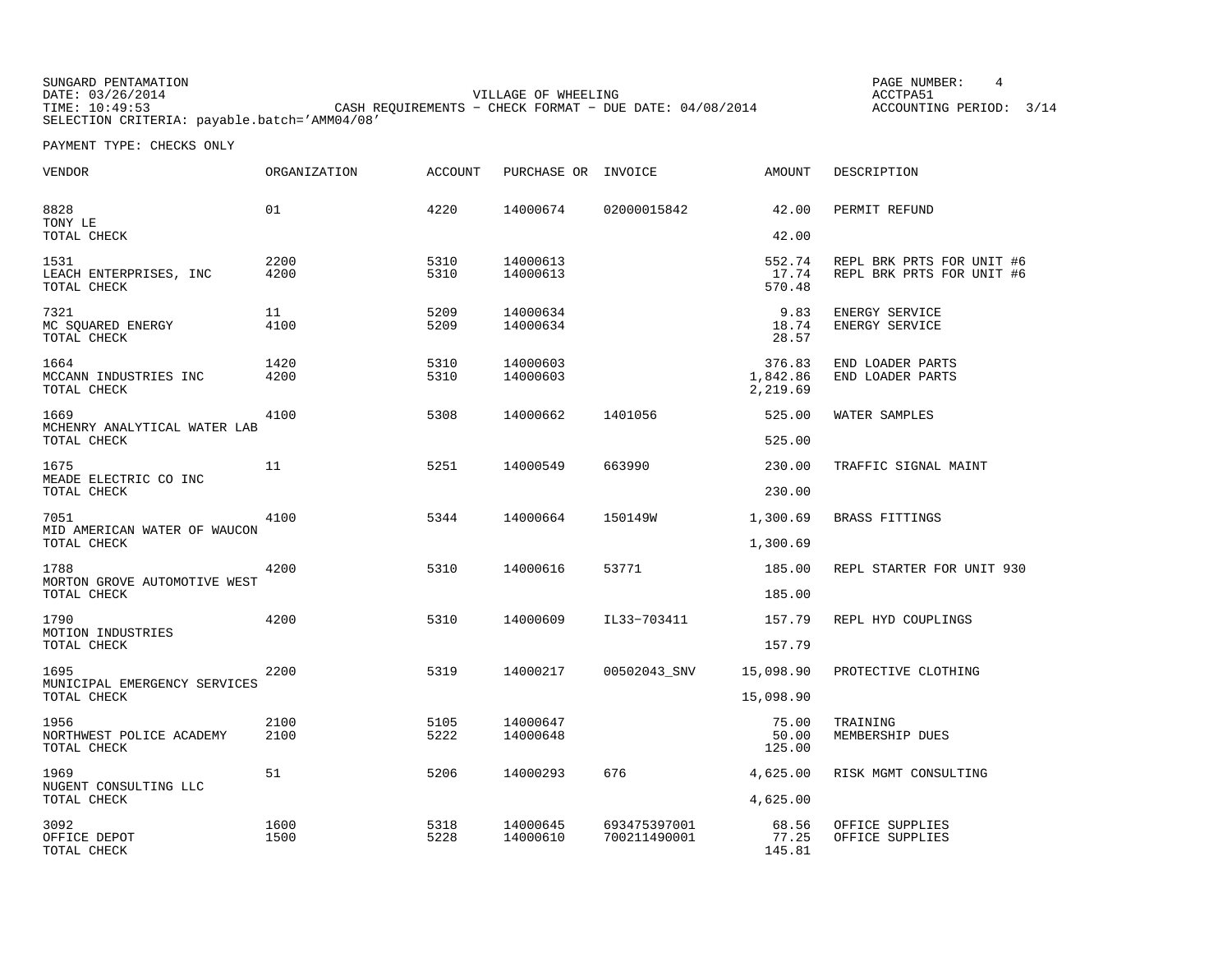SUNGARD PENTAMATION<br>DATE: 03/26/2014 VILLAGE OF WHEELING **ACCTPA51** TIME: 10:49:53 CASH REQUIREMENTS − CHECK FORMAT − DUE DATE: 04/08/2014 ACCOUNTING PERIOD: 3/14 SELECTION CRITERIA: payable.batch='AMM04/08'

PAGE NUMBER: 5

| VENDOR                                                   | ORGANIZATION                         | <b>ACCOUNT</b>                               | PURCHASE OR INVOICE                                                  |                        | AMOUNT                                                          | DESCRIPTION                                                                                                                                     |
|----------------------------------------------------------|--------------------------------------|----------------------------------------------|----------------------------------------------------------------------|------------------------|-----------------------------------------------------------------|-------------------------------------------------------------------------------------------------------------------------------------------------|
| 8336<br>PALATINE OIL CO<br>TOTAL CHECK                   | 01<br>01                             | 1551<br>1551                                 | 14000640<br>14000642                                                 |                        | 21,505.47<br>23, 310.11<br>44,815.58                            | FUEL FOR FLEET<br>FUEL FOR FLEET                                                                                                                |
| 4459<br>POSITIVE PACKAGING & GRAPHIC<br>TOTAL CHECK      | 1320                                 | 5228                                         | 14000677                                                             | 4338                   | 630.00<br>630.00                                                | LETTERHEAD & ENVELOPES                                                                                                                          |
| 5470<br>POWER EQUIPMENT LEASING CO<br>TOTAL CHECK        | 1420<br>1430                         | 5310<br>5310                                 | 14000615<br>14000615                                                 | 20935<br>20935         | 570.00<br>1,225.50<br>1,795.50                                  | ANNUAL AERIAL TESTING FEE<br>ANNUAL AERIAL TESTING FEE                                                                                          |
| 8636<br>PRAIRIE PRESERVE CONTRACTORS 4200<br>TOTAL CHECK | 4100                                 | 5208<br>5208                                 | 14000595<br>14000595                                                 |                        | 2,925.00<br>1,050.00<br>3,975.00                                | DUMP FEES<br><b>DUMP FEES</b>                                                                                                                   |
| 2145<br>OUILL CORP<br>TOTAL CHECK                        | 1700<br>1750                         | 5318<br>5317                                 | 14000692<br>14000627                                                 | 9935768                | 90.94<br>31.98<br>122.92                                        | OFFICE SUPPLIES<br><b>BATTERIES</b>                                                                                                             |
| 2185<br>RED CENTER<br>TOTAL CHECK                        | 15                                   | 5231                                         | 14000032                                                             | $301 - 14 - 04$        | 26,829.34<br>26,829.34                                          | DISPATCH SERVICE-APR.                                                                                                                           |
| 8817<br>RICHARDO MONZON JR<br>TOTAL CHECK                | 01                                   | 4512                                         | 14000624                                                             |                        | 35.00<br>35.00                                                  | TICKET REFUND                                                                                                                                   |
| 5716<br>ROLAND MACHINERY CO<br>TOTAL CHECK               | 4100                                 | 5310                                         | 14000598                                                             |                        | 711.15<br>711.15                                                | REPAIR PARTS                                                                                                                                    |
| 4129<br>RONDOUT SERVICE CENTER<br>TOTAL CHECK            | 4100<br>4200                         | 5310<br>5310                                 | 14000668<br>14000668                                                 | 5475/5477<br>5475/5477 | 82.00<br>23.50<br>105.50                                        | DOT SAFETY INSPECTIONS<br>DOT SAFETY INSPECTIONS                                                                                                |
| 8766<br>RUSH TRUCK CENTERS OF IL INC 2200<br>TOTAL CHECK | 1420<br>4100<br>1420<br>4100<br>4200 | 5310<br>5310<br>5310<br>5310<br>5310<br>5310 | 14000599<br>14000599<br>14000599<br>14000666<br>14000666<br>14000666 |                        | 340.11<br>402.52<br>101.62<br>51.49<br>21.45<br>56.20<br>973.39 | REPAIR PARTS FOR FLEET<br>REPAIR PARTS FOR FLEET<br>REPAIR PARTS FOR FLEET<br>REPR PRTS FOR FLEET<br>REPR PRTS FOR FLEET<br>REPR PRTS FOR FLEET |
| 8622<br>SE HABLA LANGUAGE SOLUTIONS<br>TOTAL CHECK       | 1300                                 | 5206                                         | 14000686                                                             | 3987                   | 600.00<br>600.00                                                | SPANISH INTERPRETING FOR                                                                                                                        |
| 3904<br>SPARTAN CHASSIS INC<br>TOTAL CHECK               | 2200                                 | 5310                                         | 14000604                                                             |                        | 296.27<br>296.27                                                | RPR PRTS FOR ENGINE 23 &                                                                                                                        |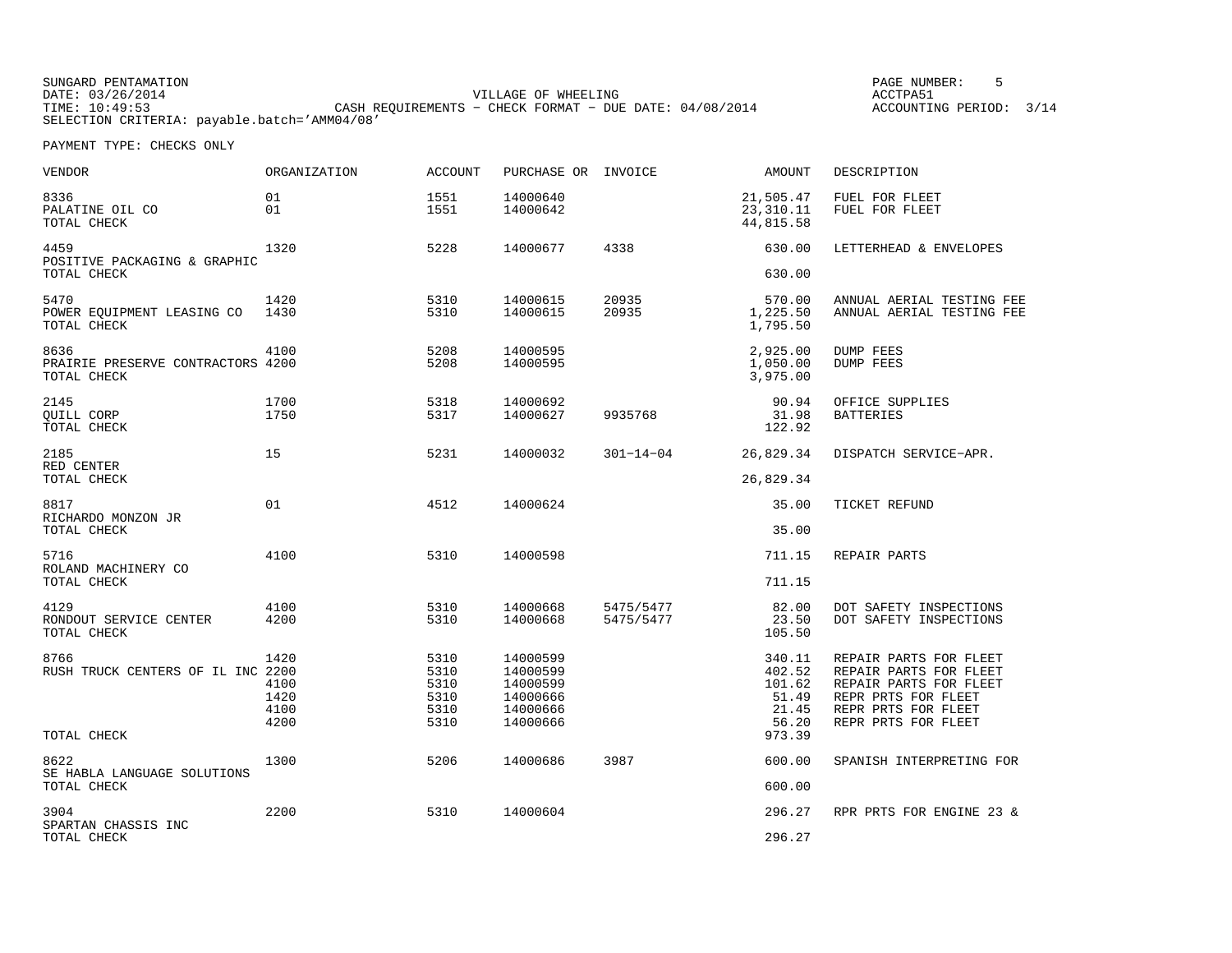| SUNGARD PENTAMATION                          |                                                           | PAGE NUMBER:            |  |
|----------------------------------------------|-----------------------------------------------------------|-------------------------|--|
| DATE: 03/26/2014                             | VILLAGE OF WHEELING                                       | ACCTPA51                |  |
| TIME: 10:49:53                               | CASH REOUIREMENTS - CHECK FORMAT - DUE DATE: $04/08/2014$ | ACCOUNTING PERIOD: 3/14 |  |
| SELECTION CRITERIA: payable.batch='AMM04/08' |                                                           |                         |  |

 $6\overline{6}$ 

| VENDOR                                          | ORGANIZATION                         | <b>ACCOUNT</b>                               | PURCHASE OR                                                          | INVOICE                                                                    | AMOUNT                                                     | DESCRIPTION                                                                                                                                                |
|-------------------------------------------------|--------------------------------------|----------------------------------------------|----------------------------------------------------------------------|----------------------------------------------------------------------------|------------------------------------------------------------|------------------------------------------------------------------------------------------------------------------------------------------------------------|
| 2421<br>SPRING ALIGN<br>TOTAL CHECK             | 2200<br>2200                         | 5310<br>5310                                 | 14000617<br>14000667                                                 | 94924<br>95599                                                             | 549.90<br>2,933.91<br>3,483.81                             | REPL TIE ROD ENDS<br>REPLACE FRONT SPRINGS                                                                                                                 |
| 8836<br>RAIMUNDAS STANKEVICIUS<br>TOTAL CHECK   | 01                                   | 4518                                         | 14000694                                                             | 5838966                                                                    | 111.00<br>111.00                                           | REFUND STATE OF IL                                                                                                                                         |
| 2497                                            | 2200                                 | 5310                                         | 14000606                                                             | 12190421                                                                   | 89.06                                                      | REPR PRTS FOR UNIT 630                                                                                                                                     |
| SUTPHEN CORP<br>TOTAL CHECK                     |                                      |                                              |                                                                      |                                                                            | 89.06                                                      |                                                                                                                                                            |
| 2538<br>TERRACE SUPPLY CO                       | 1240                                 | 5303                                         | 14000612                                                             |                                                                            | 188.87                                                     | ACETYLENE FOR CUTTING & W                                                                                                                                  |
| TOTAL CHECK                                     |                                      |                                              |                                                                      |                                                                            | 188.87                                                     |                                                                                                                                                            |
| 2550<br>THE CAD ZONE                            | 2200                                 | 5207                                         | 14000567                                                             | 30170                                                                      | 1,605.00                                                   | FIRE ZONE UPGRADE                                                                                                                                          |
| TOTAL CHECK                                     |                                      |                                              |                                                                      |                                                                            | 1,605.00                                                   |                                                                                                                                                            |
| 2590<br>THOMPSON ELEVATOR INSPECTION 1300       | 1300<br>1300<br>1300<br>1300<br>1300 | 5206<br>5206<br>5206<br>5206<br>5206<br>5206 | 14000680<br>14000681<br>14000678<br>14000679<br>14000689<br>14000688 | 14-0695<br>14-0696<br>$14 - 0697$<br>$14 - 0758$<br>14-0832<br>$14 - 0833$ | 100.00<br>100.00<br>1,600.00<br>100.00<br>400.00<br>100.00 | ELEVATOR PLAN REVIEW FOR<br>ELEVATOR PLAN REVIEW FOR<br>ELEVATOR PLAN REVIEWS<br>ELEVATOR PLAN REVIEW<br>ELEVATOR PLAN REVIEWS<br>ELEVATOR PLAN REVIEW 300 |
| TOTAL CHECK                                     |                                      |                                              |                                                                      |                                                                            | 2,400.00                                                   |                                                                                                                                                            |
| 7276<br>THYSSEN KRUPP ELEVATOR                  | 1220                                 | 5299                                         | 14000657                                                             |                                                                            | 1,112.40                                                   | ELEVATOR MAINTENANCE                                                                                                                                       |
| TOTAL CHECK                                     |                                      |                                              |                                                                      |                                                                            | 1,112.40                                                   |                                                                                                                                                            |
| 8185<br>TRI STATE HYDRAULICS                    | 1420                                 | 5310                                         | 14000619                                                             | 323009                                                                     | 204.53                                                     | REPL SPINNER MOTOR                                                                                                                                         |
| TOTAL CHECK                                     |                                      |                                              |                                                                      |                                                                            | 204.53                                                     |                                                                                                                                                            |
| 2693<br>V3 CONSULTANTS                          | 3100                                 | 5299                                         | 14000691                                                             |                                                                            | 2,190.03                                                   | 119 S MILWAUKEE ESA                                                                                                                                        |
| TOTAL CHECK                                     |                                      |                                              |                                                                      |                                                                            | 2,190.03                                                   |                                                                                                                                                            |
| 2707<br>VICTORIA INDUSTRIES, INC<br>TOTAL CHECK | 4100<br>4100                         | 5344<br>5344                                 | 14000590<br>14000593                                                 | 1844<br>1847                                                               | 2,772.68<br>3,459.48<br>6,232.16                           | <b>STONE</b><br><b>STONE</b>                                                                                                                               |
| 5934<br>WHEEL-INN BODY & MOTOR WORKS            | 2200                                 | 5310                                         | 14000621                                                             | 31266                                                                      | 655.20                                                     | BODY DAMAGE REPAIR                                                                                                                                         |
| TOTAL CHECK                                     |                                      |                                              |                                                                      |                                                                            | 655.20                                                     |                                                                                                                                                            |
| 2808<br>WHOLESALE DIRECT INC                    | 1220<br>2100<br>4100<br>4200         | 5310<br>5310<br>5310<br>5310                 | 14000670<br>14000670<br>14000670<br>14000670                         | 000206116<br>000206116<br>000206116<br>000206116                           | 17.74<br>44.37<br>17.74<br>8.89                            | WIPER BLADES<br>WIPER BLADES<br>WIPER BLADES<br>WIPER BLADES                                                                                               |
| TOTAL CHECK                                     |                                      |                                              |                                                                      |                                                                            | 88.74                                                      |                                                                                                                                                            |